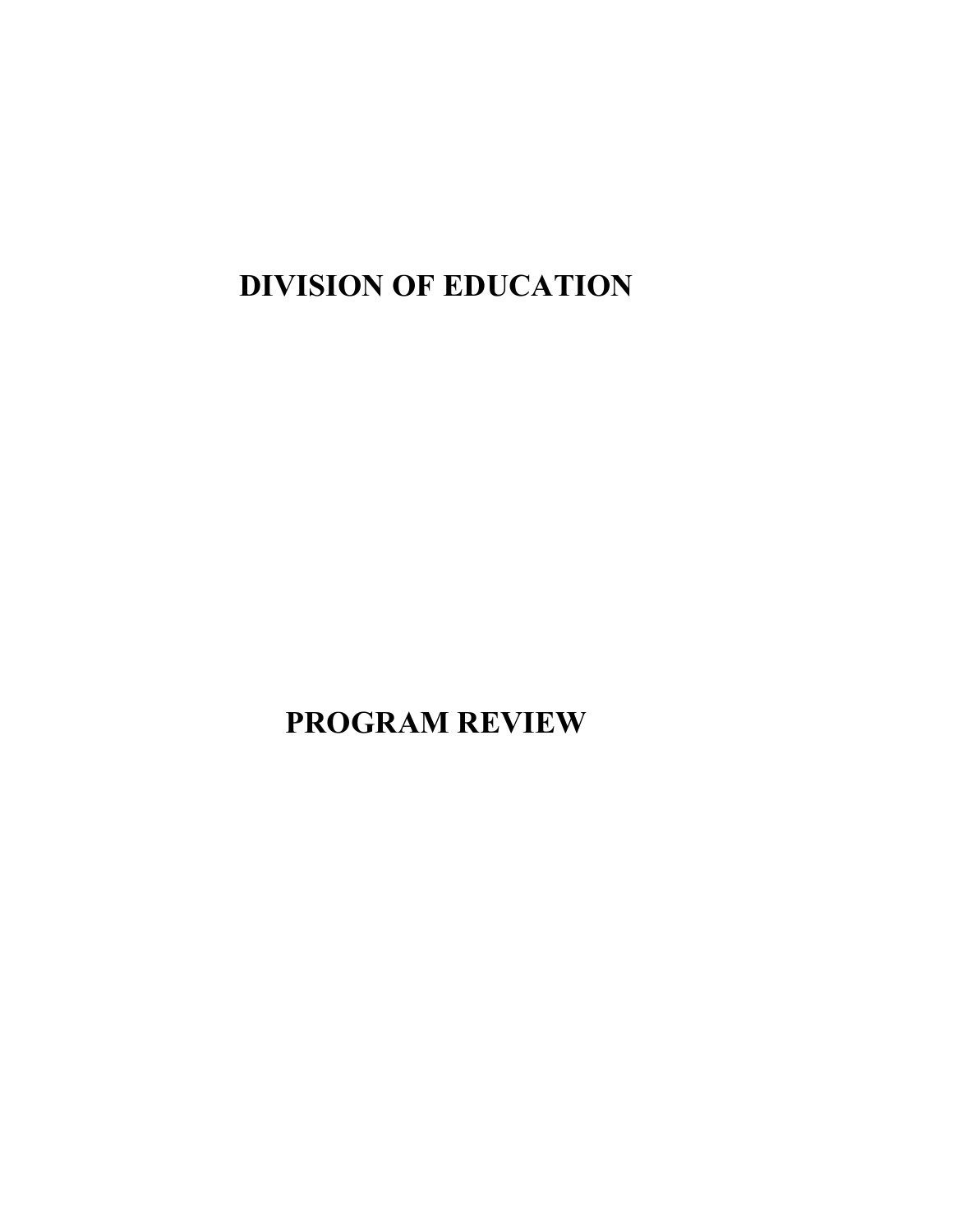# **Program Description**

Originating as a teacher training institution, COM-FSM, through the Division of Education continues the task of bettering education in Micronesia. Programs are carefully designed to equip students with the necessary knowledge and skills to meet the challenges of teaching effectively in a culturally relevant manner. At present the college offers an Associate of Arts in Pre-Teacher Preparation -- Elementary and a Third-year Certificate of Achievement in Teacher Preparation – Elementary. The name of the AA program was changed from AA in Teacher Preparation – Elementary to AA in Pre-Teacher Preparation – Elementary to more accurately reflect the focus of this program. The AA-level program provides students with courses rich in content, theoretical foundations and an introduction to the teaching profession, while the Third-year program provides pre-service and in-service students with practical and methods courses to prepare them to meet the needs of students in the elementary classrooms in the FSM.

Through a collaborative effort, the University of Guam offers the Partnership BA in Elementary Education at the National Campus making it possible for students to earn the UOG bachelor's degree without leaving the FSM. The education associate degree and the third-year certificate program have been articulated to meet the requirements of the bachelor's degree.

# **Associate of Arts in Pre-Teacher Preparation -- Elementary**

## **Program Learning Outcomes:**

Students completing the AA degree program in Pre-Teacher Preparation-Elementary will be expected to demonstrate the following competencies:

- 1. Demonstrate basic knowledge of the foundations and concepts related to elementary education.
- 2. Demonstrate familiarity with a variety of instructional strategies for elementary school students.
- 3. Demonstrate basic knowledge in the following areas: art, communication, humanities, language, literature, math, science and social sciences.

| o<br>Courses     | Outcome 1 | Outcomes 2 | Outcomes 3 |
|------------------|-----------|------------|------------|
| <b>AR 101</b>    |           |            |            |
| ED 210a          | I         | D,M        |            |
| ED 215           | I,D       |            |            |
| <b>ED/PY 201</b> | I,D       |            |            |
| <b>EN 200</b>    |           |            |            |
| <b>EN 208</b>    |           |            |            |
| <b>EN/CO 205</b> |           |            | I, D       |
| ED292            |           | I, D       | I, D       |
| <b>MS/ED 210</b> |           |            |            |
| Science w/lab    |           |            |            |
| SS 120           |           |            |            |
| SS 125 or SS 170 |           |            |            |
| or SS 171        |           |            |            |
| <b>SS/PY 101</b> |           |            |            |

## **Program Course Matrix**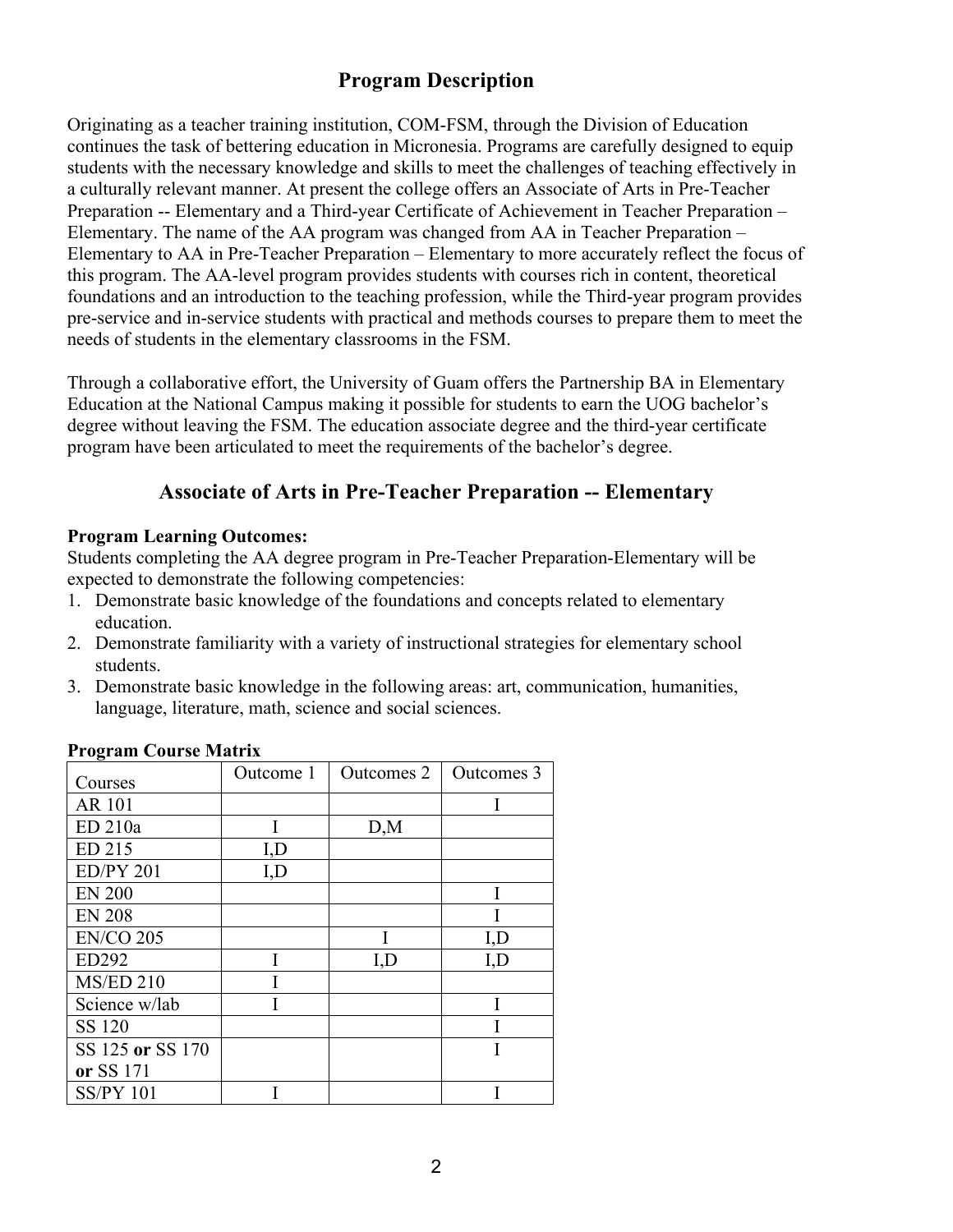The core courses for the AA degree in Teacher Preparation-Elementary cover different parts of the PLO content. The parts of the PLO content is introduced (**I**), developed (**D**) and Mastered (**M**) in different courses throughout the degree program.

## **Program Admission Requirements:**

Admissions to the AA degree in Teacher Preparation is per the COM-FSM admissions policy as stated in the catalog.

# **Third-year Certificate of Achievement in Teacher Preparation – Elementary Program Learning Outcomes:**

Students completing the Third-year Certificate of Achievement in Teacher Preparation-Elementary will be expected to demonstrate the following competencies:

- 1. Demonstrate comprehension and application of the FSM elementary school curriculum standards.
- 2. Apply a variety of teaching approaches to meet learning needs of FSM elementary school students.
- 3. Assess and evaluate learning of the elementary student at both the formative and summative levels.
- 4. Organize and manage an elementary classroom environment for learning.
- 5. Demonstrate comprehension and application of learning theories and principles, human development, language development, educational foundations, socio cultural issues, technology and strategies for teaching students with special needs.
- 6. Demonstrate professionalism.

| -<br>Courses | Outcome | Outcomes | Outcomes | Outcome | Outcome | Outcome |
|--------------|---------|----------|----------|---------|---------|---------|
|              |         |          | 3        | 4       |         | 6       |
| ED/PY        |         |          |          |         | D,M     | D       |
| 300          |         |          |          |         |         |         |
| ED 301a      |         |          |          | I, D    | D       | D       |
| ED 301b      |         | D        | I, D     |         | D       |         |
| ED 302       | D       | D        | I,D      | D       | D       | D       |
| ED 303       | D       | D        | I,D      | D       | D       | D       |
| ED 304       | D       | D        | I, D     | D       | D       | D       |
| ED 305       |         | D        |          |         | D       | D       |
| ED 330       |         | D        |          | D       | D       | D       |
| ED 338       | D       | D        |          | D       | D       | D       |
| ED 392       | D,M     | D,M      | D,M      | D,M     | D,M     | D,M     |

## **Program Course Matrix**

 $I = Introduced, D = developed and practiced with feedback, M = demonstrated at the mastery$ level appropriate for graduation

# **Program Admissions Requirements:**

The admission policy for the Third-Year CA in Teacher Preparation-Elementary was modified in the spring of 2011 to read as follows:

*Admission Application Deadlines: Applications for admission to the third-year certificate program, along with entrance essays, must be submitted at least two weeks (10 working days) prior to the start date of an early registration period.*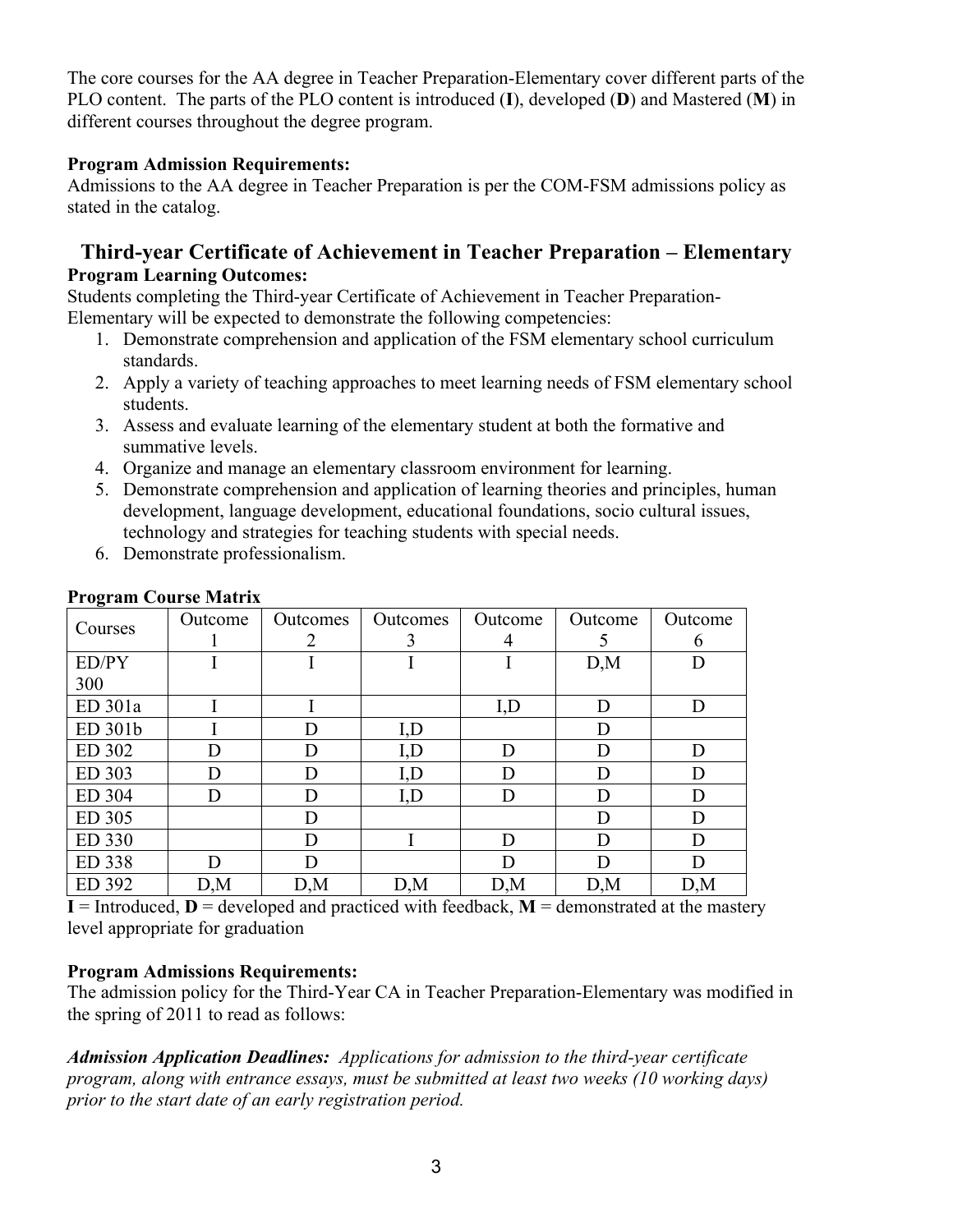*Full Admission: A student will be admitted with full status if he/she*

- *1. possesses an associate degree in education*
- *2. has earned a CumGPA of 2.75 or above*
- *3. has a score of at least 20 on the entrance essay with no individual score below a three*

*(3)*

# *Note: Entrance essay is scored based on the COMET Rubric.*

*Probationary Status: A student with the education associate degree may be admitted on probation if he/she*

- *1. has a minimum CumGPA of 2.5 and*
- *2. has a minimum score of 15 on the entrance essay with no individual score below a three (3)*

*A student is required to take EN 220 Writing for Teachers if he/she has a score of 15-19 on the entrance essay or individual score of three (3) in Syntax and /or Vocabulary.*

*Pre-requisite Courses: Students who enter the program without having completed ED 210a, ED 215, and/or ED/PY 201 need to complete these courses with a grade of 'C' or better during the first semester of the program.*

# *Removal from Probationary Status:*

*The student may be removed from Probationary Status after the first semester of the third-year program if the student*

- *1. successfully passes EN 220 Writing for Teachers and*
- *2. Earns a semester GPA of at least 2.75 (with no grade lower than a C) with a minimum of 15 credits.*

*Should a student begin the program in the summer when 15 credit hours are impossible to attain, the same stipulation as above applies for the summer and fall semester combined (or the first two semesters in any combination) even if the course load in the respective semesters exceeds 15 credit hours.*

*A three member subcommittee will represent the Division to review third-year applications along with the representatives from Admissions Board and RAR.*

There were several significant policy changes in the revised admission policy. Students are now required to have completed an AA or AS in education, excluding early childhood. Previously, students were admitted with a degree in any field. Deadlines have been established for applications. Also, clearer requirements for probationary status have been established including how to move to full admission status.

# **"Shelved" Programs**

During the 2009 to 2011 period, the early childhood, related services, and special education programs have been "shelved" due to lack of enrollment. It should be noted that these programs can be "unshelved" should a need for one or more programs becomes evident and funding becomes available.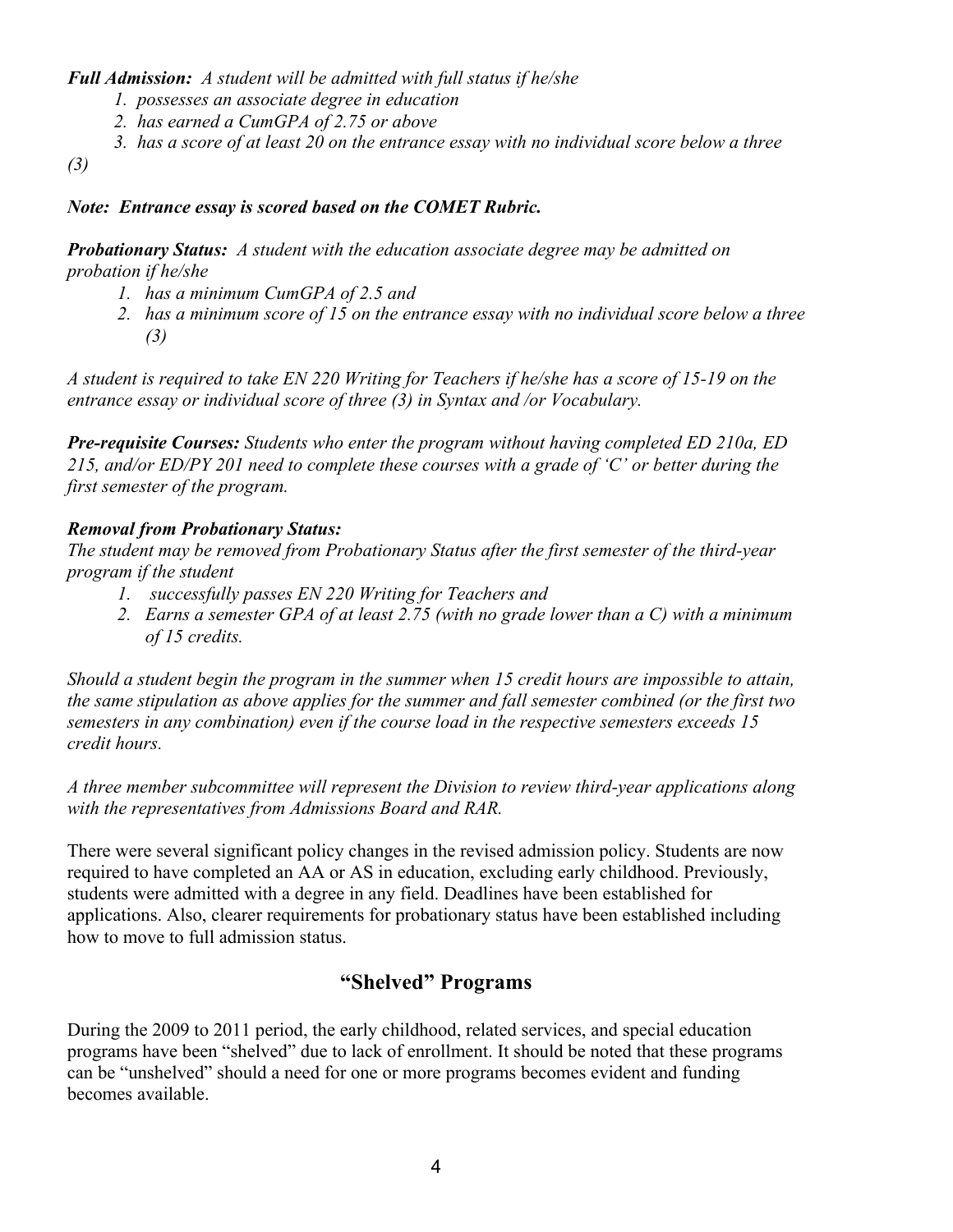# **Discontinuation of AA in Teacher Education Program/Extension of Third-year in Teacher Preparation Program**

A letter proposing a change to the name *Associate of Arts in Teacher Preparation* program to *Associate of Arts in Pre-Teacher Preparation* was transmitted to the Vice President of Instructional Affairs on October 12, 2010. The name AA in Teacher Preparation has been misleading to the departments of education, assuming that students graduating from the program are ready to be in the work force. The Curriculum Committee acted on the proposal during its January 17, 2011 meeting and was approved by the president on March 17, 2011.

# **Faculty/Staff**

The COM-FSM Division of Education has seven (7) full-time faculty, one (1) Coordinator for the UOG/COM-FSM BA Partnership Program, one (1) Peace Corps faculty, one (1) Computer Lab Assistant (on special contract), and one (1) clerk. As of this writing, the art instructor position is vacant.

## **Paul Gallen**

Professor of Education B.A., University of Guam M.Ed., University of Hawaii paulg@comfsm.fm

# **Magdalena Hallers**

Professor B.A., University of Guam M.Ed., University of Guam mhallers@comfsm.fm

## **Robert Andreas**

Associate Professor B.A., University of Guam M.A., University of Hawaii, Manoa andreas@comfsm.fm

# **Molly Peterson**

Peace Corps Volunteer/Instructor B.S., Saint Bonaventure University M.S., Saint Bonaventure University mollyp@comfsm.fm

## **Mason Tihpen**

Information System Specialist A.A., College of Micronesia-FSM B.A. E., University of Guam masotihp@comfsm.fm

## **The Art Person**

## **Dr. Richard Womack** Professor of Education/Business B.A., University of California at Berkeley M.Ed./Ed.D., University of Nevada, Reno rwomack@comfsm.fm

**Susan Moses** Professor B.S., University of Illinois M.Ed., University of Oregon smoses@comfsm.fm

## **Dr. Sven Mueller**

M.A., Free University, Berlin, Germany Ph.D., Indiana University, Bloomington

# **Sylvia Henry**

UOG/COM-FSM Partnership BA Coordinator A.A., College of Micronesia-FSM BA, University of Guam shenry@comfsm.fm

## **Josephine Kostka**

Administrative Assistant A.A. Community College of Micronesia josephine@comfsm.fm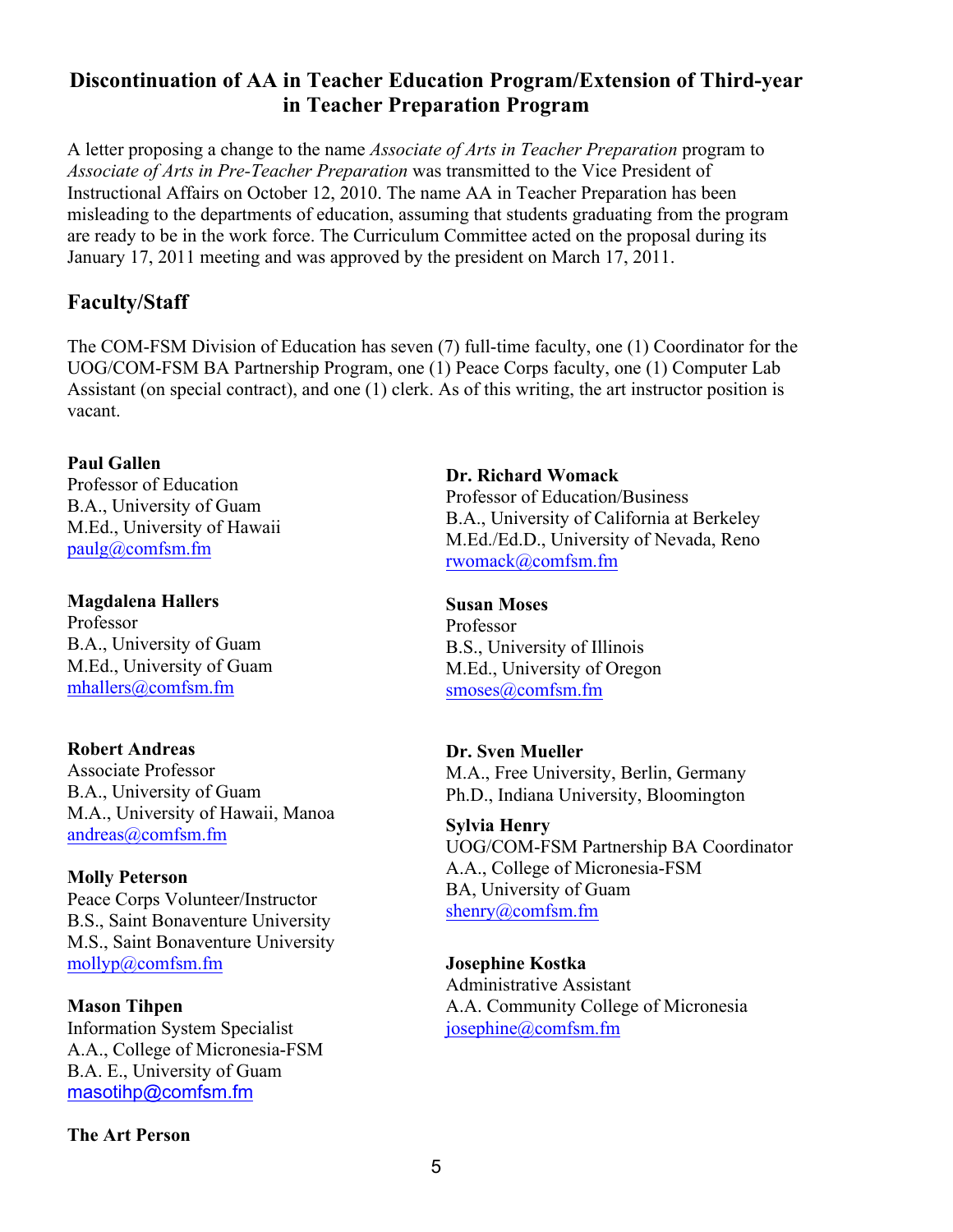## **Health Indicators**

## **Program Enrollment**

|                                 | Fall | <b>Spring</b> |              |
|---------------------------------|------|---------------|--------------|
| <b>Programs</b>                 | 2010 | 2011          | <b>Total</b> |
| AS in Early Childhood Education |      |               |              |
| LA/Education                    |      |               |              |
| AA in Teacher Preparation       | 350  | 367           | 717          |
| AS in Teacher Ed. Elementary    | 350  | 95            | 445          |
| Third-year Teacher Preparation  | 84   | 74            | 158          |
| <b>Total Enrollment</b>         | 438  | 445           | 883          |

Note: Enrollment data for summer is not available at OAR or IRPO.

# **Graduation Outcome**

|                                 | <b>Fall Semester, 2010</b>  |    |                  |  |  |  |  |  |
|---------------------------------|-----------------------------|----|------------------|--|--|--|--|--|
| <b>Programs</b>                 | <b>Enrollment</b> Graduates |    | <b>Graduates</b> |  |  |  |  |  |
|                                 |                             |    | $\frac{6}{9}$    |  |  |  |  |  |
| AS in Early Childhood Education |                             |    | $0\%$            |  |  |  |  |  |
| LA/Education                    | $\theta$                    |    | $0\%$            |  |  |  |  |  |
| AA in Teacher Preparation       | 350                         | 8  | $2\%$            |  |  |  |  |  |
| AS in Teacher Ed. Elementary    | 144                         | 23 | 16%              |  |  |  |  |  |
| Third-year Teacher Preparation  | 84                          |    | 8%               |  |  |  |  |  |
| Total                           | 578                         | 38 | 6%               |  |  |  |  |  |

|                                 | <b>Spring Semester, 2011</b> |    |                  |  |  |  |  |
|---------------------------------|------------------------------|----|------------------|--|--|--|--|
| <b>Programs</b>                 | <b>Enrollment</b> Graduates  |    | <b>Graduates</b> |  |  |  |  |
|                                 |                              |    | $\frac{6}{9}$    |  |  |  |  |
| AS in Early Childhood Education |                              |    | $0\%$            |  |  |  |  |
| LA/Education                    |                              |    | $0\%$            |  |  |  |  |
| AA in Teacher Preparation       | 367                          |    | $2\%$            |  |  |  |  |
| AS in Teacher Ed. Elementary    | 95                           | 26 | 27%              |  |  |  |  |
| Third-year Teacher Preparation  | 74                           | 11 | 15%              |  |  |  |  |
| Total                           | 540                          | 45 | 8%               |  |  |  |  |

#### **Average Class Size**

|                  | <b>Overall Enrollment by</b><br>Course |                  | <b>Overall No. of Sections</b><br><b>Offered</b> |                  | <b>Overall Average Class Size</b> |
|------------------|----------------------------------------|------------------|--------------------------------------------------|------------------|-----------------------------------|
| <b>Fall 2010</b> | Spring 2011                            | <b>Fall 2010</b> | <b>Spring 2011</b>                               | <b>Fall 2010</b> | Spring 2011                       |
| 335              | 329                                    | 19               |                                                  | 17.63            | 17.31                             |

# **Seat Cost (SY2010-11)**

|                 | <b>Student</b> |                | <b>Obsolete cost</b> | Credits per |                  |
|-----------------|----------------|----------------|----------------------|-------------|------------------|
| <b>Division</b> | seats          | <b>Credits</b> | data                 | seat        | <b>Seat cost</b> |
| Education       | 718            | 2.154          | \$226,170.00         |             | \$105.00         |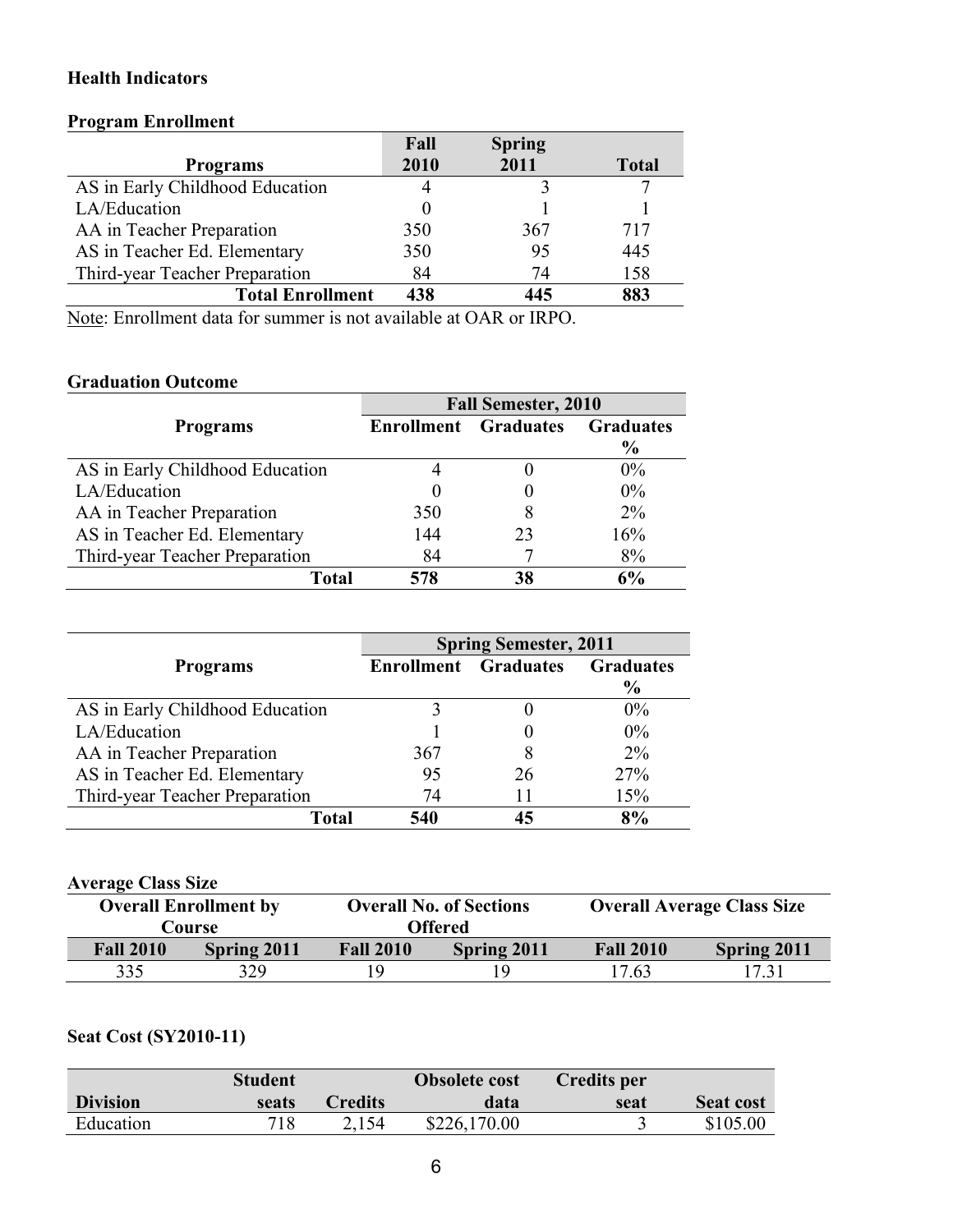| Fall 2010        |          |                |                |                |                  |                  |                  |                |       |                 |                |       |       |
|------------------|----------|----------------|----------------|----------------|------------------|------------------|------------------|----------------|-------|-----------------|----------------|-------|-------|
| Course           | Campus   | A              | B              | $\mathcal{C}$  | D                | F                | W                |                | Total | Pass $(\geq D)$ | Fail           | Pass% | Fail% |
| <b>AR 101</b>    | National | 4              | 4              | 6              | 3                |                  | 0                | $\theta$       | 18    | 17              |                | 94%   | 6%    |
| ED 210a          | National | 2              | 19             | 8              | 6                | $\boldsymbol{0}$ | $\boldsymbol{0}$ | 0              | 35    | 35              | $\theta$       | 100%  | $0\%$ |
| ED 215           | National | 5              | 7              | 9              |                  | 4                | $\overline{0}$   | $\overline{0}$ | 26    | 22              | 4              | 85%   | 15%   |
| <b>ED/PY 201</b> | National |                | 8              | 6              | 7                | 5                | $\overline{0}$   | $\overline{0}$ | 27    | 22              | 5              | 81%   | 19%   |
| ED292            | National | 12             | 8              | 8              | $\theta$         | $\overline{0}$   | $\overline{0}$   | $\overline{0}$ | 28    | 28              | $\theta$       | 100%  | $0\%$ |
| <b>MS/ED 210</b> | National |                | 11             | 10             | $\theta$         | $\overline{2}$   | $\overline{0}$   | $\theta$       | 24    | 22              | $\overline{2}$ | 92%   | 8%    |
| ED/PY300         | National | 5              | 10             | $\theta$       | 2                | $\overline{0}$   | $\overline{0}$   | $\overline{0}$ | 17    | 17              | $\theta$       | 100%  | $0\%$ |
| ED 301a          | National | 7              | 14             |                | $\theta$         |                  | $\overline{0}$   | $\theta$       | 23    | 23              | $\theta$       | 100%  | $0\%$ |
| ED 301b          | National | 12             | 5              | $\theta$       | $\theta$         |                  | $\overline{0}$   |                | 19    | 18              |                | 95%   | 5%    |
| ED 302           | National | 12             | 5              | $\overline{4}$ | $\theta$         |                  | $\overline{0}$   | $\theta$       | 22    | 22              | $\theta$       | 100%  | $0\%$ |
| ED 303           | National | 10             | 10             | $\theta$       | $\theta$         | $\overline{0}$   | $\overline{0}$   | $\theta$       | 20    | 20              | $\theta$       | 100%  | $0\%$ |
| ED 304           | National | 9              | $\overline{7}$ |                | $\theta$         | $\overline{0}$   | $\overline{0}$   | $\theta$       | 17    | 17              | $\theta$       | 100%  | $0\%$ |
| ED 305           | National | 1              | 13             | 3              | $\theta$         | $\theta$         | 0                | $\theta$       | 17    | 17              | 0              | 100%  | $0\%$ |
| ED 330           | National | 7              | 10             |                | $\theta$         |                  | 0                | $\theta$       | 19    | 18              |                | 95%   | 5%    |
| ED 338           | National | $\overline{2}$ |                | 8              |                  | $\overline{2}$   | 0                | $\theta$       | 14    | 12              | 2              | 86%   | 14%   |
| ED 392           | National | 6              | 2              | T.             | $\boldsymbol{0}$ | $\boldsymbol{0}$ | $\boldsymbol{0}$ | 0              | 9     | 9               | $\theta$       | 100%  | $0\%$ |
|                  | Total:   |                |                |                |                  |                  |                  |                | 335   | 319             | 16             | 95%   | 5%    |

#### **Course Completion Rate (Pass/Fail) Fall 2010**

| Spring 2011      |          |          |                |                |                |                |                |                  |       |                 |                  |       |       |
|------------------|----------|----------|----------------|----------------|----------------|----------------|----------------|------------------|-------|-----------------|------------------|-------|-------|
| Course           | Campus   | A        | B              | $\mathcal{C}$  | D              | F              | W              | I                | Total | Pass $(\geq D)$ | Fail             | Pass% | Fail% |
| ED 210a          | National | 10       | $\overline{7}$ | 5              | 3              |                | $\theta$       | $\overline{0}$   | 26    | 25              | 1                | 96%   | 4%    |
| ED 215           | National | 3        | 5              | 11             | 3              | 2              | $\theta$       | $\theta$         | 24    | 22              | $\overline{2}$   | 92%   | 8%    |
| ED/PY201         | National |          | 7              | 12             | 3              |                | $\overline{0}$ | $\theta$         | 24    | 23              | 1                | 96%   | 4%    |
| ED292            | National | 13       | 15             | 4              | $\overline{2}$ | $\theta$       | $\theta$       | $\overline{2}$   | 36    | 34              | $\overline{2}$   | 94%   | 6%    |
| $MS/ED$ 210      | National | 6        | 10             | 11             | $\theta$       | $\theta$       | $\overline{0}$ | $\theta$         | 27    | 27              | $\boldsymbol{0}$ | 100%  | 0%    |
| <b>ED/PY 300</b> | National | $\theta$ | 3              | $\overline{2}$ | 4              | $\overline{2}$ | $\overline{0}$ | $\theta$         | 11    | 9               | $\overline{2}$   | 82%   | 18%   |
| ED 301a          | National | 7        | 9              | $\overline{2}$ | 2              | $\theta$       | $\theta$       | $\theta$         | 20    | 20              | $\overline{0}$   | 100%  | 0%    |
| ED 301b          | National | 11       | $\overline{4}$ | 1              | $\theta$       |                | $\theta$       | $\theta$         | 17    | 16              | 1                | 94%   | 6%    |
| ED 302           | National | 6        | 6              | 5              | $\overline{2}$ | $\overline{2}$ | $\theta$       | $\theta$         | 21    | 19              | 2                | 90%   | 10%   |
| ED 303           | National | 14       | 7              |                |                | $\theta$       | $\theta$       | $\theta$         | 23    | 23              | $\theta$         | 100%  | 0%    |
| ED 304           | National | 3        | 9              | $\theta$       | $\theta$       | $\theta$       | $\theta$       | $\theta$         | 12    | 12              | $\overline{0}$   | 100%  | 0%    |
| ED 305           | National | 10       | 7              | $\theta$       | $\theta$       | $\theta$       | $\theta$       | $\theta$         | 17    | 17              | $\overline{0}$   | 100%  | 0%    |
| ED 330           | National | 11       | 12             | 1              |                |                | $\theta$       | $\overline{0}$   | 26    | 25              | $\mathbf{1}$     | 96%   | 4%    |
| ED 338           | National | 3        | 7              | 6              | 3              | $\theta$       | $\theta$       | $\overline{0}$   | 19    | 19              | $\overline{0}$   | 100%  | $0\%$ |
| ED 392           | National | 11       | 10             | 5              | $\overline{0}$ | $\theta$       | $\overline{0}$ | $\boldsymbol{0}$ | 26    | 26              | $\boldsymbol{0}$ | 100%  | 0%    |
|                  | Total:   |          |                |                |                |                |                |                  | 329   | 317             | 12               | 96%   | 4%    |

## **Students' Satisfaction Rate**

The table below summarizes the number of graduates per campus since fall 2010. Most of the graduates with an Associate degree continue their enrollment in the Third-Year Certificate of Achievement program while those who graduate from the Third-year Certificate of Achievement in Teacher Preparation-Elementary program continue enrollment in the Partnership BA in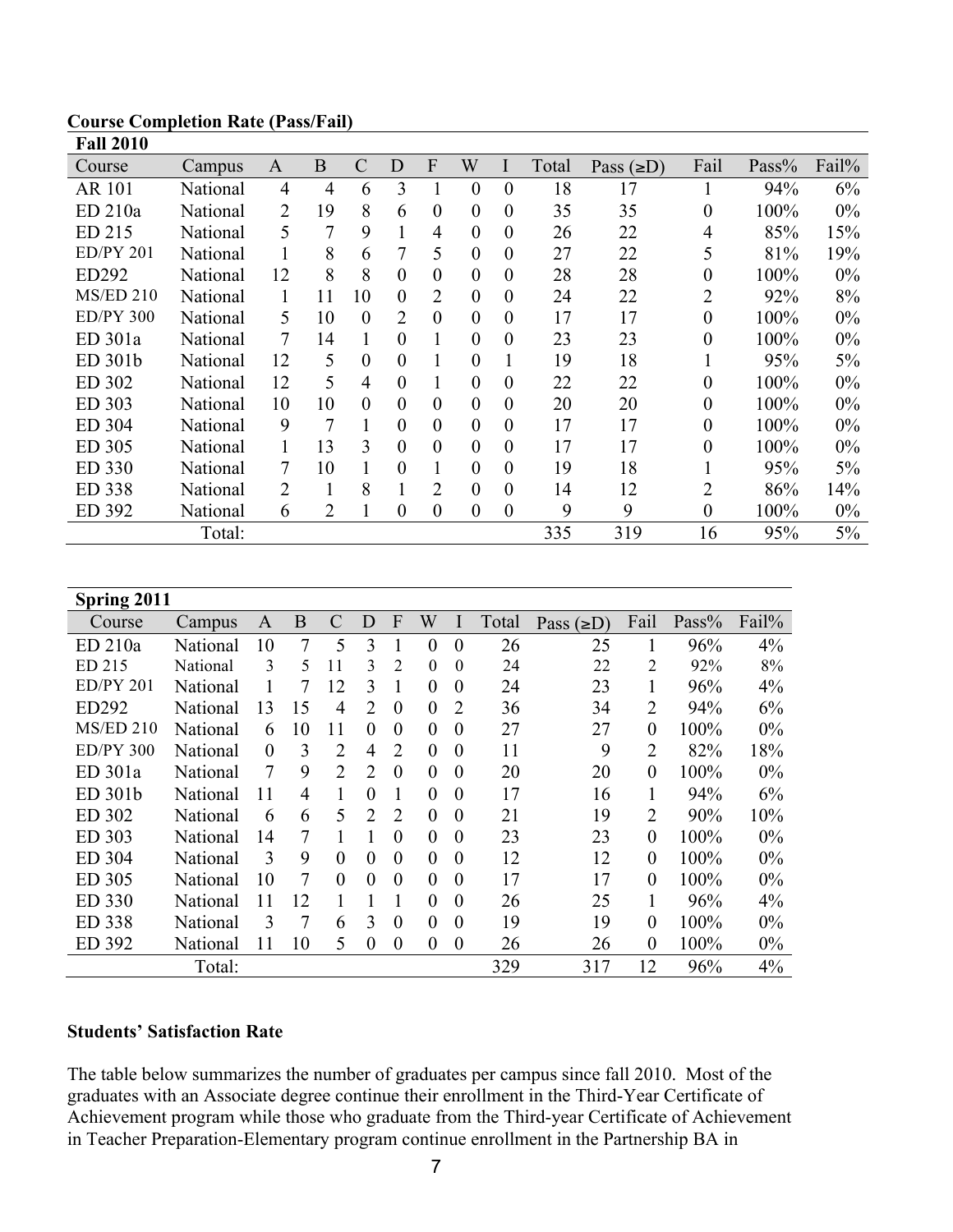Elementary Education program offered at the National Campus. Since spring 2009 to spring 2011semester, thirty-eight (38) students have graduated from the Partnership program. Currently, a total of seventeen (17) students are enrolled in the program.



#### Graduate by Program

| Program                         | <b>No. of Graduates</b> |
|---------------------------------|-------------------------|
| AS in Early Childhood Education |                         |
| LA/Education                    |                         |
| AA in Teacher Preparation       | 16                      |
| AS in Teacher Ed. Elementary    | 49                      |
| Third-year Teacher Preparation  | 18                      |
| Total                           | 83                      |

#### **Transfer data**

Only the students who graduated from the programs at National Campus are being tracked. The tables below show the number of students from fall 2010 and spring 2011 who continue on with our third-year program; the Partnership BA in Elementary Education Program; and/or went straight back to work after receiving a degree. Those who went back to work are in-service teachers from Pohnpei DOE who need to get their associate degree as required by the FSM Certification.

#### AA Degree Graduates

|                | <b>Semester</b>  |              |                                        |
|----------------|------------------|--------------|----------------------------------------|
| <b>Student</b> | <b>Graduated</b> | <b>State</b> | <b>Status</b>                          |
|                | Fall 2010        | Pohnpei      | Continue in Third Year CA              |
| 2              | Fall 2010        | Pohnpei      | Continue in Third Year CA              |
| 3              | Fall 2010        | Pohnpei      | Continue in Third Year CA              |
| $\overline{4}$ | Fall 2010        | Pohnpei      | Continue in Third Year CA              |
| 5              | Fall 2010        | Pohnpei      | Continue in Third Year CA              |
| 6              | Fall 2010        | Pohnpei      | Continue in Third Year CA              |
| 7              | Fall 2010        | Pohnpei      | Continue in Third Year CA              |
| 8              | Fall 2010        | Yap          | Continue in Third Year CA              |
| 9              | Spring 2011      | Pohnpei      | Continue in Third Year CA              |
| 10             | Spring 2011      | Pohnpei      | Continue in Third Year CA              |
| 11             | Spring 2011      | Pohnpei      | Continue in Third Year CA              |
| 12             | Spring 2011      | Pohnpei      | In-service (Continue in Third Year CA) |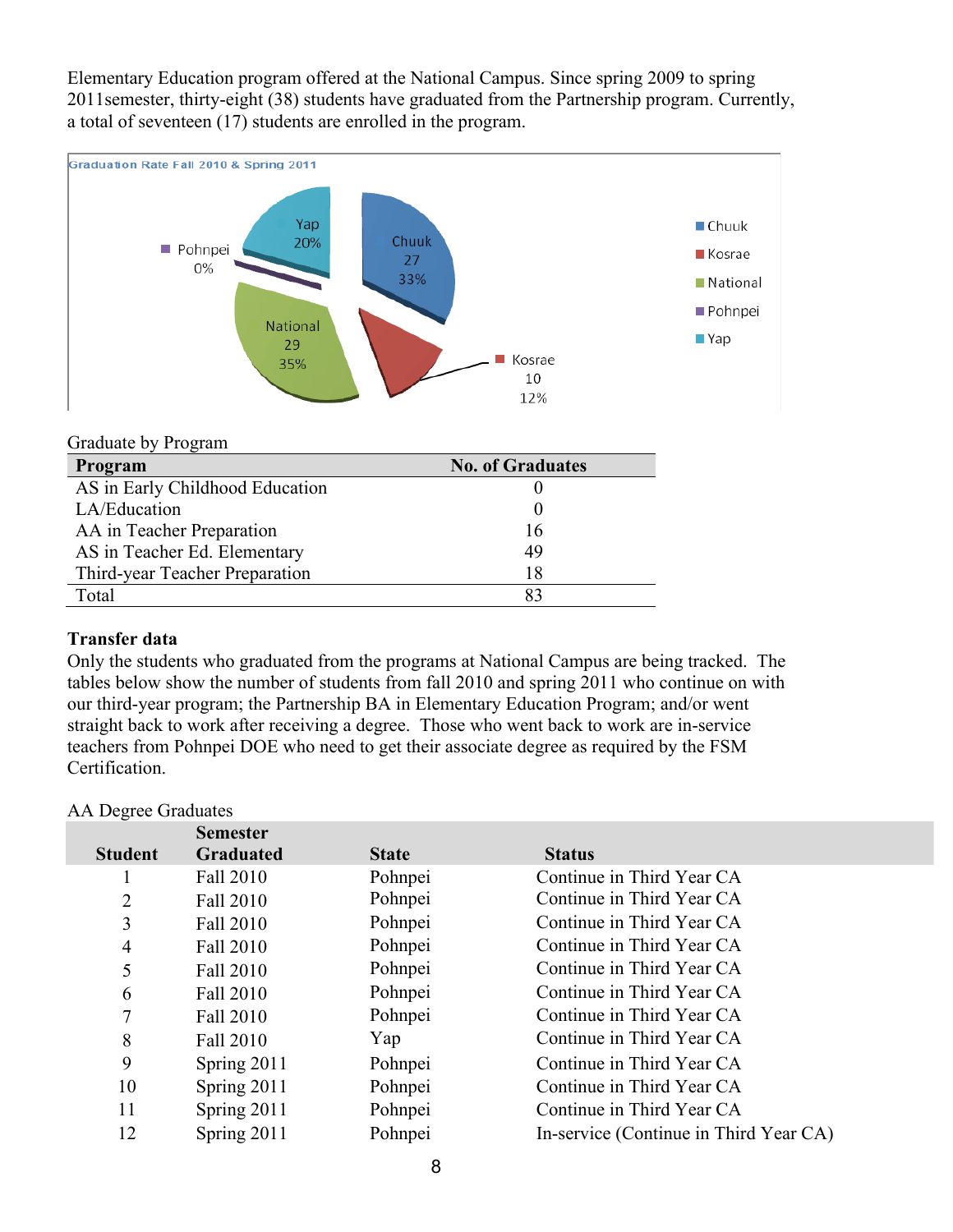| 13            | Spring $2011$ | Pohnpei | In-service (Continue in Third Year CA) |
|---------------|---------------|---------|----------------------------------------|
| 14            | Spring $2011$ | Pohnpei | Continue in Third Year CA              |
| 15            | Spring 2011   | Pohnpei | Continue in Third Year CA              |
| <sup>16</sup> | Spring 2011   | Pohnpei | Continue in Third Year CA              |

During fall 2010 and spring 2011, 18 students graduated from the TYC in Teacher Preparation-Elementary program.

| Third-Year Graduates |                  |                  |                                             |  |
|----------------------|------------------|------------------|---------------------------------------------|--|
|                      | <b>Semester</b>  |                  |                                             |  |
| <b>Student</b>       | <b>Graduated</b> | <b>State</b>     | <b>Status</b>                               |  |
|                      | Fall 2010        | Pohnpei          | In-service (Continue in UOG $&$ COM-FSM BA) |  |
| 2                    | Fall 2010        | Pohnpei          | Continue in UOG & COM-FSM BA                |  |
| 3                    | Fall 2010        | Yap              | Continue in UOG & COM-FSM BA                |  |
| $\overline{4}$       | Fall 2010        | Yap              | Continue in UOG & COM-FSM BA                |  |
| 5                    | Fall 2010        | Pohnpei          | Working at Seinwar Elem. School             |  |
| 6                    | Fall 2010        | Marshall Islands | Continue in UOG & COM-FSM BA                |  |
| 7                    | Fall 2010        | Pohnpei          | Continue in UOG & COM-FSM BA                |  |
| 8                    | Spring 2011      | Kosrae           | Continue in UOG & COM-FSM BA                |  |
| 9                    | Spring 2011      | Yap              | Continue in UOG & COM-FSM BA                |  |
| 10                   | Spring 2011      | Pohnpei          | In-service (Continue in UOG & COM-FSM BA)   |  |
| 11                   | Spring 2011      | Yap              | Continue in UOG & COM-FSM BA                |  |
| 12                   | Spring 2011      | Pohnpei          | In-service (Continue in UOG & COM-FSM BA)   |  |
| 13                   | Spring 2011      | Pohnpei          | Continue in UOG & COM-FSM BA                |  |
| 14                   | Spring 2011      | Pohnpei          | Continue in UOG & COM-FSM BA                |  |
| 15                   | Spring 2011      | Kosrae           | In Kosrae                                   |  |
| 16                   | Spring 2011      | Pohnpei          | Continue in UOG & COM-FSM BA                |  |
| 17                   | Spring 2011      | Pohnpei          | Continue in UOG & COM-FSM BA                |  |
| 18                   | Spring 2011      | Pohnpei          | Continue in UOG & COM-FSM BA                |  |

# **Learning Outcome Assessment**

Program Learning Outcome (PLO) Level: The parts of the PLO content is introduced (**I**), developed (**D**) and Mastered (**M**) in different courses throughout the degree program.

| Course        | PLO# | I, D, M | <b>Reflection/Comments</b>                                                                                                                                                                                                                                                                                                                  |
|---------------|------|---------|---------------------------------------------------------------------------------------------------------------------------------------------------------------------------------------------------------------------------------------------------------------------------------------------------------------------------------------------|
| <b>AR 101</b> | 3    |         |                                                                                                                                                                                                                                                                                                                                             |
| ED 210a       | 1, 2 | I, D, M | Number of students: $N=25$ (Spring 2011)<br>Recommendations:<br>Relate all Final Examination Question to the appropriate CLO and<br>break this out in CLO Groups for evaluation of course.<br>The ED210 course outline should now reflect the introduction to<br>teaching as an entry course into the profession and should be<br>welcomed. |
| ED 215        |      | I, D    | Number of students: $N=24$ (Spring 2011)                                                                                                                                                                                                                                                                                                    |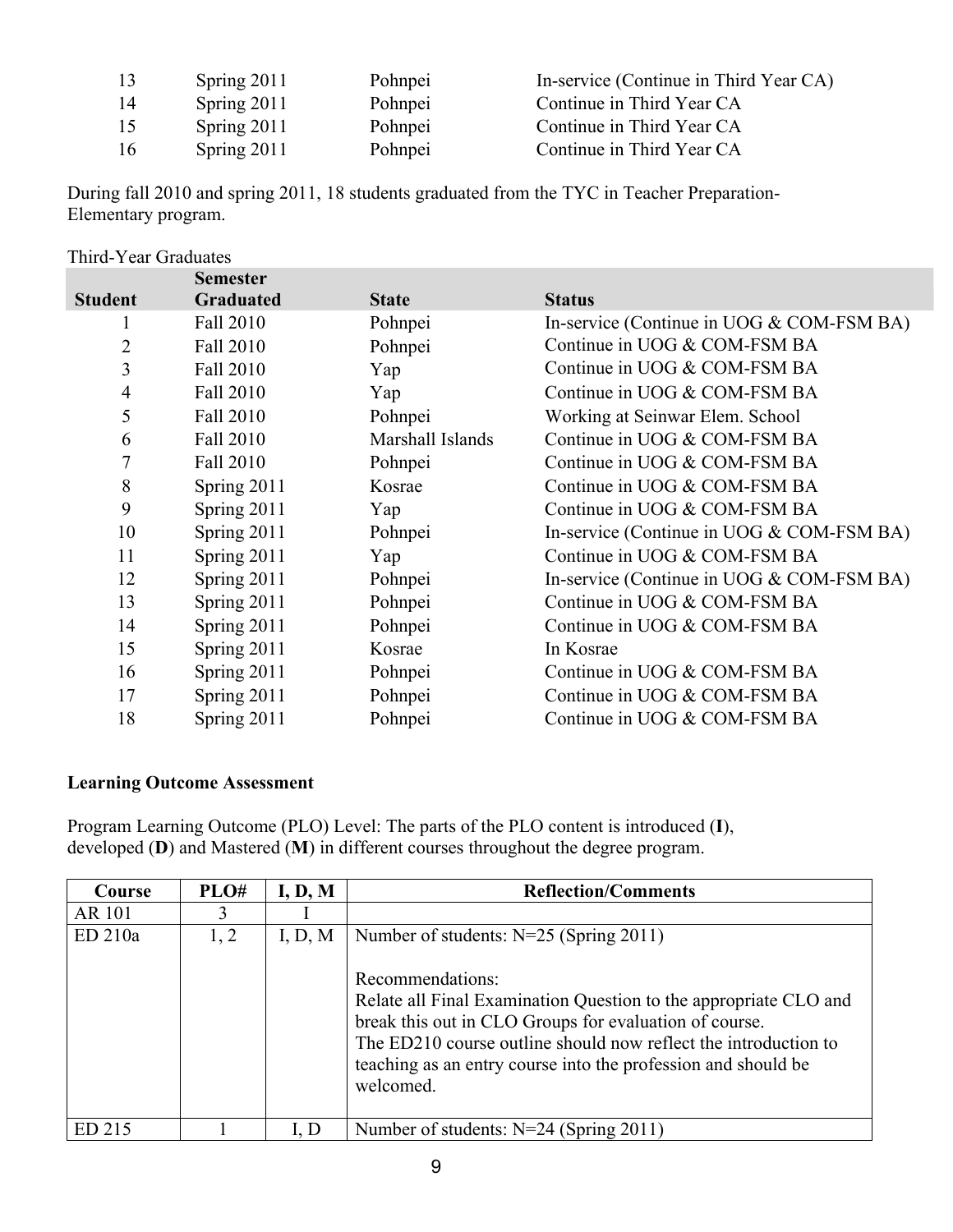|                  |                |      | <b>Recommendations:</b><br>1. Course outline/syllabus needs to be updated to match<br>textbook used.<br>2. Changes need to be made to some student learning<br>outcomes (such as $2.b., 2.c., & 2.d$ ). Instead of having them<br>as separate student learning outcomes-combine them.<br>Rewrite and combine slo 4 and 5; disability by disability to<br>3.<br>match textbook (recommend. From previous course<br>assessments).<br>4. Need to have to separate checkouts for visual impairments<br>and hearing impairments (as recommended before) or give<br>more activities and time for discussing topics before<br>checkout.<br>5. Include video viewing and observations of individual's with<br>disabilities to better understand the different<br>categories/types of disabilities.                                                                                                                                                                                                                                            |
|------------------|----------------|------|---------------------------------------------------------------------------------------------------------------------------------------------------------------------------------------------------------------------------------------------------------------------------------------------------------------------------------------------------------------------------------------------------------------------------------------------------------------------------------------------------------------------------------------------------------------------------------------------------------------------------------------------------------------------------------------------------------------------------------------------------------------------------------------------------------------------------------------------------------------------------------------------------------------------------------------------------------------------------------------------------------------------------------------|
|                  |                |      | 6. Include a slo for a final project on different types of health<br>impairments and disabilities.<br>7. Continue to work with state campuses on the common<br>assessments.<br>8. Recommendations from ED215 students:<br>a. More group work.<br>b. More time, more examples, and more activities (role<br>play, simulations, etc.).<br>c. Slow down and provide more time to study.<br>d. To include more assignments than tests and quizzes.                                                                                                                                                                                                                                                                                                                                                                                                                                                                                                                                                                                        |
| <b>ED/PY 201</b> | $\overline{2}$ | I, D | Number of students: N=24 (Spring 2011)<br><b>Recommendations:</b><br>1. Changes need to be made to most student learning outcomes<br>and suggested assessment strategies (#2-4: too specific).<br>Written checkouts should be for each chapter only<br>(Chapters 11 & 12).<br>3. Rewrite student learning outcome numbers $4 & 5$ -topics on<br>developmental issues (individual projects).<br>4. Include SLO for the first chapter (introduction).<br>5. Include a final project (developmental issues) for the course.<br>Align course outline/syllabus with chapters of textbook<br>6.<br>(already recommended in previous course assessments).<br>7. Develop course outline and work with state campuses for<br>the common assessments.<br><b>Additional observations:</b><br>1. One student received an "A" letter grade.<br>2. Students with more absences failed to turn in course work.<br>Special comments: explanations on course grading, opportunities<br>to achieve outcomes, how many students receive an A, B, C, etc. |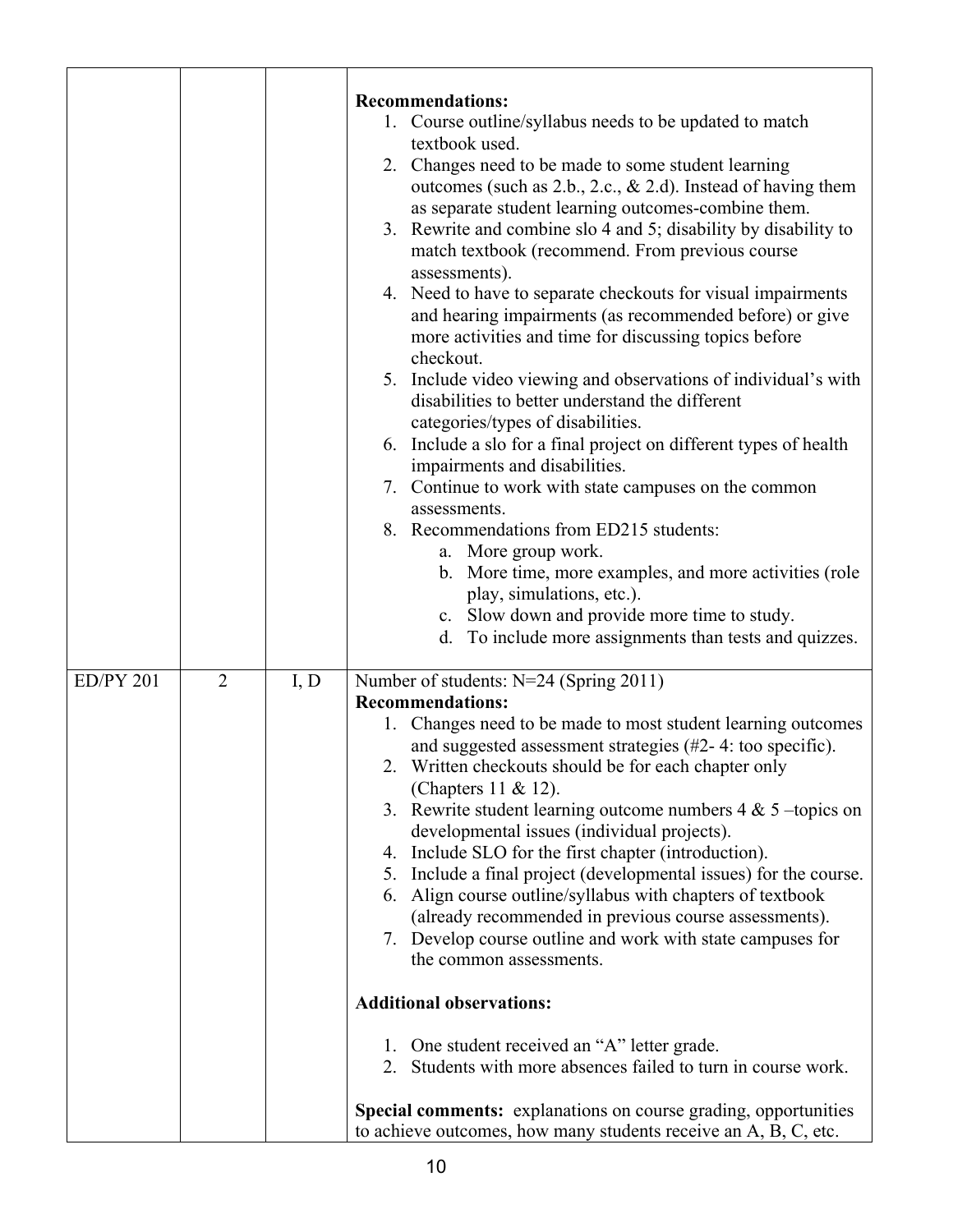|                            |                |      | 1. $A = 1$<br>2. $B = 7$ Students<br>3. $C = 11$ Students<br>4. $D = 4$ Student<br>5. $F = 1$ Student |
|----------------------------|----------------|------|-------------------------------------------------------------------------------------------------------|
| ED 292                     | 1, 2, 8, 3     | I, D | Number of students: N=36 (Spring 2011)                                                                |
|                            |                |      |                                                                                                       |
| <b>MS/ED 210</b>           | <b>PLO</b>     | I    | Number of students: N=27 (Spring 2011)                                                                |
|                            |                |      |                                                                                                       |
| Science                    | 1              | I    |                                                                                                       |
| w/lab                      |                |      |                                                                                                       |
| 125<br>SS<br><sub>or</sub> | $\overline{3}$ | I    |                                                                                                       |
| SS 170<br><sub>or</sub>    |                |      |                                                                                                       |
| SS 171                     |                |      |                                                                                                       |
| <b>SS/PY 101</b>           | 1 & 3          | I    |                                                                                                       |

| Course           | <b>PLO</b> | I, D, M | <b>Reflection/Comments</b>                                                                                                                                                                                                                                                                                                                                                                                                                                                                                                                                                                                                                                                                                                                                                                              |
|------------------|------------|---------|---------------------------------------------------------------------------------------------------------------------------------------------------------------------------------------------------------------------------------------------------------------------------------------------------------------------------------------------------------------------------------------------------------------------------------------------------------------------------------------------------------------------------------------------------------------------------------------------------------------------------------------------------------------------------------------------------------------------------------------------------------------------------------------------------------|
| <b>ED/PY 300</b> | $1-6$      | I, D    | Final Grades: 3 Bs, 2 Cs, 4 Ds, and 2 Fs.                                                                                                                                                                                                                                                                                                                                                                                                                                                                                                                                                                                                                                                                                                                                                               |
|                  |            |         | Comments: Needless to say, I wish I could start all over again with<br>this class. After the slow start and the devastating test results, I<br>thought we should spend as much time as we needed on each topic.<br>As the course went on, however, the students seemed to rely on the<br>fact that we would sometimes even read the passages together if no<br>one volunteered to move the class discussion along, which made us<br>lose much needed time.                                                                                                                                                                                                                                                                                                                                              |
| ED 301b          | $1-3, 5-6$ | I, D    | Number of students: N=17 (Spring 2011)                                                                                                                                                                                                                                                                                                                                                                                                                                                                                                                                                                                                                                                                                                                                                                  |
|                  |            |         | <b>Special comment</b> : If a student scored below 70% on a paper or<br>quiz on the first try, s/he was given a chance to do a make-up.<br>However, per the course policy, the highest score a student could<br>earn on the second try was 70%. To get students to come to class<br>on time and read the assignment in the textbook, bonus quizzes<br>were given throughout the course. These quizzes were given only<br>during the first five minutes of class and appeared to motivate<br>students to come to class on time. The quizzes were open book so<br>the skill actually being tested was their ability to scan. According<br>to the Best Practices instructor, scanning is a valuable skill that the<br>students should learn. This practice will be continued this summer<br>and next fall. |
|                  |            |         | Final grades: 11 As; 4 Bs; 1 C; and 1 F. The student who<br>earned the C is a very capable student who attended class regularly<br>but simply failed to submit assignments in a timely manner. Points<br>were deducted for lateness, and this seriously affected her grade.                                                                                                                                                                                                                                                                                                                                                                                                                                                                                                                             |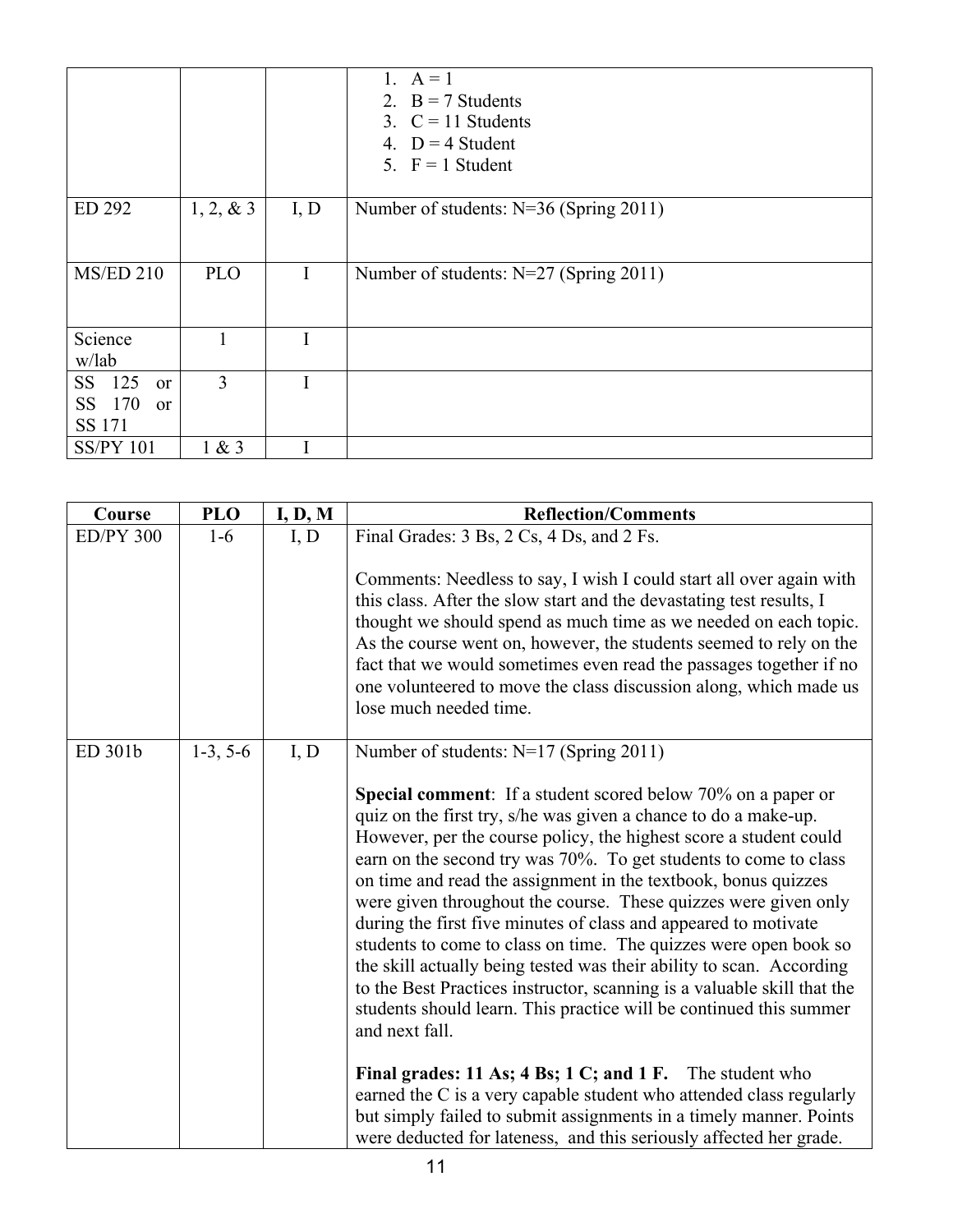|        |         |      | The student earning the F stopped attending class towards the latter   |
|--------|---------|------|------------------------------------------------------------------------|
|        |         |      | part of the semester. No reason was given for this action.             |
|        |         |      |                                                                        |
|        |         |      | <b>Recommendations for improving ED/PY 301b:</b> The                   |
|        |         |      | recommendations for improvement of this course have been               |
|        |         |      | highlighted under the discussions above. In addition, to earn bonus    |
|        |         |      | points this semester students were asked to submit a reflection        |
|        |         |      | paper summarizing at least three ways to improve the course.           |
|        |         |      | Suggestions offered by the students include: visit the schools;        |
|        |         |      | extend the class time; rethink the peer evaluations of teaching        |
|        |         |      | demonstrations; have students teach real students; do not allow        |
|        |         |      | students to submit late assignments; do not allow students to come     |
|        |         |      | to class late; give students more work on the weekends; do not         |
|        |         |      | give so many assignments; spend more time on writing lesson            |
|        |         |      | objectives; have students share their translated assignments with      |
|        |         |      | each other; bonus quizzes should be from closed books; have            |
|        |         |      | students deliver their translated lessons to the entire class; provide |
|        |         |      | more time for assignments that have to be typed, and have a bigger     |
|        |         |      | classroom space. All of these suggestions will be taken into           |
|        |         |      | consideration when planning lessons and activities for the summer      |
|        |         |      | and fall 2011 semesters.                                               |
|        |         |      | As recommended on the Fall 2010 course level assessment report         |
|        |         |      | for this course, a direct link to the FSM Standards and Benchmarks     |
|        |         |      | was included with each SLO on the Spring 2011 syllabus. This           |
|        |         |      | practice will be continued each semester. Beginning with the           |
|        |         |      | summer 2011 semester, a more concerted effort will be made to          |
|        |         |      | develop lesson objectives from the standards and benchmarks.           |
| ED 302 | $1-6$   | I, D | Number of students: N=21 (Spring 2011)                                 |
|        |         |      |                                                                        |
|        |         |      | Suggestions for Improvement:                                           |
|        |         |      | 1. We need to be clearer on the respective weigh of content            |
|        |         |      | and methods. Since the course had methods in its title, I              |
|        |         |      | emphasized methods, learning half-way during the                       |
|        |         |      | semester it is actually content, content, and, again, content          |
|        |         |      | that needs to be emphasized.                                           |
|        |         |      | 2. We also need to pick a different, more appropriate book             |
|        |         |      | (for elementary Social Studies).                                       |
| ED 330 | $2 - 6$ | I, D | Number of students: N=26 (Spring 2011)                                 |
|        |         |      | <b>Special comment</b> : If a student scored below 70% on a paper or   |
|        |         |      | quiz on the first try, s/he was given a chance to do a make-up.        |
|        |         |      | However, per the course policy, the highest score a student could      |
|        |         |      | earn on the second try was 70%. Several opportunities to earn          |
|        |         |      | bonus points were provided during the course. To get students to       |
|        |         |      | come to class on time and read the assignment in the textbook,         |
|        |         |      | bonus quizzes were given throughout the course. These quizzes          |
|        |         |      | were given only during the first five minutes of class and appeared    |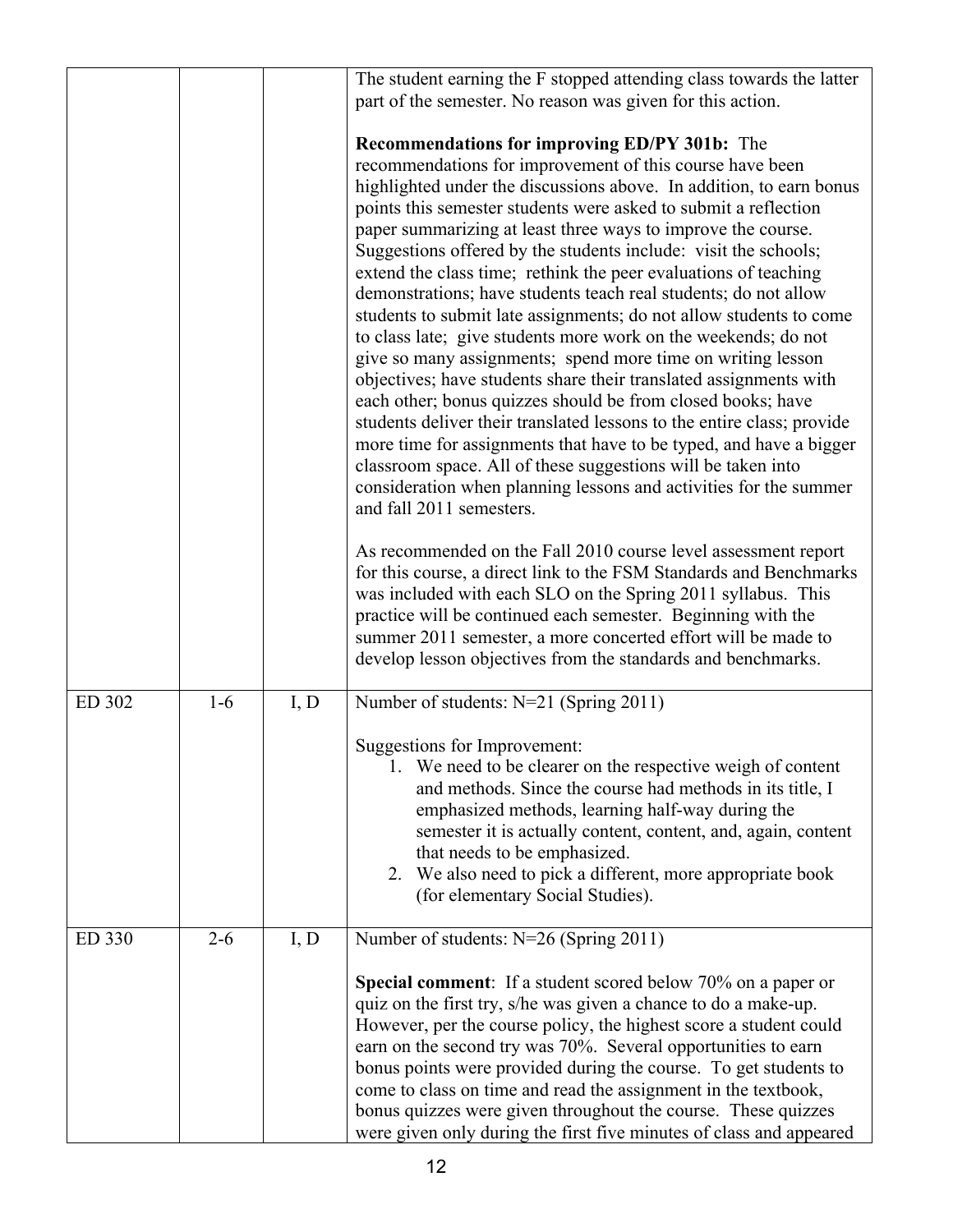|        |       |      | to motivate students to come to class on time. The quizzes were<br>open book so the skill actually being tested was their ability to<br>scan. According to the Best Practices instructor, scanning is a<br>valuable skill that the students should learn. This practice will be<br>continued this summer and next fall.<br><b>Recommendations for improving ED 330:</b> Areas needing special<br>attention for the spring 2011 semester are highlighted above in bold<br>and/or discussed. Students were required to submit a reflection<br>paper summarizing three recommendations for improving the<br>course. Some of these recommendations are included in the<br>discussions above. Other recommendations focused primarily on<br>general orchestration of the course rather than specific SLOs and<br>included the following: arrange for at least one visit to a local<br>classroom (3 students suggested this), schedule the course for the<br>morning, rethink the way peers evaluate in-class checkouts, have<br>more quizzes, have more role-play activities, do not allow students<br>to be late to class, do not accept work that is submitted late, do not<br>give so many bonus opportunities, wait until everyone is in class<br>and then give the bonus quiz, give partial credit when students only<br>meet part of a bonus requirement, play more games, type the lesson<br>plan and place it in everyone's folder (The lesson plan is usually<br>written on the board ahead of class.), have more quizzes and tests,<br>include more group presentations, extend the time go to the<br>elementary classrooms to observe, do not extend due dates, do<br>more demonstrations, include how to set up a grading system,<br>obtain written feedback from students, give extra work on the<br>weekends, make tests more difficult, and arrange for a bigger<br>space.<br>The instructor also had the opportunity to attend two (2) FSM<br>education conferences in October and November. It was learned<br>that the FSM school accreditation standards include a classroom<br>observation and criteria for acceptable classroom management.<br>Links to these standards were incorporated in the spring 2011 ED<br>330 course syllabus, and copies of the accreditation instruments<br>were included in the student activity booklet that accompanies this<br>course. The instructor will continue to make a direct link between<br>ED 330 and the FSM school accreditation standards. |
|--------|-------|------|-------------------------------------------------------------------------------------------------------------------------------------------------------------------------------------------------------------------------------------------------------------------------------------------------------------------------------------------------------------------------------------------------------------------------------------------------------------------------------------------------------------------------------------------------------------------------------------------------------------------------------------------------------------------------------------------------------------------------------------------------------------------------------------------------------------------------------------------------------------------------------------------------------------------------------------------------------------------------------------------------------------------------------------------------------------------------------------------------------------------------------------------------------------------------------------------------------------------------------------------------------------------------------------------------------------------------------------------------------------------------------------------------------------------------------------------------------------------------------------------------------------------------------------------------------------------------------------------------------------------------------------------------------------------------------------------------------------------------------------------------------------------------------------------------------------------------------------------------------------------------------------------------------------------------------------------------------------------------------------------------------------------------------------------------------------------------------------------------------------------------------------------------------------------------------------------------------------------------------------------------------------------------------------------------------------------------------------------------------------------------------------------------------------------------------------------------------------------------------------------------------|
| ED 338 | $1-6$ | D, M | Number of Students N=19<br>Special comments:                                                                                                                                                                                                                                                                                                                                                                                                                                                                                                                                                                                                                                                                                                                                                                                                                                                                                                                                                                                                                                                                                                                                                                                                                                                                                                                                                                                                                                                                                                                                                                                                                                                                                                                                                                                                                                                                                                                                                                                                                                                                                                                                                                                                                                                                                                                                                                                                                                                          |
|        |       |      | $A = 3$ Student<br>$B = 7$ Students<br>$C = 6$ Students<br>$D = 3$ Students<br>$F = 0$ Student                                                                                                                                                                                                                                                                                                                                                                                                                                                                                                                                                                                                                                                                                                                                                                                                                                                                                                                                                                                                                                                                                                                                                                                                                                                                                                                                                                                                                                                                                                                                                                                                                                                                                                                                                                                                                                                                                                                                                                                                                                                                                                                                                                                                                                                                                                                                                                                                        |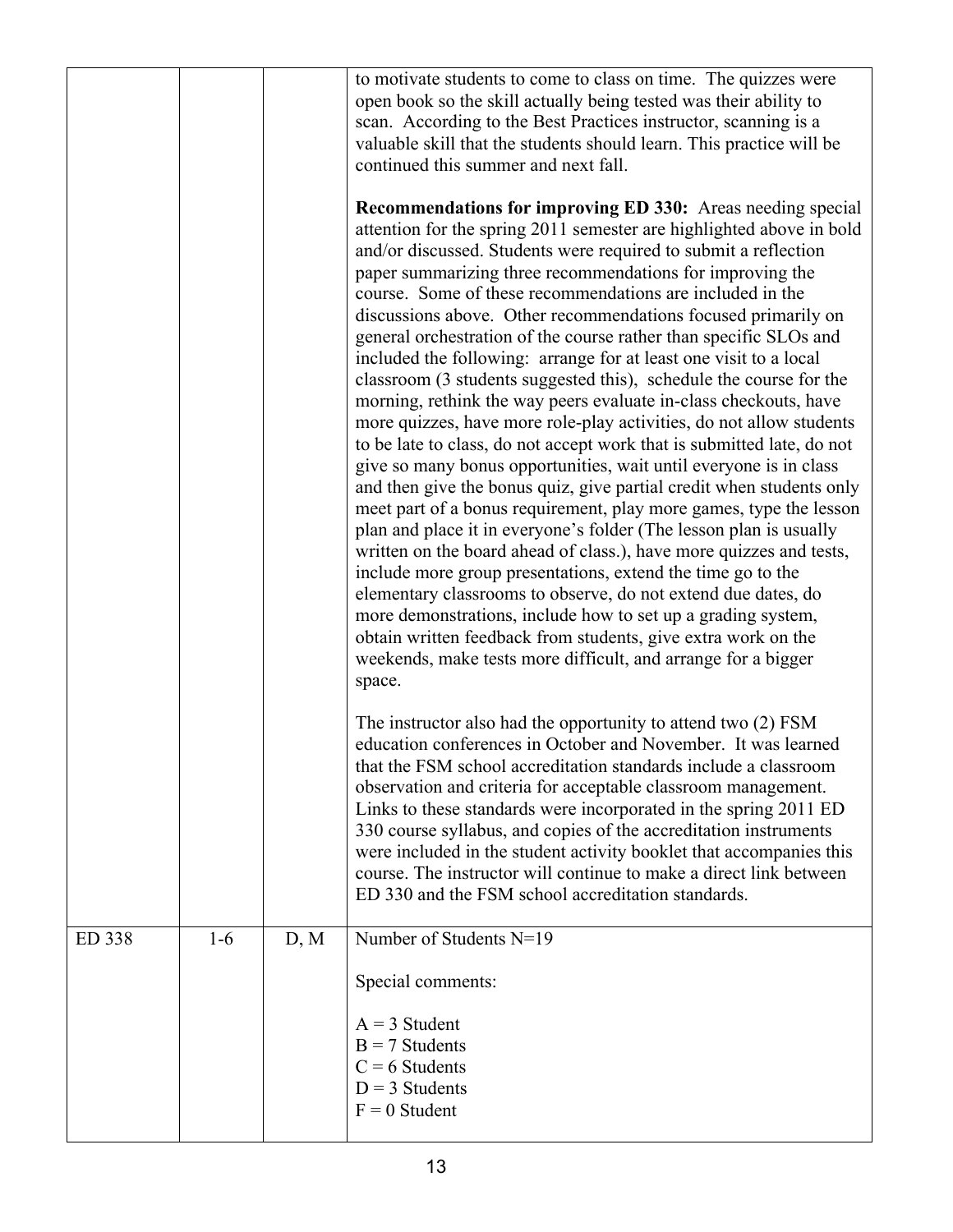|        |       |      | Recommendations:<br>Course outline needs to be updated to match textbook used.                                                                                                                                                                                                                                                                                                                                                                           |
|--------|-------|------|----------------------------------------------------------------------------------------------------------------------------------------------------------------------------------------------------------------------------------------------------------------------------------------------------------------------------------------------------------------------------------------------------------------------------------------------------------|
|        |       |      | Student learning outcomes need to be organized for easier<br>assessment.<br>Change some SLOs that are very outdated and not based on current<br>studies.<br>Align course outline/syllabus with chapters of textbook.<br>Include SLO using the National Curriculum Standards (NCS)-<br>linking SLOs & NCS with accommodations.                                                                                                                            |
| ED 392 | $1-6$ | D, M | Number of students $N=26$ (Spring 2011)<br>Recommendations:<br>1. Revise text<br>2. Add technology to PLO $#$<br>3. Submit new course outline<br>4. Schedule class time to allow for travel and one day lab<br>together and administering lesson assessments<br>5. Devise an assessment procedure that allows for assessing<br>student knowledge in the FSM and State curriculum content<br>areas particularly the course in the General Education core. |

The summaries above were provided by the faculty who taught the courses during fall 2010 and spring 2011. The details of the SLO assessments for each of the courses summarized above are attached as *Appendix A* to this report.

The attempt to obtain SLO assessment of the other courses listed in the major requirements of the AA degree in Teacher Preparation-Elementary did not get materialized because each instructional division at the National Campus will submit their own SLO assessment to the VPIA office for analysis.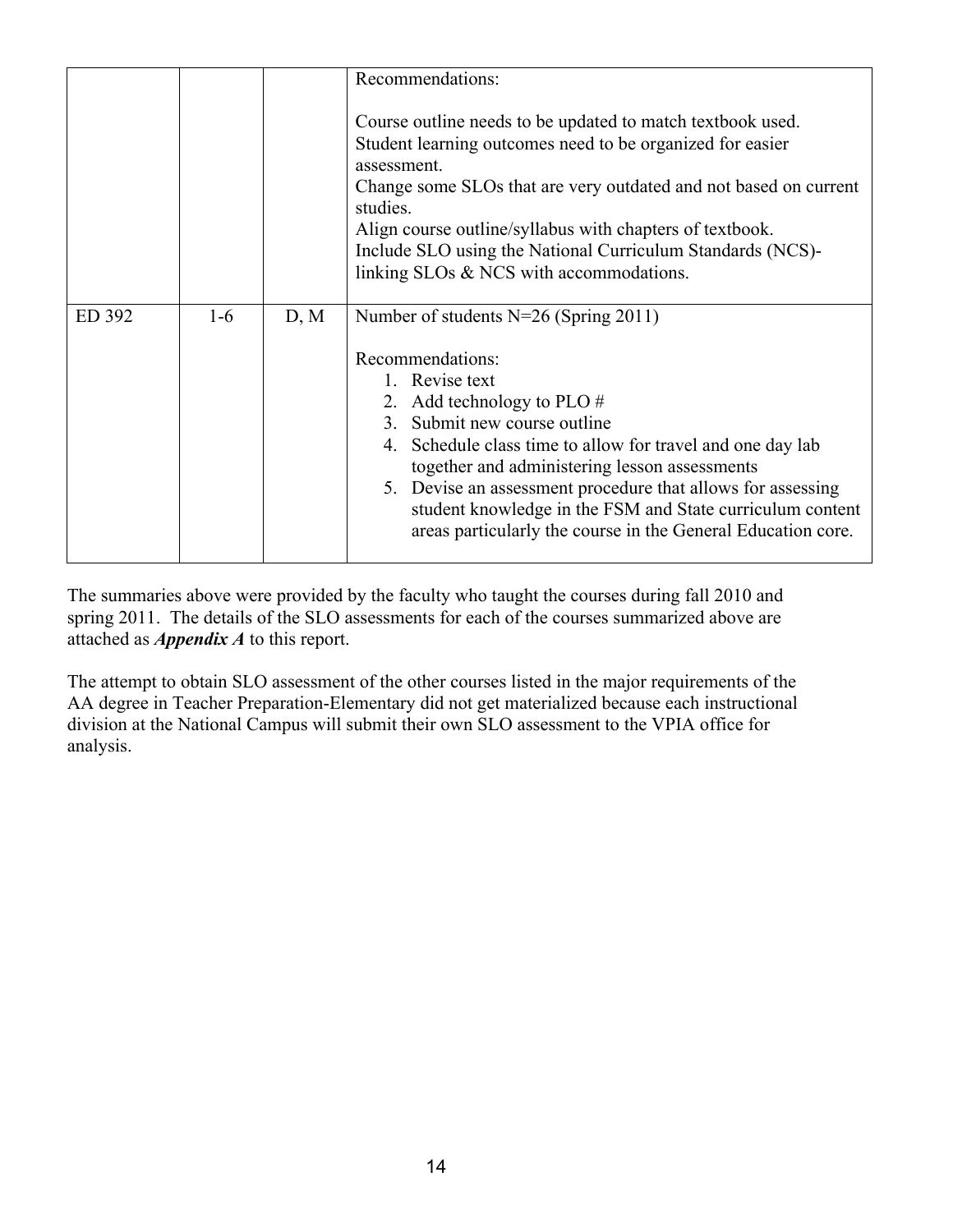# SY 2010-11 Assessment Plan

| Evaluation questions                      | Data sources  | Sampling           | Analysis                 |
|-------------------------------------------|---------------|--------------------|--------------------------|
| Do our students possess pedagogical       | FSM Teacher   | All entering 3rd   | Comparison of cohort     |
| content knowledge?                        | Competency    | Year; all          | scores with FSM          |
|                                           | Exam          | completing 3rd $&$ | certification standards  |
|                                           |               | 4th Year students  | & item analysis          |
| Do our students possess subject-area      | FSM-NSTT      | All entering 3rd   | Compare students'        |
| content (reading, writing, math and       |               | Year; all          | scores with FSM          |
| science) knowledge?                       |               | completing 3rd &   | Certification Standards. |
|                                           |               | 4th Year students  |                          |
| Are the students able to plan, deliver,   | Common        | All students       | Compare student          |
| and assess a lesson in a peer teaching,   | observation   | enrolled in ED     | performance across       |
| role play situation?                      | instrument    | 292                | campuses for             |
|                                           | across all    |                    | competency and           |
|                                           | campuses      |                    | consistency.             |
| Are the students able to plan, deliver,   | Common        | All students       | Compare student          |
| and assess a lesson in a local            | observation   | enrolled in ED     | performance across       |
| elementary classroom?                     | instrument    | 392                | campuses for             |
|                                           | across all    |                    | competency and           |
|                                           | campuses      |                    | consistency.             |
| Have students become familiar with        | Common        | All students       | Compare student          |
| basic education terminology, basic        | assessment    | enrolled in ED     | performance across       |
| teaching methods, basic principles of     | instrument    | 210a               | campuses for             |
| assessment, classroom management,         | across all    |                    | competency and           |
| and lesson planning?                      | campuses      |                    | consistency.             |
| Are the students able to identify and     | Common        | All students       | Compare student          |
| differentiate the different disability    | assessment    | enrolled in ED     | performance across       |
| conditions?                               | instrument    | 215                | campuses for             |
|                                           | across all    |                    | competency and           |
|                                           | campuses      |                    | consistency.             |
| Are the students able to demonstrate      | Common        | All students       | Compare student          |
| understanding of the physical,            | assessment    | enrolled in        | performance across       |
| cognitive, and social/emotional           | instrument    | <b>ED/PY 201</b>   | campuses for             |
| development of children and youth         | across all    |                    | competency and           |
| from birth through adolescent stage?      | campuses      |                    | consistency.             |
| Are the students able to fulfill the role | ED 492/498    | All students       | Analyze student          |
| of a teacher in a local classroom for     | <b>INTASC</b> | enrolled in ED     | performance levels       |
| an entire semester?                       | rubrics and   | 492/498            | (distinguished,          |
|                                           | showcase      |                    | proficient, basic, &     |
|                                           | portfolio     |                    | unsatisfactory) using    |
|                                           |               |                    | the INTASC rubrics.      |

# **Timeline**

| Activity                                 | Who is Responsible?         | Date                  |
|------------------------------------------|-----------------------------|-----------------------|
| Teacher Competency Exam for all students | Professors: Moses, Hallers, | End of fall 2010& end |
|                                          | & Gallen                    | of spring 2011        |
| NSTT Content Exams for all students      | Professors: Womack &        | End of fall 2010& end |
|                                          | Andreas via help of NDOE    | of spring 2011        |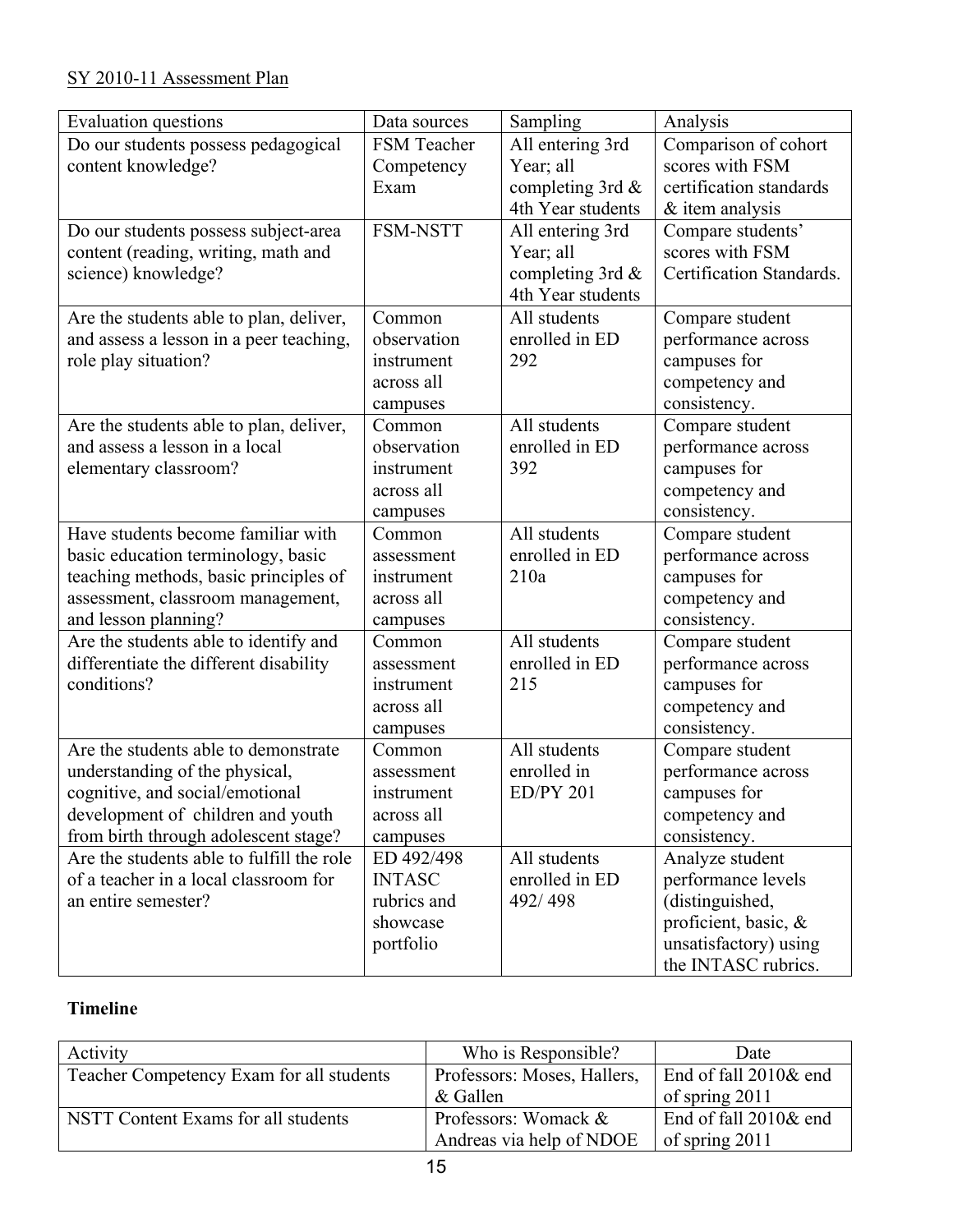| ED 292 for all students in ED292             | Dr. Womack       | End of fall 2010& end     |
|----------------------------------------------|------------------|---------------------------|
|                                              |                  | of spring 2011            |
| ED 392 for all students in ED 392            | Dr. Womack       | End of fall 2010& end     |
|                                              |                  | of spring 2011            |
| ED 210a for all students enrolled in ED 210a | Dr. Womack       | End of fall 2010 & end    |
|                                              |                  | of spring 2011            |
| ED 215 for all students enrolled in ED 215   | Prof. Hallers    | End of fall $2010 \&$ end |
|                                              |                  | of spring 2011            |
| ED/PY 201 for all students enrolled in ED/PY | Prof. Hallers    | End of fall 2010 & end    |
| 201                                          |                  | of spring 2011            |
| ED 492/498 for all 4th Year graduates        | Ed. Div. faculty | End of fall 2010 &end     |
|                                              |                  | of spring 2011            |

Report on Evaluation Question #1 on School Year 2010-2011 Division of Education Program Assessment Plan

The first evaluation question on the 2010-2011 Division of Education assessment plan is: Do our students possess pedagogical content knowledge? This question was to be evaluated by a review of FSM Teacher Competency Exam (TCE) data for all entering and completing third- and fourthyear students. Such review was to include a comparison of cohort scores with FSM certification standards and an item analysis of performance on the exam.

FSM Teacher Competency Exam Results. During this past year, the FSM Department of Education officially adopted the COM-FSM competency exam as a component of the National Standardized Test for Teachers (NSTT). The test consists of 100 multiple-choice items, 75 of which target competencies addressed in the third-year program and 25 of which target competencies addressed in the fourth-year program. A score of 53 out of the first 75 items (70%) was established as the bottom cut-off score for certification at the Basic level. Fourth-year students were administered all 100 items, while third-year students were administered only the first 75. Three (3) students in the December 2010 third-year cohort completed all 100 items. It was decided to test students only when they completed the third- and fourth-year programs to avoid students learning from the test due to multiple administrations of the same instrument.

Table No. 1 below summarizes the scores of the December 2010 and May 2011 graduates. Of the 17 third-year graduates, 15 students took the exam. (Although signs were posted announcing the test administration, one (1) December 2010 graduate and one (1) May 2011 graduate failed to take the exam.) Of the 15 third-year graduates, only eight (8) scored 53 or higher. The highest score achieved was 60, while three (3) students scored 53. An additional three (3) students scored between 50-52. Two students scored only 40 on the exam. These scores are consistent with the performance of the students in the third-year courses.

Of the seven (7) fourth-year graduates, four (4) passed the exam considering only the first 75 questions. If all 100 questions are considered, however, only one (1) student achieved a score of 70% or higher.

It should be noted that the names and scores of students who passed the exam will be forwarded to the FSM Department of Education and recorded for certification purposes. According to FSM DOE policy, a student/teacher may attempt to pass the exam three (3) times.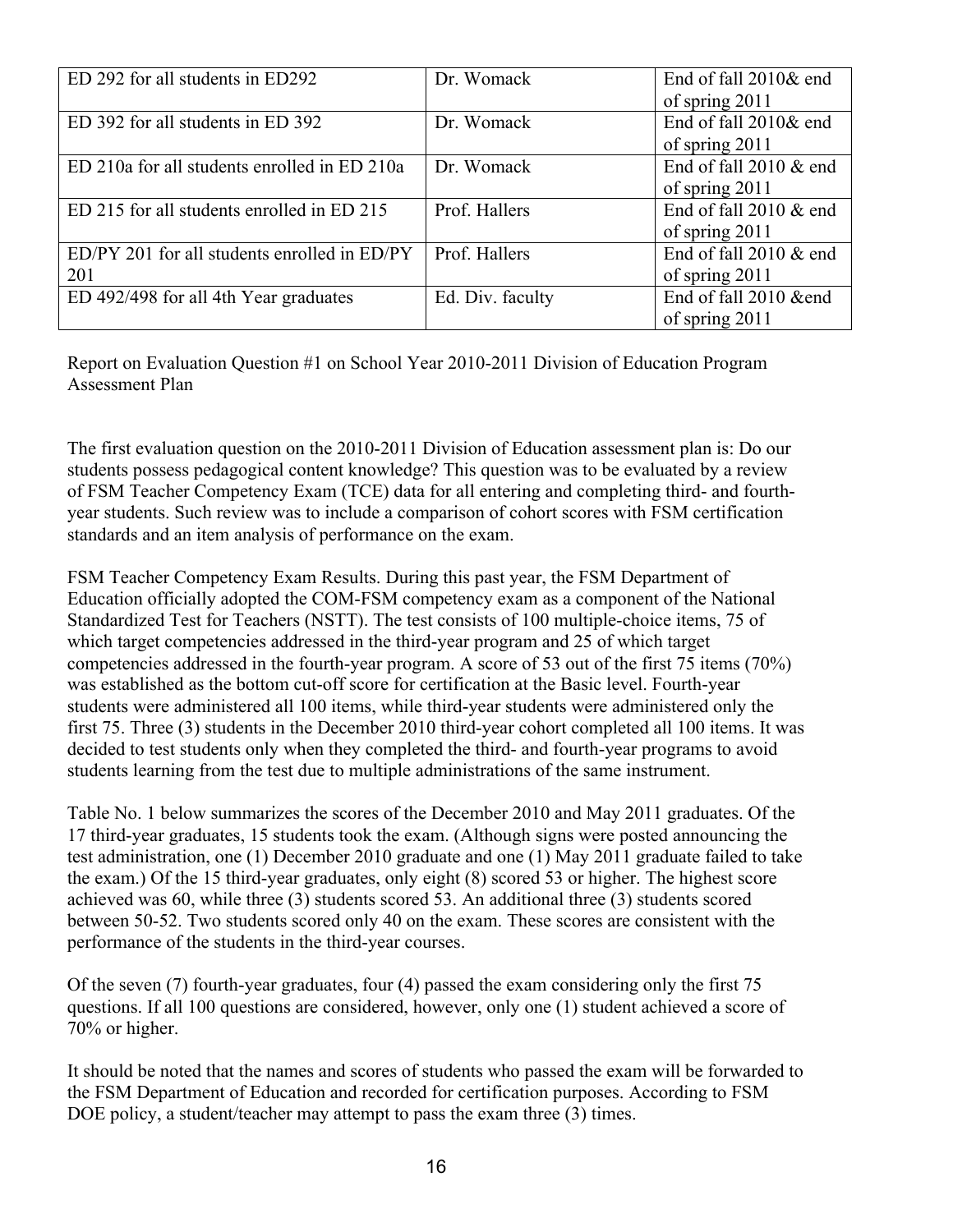|             |            | Graduation    | Score on first 75 | Score on entire |
|-------------|------------|---------------|-------------------|-----------------|
| Student     | Program    | Cohort        | items             | 100 items       |
| TY#1        | Third-year | December 2010 | 40                | 49              |
| TY #2       | Third-year | December 2010 | 51                | N/A             |
| TY #3       | Third-year | December 2010 | 54                | 67              |
| TY #4       | Third-year | December 2010 | 42                | N/A             |
| TY #5       | Third-year | December 2010 | Did not take      | N/A             |
| TY #6       | Third-year | December 2010 | 59                | 75              |
| TY #7       | Third-year | May 2011      | 53                | N/A             |
| TY #8       | Third-year | May 2011      | 60                | N/A             |
| TY #9       | Third-year | May 2011      | 43                | N/A             |
| TY #10      | Third-year | May 2011      | 40                | N/A             |
| TY #11      | Third-year | May 2011      | Did not take      | N/A             |
| TY #12      | Third-year | May 2011      | 49                | N/A             |
| TY #13      | Third-year | May 2011      | 52                | N/A             |
| TY #14      | Third-year | May 2011      | 53                | N/A             |
| TY #15      | Third-year | May 2011      | 58                | N/A             |
| TY #16      | Third-year | May 2011      | 53                | N/A             |
| TY #17      | Third-year | May 2011      | 57                | N/A             |
|             |            |               |                   |                 |
| <b>BA#1</b> | <b>BA</b>  | December 2010 | 60                | 68              |
| <b>BA#2</b> | <b>BA</b>  | December 2010 | 67                | 85              |
| BA#3        | <b>BA</b>  | December 2010 | 55                | 65              |
| <b>BA#4</b> | <b>BA</b>  | December 2010 | 57                | 68              |
| <b>BA#5</b> | <b>BA</b>  | December 2010 | 50                | 58              |
| <b>BA#6</b> | <b>BA</b>  | December 2010 | 49                | 58              |
| <b>BA#7</b> | <b>BA</b>  | May 2011      | 46                | $\overline{57}$ |

Table No. 1 Teacher Competency Test Scores for December 2010 and May 2011 Third-year and Fourth-year Graduates

Item analysis of the results. The second part of assessment question #1 requires an item analysis of the performance of students on the FSM TCE. The primary topic of each

TCE item is listed in Table No. 2 below along with the number of students who missed each item. Items missed by 30% or more of the students are highlighted in bold type. These results will be shared with faculty in the Education Division so that areas of weakness may be addressed during this school year.

Recommendations for improvement. 1) Several years ago there were two additional parallel competency exams developed that are currently in draft stage. There is a need to finalize these exams so that students/teachers do not learn from repeatedly taking the same test. Discussions have begun with the FSM DOE in this regard.

2) A study manual designed to prepare students/teachers to take the FSM TCE is scheduled to be completed in the next two weeks. This manual should be made available to all teachers and to students in the COM-FSM third- and fourth-year programs to enhance their performance on the exam.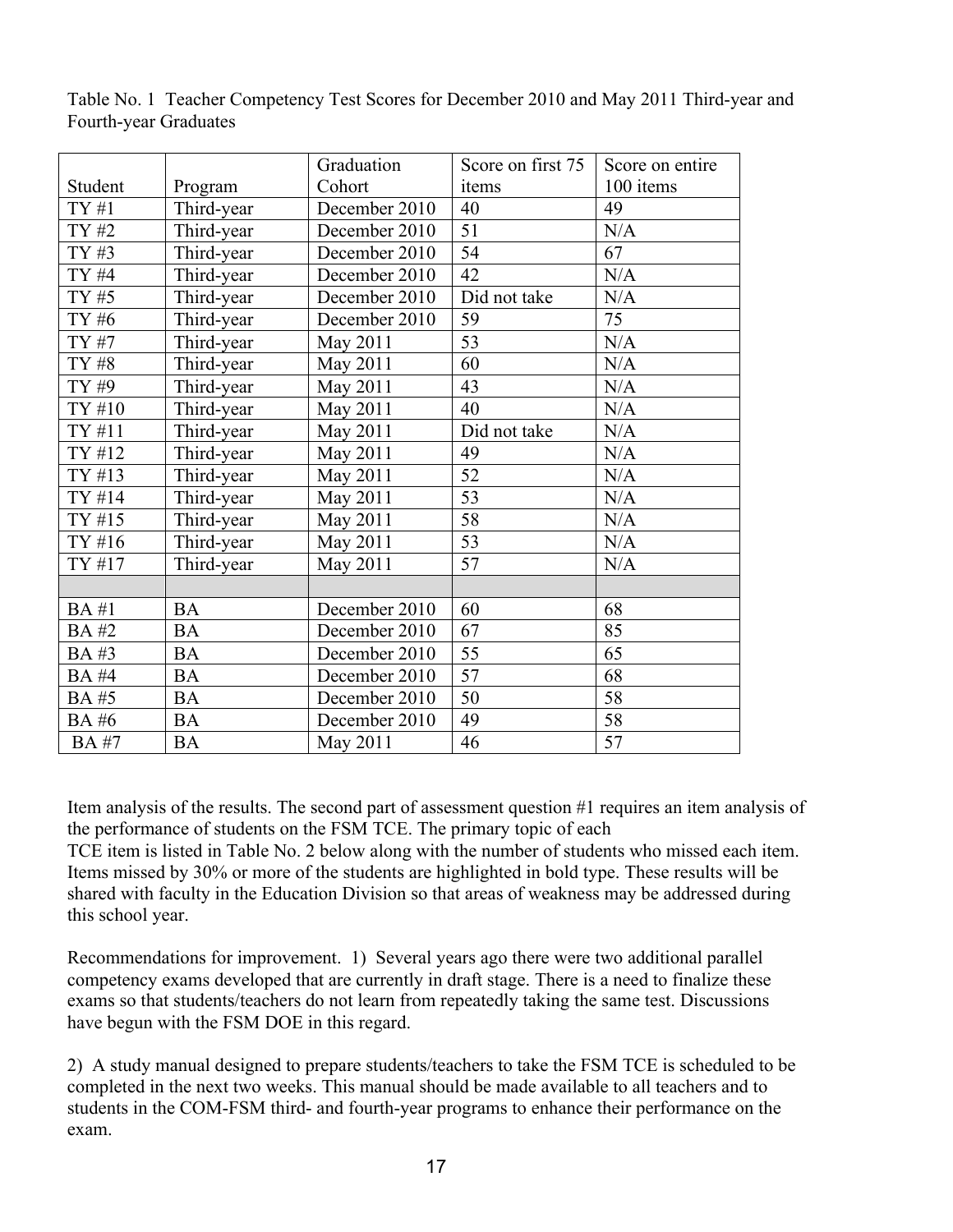# Question #4

Showcase Portfolio: Final Presentation

- (5) Strong, convincing, and consistent evidence; quality reflection
- (3) Clear evidence and/or reflection
- (1) Limited evidence and/or limited reflection
- (0) No evidence and/or weak reflection

| <b>INTASC Principle</b>                                         | 5 | 4 |   |  |
|-----------------------------------------------------------------|---|---|---|--|
| 1. Understanding Content                                        |   |   | O |  |
| 2. Understanding Development                                    | 6 |   |   |  |
| <b>Understanding Differences</b><br>3.                          |   |   |   |  |
| Designing Instructional Strategies<br>4.                        |   |   |   |  |
| 5. Understanding and Using Management Strategies and Motivation | 6 |   |   |  |
| 6. Communicating to Learners                                    | 6 |   | U |  |
| 7. Planning Instruction and Using Integration                   | 6 |   |   |  |
| Assessment of Student Learning<br>8.                            | 5 |   |   |  |
| Reflecting on Practice<br>9.                                    |   |   |   |  |
| 10. Participating in Professional Community                     |   |   |   |  |

Seven out of the eight teacher candidates graduated. One failed to graduate from the program resulting from inefficient teaching performance and lacking evidence of accomplishment of the INTASC principles.

| Conceptual               | Performance Levels                                 |                                                                                                     |                                                                              |                                                                                                                  |  |  |
|--------------------------|----------------------------------------------------|-----------------------------------------------------------------------------------------------------|------------------------------------------------------------------------------|------------------------------------------------------------------------------------------------------------------|--|--|
| Element/Category         | Unsatisfactory                                     | <b>Basic</b>                                                                                        | Proficient                                                                   | Distinguished                                                                                                    |  |  |
|                          | Is frequently late or<br>absent<br>Does not do the | Sometimes late or<br>absent with valid<br>excuse<br>$N=1$<br>Completes all the                      | Late or absent once<br>with valid excuse<br>$N=8$<br>Assigned tasks are      | Is never late in class<br>or absent from class<br>(and other assigned<br>activity)<br>$N=8$<br>Does the assigned |  |  |
| KS:                      | assigned tasks<br>quite often                      | tasks with some<br>reliance from others<br>and sometimes<br>submits them late<br>with valid reason. | complete an well<br><i>done</i> ; submits them<br>on deadline date<br>$N=10$ | tasks very well;<br>completes and<br>submits them before<br>the deadline<br>$N=7$                                |  |  |
| Commitment to            | Is always defensive                                | Accepts                                                                                             | Accepts                                                                      | Accepts constructive                                                                                             |  |  |
| Learn (Own)              | when criticized                                    | constructive                                                                                        | constructive                                                                 | criticisms, addresses                                                                                            |  |  |
| Learning an              | constructively by                                  | criticisms but does                                                                                 | criticisms and does                                                          | shortcomings pointed                                                                                             |  |  |
| <b>Student Learning)</b> | peers/supervisors                                  | not do something to<br>improve oneself                                                              | something to<br>improve oneself<br>$N=10$                                    | out and monitors own<br>progress in the light<br>of those criticisms<br>$N=7$                                    |  |  |
|                          | Does not show any                                  | Confer with peers                                                                                   | Make plans of                                                                | Read books, makes                                                                                                |  |  |
|                          | effort to improve                                  | and supervisors and                                                                                 | action to improve                                                            | use of information                                                                                               |  |  |
|                          | instructional                                      | carries out their                                                                                   | student learning,                                                            | from the internet,                                                                                               |  |  |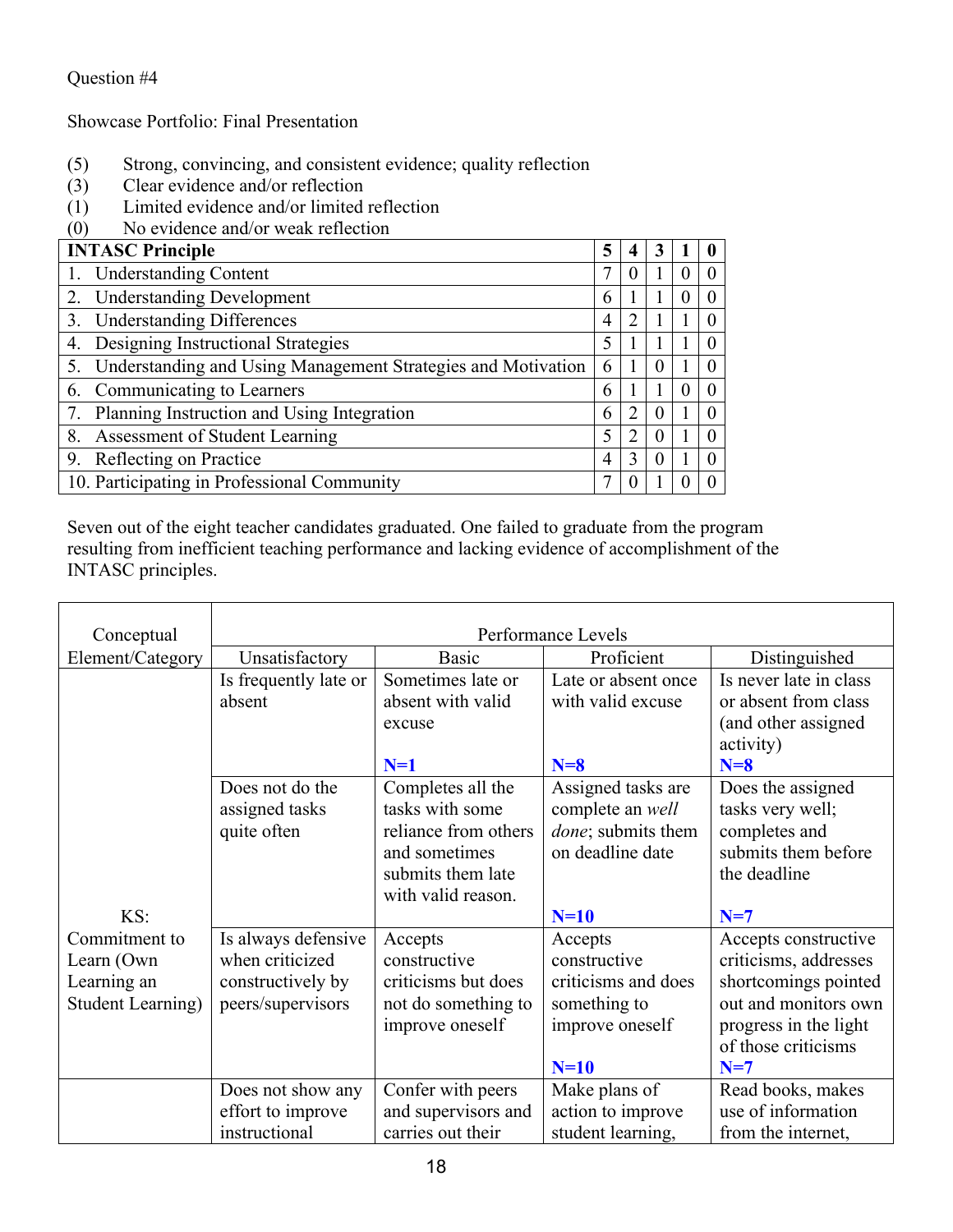| practices to<br>improve student<br>learning | suggestions to<br>improve student<br>learning | discusses them with<br>supervisors and<br>implements them | discusses with peers<br>and supervisors ways<br>to improve student<br>learning and carries<br>them out in |
|---------------------------------------------|-----------------------------------------------|-----------------------------------------------------------|-----------------------------------------------------------------------------------------------------------|
|                                             |                                               | $N=9$                                                     | instruction<br>$N=8$                                                                                      |

| Conceptual                                               | Performance Levels                                                                     |                                                                                                     |                                                                                                                                       |                                                                                                                                                                         |  |  |
|----------------------------------------------------------|----------------------------------------------------------------------------------------|-----------------------------------------------------------------------------------------------------|---------------------------------------------------------------------------------------------------------------------------------------|-------------------------------------------------------------------------------------------------------------------------------------------------------------------------|--|--|
| Element/Category                                         | Unsatisfactory                                                                         | <b>Basic</b>                                                                                        | Proficient                                                                                                                            | Distinguished                                                                                                                                                           |  |  |
|                                                          | Does not use<br>appropriate verbal<br>and non-verbal<br>language when<br>communicating | Uses appropriate<br>verbal and non-<br>verbal language<br>when<br>communication in<br>class         | Uses appropriate<br>verbal and non-<br>verbal language<br>when<br>communicating<br>during group work<br>and class discussion<br>$N=9$ | Uses appropriate<br>verbal and non-verbal<br>language when<br>communicating at all<br>times and encourages<br>others (peers and<br>students) to do the<br>same<br>$N=8$ |  |  |
| EC:<br>Willingness to<br>Communicate<br>Enthusiastically | Does not listen<br>actively when<br>communicating                                      | Listens actively<br>when<br>communicating<br>during class<br>discussion                             | Listen actively<br>when<br>communicating<br>during class and<br>group discussions<br>$N=10$                                           | Listen actively when<br>communicating at all<br>times and encourage<br>others (peers and<br>students) to do the<br>same<br>$N=7$                                        |  |  |
|                                                          | Loves to talk but<br>does not waif for<br>one's turn.                                  | Loves to<br>communicate<br>appropriately<br>(language not<br>offensive and waits<br>for one's turn) | Loves to<br>communicate<br>appropriately and<br>observes the give-<br>and-take process<br>$N=9$                                       | Loves to<br>communicate<br>appropriately and<br>observes the give-<br>and-take process;<br>Maintains composure<br>at all times<br>$N=8$                                 |  |  |

| Conceptual       | Performance Levels   |                      |                      |                        |  |  |  |
|------------------|----------------------|----------------------|----------------------|------------------------|--|--|--|
| Element/Category | Unsatisfactory       | <b>Basic</b>         | Proficient           | Distinguished          |  |  |  |
|                  | Is frequently        | Interacts with       | Interacts with       | Interacts with others  |  |  |  |
|                  | disrespectful in     | others in polite and | others in polite and | in a polite and        |  |  |  |
|                  | interacting with     | professional         | professional         | professional manner,   |  |  |  |
|                  | students, peers,     | manner               | manner and works     | works with them        |  |  |  |
|                  | teachers, university |                      | with them willingly  | willingly and values   |  |  |  |
|                  | personnel, and       |                      |                      | their contributions to |  |  |  |
|                  | others               |                      |                      | any cooperative        |  |  |  |
|                  |                      |                      |                      | endeavor               |  |  |  |
|                  |                      |                      | $N=8$                | $N=9$                  |  |  |  |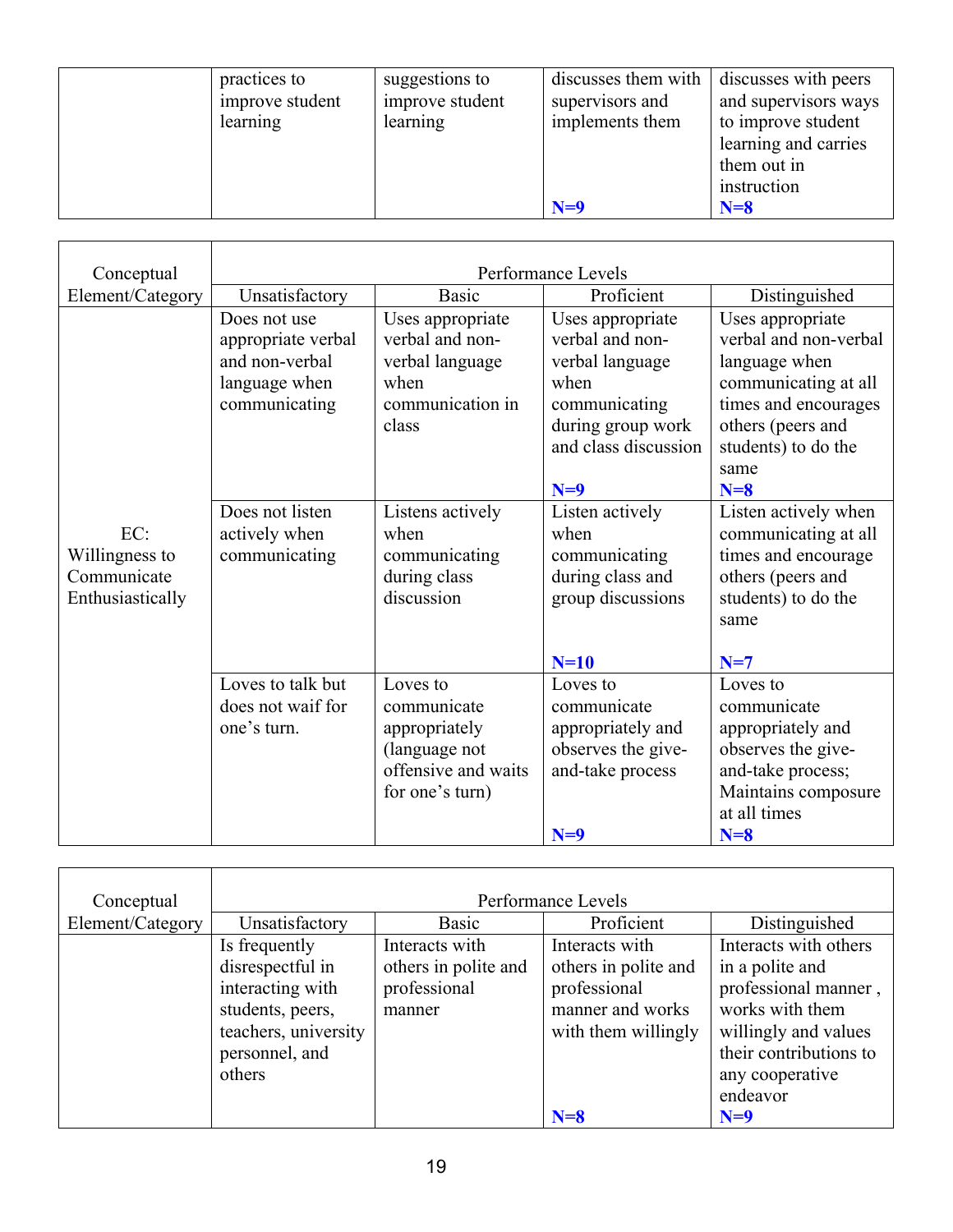| RD:<br>Sensitivity to<br>Diversity | Shows over bias to<br>certain groups of<br>people/students<br>and gives negative<br>statements about<br>them                                                                | Makes statements<br>appreciating<br>diversity and the<br>contributions made<br>by different groups                                                                                                                                 | Makes statements<br>appreciating diverse<br>opinions and using<br>them to build on<br>knowledge,<br>expectations, etc.                                                                                                                                              | Makes statements<br>appreciating diverse<br>opinions and using<br>those opinions to<br>build on knowledge,<br>expectations, etc;<br>Actively seeks out<br>opportunities to draw<br>out inputs from<br>diverse groups and<br>incorporating them in |
|------------------------------------|-----------------------------------------------------------------------------------------------------------------------------------------------------------------------------|------------------------------------------------------------------------------------------------------------------------------------------------------------------------------------------------------------------------------------|---------------------------------------------------------------------------------------------------------------------------------------------------------------------------------------------------------------------------------------------------------------------|---------------------------------------------------------------------------------------------------------------------------------------------------------------------------------------------------------------------------------------------------|
|                                    |                                                                                                                                                                             | $N=1$                                                                                                                                                                                                                              | $N=8$                                                                                                                                                                                                                                                               | one's work or project<br>$N=10$                                                                                                                                                                                                                   |
|                                    | Does not make any<br>provision for<br>accommodating<br>diversity in group<br>work or addressing<br>diversity in the<br>classrooms when<br>doing practicum in<br>the schools | Makes one or two<br>provisions to<br>accommodate<br>diversity in group<br>work or in the<br>classrooms when<br>doing practicum in<br>the schools (e.g.<br>differentiated<br>activities for<br>different ability<br>level)<br>$N=1$ | Makes more than<br>two provisions to<br>accommodate<br>diversity in group<br>work or in the<br>classrooms when<br>doing practicum in<br>the schools (e.g.<br>addressing learning<br>style preferences,<br>differences, in<br>abilities, gender<br>equity)<br>$N=10$ | Makes a lot of<br>provisions to<br>accommodate<br>diversity in group<br>work or in the<br>classrooms when<br>doing practicum in<br>the schools in terms<br>of content and<br>methodology;<br>Addresses<br>exceptionalities in<br>class<br>$N=7$   |

## **Recommendation**

- 1. Update course outlines with the new requirements and formats.
- 2. Update tools/rubrics used in the program.
- 3. Incorporate INTASC principles in rubrics used for observation.
- 4. Design student learning outcomes for development of unit/lesson plans based on the curriculum standards in the methods courses.
- 5. Continue to work with state campuses on uniform assessments for AA Teacher Preparation program and TYC in Teacher Preparation.
- 6. Establish a capacity within the instructional divisions to share SLO assessment of courses offered in the major requirements of the AA in Teacher Preparation-Elementary degree program.
- 7. Design activities for the "Teacher Corp" Program that will complement the programs being offered by the Division.
- 8. Increase quantity and quality of teachers produced.
- 9. Strengthen admission requirements for the TYC Teacher Preparation program.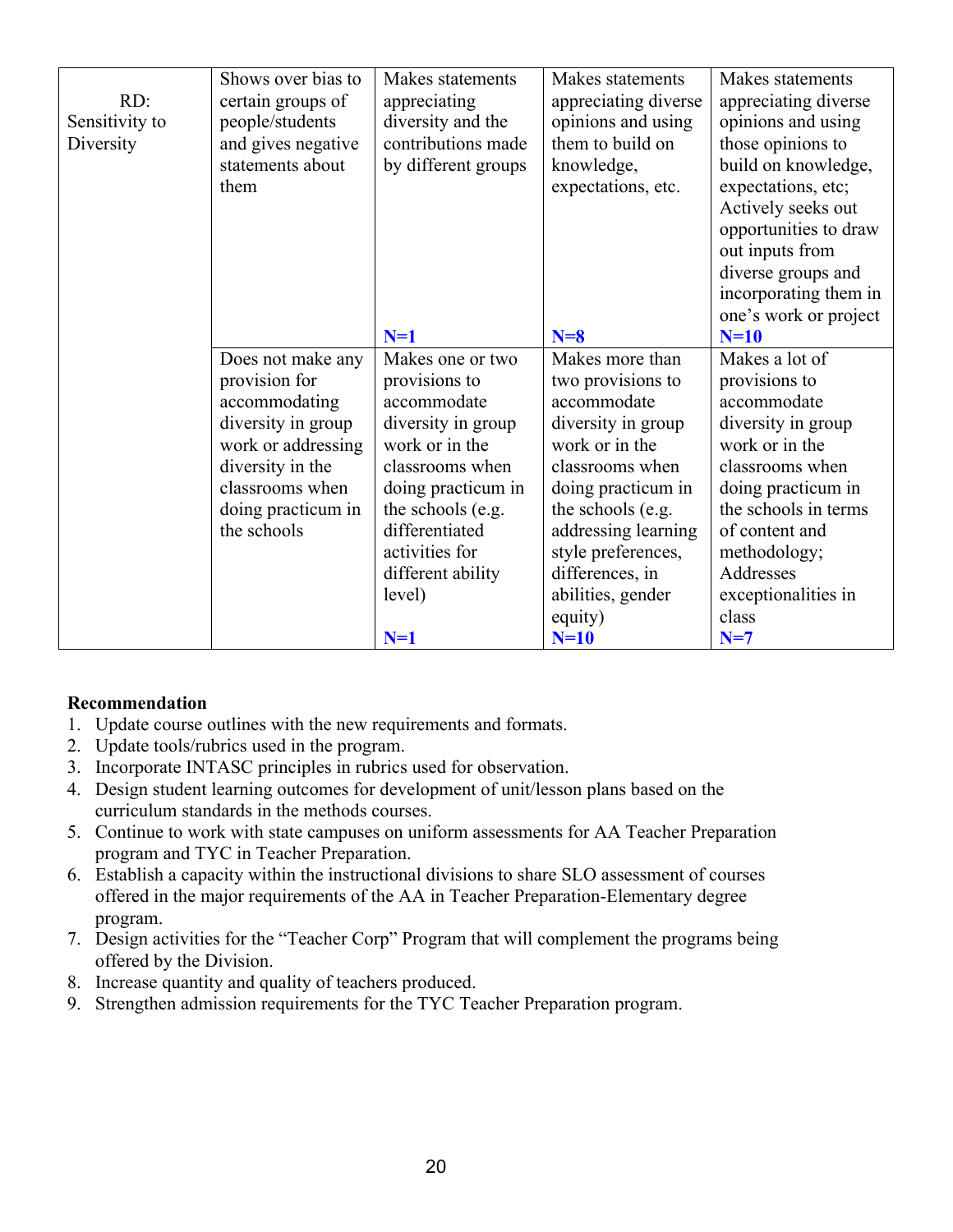## **SLO Accomplishments**

## ED210a Introduction to Professional Teaching Spring 2011

For Fall 2010 using the same assessment  $N=$  34 students from two sections-- 2 students received A's 19 received B's 7 received C's and 6 received D's –none of the remaining students received and F. if we look at his for a mean score using the GPA values an arithmetic mean is 2.5 for the course

For Spring 2011 10 students received A's; 7 students received B's; 5 students received C's ; 2 received the D; and there was one F. Here a class mean is 2.92.

| % of Total Points (500) |                       | Final                    |
|-------------------------|-----------------------|--------------------------|
|                         |                       | Course                   |
|                         |                       | Grade                    |
| 0.842                   | 84%                   | $\mathbf B$              |
| 0.7044                  | 70%                   | $C^{-}$                  |
| 0.8844                  | 88%                   | $B+$                     |
| 0.844                   | 84%                   | $\, {\bf B}$             |
| 0.818                   | 82%                   | $\overline{B}$           |
| 0.93                    | 93%                   | $\mathbf{A}$             |
| 0.92                    | 92%                   | $\mathbf A$              |
| 0.323                   | 32%                   | $\overline{\mathrm{F}}$  |
| 0.648                   | 65%                   | $\overline{D}$           |
| 0.802                   | 80%                   | $B-$                     |
| 0.91                    | 91%                   | $A -$                    |
| 0.67                    | 67%                   | ${\rm D}$                |
| 0.744                   | 74%                   | $\overline{\mathcal{C}}$ |
| 0.97                    | 97%                   | $\overline{A}$           |
|                         |                       |                          |
| 0.898                   | 90%                   | $A-$                     |
| 0.716                   | 72%                   | $\overline{\rm C}$       |
| 100% of points          |                       | $A+$                     |
| 0.834                   | 83%                   | $\overline{B}$           |
| 0.86                    | 86%                   | $\overline{B}$           |
| 0.922                   | 92%                   | $\mathbf A$              |
| 0.78                    | 78%                   | $C+$                     |
| 0.92                    | 92%                   | $\mathbf{A}$             |
| 0.908                   | 91%                   | $\overline{A}$ -         |
| 0.668                   | 67%                   | $\overline{D}$           |
| 0.968                   | 97%                   | $\overline{A}$           |
| 0.768                   | 77%<br>$\overline{C}$ |                          |

Submitted by: Richard A. Womack, Ed.D. Professor of Education Brief Narrative

This course assessment is for Spring 2011. With the adoption of the A A in teacher preparation/A third year and the UOG Partnership Bachelor and the abandonment of the A S in the States the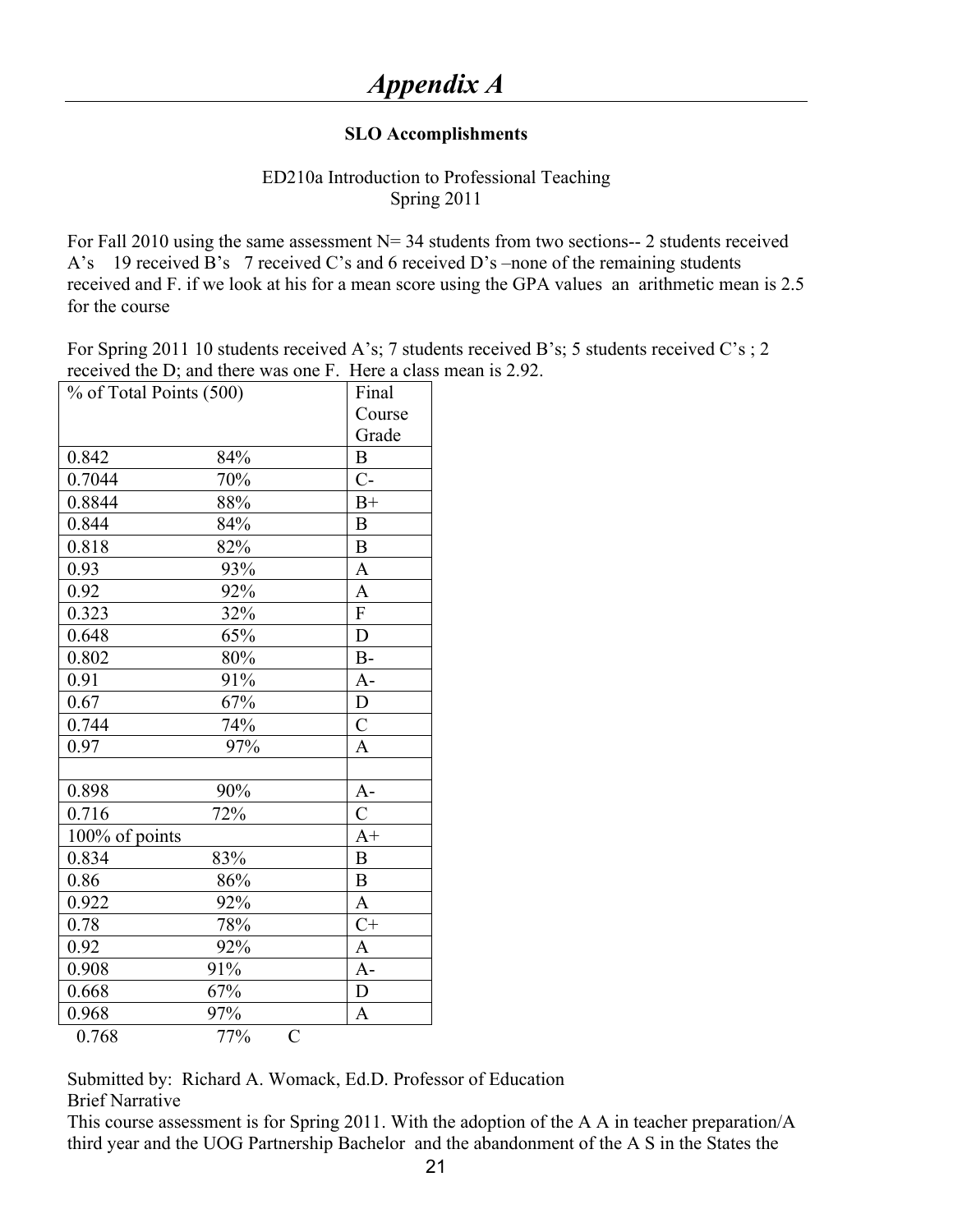division in recommend the course be changed to reflect a complete training program where the Introduction to Teaching is just that—an Introduction. A new textbook The Introduction to Professional Teaching and Student Learning in Micronesia has been piloted and used for several terms at the National Campus. A new course outline using the new text has been submitted reflecting a more introductory approach. This course outline has been submitted and awaits approval of the COM-FSM Curriculum Committee.

This little assessment therefore reflects both the different introduction approach and text. It assumes at least three more years of training will be available and pursued. This assessment is based upon the new Program Learning Outcomes and the pending Course Learning Outcomes PROGRAM LEARNING OUTCOMES

Demonstrate basic knowledge of the foundations and concepts related to elementary education. Demonstrate familiarity with a variety of instructional strategies of elementary school students. Demonstrate basic knowledge in the following areas: art, communication, humanities, language, literature, science, social sciences, and technology.

Demonstrate the ability to succeed in the Third-Year Certificate of Achievement in Teacher Preparation-Elementary program

Course Learning Outcomes (CLOs): The student will be able to

Explain the four foundations or roots of traditional (pre-colonial) education, and the purposes of education in Spanish, German, Japanese and Trust Territory governments.

Explain curriculum in terms formal and informal curriculum; content standards, benchmarks, and stands; as well as curriculum scope and sequence

Explain and give examples of "barriers to learning" and explain and give examples of various methods and strategies teachers use in overcoming student learning barriers.

Explain various ways evidence of learning is gathered; the Student Learning Outcome and the relationship of Bloom's Taxonomy to assessment

Explain and gives examples of creating a positive physical and psychological environment for learning in the classroom.

Explain Programs Learning Outcomes and INTASC Standards and note the background knowledge necessary for professional teachers

The student will be able list and explain the elements of professionalism and certification in general and specifically what must be done to achieve and maintain FSM teacher certification. Explain school administration in terms of responsibly and authority; the teachers' role in the educational organization; the importance of community relations; as well as the role of the various professional educators in community relations.

If this were to be done again I would relate all Final Examination Question to the appropriate CLO and break this out in CLO Groups. This may be an answer to the system evaluation of this course. Require a minimum of 10 question sper CLO—and report assessment in that fashion??

As directed the COM-FSM National Campus suggested or proposed a general question that could be used as a measure in each of the campuses where the ED210 was offered. The following question with a suggested point system was sent to all campuses Only Kosrae replied that ED210 was not offered. It must be said that explanation or answer to the question proposed is stressed at the beginning of Harvey Segal's text used in the State Campuses as well as the new piloted text used at the National Campus. Nevertheless the National Campus went ahead and put the suggested sample question with the following results.

Explain the four foundations or roots of traditional (pre-colonial) education, and the purposes of education in Spanish, German, Japanese and Trust Territory governments.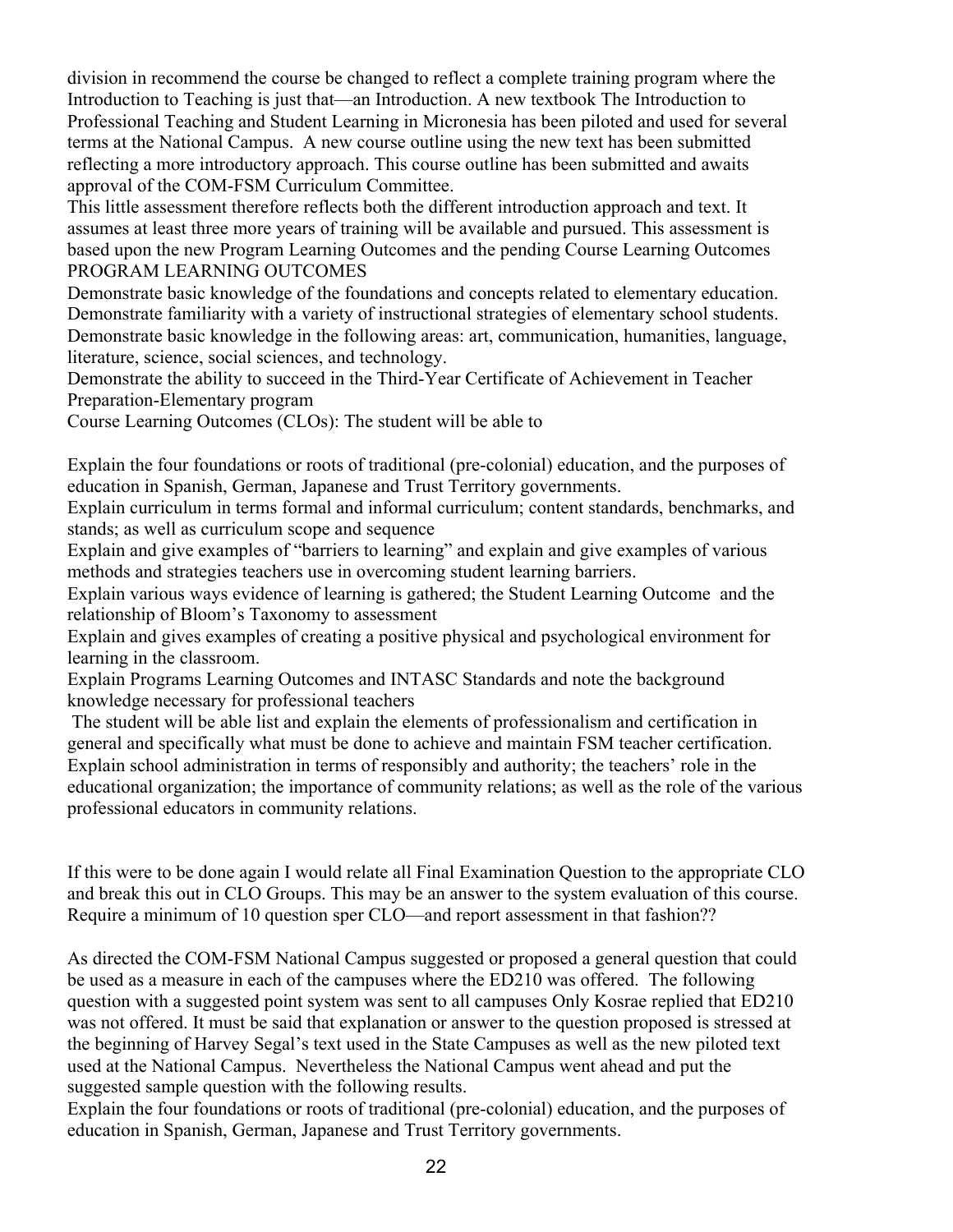According to the text these are A) Survival B) Passing Down Knowledge C) Perpetuation of Culture and D) Governance. Assessment Naming all four=one point each=4 points For each foundation or purpose 2 points fully explained 1 point partially explained 0 points for incorrect or no explanation On the ED210 Final Examination the question was #14 in the first part of the examination.

List then explain the four foundations or purposes of traditional education (12 points) . One point each for listing and two more points each for explaining. Two points are earned when you make two true statements about the purpose stated.

 $A$ 

 $\_$  , and the set of the set of the set of the set of the set of the set of the set of the set of the set of the set of the set of the set of the set of the set of the set of the set of the set of the set of the set of th  $\_$  , and the set of the set of the set of the set of the set of the set of the set of the set of the set of the set of the set of the set of the set of the set of the set of the set of the set of the set of the set of th B  $\mathcal{L}_\mathcal{L} = \{ \mathcal{L}_\mathcal{L} = \{ \mathcal{L}_\mathcal{L} = \{ \mathcal{L}_\mathcal{L} = \{ \mathcal{L}_\mathcal{L} = \{ \mathcal{L}_\mathcal{L} = \{ \mathcal{L}_\mathcal{L} = \{ \mathcal{L}_\mathcal{L} = \{ \mathcal{L}_\mathcal{L} = \{ \mathcal{L}_\mathcal{L} = \{ \mathcal{L}_\mathcal{L} = \{ \mathcal{L}_\mathcal{L} = \{ \mathcal{L}_\mathcal{L} = \{ \mathcal{L}_\mathcal{L} = \{ \mathcal{L}_\mathcal{$  $\overline{\phantom{a}}$  , and the set of the set of the set of the set of the set of the set of the set of the set of the set of the set of the set of the set of the set of the set of the set of the set of the set of the set of the s  $\overline{C_{\_$  $\mathcal{L}_\mathcal{L} = \{ \mathcal{L}_\mathcal{L} = \{ \mathcal{L}_\mathcal{L} = \{ \mathcal{L}_\mathcal{L} = \{ \mathcal{L}_\mathcal{L} = \{ \mathcal{L}_\mathcal{L} = \{ \mathcal{L}_\mathcal{L} = \{ \mathcal{L}_\mathcal{L} = \{ \mathcal{L}_\mathcal{L} = \{ \mathcal{L}_\mathcal{L} = \{ \mathcal{L}_\mathcal{L} = \{ \mathcal{L}_\mathcal{L} = \{ \mathcal{L}_\mathcal{L} = \{ \mathcal{L}_\mathcal{L} = \{ \mathcal{L}_\mathcal{$ \_\_\_\_\_\_\_\_\_\_\_\_\_\_\_\_\_\_\_\_\_\_\_\_\_\_\_\_\_\_\_\_\_\_\_\_\_\_\_\_\_\_\_\_\_\_\_\_\_\_\_\_\_\_\_\_\_\_\_\_\_\_\_\_\_\_\_\_\_\_\_\_\_\_\_\_  $\overline{D}$   $\overline{\phantom{a}}$   $\overline{\phantom{a}}$  $\mathcal{L}_\text{max}$ 

\_\_\_\_\_\_\_\_\_\_\_\_\_\_\_\_\_\_\_\_\_\_\_\_\_\_\_\_\_\_\_\_\_\_\_\_\_\_\_\_\_\_\_\_\_\_\_\_\_\_\_\_\_\_\_\_\_\_\_\_\_\_\_\_\_\_\_\_\_\_\_\_\_\_\_\_ Twenty five (25) students were present and answered the question

Of real interest was that only 12 students out of 25 listed and received two points for explaining each with two true statements. That is only 12 students received 12 points. This question was asked on Quiz #1 in the form of listing and on the midterm as a list and explain question. The ED210 instructor was quite disappointed. On the midterm 11 students responded correctly. Overall however in rough terms N=25 results were

- 12 points=12 students 11 Points=4 students
- 
- 10 points=5 students 9 points=1 student
- 6 points=1 student
- 0 points=1 student

Class Arithmetic Mean =10.12 Class Median=11 Class Mode =12 Class Range  $=12$ 

This is a classic case where using all four measures fo central tendency is useful. 21 students scored 10 and above whereas the arithmetic mean is but 10.12. 84% of the students are have these ideas down fairly well albeit not perfect.

Review of Performance: (ED 215 – M-F Summer 2011, 24 Students) Submitted by: Magdalena Hallers

| <b>SLO#</b> | Program | M | <b>Reflection/Comment</b> |
|-------------|---------|---|---------------------------|
|-------------|---------|---|---------------------------|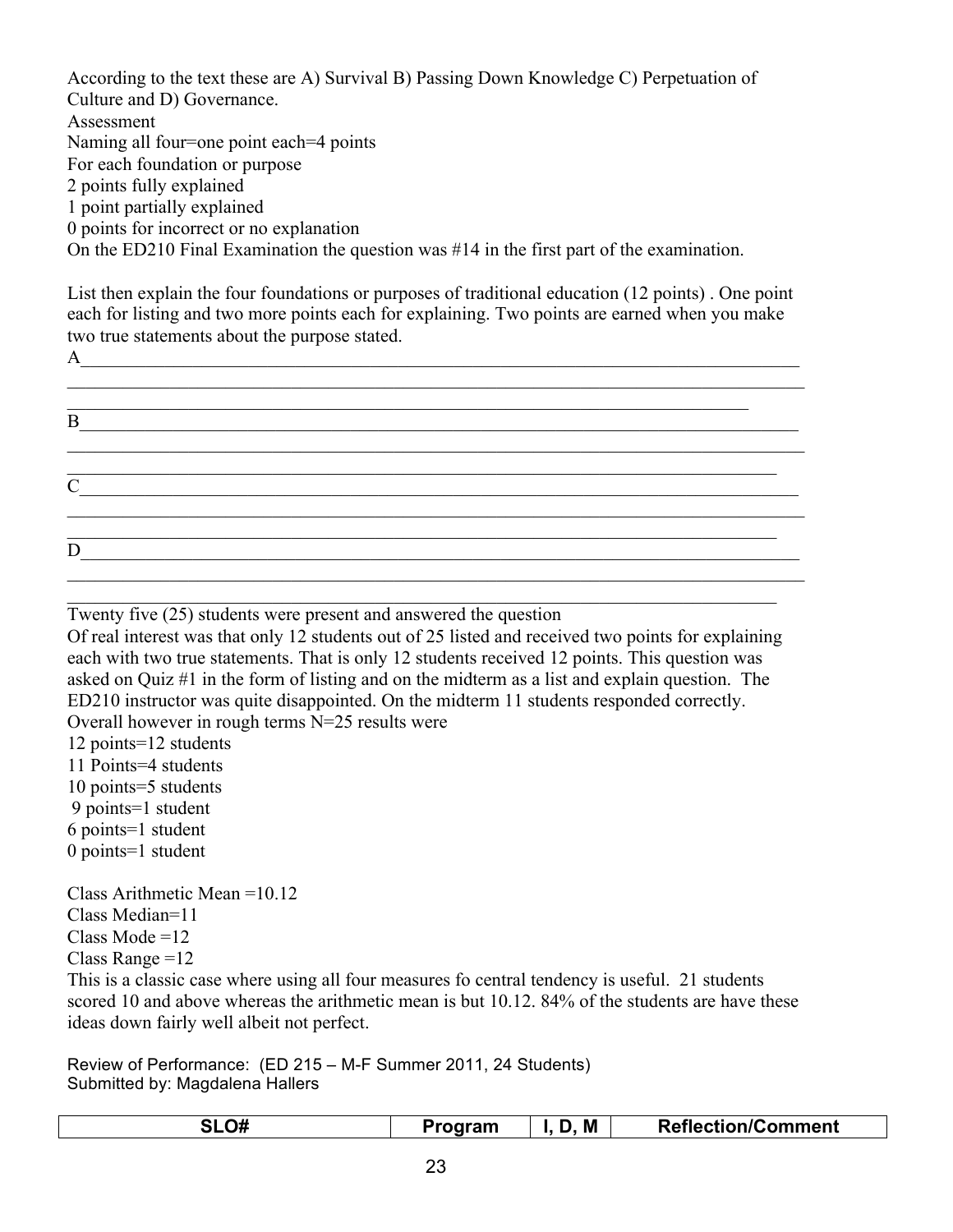|                                                                                                                                                                                                                                                                                                                                                                                                 | SLO#                         |                         |                                                                                                                                                            |
|-------------------------------------------------------------------------------------------------------------------------------------------------------------------------------------------------------------------------------------------------------------------------------------------------------------------------------------------------------------------------------------------------|------------------------------|-------------------------|------------------------------------------------------------------------------------------------------------------------------------------------------------|
| 2. The student will demonstrate a<br>basic understanding of the history<br>of special education and underlying<br>issues affecting public policy,<br>community values, and trends in<br>providing special education<br>programs.<br>1.a. Compare past and current special<br>education laws and practices.<br>1.b. Explain the reasons for the<br>changes of practices in special<br>education. | $\mathbf{1}$<br>$\mathbf{1}$ | $\mathbf{I}$<br>$\bf I$ | All students passed the slo<br>students. (Group Present)<br>All students passed the slo<br>(essay) except 1 student who<br>did not turn in essay.          |
| 3. The student will demonstrate a<br>basic understanding of laws and<br>regulations effecting special<br>education and children with<br>disabilities.<br>3.a. Explain verbally and in writing the<br>6 principles of IDEA with an<br>activity.<br><b>FAPE</b><br>$\blacksquare$<br><b>LRE</b><br><b>IEP</b><br>Approp. Evaluation                                                               | 1 & 2                        | I                       | All students passed the slo.<br>Internet/Books search, group<br>presentation using pp- all<br>passed. With the written<br>checkout 1 student did not pass. |
| Parent & Student<br>Participation in Decision<br>Making<br>• Procedural Safeguards<br>2.b. Identify verbally and in writing the<br>groups of exceptional children that are<br>protected by the law.                                                                                                                                                                                             | 1                            | I                       | $(2.b., 2.c., 8.2.d. - combined in$<br>a checkout). All passed the<br>written checkout except 2<br>students.                                               |
| 2.c. Explain verbally and in writing the<br>group of students that are not<br>protected by the law for children with<br>disabilities and how they are eligible for<br>special education services.<br>2.d. Explain verbally and in writing the                                                                                                                                                   |                              |                         |                                                                                                                                                            |
| legal rights of parents and students<br>with disabilities.<br>4. The student will become<br>knowledgeable of common key term<br>and concepts that are used in<br>special education.                                                                                                                                                                                                             |                              |                         |                                                                                                                                                            |
| 4.a. Define these terms:                                                                                                                                                                                                                                                                                                                                                                        |                              |                         |                                                                                                                                                            |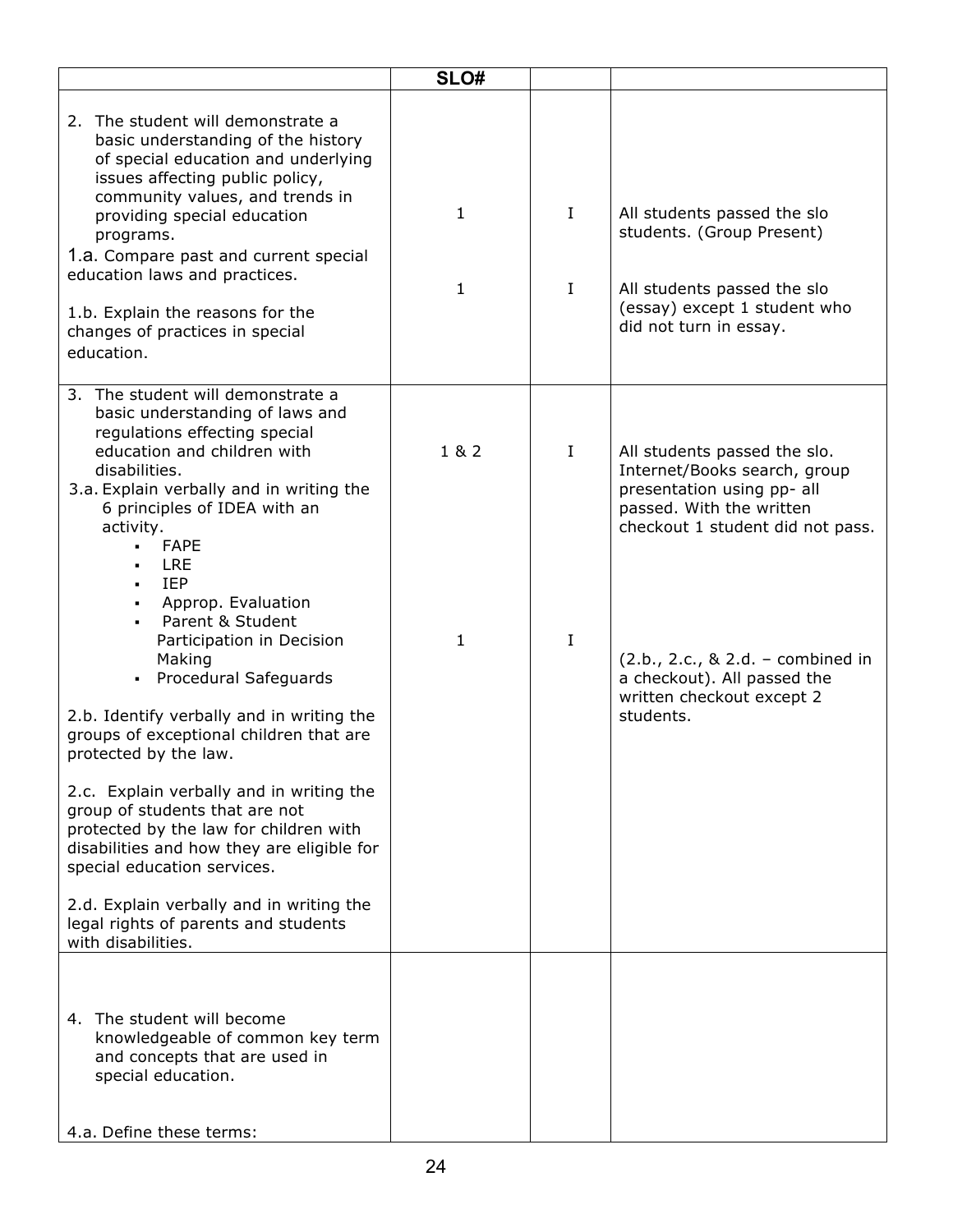| Exceptional children<br>✿<br>Special education<br>✿<br>Special needs<br>✿<br>Disability<br>✿<br>Handicap<br>✿<br>Impairment<br>✿<br>Mainstreaming, inclusion, and full<br>✿<br>inclusion<br>IEP<br>✿<br>Labeling<br>✿<br>Least Restrictive Environment and<br>✿<br>others<br>3.b Explain the possible benefits and<br>disadvantages of labeling.                                                                                                                                                                                                                            | 1 & 2                                                           | I & D                                                       | $(3.a., & 3.b.-combined in a)$<br>checkout). All students passed<br>slo except 5 students.                                                                                                                                                                                                                         |
|-----------------------------------------------------------------------------------------------------------------------------------------------------------------------------------------------------------------------------------------------------------------------------------------------------------------------------------------------------------------------------------------------------------------------------------------------------------------------------------------------------------------------------------------------------------------------------|-----------------------------------------------------------------|-------------------------------------------------------------|--------------------------------------------------------------------------------------------------------------------------------------------------------------------------------------------------------------------------------------------------------------------------------------------------------------------|
| 5. The student will identify and<br>describe disabling conditions,<br>causes, characteristics, and<br>prevalences within the FSM and<br>other areas.<br>Identify verbally and in writing<br>5.a.<br>the characteristics, causes and<br>prevalence of<br>❖ learning disabilities,<br>❖ mental retardation,<br>❖ emotional and behavioral<br>disorder<br>❖ communication disorder<br>$\div$ hearing<br>impairments/deaf<br>❖ visual impairments/blind<br>❖ physical and health<br>impairments, traumatic<br>brain injury, severe and<br>multiple disabilities, and<br>autism. | 1<br>$\mathbf{1}$<br>$\mathbf{1}$<br>$\mathbf 1$<br>1<br>1<br>1 | I & D<br>I & D<br>I & D<br>I & D<br>I & D<br>I & D<br>I & D | Group research and presentation<br>using pp for each disability.<br>All passed the slo.<br>All passed the slo except 7<br>students.<br>All passed the slo.<br>All passed the slo except 2<br>students<br>All passed the slo except 1<br>student.<br>All passed the slo except 1<br>student.<br>All passed the slo. |
| 6. The student will demonstrate a<br>basic understanding of educational<br>implications of disabilities for<br>students and teachers.<br>5.a. Discuss in writing instructional<br>strategies for individuals with<br>disabilities in inclusive classrooms.<br>5.b. List and discuss in writing tips for<br>interacting with individuals who have:<br>❖ Learning Disabilities,<br>Mental Retardation,<br>❖                                                                                                                                                                   | 1<br>1<br>1<br>1                                                | <b>I &amp; D</b><br><b>I &amp; D</b><br>I & D<br>I & D      | SLO 5.a. & 5.b. are combined on<br>the written checkouts- Test for<br>each disability.<br>All passed the slo.<br>All passed the slo except 7<br>students.                                                                                                                                                          |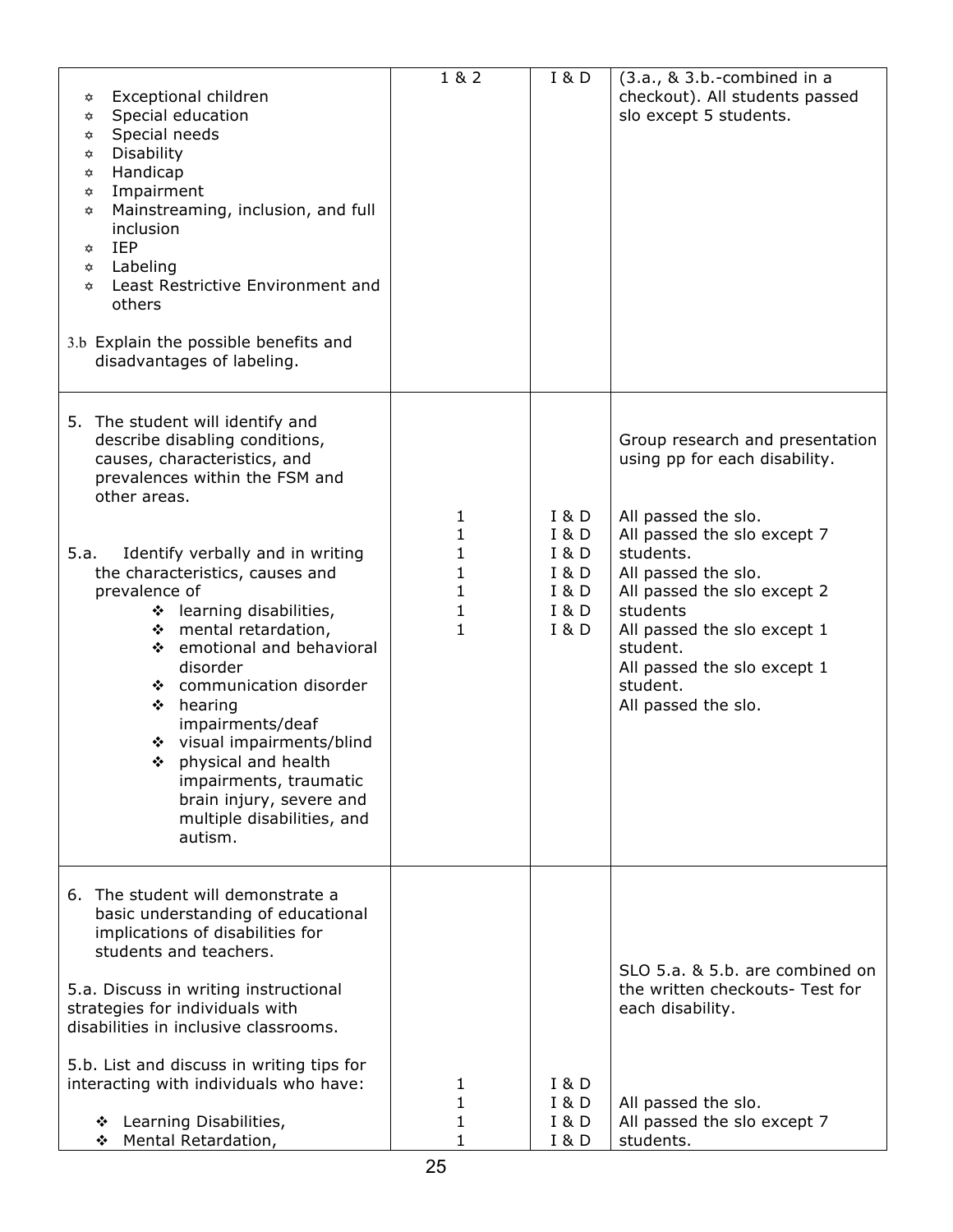| <b>Emotional &amp; Behavioral</b><br>❖<br><b>Disorders</b><br>❖ Communication Disorders,<br>Hearing Impairment/Deaf<br>❖<br>Visually Impairment/Blind<br>❖<br>Physical/Health Impairments,<br>❖<br>Traumatic Brain Injury, Autism,<br>Severe/Multiple Disabilities                                                                                              | 1<br>1<br>1  | <b>I &amp; D</b><br>I & D<br><b>I &amp; D</b> | All passed the slo.<br>All passed the slo except 2<br>students<br>All passed the slo except 1<br>student.<br>All passed the slo except 1<br>student.<br>All passed the slo. |
|-----------------------------------------------------------------------------------------------------------------------------------------------------------------------------------------------------------------------------------------------------------------------------------------------------------------------------------------------------------------|--------------|-----------------------------------------------|-----------------------------------------------------------------------------------------------------------------------------------------------------------------------------|
| 7. The student will become<br>knowledgeable of the special<br>education process.<br>6.a. Summarize in writing the<br>identification procedures of individuals<br>with disabilities.<br>6.b. Discuss in writing the prereferral<br>intervention strategies.<br>6.c. Explain in writing how a student is<br>eligible for receiving special education<br>services. | 1 & 2        | I & D                                         | (SLO 6.a., 6.b., & 6.c., are<br>combined in one assessment)<br>Written Checkout-Test.<br>All passed the slo except 1<br>student.                                            |
| 8. The student will demonstrate a<br>basic understanding of the roles of<br>the IEP team and IEP development.                                                                                                                                                                                                                                                   |              |                                               |                                                                                                                                                                             |
| 7.a. List members of an IEP team.                                                                                                                                                                                                                                                                                                                               | 1            | I & D                                         | (7.a., 7.b., 7.c., 7.d., & 7.e are<br>combined in one assessment)                                                                                                           |
| 7.b. Summarize in writing the<br>components of the IEP.                                                                                                                                                                                                                                                                                                         | $\mathbf{1}$ | I & D                                         | Written Checkout-Test. All<br>passed the slo except 1 student.                                                                                                              |
| 7.c. Explain in writing the procedures<br>for IEP development.                                                                                                                                                                                                                                                                                                  | $\mathbf{1}$ | <b>I &amp; D</b>                              |                                                                                                                                                                             |
| 7.d. Explain in writing the roles of the                                                                                                                                                                                                                                                                                                                        | 1            | <b>I &amp; D</b>                              |                                                                                                                                                                             |
| IEP team.                                                                                                                                                                                                                                                                                                                                                       | 1            | I & D                                         |                                                                                                                                                                             |
| 7.e. The student will be able to perform<br>the role of a member of an IEP team in<br>a group role-play.                                                                                                                                                                                                                                                        |              |                                               |                                                                                                                                                                             |
| 9. The student will demonstrate a<br>basic understanding of the<br>placement options for students with<br>disabilities.                                                                                                                                                                                                                                         | 1            | <b>I &amp; D</b>                              | All passed the slo except 1                                                                                                                                                 |
| 8.a. Organize the placement options for<br>students with special needs from the<br>least restrictive to the most restrictive.                                                                                                                                                                                                                                   |              |                                               | student.                                                                                                                                                                    |
|                                                                                                                                                                                                                                                                                                                                                                 |              |                                               |                                                                                                                                                                             |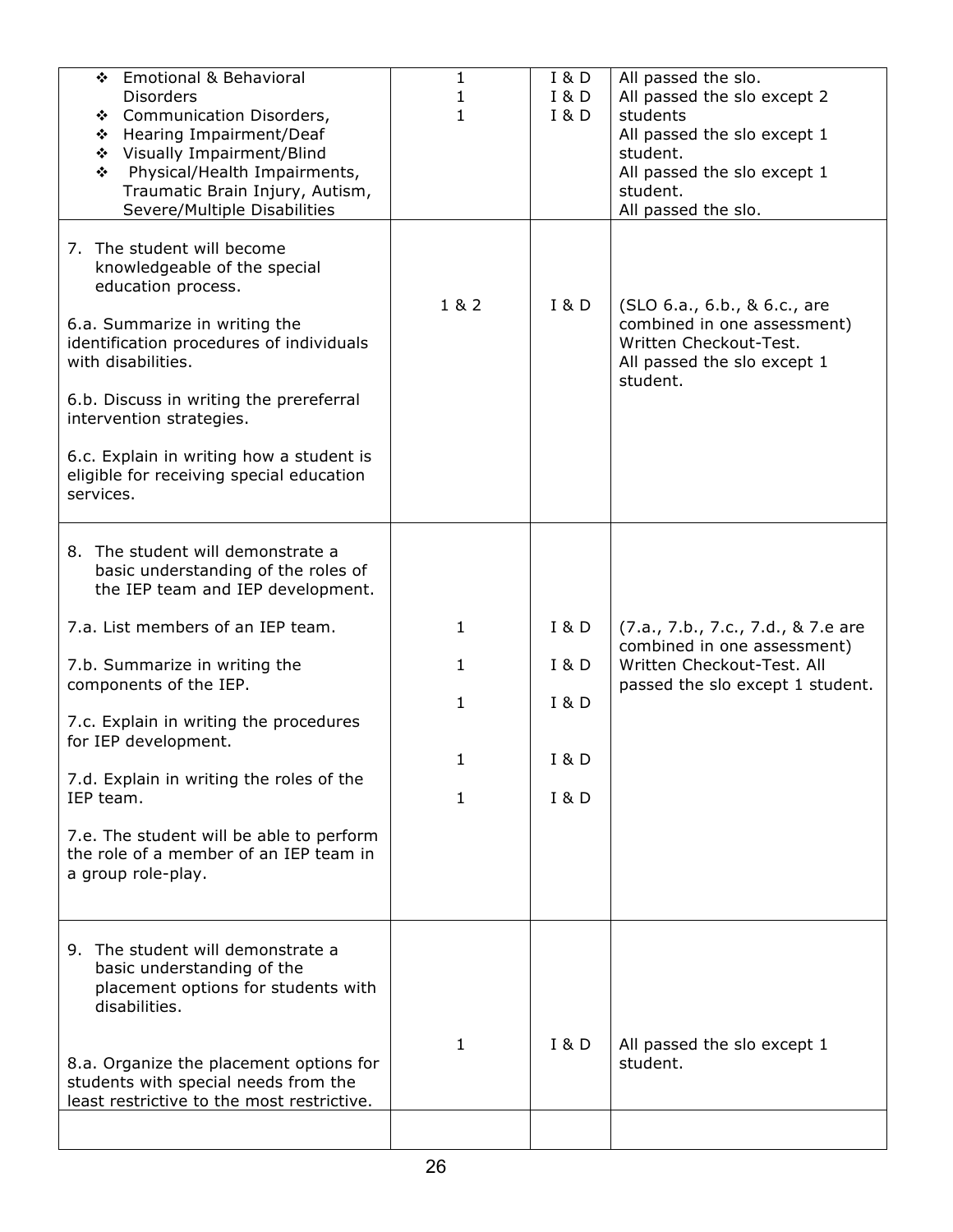| 10. The student will become<br>knowledgeable of the usage of a<br>MAP to help with the process of<br>developing goals for and IEP. | Due to limited time, slo #9 was<br>not accomplished. |
|------------------------------------------------------------------------------------------------------------------------------------|------------------------------------------------------|
| 9.a. Write results of an interview with a<br>family of a child with a disability using<br>the MAP.                                 |                                                      |
| 9.b. Write/Develop an intervention<br>plan/plan of action using the results of<br>the interview                                    |                                                      |

## **Additional observations:**

- 1. Students performed better this summer than the spring 2011 semester.
- 2. Only one student did not pass.

**Special comments:** explanations on course grading, opportunities to achieve outcomes, how many students receive an A, B, C, etc.

- 1.  $A = 9$  Students
- 2.  $B = 6$  Students
- 3.  $C = 7$  Students
- 4.  $D = 1$  Student
- $5. F = 1$ Student

**Recommendations:** any changes needed to improve student learning (include recommendations from previous course assessments)

- 1. Course outline/syllabus needs to be updated to match textbook used.
- 2. Changes need to be made to some student learning outcomes (such as 2.b., 2.c., & 2.d). Instead of having them as separate student learning outcomes-combine them.
- 3. Rewrite and combine slo 4 and 5; disability by disability to match textbook (recommend. From previous course assessments).
- 4. Need to have to separate checkouts for visual impairments and hearing impairments (as recommended before) or give more activities and time for discussing topics before checkout.
- 5. Include video viewing and observations of individuals with disabilities to better understand the different categories/types of disabilities.
- 6. Include a slo for a final project on different types of health impairments and disabilities.

| SLO#                                                                            | Program<br><b>Outcome#</b> | I, D, M | <b>Reflection/Comment</b>       |
|---------------------------------------------------------------------------------|----------------------------|---------|---------------------------------|
| 1a. Summarize verbally and in writing the<br>different theories of development: | 1 & 2                      | D       | Scoring Rubric for each theory: |
| Sigmund Freud                                                                   |                            |         | All passed except 5 students.   |

## Review of Performance: (ED/PY 201- MWF, Spring 2011, 24 Students) Submitted by: Magdalena Hallers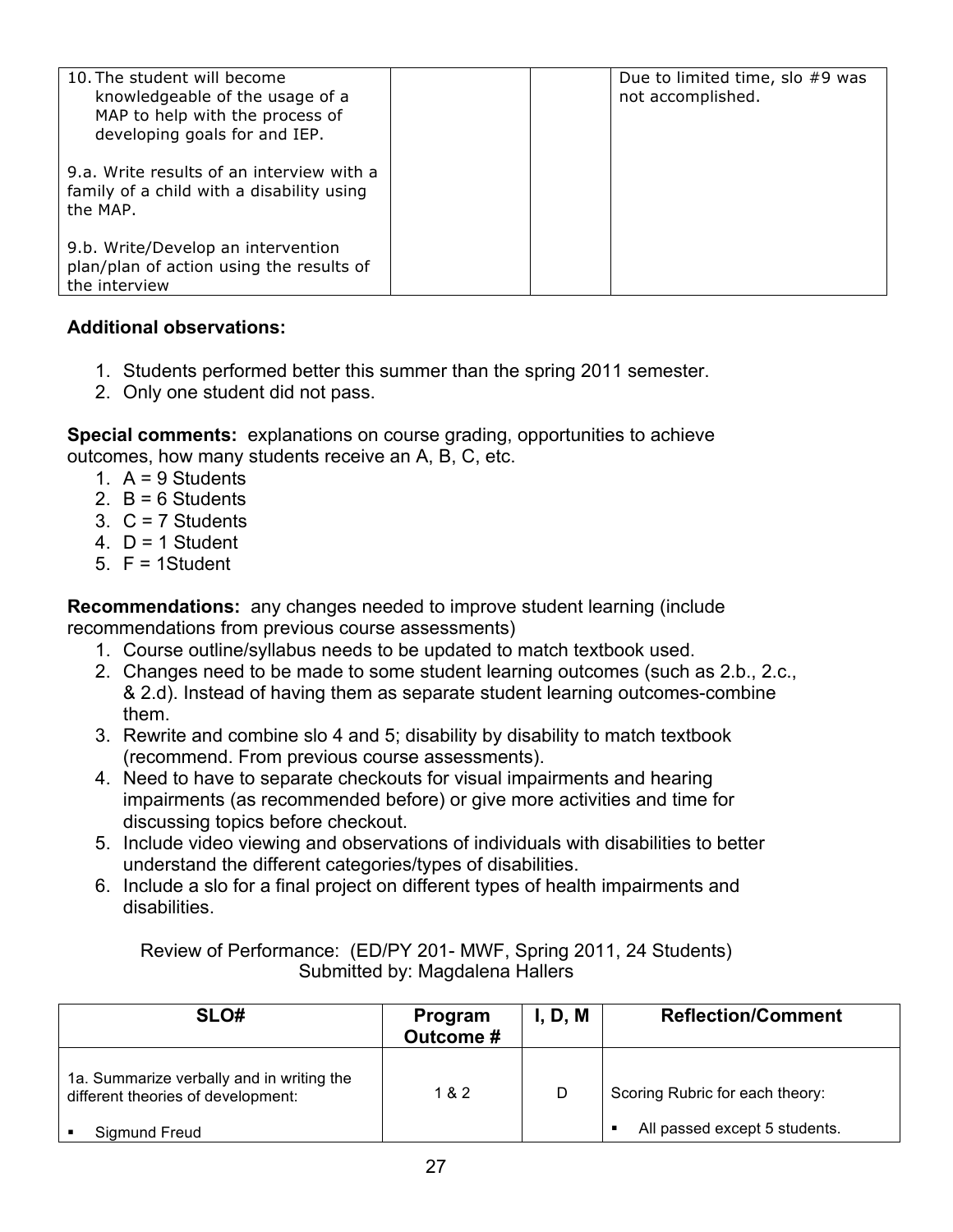| Erik Erikson<br>B. F. Skinner & Ivan Pavlov<br>Jean Piaget<br>Lev Vygotsky                                                                                               |       |       | All passed except 6 students.<br>٠<br>All passed except 5 students.<br>$\blacksquare$<br>All passed except 6 students.<br>٠<br>All passed except 5 students.<br>٠ |
|--------------------------------------------------------------------------------------------------------------------------------------------------------------------------|-------|-------|-------------------------------------------------------------------------------------------------------------------------------------------------------------------|
| 1b. Debate the issue of nature/nurture<br>theory of human development.                                                                                                   | 1     | D     | Was not able to do the slo.                                                                                                                                       |
|                                                                                                                                                                          |       |       |                                                                                                                                                                   |
| 2a. Explain in writing the process of human<br>reproduction.                                                                                                             | 1     | I, D  | All combined in one checkout: All<br>passed SLO except12 students.                                                                                                |
| 2b. Discuss in writing how sex is<br>determined.                                                                                                                         |       |       |                                                                                                                                                                   |
| 2c. Explain prenatal environmental<br>influences especially those common in<br>Micronesia.                                                                               |       |       |                                                                                                                                                                   |
| 2d. Summarize in writing the stages of<br>prenatal development.<br>2d. Explain verbally and in writing the legal<br>rights of parents and students with<br>disabilities. |       |       |                                                                                                                                                                   |
| 3A.a. Explain the characteristics of the<br>cognitive stage of children.                                                                                                 | 1 & 2 | 1 & D | All combined in one checkout: All<br>passed SLO except 2 students.                                                                                                |
| 3A.b. Summarize the sequence of language<br>development of children from 0-2 years.                                                                                      |       |       |                                                                                                                                                                   |
| ** Compare in writing theories of language<br>acquisition.                                                                                                               |       |       |                                                                                                                                                                   |
| 3A.c. Discuss in writing ways to enhance a<br>child's cognitive and language development<br>in Micronesia.                                                               | 1 & 2 | 1&0   |                                                                                                                                                                   |
| 3A.d. Discuss in writing how parental<br>behaviors affect infants' competence.                                                                                           |       |       |                                                                                                                                                                   |
| 3A.e. Summarize in writing the sequential<br>physical development of children from $0 - 2$<br>years.                                                                     |       |       |                                                                                                                                                                   |
| 3A.f. Compare current child-rearing<br>practices with the old practices in<br>Micronesia.                                                                                |       |       |                                                                                                                                                                   |
| 3B.a. List and explain the principles of<br>physical development. (Discuss in writing<br>the physical growth and motor skills of<br>children.)                           | 1 & 2 | 1 & D | All combined in one checkout: All<br>passed SLO except 3 students.                                                                                                |
| 3B.b. Explain the concepts of gross motor                                                                                                                                |       |       |                                                                                                                                                                   |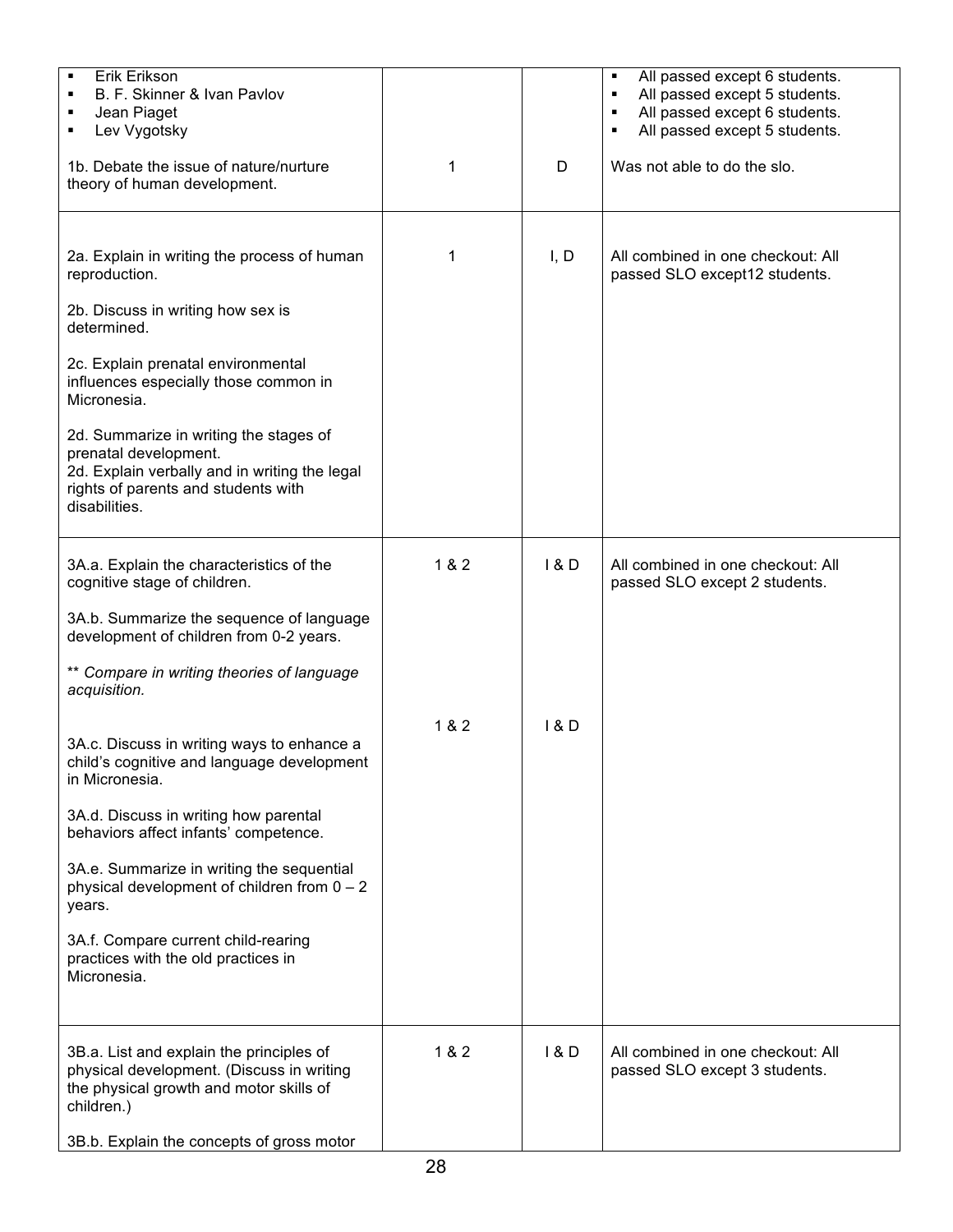| and fine motor skills of children.                                                                                                     |       |       |                                                                     |
|----------------------------------------------------------------------------------------------------------------------------------------|-------|-------|---------------------------------------------------------------------|
| 3B.c. Explain in writing Piaget's theory of<br>children's cognitive levels and their<br>characteristics.                               |       |       |                                                                     |
| 3B.d. Explain in writing the signs and<br>causes of child neglect and abuse in<br>Micronesia.                                          |       |       |                                                                     |
| 3B.e. Summarize in writing some early signs<br>of developmental delay in preschool<br>children.                                        |       |       |                                                                     |
| 3B.f. Explain in writing the moral behavior of<br>children.                                                                            |       |       |                                                                     |
| 3B.g. Discuss in writing the development of<br>emotionally healthy personalities and social<br>bonds in Micronesia.                    |       |       |                                                                     |
| 3B.h. Discuss in writing development of<br>gender roles in Micronesia.                                                                 |       |       |                                                                     |
| 3B.i. Explain in writing the memory<br>strategies of children                                                                          |       |       |                                                                     |
| 3C.a. Explain in writing the growth patterns<br>of children.                                                                           | 1 & 2 | 1 & D | All combined in one checkout: All<br>passed SLO except 10 students. |
| 3C.b. Discuss verbally and in writing the<br>motor coordination of children                                                            |       |       |                                                                     |
| 3C.c. Summarize in writing the sequential<br>acquisition of conservation skills of children.                                           |       |       |                                                                     |
| 3C.d. Discuss in writing how children<br>process information.                                                                          |       |       |                                                                     |
| 3C.e. Summarize in writing the<br>developmental trends in children's<br>perceptions of people.                                         |       |       |                                                                     |
| 3C.f. Discuss in writing about language<br>development in middle childhood.                                                            |       |       |                                                                     |
| 3C.g. Describe in writing how language is<br>enhanced in a Micronesian environment.                                                    |       |       |                                                                     |
| 3C.h. Discuss verbally and in writing about<br>peer relationships and friendships of<br>children.                                      |       |       |                                                                     |
| 3C.i. Explain in writing the importance of<br>positive parents and family relationships<br>with the cognitive development of children. |       |       |                                                                     |
| 3C.j. Explain in writing the different types of<br>play and the importance of play to children's<br>development.                       |       |       |                                                                     |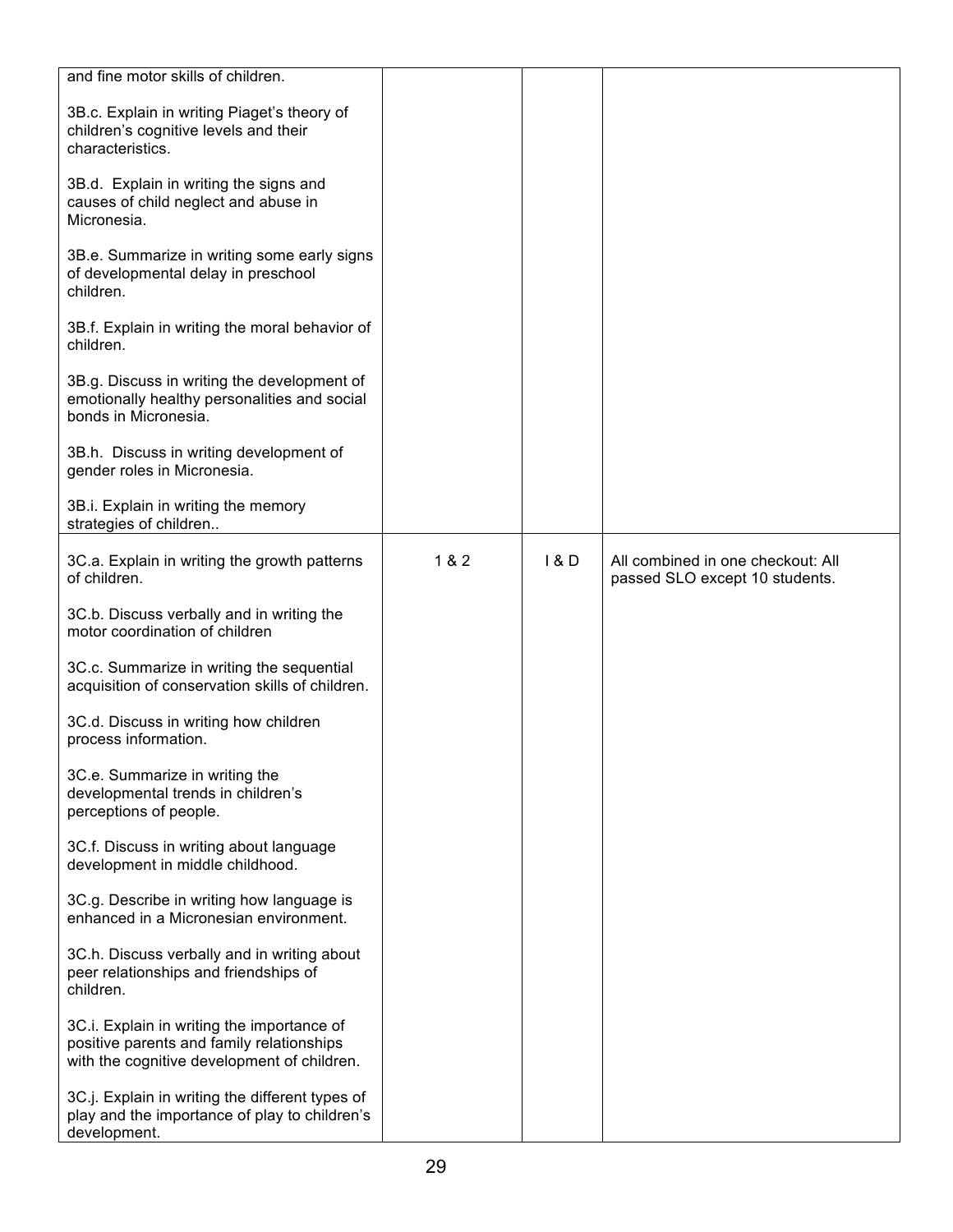| 3C.k. Summarize in writing the behavioral<br>characteristics of children.<br>3C.I. Relate Kohlberg's stages of moral<br>development to children in their elementary<br>school years in Micronesia.<br>3C.m. Discuss the typical problems of<br>children with learning disabilities.                                                                                                                                                         |       |       |                                                                                               |
|---------------------------------------------------------------------------------------------------------------------------------------------------------------------------------------------------------------------------------------------------------------------------------------------------------------------------------------------------------------------------------------------------------------------------------------------|-------|-------|-----------------------------------------------------------------------------------------------|
| 3D.a. Summarize the characteristics of<br>Piaget's period of formal operations of<br>adolescence on a written checkout<br>3D.b. Discuss the development of identity<br>stage in Micronesia.<br>3Dc. Discuss in writing the physical<br>characteristics of adolescents.                                                                                                                                                                      | 1 & 2 | 1 & D | All combined in one checkout: All<br>passed SLO except 12 students.                           |
| 3D.d. Present verbally and in writing the<br>roles of adolescents in a Micronesian family<br>and community.<br>tion services.                                                                                                                                                                                                                                                                                                               |       |       |                                                                                               |
| 4a. Present verbally and in writing the pros<br>and cons of television and video games in<br>Micronesia.<br>4b. Explain in writing the effects of<br>fatherlessness on children's development.<br>4c. Discuss in verbally and in writing the<br>consequences of child abuse and neglect.                                                                                                                                                    | 1     | ı     | Group assignment - topic: Dev. Issues.<br>All met criteria of presentation-scoring<br>rubric. |
| 5a. Discuss verbally and in writing the<br>psychological effects of Micronesian<br>adolescents.<br>5b. Discuss verbally and in writing the<br>effects of drugs and alcohol abuse in<br>Micronesia.<br>5c. Discuss verbally and in writing parenting<br>issues of adolescents.<br>5d. Present verbally and in writing the<br>adolescents' portrayal of "storm and stress"<br>including initiation rites for boys and girls in<br>Micronesia. | 1     | 1&D   | Group assignment- topic: Dev. Issues.<br>All met criteria of presentation-scoring<br>rubric.  |

# **Additional observations:**

- 3. One student received an "A" letter grade.
- 4. Students with more absences failed to turn in course work.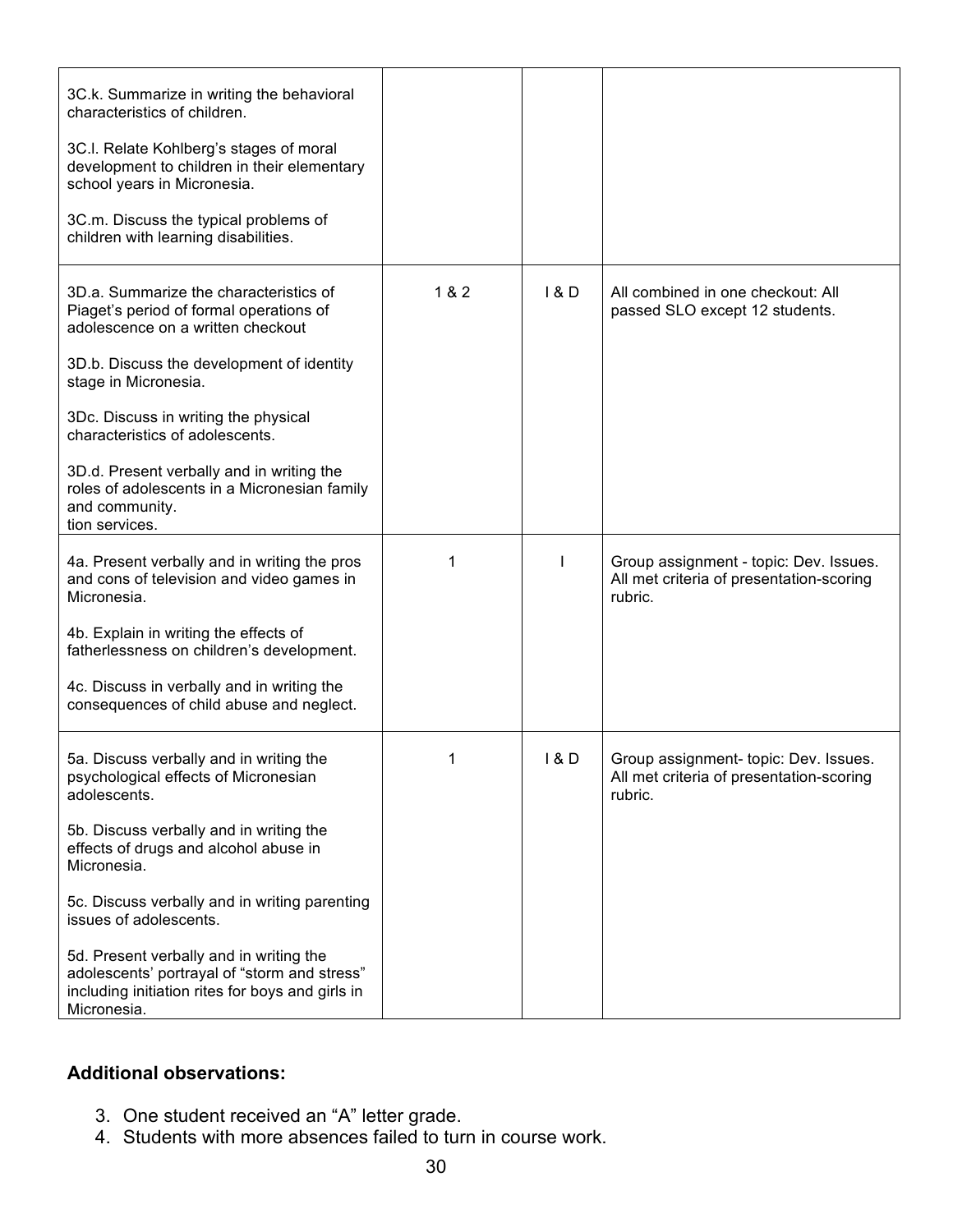**Special comments:** explanations on course grading, opportunities to achieve outcomes, how many students receive an A, B, C, etc.

- 6.  $A = 1$
- 7.  $B = 7$  Students
- 8.  $C = 11$  Students
- 9.  $D = 4$  Student
- $10.F = 1$  Student
- 11. $W = 1$  Student

# **Recommendations:**

- 9. Changes need to be made to most student learning outcomes and suggested assessment strategies (#2- 4: too specific).
- 10.Written checkouts should be for each chapter only (Chapters 11 & 12).
- 11.Rewrite student learning outcome numbers 4 & 5 –topics on developmental issues (individual projects).
- 12.Include SLO for the first chapter (introduction).
- 13.Include a final project (developmental issues) for the course.
- 14.Align course outline/syllabus with chapters of textbook (already recommended in previous course assessments).
- 15.Develop course outline and work with state campuses for the common assessments.

## **Review of Perfomance: ED 292 Submitted by Paul R. Gallen, Instructor Spring 2011**

| SLO#                                                                                                                                                                                | $3rd$ Yr<br><b>PLO</b> | I,D,<br>Or M | <b>Reflections</b>                                                                                                                                                                                                            |
|-------------------------------------------------------------------------------------------------------------------------------------------------------------------------------------|------------------------|--------------|-------------------------------------------------------------------------------------------------------------------------------------------------------------------------------------------------------------------------------|
| $\mathbf{1}$ .<br>The student will demonstrate<br>an understanding of the<br>school facilities, curriculum,<br>classrooms, personnel, and<br>procedures of an elementary<br>school. | 2                      | D            | Following observation visits to Palikir Elementary<br>school, students provided written reports of their<br>observations & reflections. One student was<br>assigned to observe a teacher for a total of nine<br>observations. |
| 2.<br>The student will prepare<br>lesson plans based on FSM<br><b>Curriculum Standards</b>                                                                                          |                        | M            | The student demonstrated ability to write and develop<br>lesson plans with instructor's help.                                                                                                                                 |
| 3.<br>The student will each teach<br>one lesson in peer situations;<br>based on FSM Curriculum<br>standards.                                                                        | 3                      | M            | The students performed extra ordinarily well as they<br>delivered lessons with peers.                                                                                                                                         |

**Final Grades:**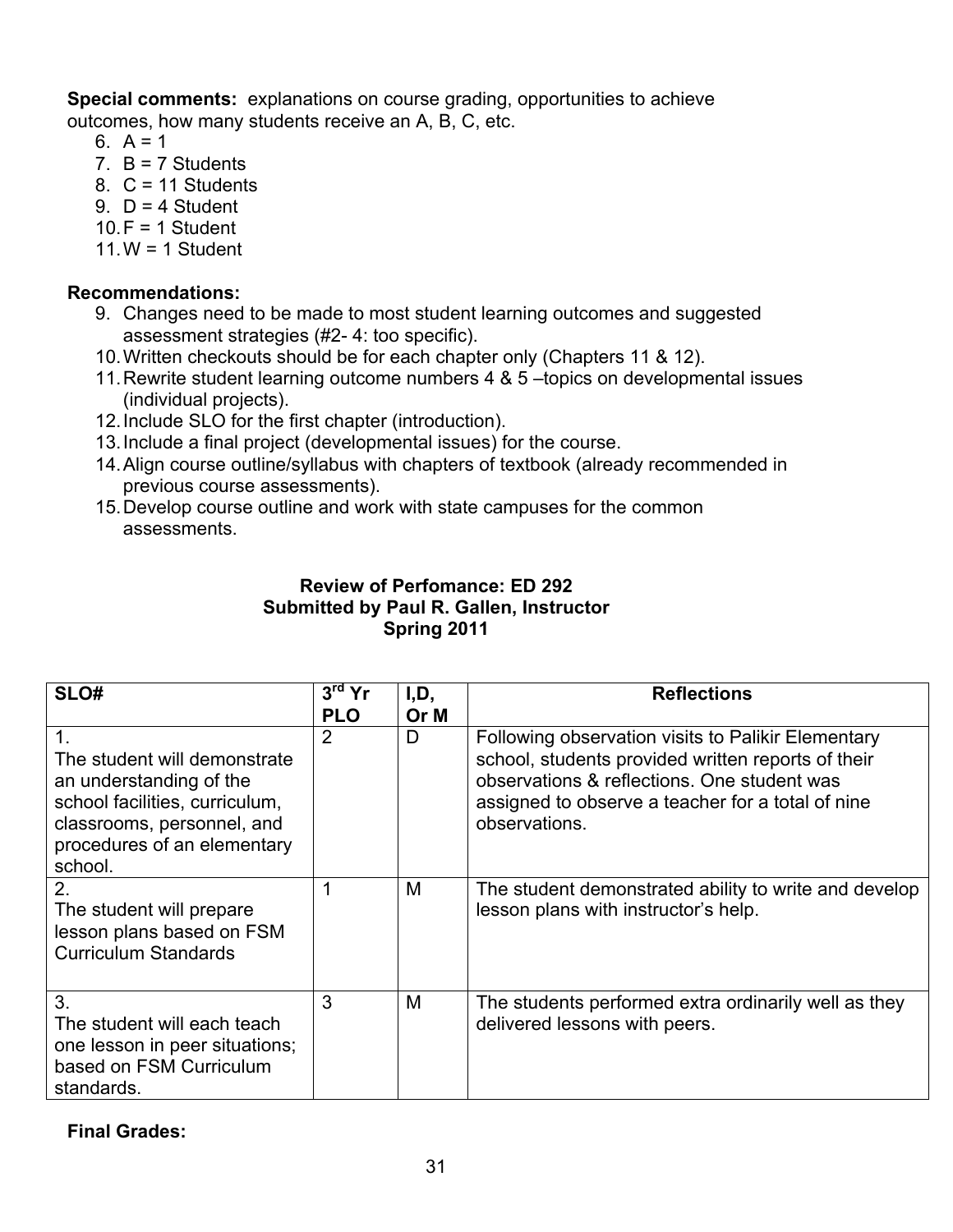| A's---------------5   |  |
|-----------------------|--|
| B's--------------7    |  |
| $C's$ --------------4 |  |
| D's--------------2    |  |

## **Review of Perfomance: MS/ED 210a Submitted by Paul R. Gallen, Instructor Spring 2011**

| SLO#                                                                                                                                                                                         | $3rd$ Yr    | I,D, | <b>Reflections</b>                                                                                                       |
|----------------------------------------------------------------------------------------------------------------------------------------------------------------------------------------------|-------------|------|--------------------------------------------------------------------------------------------------------------------------|
|                                                                                                                                                                                              | <b>PLO</b>  | Or M |                                                                                                                          |
| 1.1<br>The student will use<br>different strategies to solve<br>word problems, and reflect<br>and clarify their own thinking<br>about mathematical ideas<br>and situations.                  | 2           | D    | The students demonstrated sufficient knowledge/ability<br>in problem solving as they worked on the ensuing<br>activities |
| 2.<br>The student will<br>demonstrate competence in<br>understanding numbers,<br>ways of representing<br>numbers, and relationships<br>among numbers, numeration<br>systems, and operations. | $3$ and $4$ | M    | The student showed remarkable ability during Mid-term<br>and final exam.                                                 |
| $\overline{3}$ .<br>The students will identify<br>what number theory is and<br>utilize it in problems solving<br>situations.                                                                 | 5and 6      | D    | The students investigated and understood mathematical<br>content.                                                        |

Final Grades:

A's--------------6 B's-------------10 C's-------------11

# REVIEW OF PERFORMANCE ED300, EDUCATIONAL PSYCHOLOGY (SPRING

# 2011)

| <b>Student Learning</b><br><b>Outcomes</b> | $3^{\text{rd}}$<br>vear<br><b>PLO<sub>s</sub></b> | I, D,<br>M | Assessment Strategy/Narrative                          |
|--------------------------------------------|---------------------------------------------------|------------|--------------------------------------------------------|
| 1a. Discuss in writing                     |                                                   | I, D       | 1a. Students completed a written summary of Piaget's   |
| Piaget's theory of                         |                                                   |            | theory of development including the four (4) stages of |
| development including                      |                                                   |            | intellectual development, the processes of adaptation, |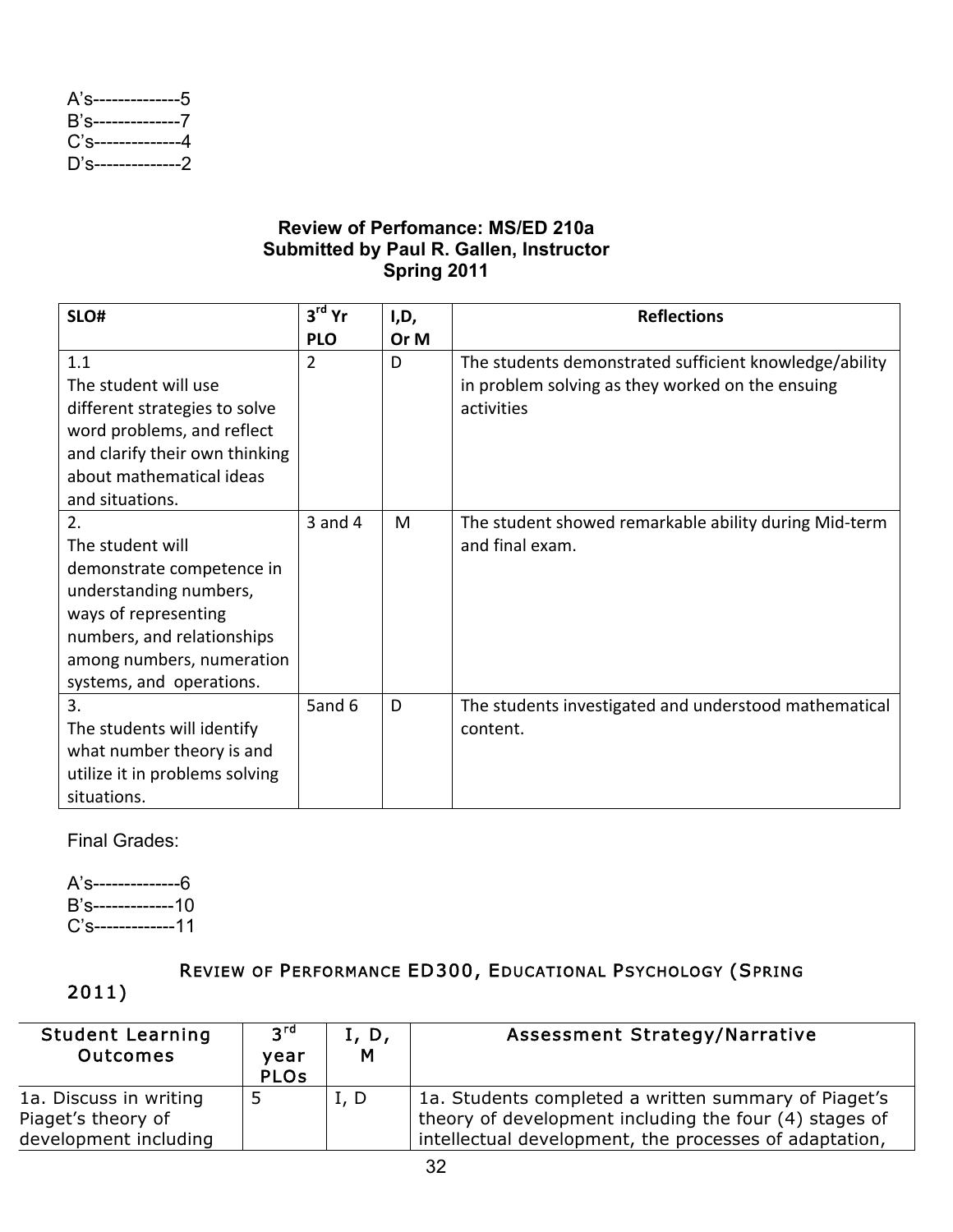| the four $(4)$ stages of<br>intellectual<br>development, the<br>processes of adaptation<br>and assimilation, and<br>the implications of this<br>theory for teaching and<br>learning in the local<br>elementary classroom |     |      | including accommodation and assimilation, and the<br>implications of this theory for teaching and learning the<br>local elementary classroom.<br>Even after extended class discussions only 2 students<br>received an A and one a B. 5 hovered in the lower C-<br>range. There were 3 Fs.                                                                                                                                                                                                                                                                                                                                                                                                                                                                                                                                                                           |
|--------------------------------------------------------------------------------------------------------------------------------------------------------------------------------------------------------------------------|-----|------|---------------------------------------------------------------------------------------------------------------------------------------------------------------------------------------------------------------------------------------------------------------------------------------------------------------------------------------------------------------------------------------------------------------------------------------------------------------------------------------------------------------------------------------------------------------------------------------------------------------------------------------------------------------------------------------------------------------------------------------------------------------------------------------------------------------------------------------------------------------------|
| 1b. Discuss in writing<br>Vygotsky's view of<br>cognitive development<br>and its implications for<br>teaching and learning in<br>the local elementary<br>classroom.                                                      | 5   | I, D | 1b. Students completed a written summary of<br>Vygotsky's view of cognitive development and its<br>implications for teaching and learning in the local<br>elementary classroom.<br>Vygotsky's work seemed even harder: 1 A, 3 Bs, 1 C, 2<br>Ds, and 5 Fs                                                                                                                                                                                                                                                                                                                                                                                                                                                                                                                                                                                                            |
| 1c. Discuss in writing<br>Erikson's theory of<br>personality development<br>and its implications for<br>teaching and learning in<br>the local elementary<br>classroom                                                    | 5   | I, D | 1c. Students completed an in-class exam that<br>summarizes Erikson's theory of personality<br>development relating each stage to the development of<br>local children/youth. Students summarized the<br>implications of Erikson's theory for teaching and<br>learning in the local elementary classroom.<br>Students seemed surprised and incredulous that they<br>had to close their books and pack them away. They<br>kept looking at each other and at me. Few seemed to<br>be prepared for such a task.<br>The results were devastating: 2 As, 1 B, 1 C, 2 Ds, and<br>6 Fs.<br>As one can see, however, the task was not necessarily<br>above the students' heads since 4 got very good or at<br>least satisfying results.                                                                                                                                      |
| 1d. Discuss in writing<br>Kohlberg's theory of<br>moral development and<br>its implications for<br>teaching and learning in<br>the local elementary<br>classroom                                                         | 2,5 | I, D | 1d. Students participated in a group presentation on<br>Kohlberg's moral reasoning in response to a dilemma<br>likely to be faced by an elementary student.<br>- The class was split up in 6 groups of two, but in each<br>group I could have predicted who will speak more. I<br>was not prepared however, to what extend one student<br>would ride on the other's coattail. One student, who<br>later dropped, left her companion in the ditch, however,<br>by not showing up at all.<br>- Students already received some credit for talking in<br>front of the class, and I tried to question those who<br>hadn't said much during the presentation more than the<br>others. In the end, the results were fair to satisfying<br>and every student got (a however generous) 9 or 10<br>out of 10 points.<br>Student also completes a T-H assignment on the levels |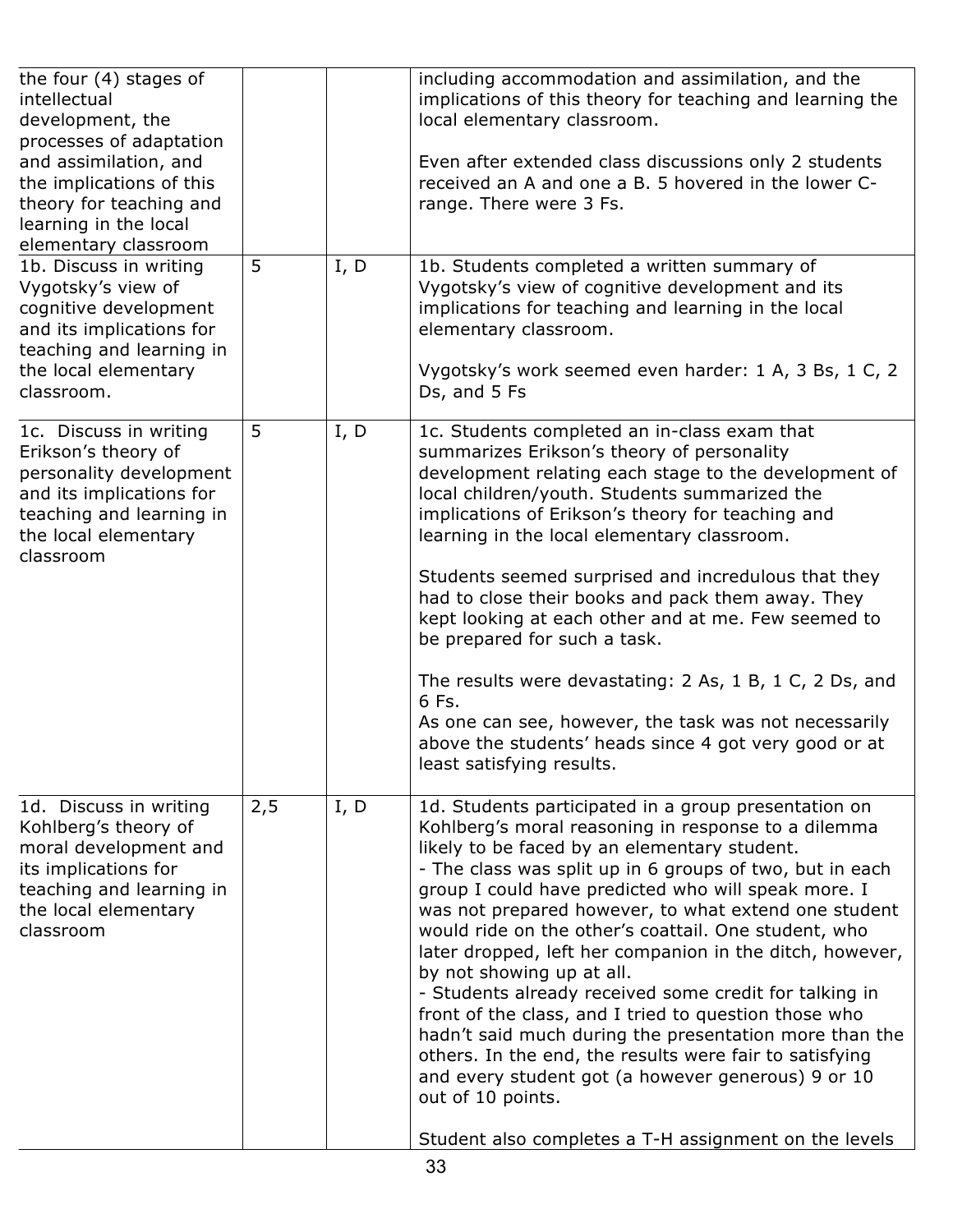|                                                                                                                                                                                                                                             |   |             | of moral development. Assignment includes discussion<br>of implications for the local classroom.<br>- Results of the T-H-exam: 4 As, 5 Bs, 1 C, 1 F (the<br>problem with T-H-exams was, all during the semester,<br>that students are inclined to submit articles they found<br>on the internet. The polished prose gives it away,<br>however. It is sure time-consuming to search where<br>they got it from, to inform the students that one wants<br>the piece again in their own words (only to receive<br>another text copied from the internet). I'll make sure<br>that my students understand that this is unacceptable<br>and that I'll refuse to accept it.                                                                                                                                                                                                                                            |
|---------------------------------------------------------------------------------------------------------------------------------------------------------------------------------------------------------------------------------------------|---|-------------|----------------------------------------------------------------------------------------------------------------------------------------------------------------------------------------------------------------------------------------------------------------------------------------------------------------------------------------------------------------------------------------------------------------------------------------------------------------------------------------------------------------------------------------------------------------------------------------------------------------------------------------------------------------------------------------------------------------------------------------------------------------------------------------------------------------------------------------------------------------------------------------------------------------|
| 1e. Summarize in<br>writing the development<br>of language and the<br>issues associated with<br>bilingual education with<br>particular emphasis on<br>the implications for<br>teaching and learning in<br>the local elementary<br>classroom | 5 | $\mathbf I$ | This exam was not given, partially of time constraints<br>and partially because the previous exams had yielded<br>only poor results in many cases.<br>We did, however, discuss theories of language<br>development to a considerable extent.                                                                                                                                                                                                                                                                                                                                                                                                                                                                                                                                                                                                                                                                   |
| 2a. Distinguish among<br>examples of classical<br>conditioning, contiguity<br>learning, and operant<br>conditioning and state<br>the implications of each<br>for teaching and<br>learning in a local<br>elementary classroom                | 5 | D           | 2a. Given a list of ten (5) examples of situations from<br>local classrooms on a written, in-class quiz, students<br>labeled each as classical conditioning or operant<br>conditioning, provided a rationale for the label, and<br>stated the implications of each for teaching and learning<br>in a local elementary classroom.<br>Some students—always the same (those who either<br>knew these theories already or those who studied)-got<br>As (4) or Bs (3). There were also 3 Ds and one F. In<br>some cases, the nature of the multiple-choice exam<br>prevented me from knowing whether the students had<br>guessed right or whether they knew the answers.<br>Some students asked what 'implication' meant. After I<br>had explained it with the help of some students (to<br>make sure we were on the same page), some students<br>still didn't know what it was (as evidenced by their<br>answers). |
| 2b. Apply principles of<br>behavior modification to<br>situations in a local<br>elementary classroom                                                                                                                                        | 5 | D           | 2b. Given a description of a student behavior problem<br>in a local elementary classroom, students summarized<br>how each of the principles of reinforcement,<br>punishment, shaping, and extinction might be applied<br>by teachers in the classroom and provided a rationale<br>for each principle.<br>Results: 2 As, 1 B, 3 Cs, 5 Fs                                                                                                                                                                                                                                                                                                                                                                                                                                                                                                                                                                        |
| 2c. Discuss in writing<br>Bandura's theory of                                                                                                                                                                                               | 5 | D           | 2c. Students wrote a summary of Bandura's theory of<br>social learning and its implications for teaching and                                                                                                                                                                                                                                                                                                                                                                                                                                                                                                                                                                                                                                                                                                                                                                                                   |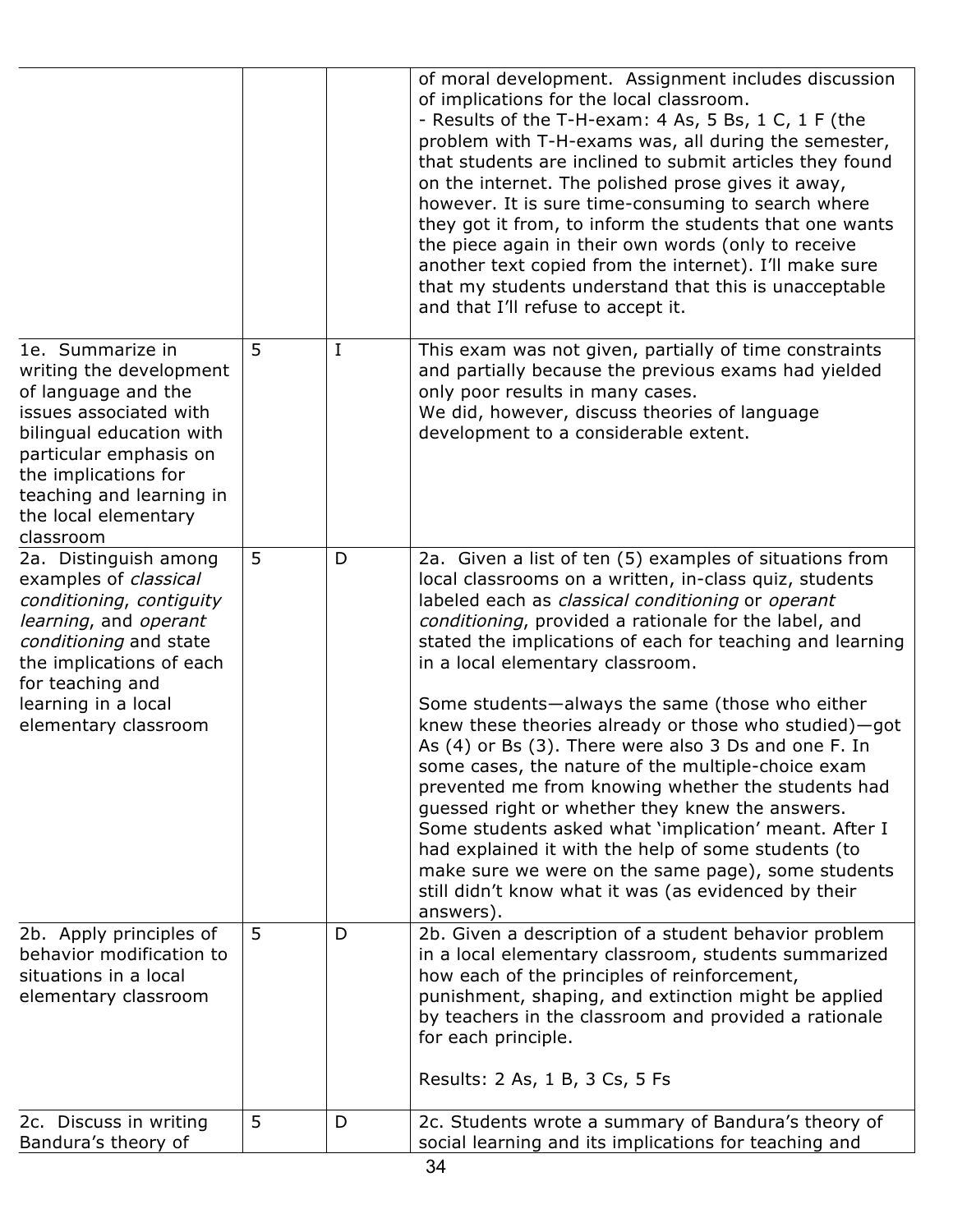| social learning and its<br>implications for teaching |   |   | learning in the local elementary classroom.                                                              |
|------------------------------------------------------|---|---|----------------------------------------------------------------------------------------------------------|
| and learning in the local                            |   |   | After we had spent a lot of time on Bandura, seemingly                                                   |
| elementary classroom                                 |   |   | going in circles (for which I take most of the blame),                                                   |
|                                                      |   |   | students submitted all passing papers:                                                                   |
|                                                      |   |   | 2 As, 5 Bs, 4 Cs.                                                                                        |
|                                                      |   |   |                                                                                                          |
|                                                      |   |   | The discussion of Bandura's theory had involved the                                                      |
|                                                      |   |   | roles of film and peers for social learning. These                                                       |
|                                                      |   |   | discussions were very interesting and productive in my                                                   |
|                                                      |   |   | view.                                                                                                    |
| 2d. Diagram and label                                | 5 |   | This assignment was not given due to time problems.                                                      |
| the critical components<br>of the information        |   |   | Neither did we discuss memory or information                                                             |
|                                                      |   |   | processing.                                                                                              |
| processing model of<br>memory showing with           |   |   |                                                                                                          |
| arrows the direction and                             |   |   |                                                                                                          |
| order of the flow of                                 |   |   |                                                                                                          |
| information. Discuss in                              |   |   |                                                                                                          |
| writing the implications                             |   |   |                                                                                                          |
| of the information                                   |   |   |                                                                                                          |
| processing model of                                  |   |   |                                                                                                          |
| memory for teaching                                  |   |   |                                                                                                          |
| and learning in the local                            |   |   |                                                                                                          |
| elementary classroom.                                |   |   |                                                                                                          |
| 2f. Define intelligence,                             | 5 |   | This assignment was not given due to time problems.                                                      |
| explain the term                                     |   |   | Neither did we discuss the concept of IQ.                                                                |
| Intelligence Quotient                                |   |   |                                                                                                          |
| and its derivation,                                  |   |   |                                                                                                          |
| describe contents of                                 |   |   |                                                                                                          |
| commonly used IQ<br>tests, and develop and           |   |   |                                                                                                          |
| support a position on                                |   |   |                                                                                                          |
| whether IQ tests                                     |   |   |                                                                                                          |
| developed outside of the                             |   |   |                                                                                                          |
| FSM should be used in                                |   |   |                                                                                                          |
| local elementary                                     |   |   |                                                                                                          |
| classrooms.                                          |   |   | This topic wasn't addressed due to time constraints.                                                     |
| 2g. Discuss in writing                               |   |   |                                                                                                          |
| Gardner's theory of                                  |   |   |                                                                                                          |
| multiple intelligences.                              |   |   |                                                                                                          |
| 2h. Compare and                                      | 5 | D | Students got together in 3 groups, each of them had to                                                   |
| contrast the                                         |   |   | compare and contrast two of the three (behavioristic,                                                    |
| behavioristic,                                       |   |   | humanistic, and cognitive) theories of motivation.                                                       |
| humanistic, and                                      |   |   | This was done to give the students a fair chance to                                                      |
| cognitive views of                                   |   |   | succeed in their paper they had to submit. However,                                                      |
| motivation including the<br>implications of each for |   |   | things went very slow this day again. The papers<br>showed poor results (I realize it was the end of the |
| teaching and learning in                             |   |   | semester but we had prepared it in class): 1 A, 2 Bs, 2                                                  |
| a local elementary                                   |   |   | Cs, 2 Ds, and 4 Fs. Two students failed to submit the                                                    |
| classroom                                            |   |   | paper, which cost them their good grades. One,                                                           |
|                                                      |   |   | however, pulled himself up by making a good effort                                                       |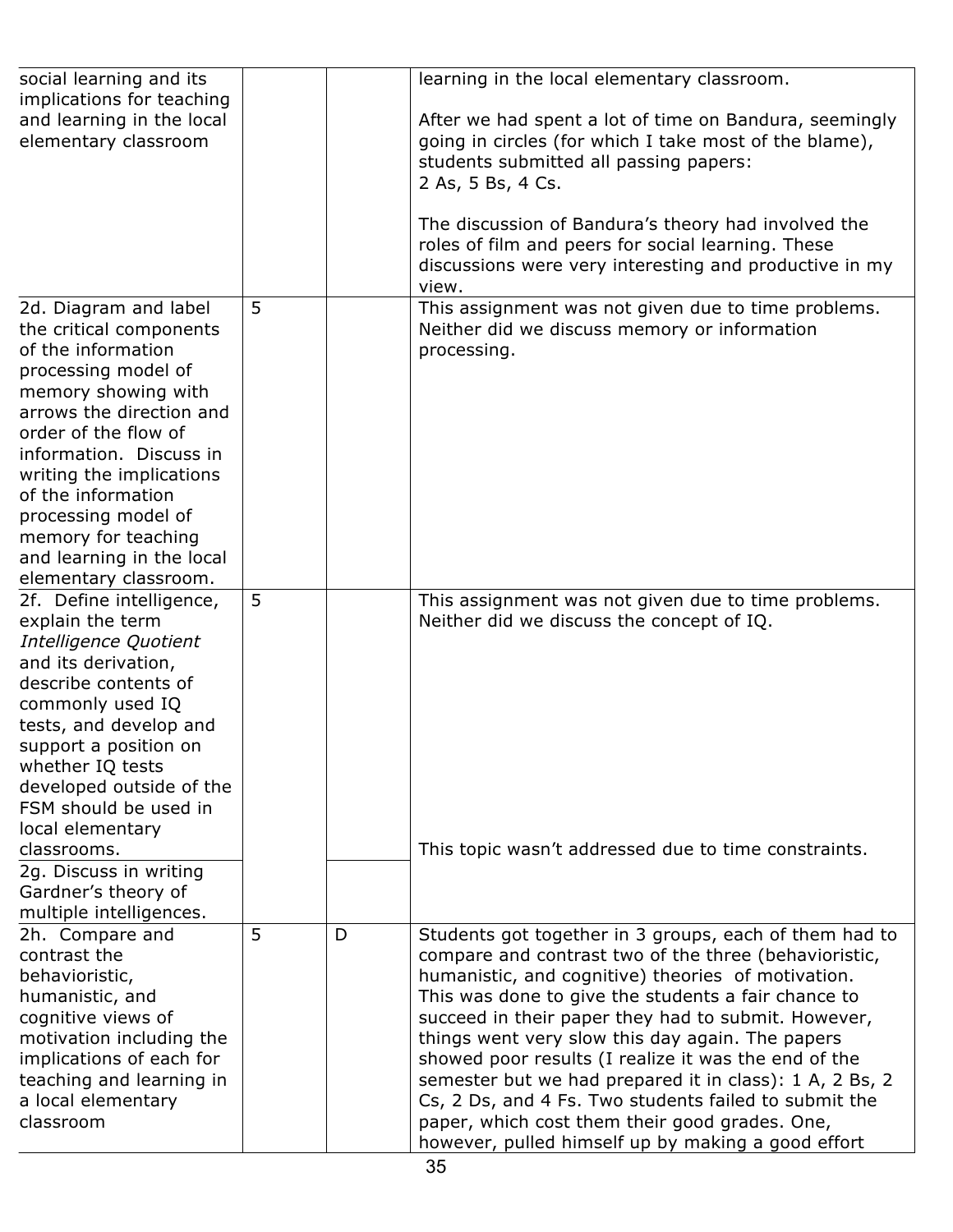|                             |   | here. Two others, however, copied from each other.        |
|-----------------------------|---|-----------------------------------------------------------|
| 3a. Write measurable        |   | This topic wasn't addressed due to time constraints.      |
| instructional objectives    |   |                                                           |
| based on FSM and State      |   |                                                           |
| curriculum standards        |   |                                                           |
| and benchmarks              |   |                                                           |
| 3b. Differentiate among     |   | This topic wasn't addressed due to time constraints.      |
| the levels of Bloom's       |   |                                                           |
| taxonomy of the             |   |                                                           |
| cognitive domain            |   |                                                           |
|                             |   |                                                           |
|                             |   |                                                           |
|                             |   |                                                           |
|                             |   |                                                           |
| 3c. Analyze                 |   | These topics weren't addressed due to time constraints.   |
| instructional tasks as      |   |                                                           |
| the basis of the design     |   |                                                           |
| of instruction              |   |                                                           |
| 4a. Compare and             | 5 |                                                           |
| contrast norm-              |   |                                                           |
| referenced and              |   |                                                           |
| criterion-referenced        |   |                                                           |
| testing                     |   |                                                           |
| 4b. Define concepts of      |   |                                                           |
| reliability and validity as |   |                                                           |
| related to assessment       |   |                                                           |
| instruments                 |   |                                                           |
|                             |   |                                                           |
| 4c. List the advantages     |   |                                                           |
| and disadvantages of        |   |                                                           |
| the use of standardized     |   |                                                           |
| tests in a local            |   |                                                           |
| elementary classroom        |   |                                                           |
| 4d. Interpret the           |   |                                                           |
| results of a standardized   |   |                                                           |
| test                        |   |                                                           |
| 4e. Determine whether       | 5 |                                                           |
| a test item is              |   |                                                           |
| appropriate for             |   |                                                           |
| assessing a given           |   |                                                           |
| instructional objective.    |   |                                                           |
| <b>REFLECTION PAPER</b>     |   | Students wrote a reflection paper on the content of the   |
|                             |   | course and how it might benefit him/her as a teacher.     |
|                             |   | Results: Some students seemed to have copied and          |
|                             |   | pasted together what they had written on similar topics   |
|                             |   | in the past $($ = missing the point). Others failed to    |
|                             |   | submit this last piece altogether.                        |
|                             |   | 3 As, 1 B, 1 C, 1 D, 5 F's.                               |
| <b>FINAL EXAM</b>           |   | I had given the students 5 'bigger' and 4 'smaller'       |
|                             |   | questions of which they had to pick 5 big ones and 2      |
|                             |   | small ones or 4 of each to get full points. Even though I |
|                             |   | had picked to most 'obvious' topics again the results     |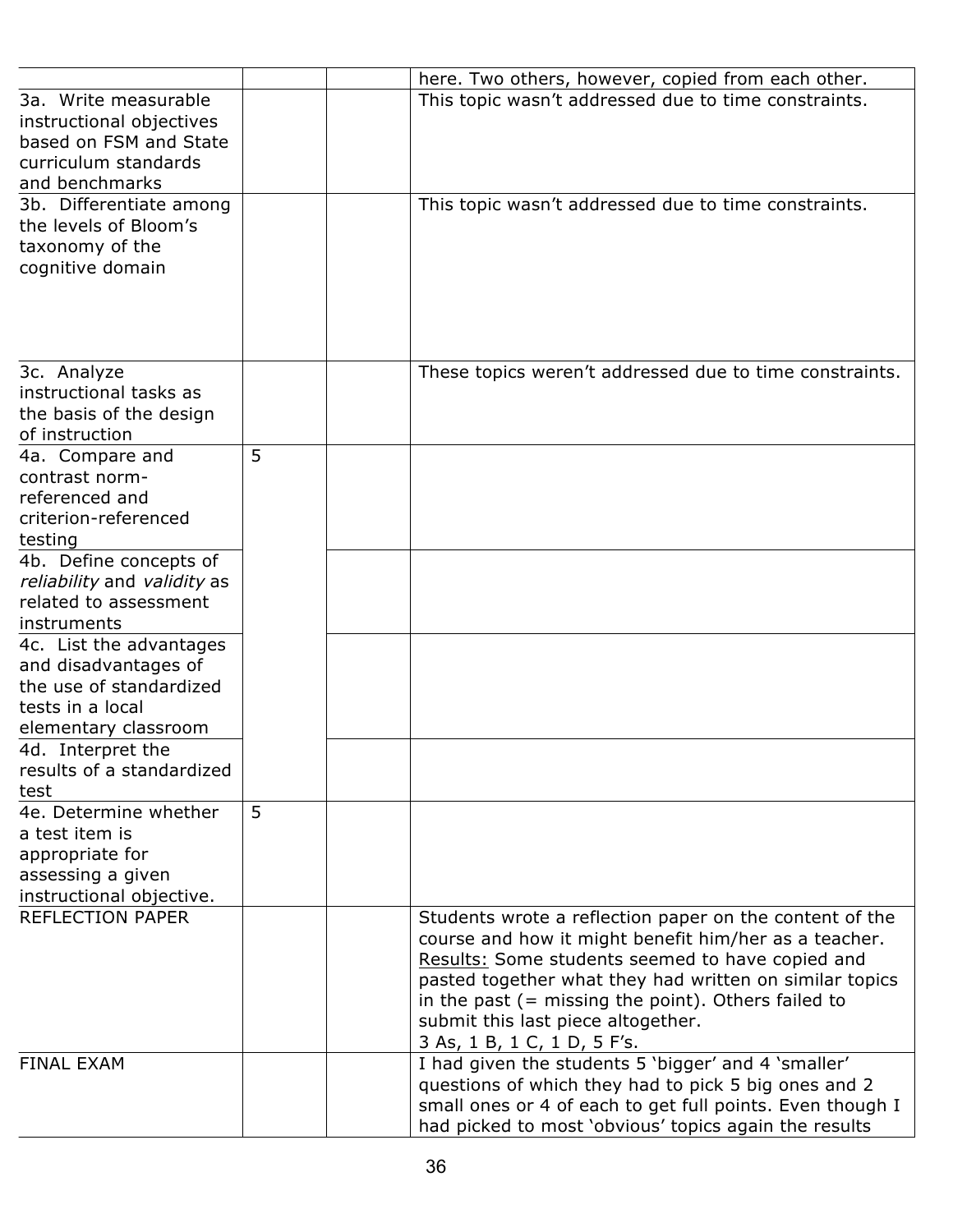Final Grades: 3 Bs, 2 Cs, 4 Ds, and 2 Fs.

Comments: Needless to say, I wish I could start all over again with this class. After the slow start and the devastating test results, I thought we should spend as much time as we needed on each topic. As the course went on, however, the students seemed to rely on the fact that we would sometimes even read the passages together if no one volunteered to move the class discussion along, which made us lose much needed time.

### COURSE LEVEL ASSESSMENT ED301A –LANGUAGE ARTS AND BILINGUALISM (SPRING 2011, MUELLER)

| <b>SLOs</b>                                                                                                                                                                                                                     | $3^{\text{rd}}$<br>ye<br>ar<br>PL<br>Os | I, D,<br>M | <b>Assessment Strategies/Narrative</b>                                                                                                                                                                                                                                                                                                                                                                                                                                                                                                                                                                                                                                                                                                                           |
|---------------------------------------------------------------------------------------------------------------------------------------------------------------------------------------------------------------------------------|-----------------------------------------|------------|------------------------------------------------------------------------------------------------------------------------------------------------------------------------------------------------------------------------------------------------------------------------------------------------------------------------------------------------------------------------------------------------------------------------------------------------------------------------------------------------------------------------------------------------------------------------------------------------------------------------------------------------------------------------------------------------------------------------------------------------------------------|
| 1. Following text<br>readings and<br>class<br>discussion<br>students will<br>be able to<br>describe how<br>children learn<br>a language<br>and identify<br>what this<br>implies for<br>Micronesia's<br>goal of<br>bilingualism. | 1,5                                     | D          | a) Students wrote a 300-word essay<br>describing their knowledge and<br>understanding of the nature of symbolic<br>language and language learning.<br>Students received between 4 and 10 (out of 10)<br>points. Most students succeeded in summarizing<br>most of the points in the textbook and our class<br>discussions but were a little unclear here and<br>there.<br>b) Students wrote a midterm paper on the<br>FSM Language Policy and its implica-<br>tions for elementary school teachers in<br>the FSM.<br>Many students had problems summarizing the<br>FSM Language Policy, which led to problems<br>evaluating it.<br>There were $5 A's$ , $7 B's$ , $5 C's$ , and $3 F's$ (either<br>due to carelessness or sheer inability to grasp<br>the task). |
| 2. Students will<br>demonstrate<br>competency in<br>using the<br>education                                                                                                                                                      | 1, 2, 3                                 | M          | Four out of nine teaching presentations were<br>accompanied by an education lesson plan<br>form; the rest had extensive descriptions on<br>how the lesson would be taught.<br>Students usually received between 16.5 and                                                                                                                                                                                                                                                                                                                                                                                                                                                                                                                                         |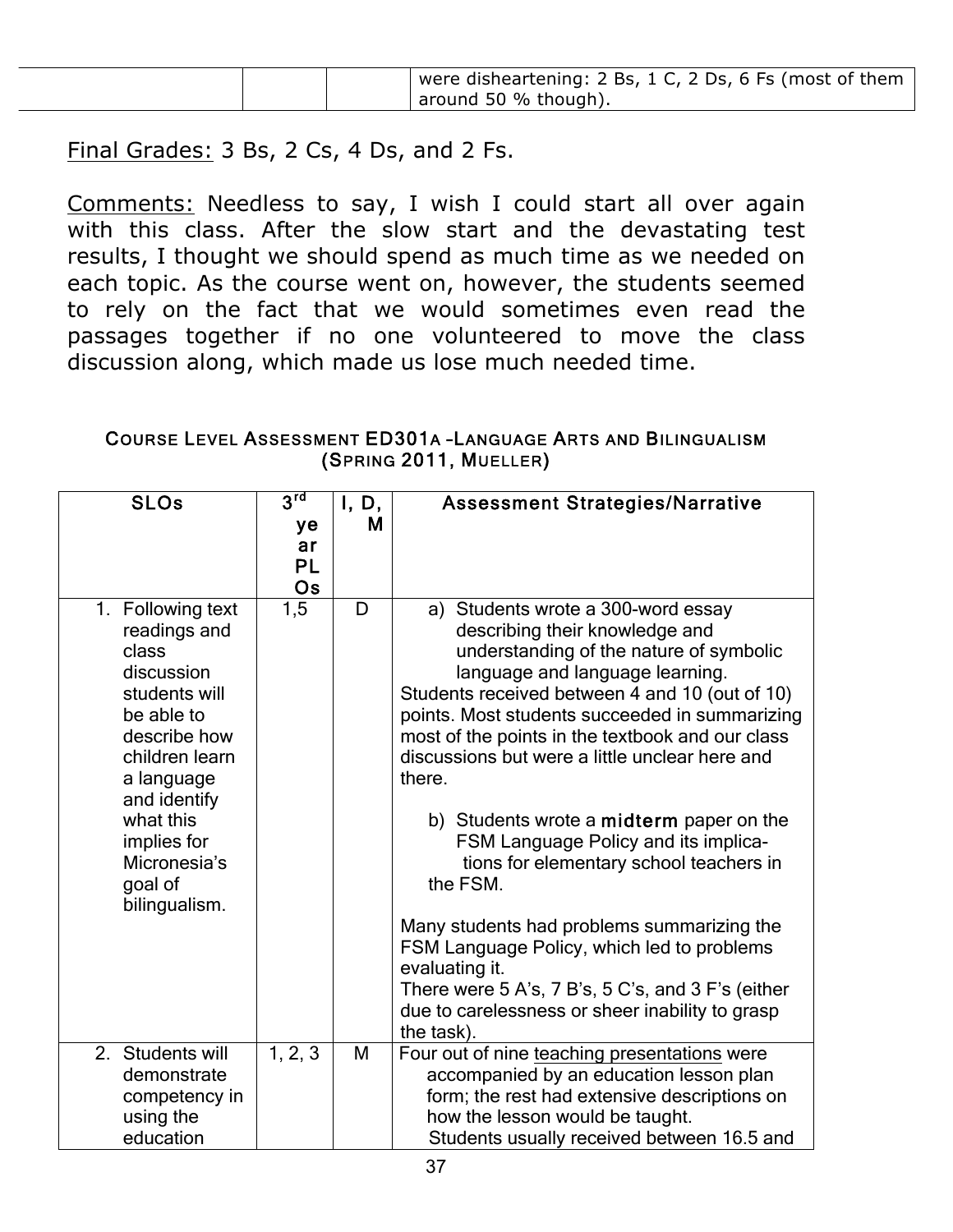| lesson plan      |          |      | 19 points (out of 20). In a few cases,            |
|------------------|----------|------|---------------------------------------------------|
| form.            |          |      | however, students demonstrated lessons that       |
|                  |          |      | would have been unsuitable to children            |
|                  |          |      | (either because they were just too garbled or     |
|                  |          |      | simply inappropriate for the age group). We       |
|                  |          |      | discussed students' failures after their          |
|                  |          |      | presentation in class but a few students were     |
|                  |          |      | still unable to eliminate the discussed           |
|                  |          |      | problems on their lesson plans.                   |
| 3. Students will | 1, 2, 3, | D, M | a) Students submitted a short (2-page) paper      |
| experiment       |          |      |                                                   |
|                  | 4,       |      | discussing five strategies for teaching           |
| with various     | 5, 6     |      | listening as presented in the text.               |
| strategies to    |          |      | Students' grades ranged from 7 to 10 points (out  |
| teach children   |          |      | of 10). I corrected 'ESL-mistakes' but never took |
| listening skills |          |      | points off for language mistakes. The main        |
| concluding       |          |      | problem was that some submitted Wikipedia-        |
| with a practice  |          |      | inspired work, which I sent back for              |
| teaching using   |          |      | resubmission.                                     |
| the Kellogg      |          |      |                                                   |
| listening        |          |      | b) Students did a classroom presentation using    |
| model.           |          |      | children's books they either owned or got         |
|                  |          |      | from the library, which introduced the class to   |
|                  |          |      | a nice range of possible literature to teach      |
|                  |          |      | listening.                                        |
|                  |          |      | Students submitted again a lesson plan to go      |
|                  |          |      | along with their presentation.                    |
|                  |          |      | Grades generally ranged from 16 to 18.5 out of    |
|                  |          |      | 20 points. One student only managed to get 8      |
|                  |          |      | and another 12 points.                            |
|                  |          |      |                                                   |
|                  |          |      | c) Students got together in groups and wrote      |
|                  |          |      | puppet plays, which were also demonstrated in     |
|                  |          |      | class (but not graded).                           |
| 4. Following     | 1, 2, 3, | D, M | a) Students designed a readiness lesson and       |
| handwriting      | 4,       |      | taught it in class.                               |
| criteria for     | 5, 6     |      |                                                   |
| manuscript:      |          |      | Grades ranged from 10 to 19 points (out of 20).   |
| letter form,     |          |      | At the lower end, students often completely       |
| letter size      |          |      | missed parts of the assignment.                   |
| alignment and    |          |      |                                                   |
| spacing and      |          |      | b) Following class discussions, students          |
| for cursive:     |          |      | prepared and demonstrated one manuscript and      |
| add slanting     |          |      | one cursive lesson following class criteria.      |
| and joining;     |          |      | Students designed a corrective handwriting        |
| students will    |          |      | lesson. Students used either their own 'wrong'    |
| be able to       |          |      | hand or younger relatives' handwriting to design  |
| teach            |          |      | a remedial (corrective) hand-writing lesson.      |
| handwriting to   |          |      | Group presentation and submission of a one-       |
| grades 1 to 4.   |          |      | page description of the lesson.                   |
|                  |          |      |                                                   |
|                  |          |      | Grades ranged from 9.5 and 20 (out of 20).        |
|                  |          |      |                                                   |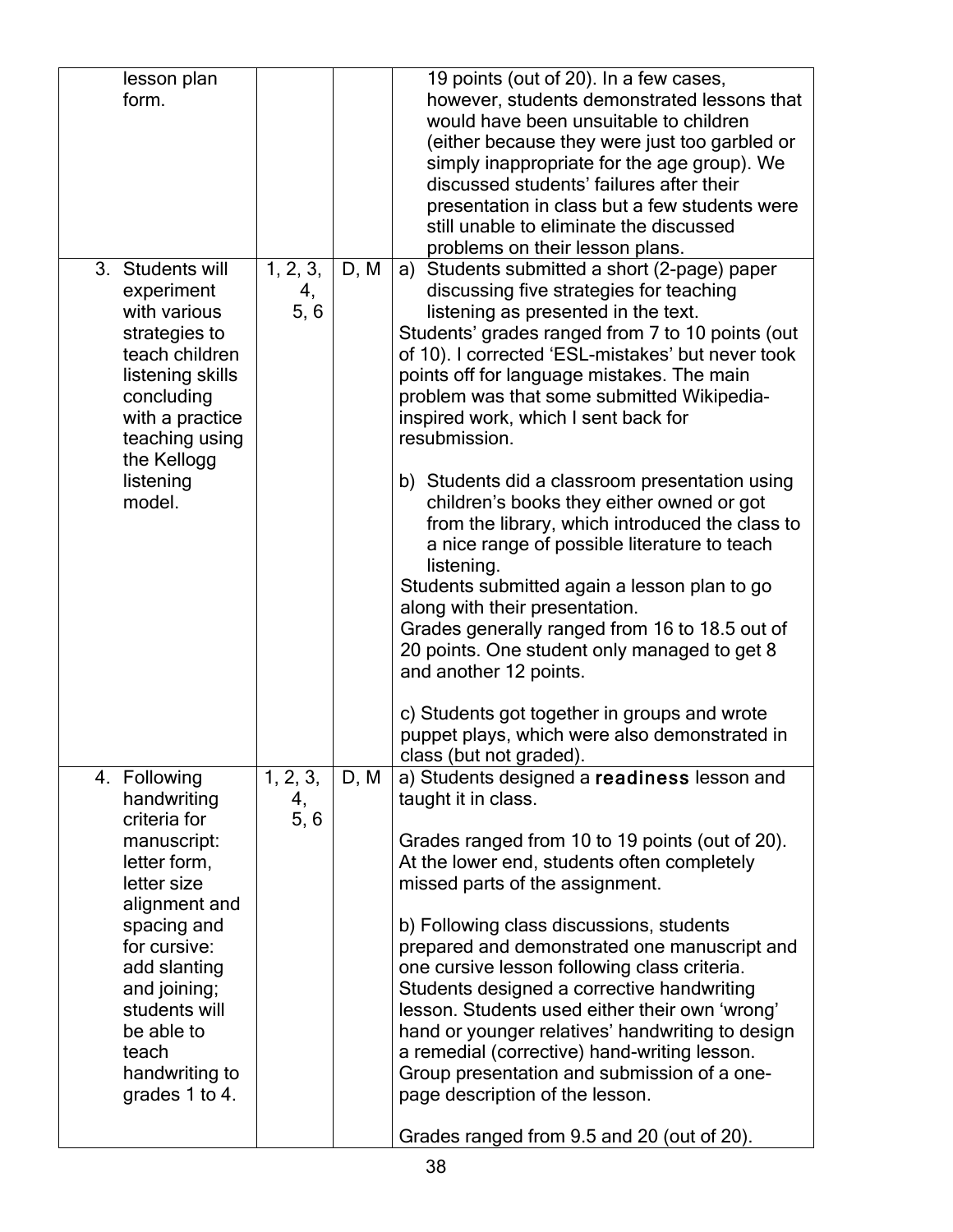| 5. After<br>completing a                                                                                                              | 1, 2, 3,<br>4, 5 | D, M       | Students demonstrated a prepared spelling<br>lesson for a specific grade level.                                                                                                                                                                                                                                                                                                                                                                                                                                          |
|---------------------------------------------------------------------------------------------------------------------------------------|------------------|------------|--------------------------------------------------------------------------------------------------------------------------------------------------------------------------------------------------------------------------------------------------------------------------------------------------------------------------------------------------------------------------------------------------------------------------------------------------------------------------------------------------------------------------|
| self-corrected<br>spelling test,<br>students will<br>be able to<br>identify at least<br>ten ways to<br>teach spelling<br>to children. |                  |            | Students did particularly well on this assignment,<br>perhaps because I by now made myself<br>clearer and they had had a chance to figure<br>out what to emphasize. Needless to say,<br>efforts should be made on the part of the<br>instructor to allow this to happen early in the<br>semester.<br>I had also provided additional material so that<br>the students could pick two ideas to<br>demonstrate in class and ten exercises to<br>write about.<br>All students received between 9 and 10 points<br>out of 10. |
| 6. a) Upon<br>learning how<br>to use the Fry<br>Reading<br>Graph or the<br>computer to<br>identify the<br>readability                 | 1, 2, 3,<br>5, 6 | I, D,<br>M | Fry-Graph was discussed in class but no exam<br>was given. Neither did I want the students to<br>calculate their writing level and come up with<br>something like $6th$ grade, because this is<br>demoralizing. Instead, we sat in a circle and<br>listened to what everyone had written, which<br>was the perfect 'closure' for the class.                                                                                                                                                                              |
| level of books<br>or<br>compositions,<br>students will                                                                                |                  |            | a) After a long review of grammar and<br>punctuation rules in class, students devised a<br>punctuation lesson as part of composition.                                                                                                                                                                                                                                                                                                                                                                                    |
| demonstrate<br>competency in<br>graph use and<br>discover how<br>to upgrade                                                           |                  |            | Grades ranged from 14 to 20 points. Most<br>students did well (8 A's, 7 B's, 3 C's), which<br>shows that the task was definitely appropriate<br>and could have been mastered by all<br>students.                                                                                                                                                                                                                                                                                                                         |
| their own level<br>of<br>composition.<br>b) Students<br>compose an                                                                    |                  |            | I was surprised by the heated discussion we had<br>about where to put a comma, quotation<br>marks, and where a semicolon. I was pleased<br>to see students arguing, participating and<br>passionate about writing.                                                                                                                                                                                                                                                                                                       |
| essay<br>themselves.<br>Some emphasis<br>will be placed on<br>punctuation.                                                            |                  |            | b) Students prepared a composition of more than<br>300 words, which was improved through<br>editing, classmates exchange editing, and<br>instructor editing to present a "polished<br>prose".                                                                                                                                                                                                                                                                                                                            |
|                                                                                                                                       |                  |            | Students read their essays the very last day.<br>Most of them (19 out of 20) were very good,<br>grades either being 9 or 9.5, out of 10.                                                                                                                                                                                                                                                                                                                                                                                 |
| 7. Students will<br>identify and write at                                                                                             | 1, 2             |            | We were supposed to do this: Student will<br>compose at least one of each kind of poetry                                                                                                                                                                                                                                                                                                                                                                                                                                 |
| least 4 kinds of                                                                                                                      |                  |            | as used in the class for children's reading and                                                                                                                                                                                                                                                                                                                                                                                                                                                                          |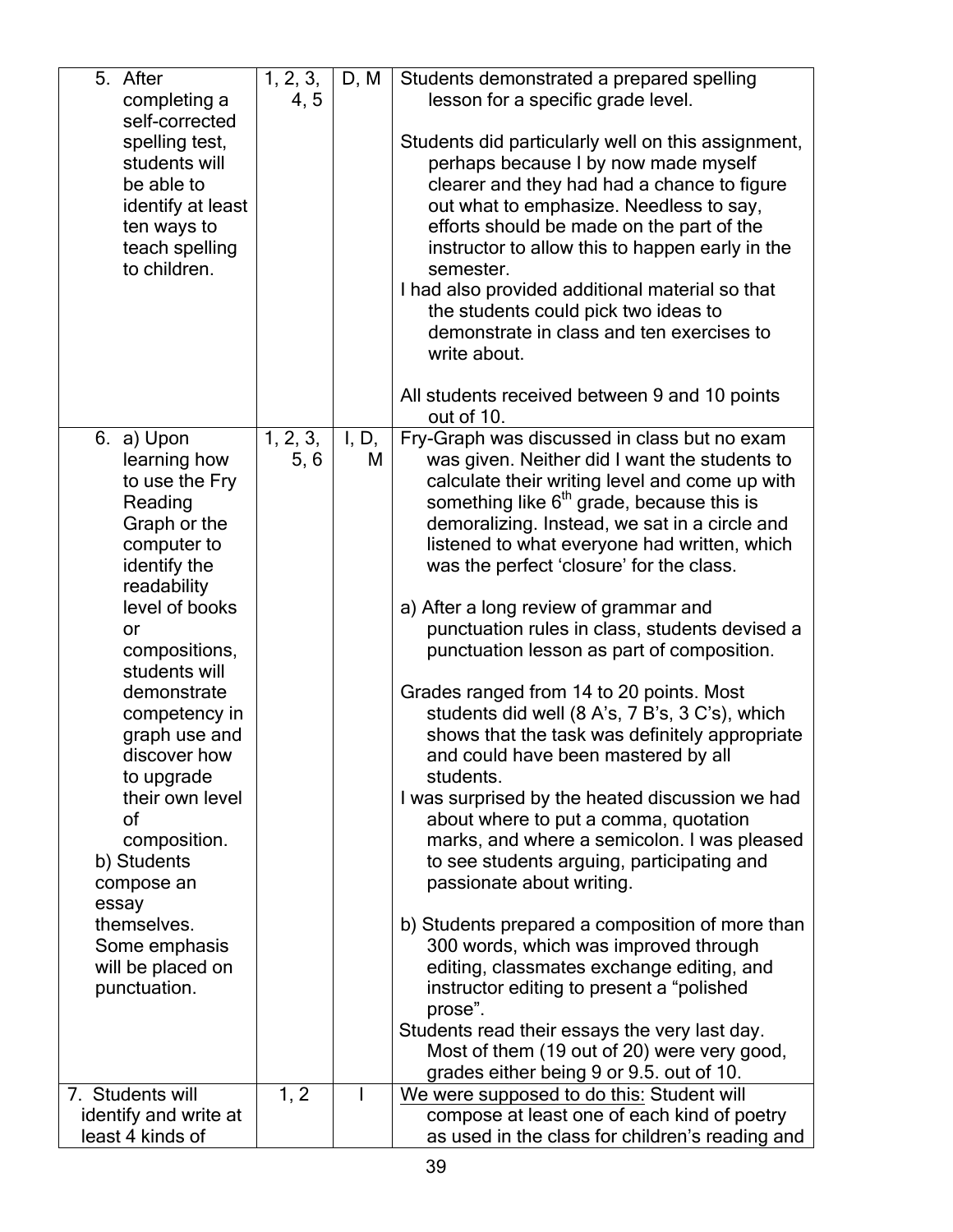| poetry suitable for<br>children's activity:<br>contrast couplets,<br>Haikus, free form or<br>rhymed.                                                                                                                                                                                                                     |         |      | comprehension.<br>We didn't really get to this part, although we<br>discussed poetry as a Language Arts 'tool'.<br>Part of the reason was that we ran out of<br>time. Another, that I'm not knowledgeable<br>about it and find it hard to ask someone to<br>write poetry for grades. Students did,<br>however, incorporate poetry rather often in<br>their presentations (without being explicitly<br>asked or encouraged to do so).                                                                                          |
|--------------------------------------------------------------------------------------------------------------------------------------------------------------------------------------------------------------------------------------------------------------------------------------------------------------------------|---------|------|-------------------------------------------------------------------------------------------------------------------------------------------------------------------------------------------------------------------------------------------------------------------------------------------------------------------------------------------------------------------------------------------------------------------------------------------------------------------------------------------------------------------------------|
| 8. Instructor <sup>1</sup> shall<br>prepare 25 or more<br><b>ESL</b> activities for<br>each student to<br>participate in to be<br>put into their own<br><b>ESL notebook for</b><br>future use and<br>demonstrate their<br>own teaching skills<br>for at least five of<br>them. Points 1-20<br>for their ESL<br>notebook. | 1, 2, 3 | I, D | During the course I always insisted that students<br>watch and take notes not only about what I'm<br>explaining in the board but also of their fellow<br>students' lessons, which were often pretty<br>good. If I taught this class again, I'd find a<br>way to make sure that the students develop<br>and collect future classroom material.<br>When I asked several colleagues what "Lab" or<br>"ESL notebook" were - both mentioned in the<br>syllabus-I could not get an answer. So I just<br>started teaching the class. |
| Final Grades: $7 \times A$ , $9 \times B$ , $2 \times C$ , $2 \times D$                                                                                                                                                                                                                                                  |         |      |                                                                                                                                                                                                                                                                                                                                                                                                                                                                                                                               |

Recommendations for Improvements:

- Find a way to accumulate all the presentations that the students do themselves and those that they watch, so that they collect a nice little library they can draw on as teachers in the future.

# **Review of Performance: ED 301b Reading Methods (Spring 2011) (% refers to percent of students who got item correct on final exam) Submitted by Susan Moses, Instructor**

| SLO#                      | $3rd$ Yr<br>PLO# | I, D,<br>or M | did not take the posttest | $N=17$          | <b>Posttest Data, Assignments, and Exams</b><br>1 student stopped attending and                                            |
|---------------------------|------------------|---------------|---------------------------|-----------------|----------------------------------------------------------------------------------------------------------------------------|
| 1a Define reading         | 1,2,5            | M             | Item #                    | Posttest<br>81% | On the in-class<br>assessment of this SLO all<br>but three of the students<br>scored $2/2$ on the question<br>on the quiz. |
| 1b Differentiate types of | ,2,5             |               | Item #                    | Posttest        | For the in-class checkout                                                                                                  |

 $1$  Since I took the syllabus from Robert Andreas who I could not consult, I don't know if this shouldn't read 'student.'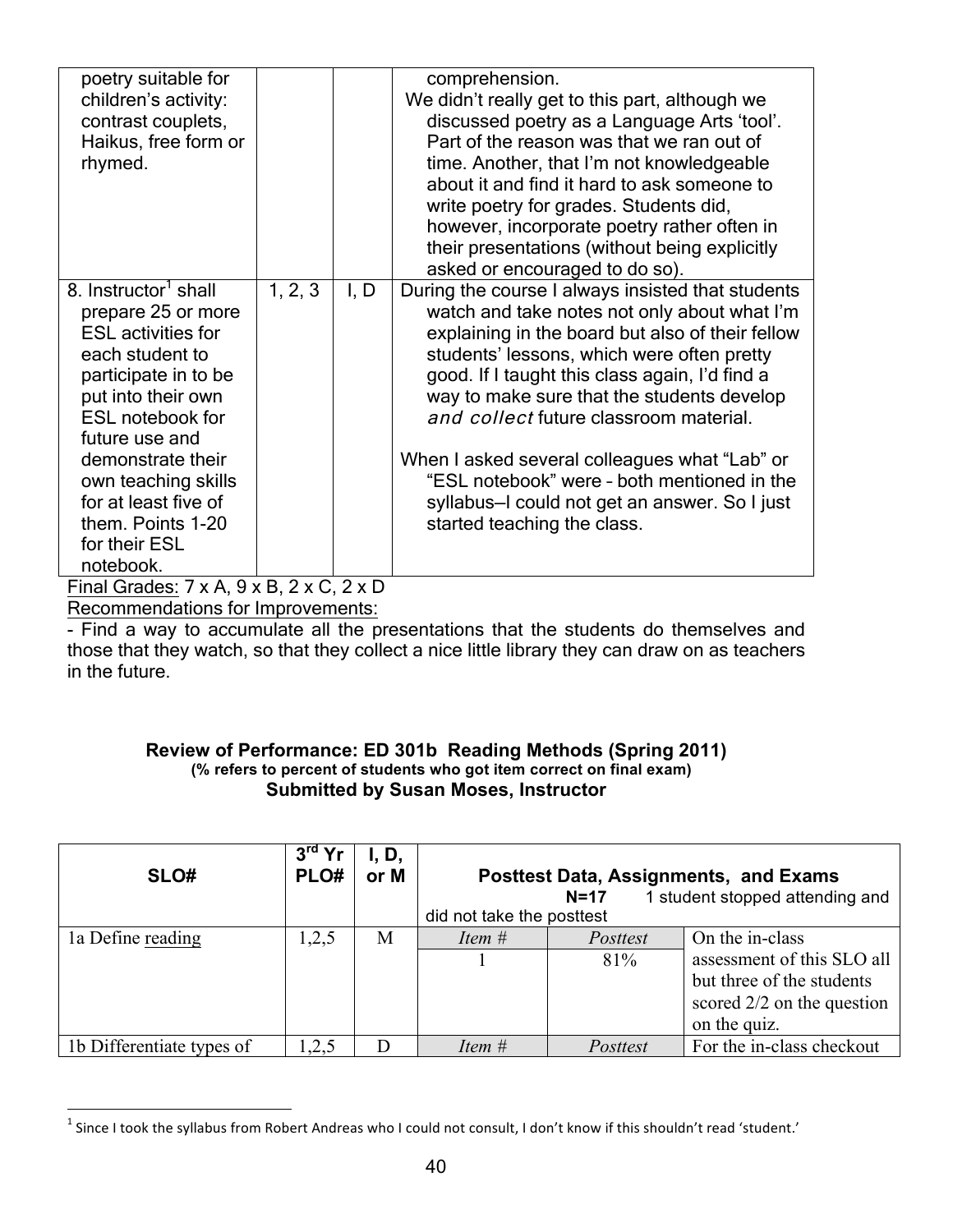| reading programs                             |          |           | $\overline{2}$ | 69%             | for SLO 1b, 10 samples of<br>reading programs the<br>students had never seen<br>before were laid out on<br>the table. Students<br>determined the<br>philosophical base of each<br>type of program and<br>provided reasons for their<br>choice. This is a very<br>sophisticated skill, and 15<br>of the students passed this<br>checkout with at least<br>70% correct. Although<br>this semester's score is an<br>improvement over the fall<br>2010 semester, there                                                                                            |
|----------------------------------------------|----------|-----------|----------------|-----------------|---------------------------------------------------------------------------------------------------------------------------------------------------------------------------------------------------------------------------------------------------------------------------------------------------------------------------------------------------------------------------------------------------------------------------------------------------------------------------------------------------------------------------------------------------------------|
|                                              |          |           |                |                 | remains a need to review<br>this topic prior to the<br>final exam.                                                                                                                                                                                                                                                                                                                                                                                                                                                                                            |
| 1c FSM and State<br>curriculum standards     | 1        | I         | Item #<br>3    | Posttest<br>88% | This SLO was assessed as<br>in-class group activity in<br>which students developed<br>lesson objectives from the<br>reading benchmarks from<br>the FSM Language Arts<br>Standards and<br><b>Benchmarks</b> . Students<br>were also provided a<br>bonus opportunity on the<br>final exam in which they<br>were to write lesson<br>objectives for two<br>benchmarks, one in the<br>Heritage Language and<br>one in English. Only one<br>student scored 3.5/4<br>which was the highest<br>score. There is a clear<br>need to work more on<br>writing objectives. |
| 2a Say the sounds of the<br>English language | 1,2,5    | D         |                |                 | All but one student checked out individually on saying 60<br>English sounds and sound combinations with a score of 70%<br>or higher. One student scored 60% because she required 4                                                                                                                                                                                                                                                                                                                                                                            |
|                                              | $3rd$ Yr | I, D,     | tries.         |                 |                                                                                                                                                                                                                                                                                                                                                                                                                                                                                                                                                               |
| SLO#<br>2b Teach phonemic                    | PLO#     | or M<br>D | Item #         | Posttest        | Post Test Data, Assignments, and Exams<br>The final exam item on                                                                                                                                                                                                                                                                                                                                                                                                                                                                                              |
|                                              | 1,2      |           |                |                 |                                                                                                                                                                                                                                                                                                                                                                                                                                                                                                                                                               |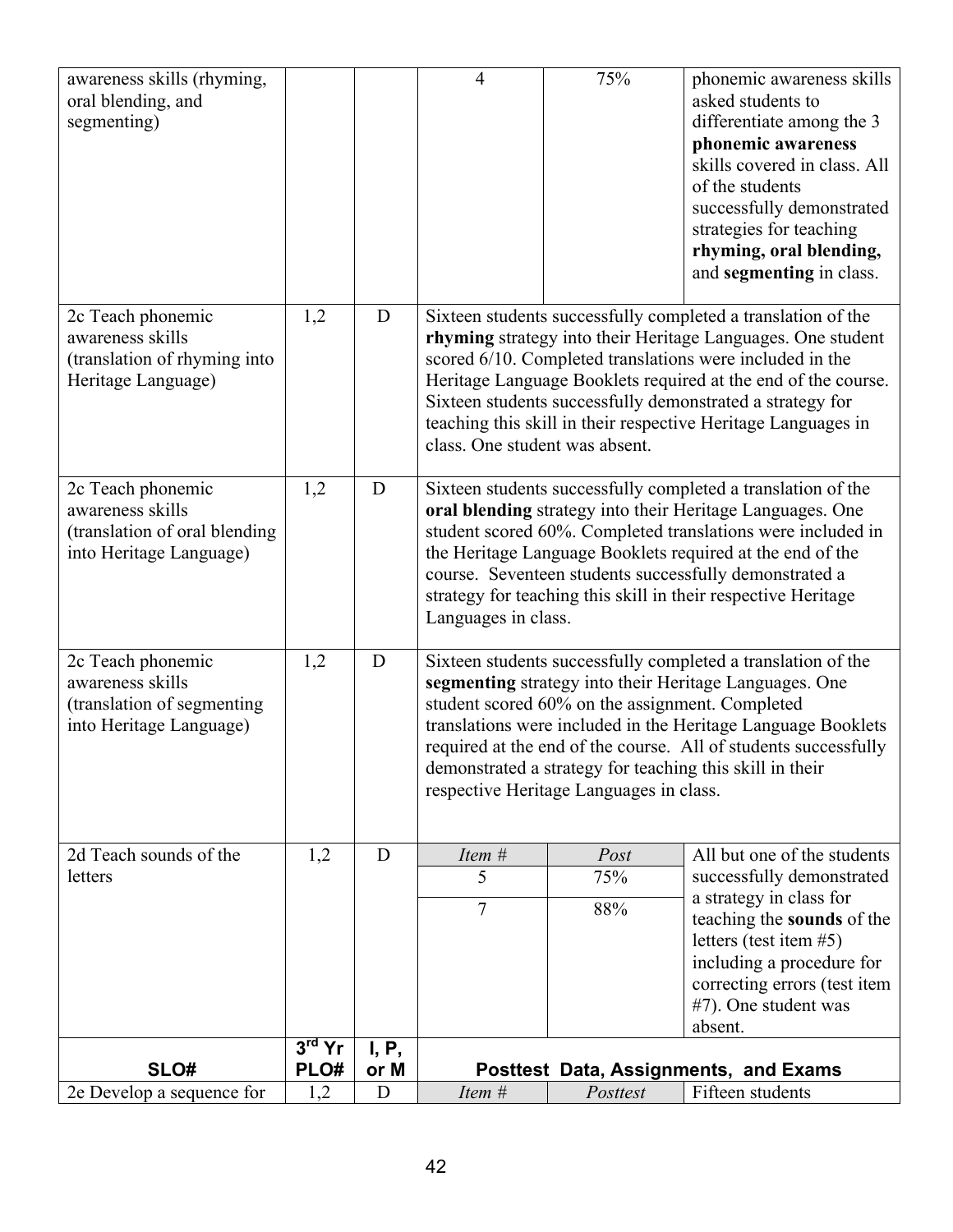| teaching the sounds of the     |     |   | 6        | 88%      | successfully passed the                                        |
|--------------------------------|-----|---|----------|----------|----------------------------------------------------------------|
| letters in the Heritage        |     |   |          |          | assignment to develop a                                        |
| Language                       |     |   |          |          | sequence for teaching                                          |
|                                |     |   |          |          | sounds in the Heritage                                         |
|                                |     |   |          |          | Language with a score of                                       |
|                                |     |   |          |          | 70% or greater. This                                           |
|                                |     |   |          |          | sequence was included in                                       |
|                                |     |   |          |          | the Heritage Language                                          |
|                                |     |   |          |          | Booklets required at the                                       |
|                                |     |   |          |          | end of the course.                                             |
| 2f Translate lesson for        | 1,2 | D |          |          | Sixteen students successfully translated this lesson. One      |
| teaching sounds in Heritage    |     |   |          |          | student submitted the assignment very late which resulted in   |
| Language                       |     |   |          |          | reduced points. This translation was included in the students' |
|                                |     |   |          |          | Heritage Language Booklets required at the end of the course.  |
|                                | 1,2 | D | Item #   | Posttest | All of the students                                            |
| 2g Teach sounding out<br>words |     |   |          |          |                                                                |
|                                |     |   | 8        | 75%      | successfully demonstrated                                      |
| 2g Teach phonetically          | 1,2 |   |          | Posttest | a strategy for teaching                                        |
| irregular words                |     |   | 9        | 100%     | students to sound out                                          |
| 2g Teach words with sound      | 1,2 | D | Item #   | Posttest | words in English in class.                                     |
| combinations                   |     |   | 10       | 89%      | This strategy included                                         |
|                                |     |   |          |          | procedures for correcting                                      |
|                                |     |   |          |          | errors.                                                        |
|                                |     |   |          |          | Fourteen students                                              |
|                                |     |   |          |          | successfully demonstrated                                      |
|                                |     |   |          |          | a strategy for teaching                                        |
|                                |     |   |          |          | phonetically irregular                                         |
|                                |     |   |          |          | words in class. Three                                          |
|                                |     |   |          |          | students were absent.                                          |
|                                |     |   |          |          | Fifteen students                                               |
|                                |     |   |          |          | successfully demonstrated                                      |
|                                |     |   |          |          | a strategy for teaching                                        |
|                                |     |   |          |          | words with sound                                               |
|                                |     |   |          |          | combinations in class.                                         |
|                                |     |   |          |          | Two students were absent.                                      |
| 2g. Teach reading words        | 1,2 | D | Item $#$ | Posttest | Thirteen students                                              |
| by sight                       |     |   |          |          | successfully demonstrated                                      |
|                                |     |   | 11       | 75%      | a strategy for teaching                                        |
|                                |     |   |          |          |                                                                |
|                                |     |   |          |          | words by sight in class.                                       |
|                                |     |   |          |          | Four students were absent.                                     |
| 2g Teach words with silent-    | 1,2 | D | Item #   | Posttest | Nineteen students                                              |
| e rule                         |     |   | 13       | 75%      | successfully demonstrated                                      |
|                                |     |   |          |          | a strategy for teaching                                        |
|                                |     |   |          |          | words with the silent-e                                        |
|                                |     |   |          |          | rule in class. One student                                     |
|                                |     |   |          |          | was absent.                                                    |
| 2g Teach words with the        | 1,2 | D | Item #   | Posttest | Sixteen students                                               |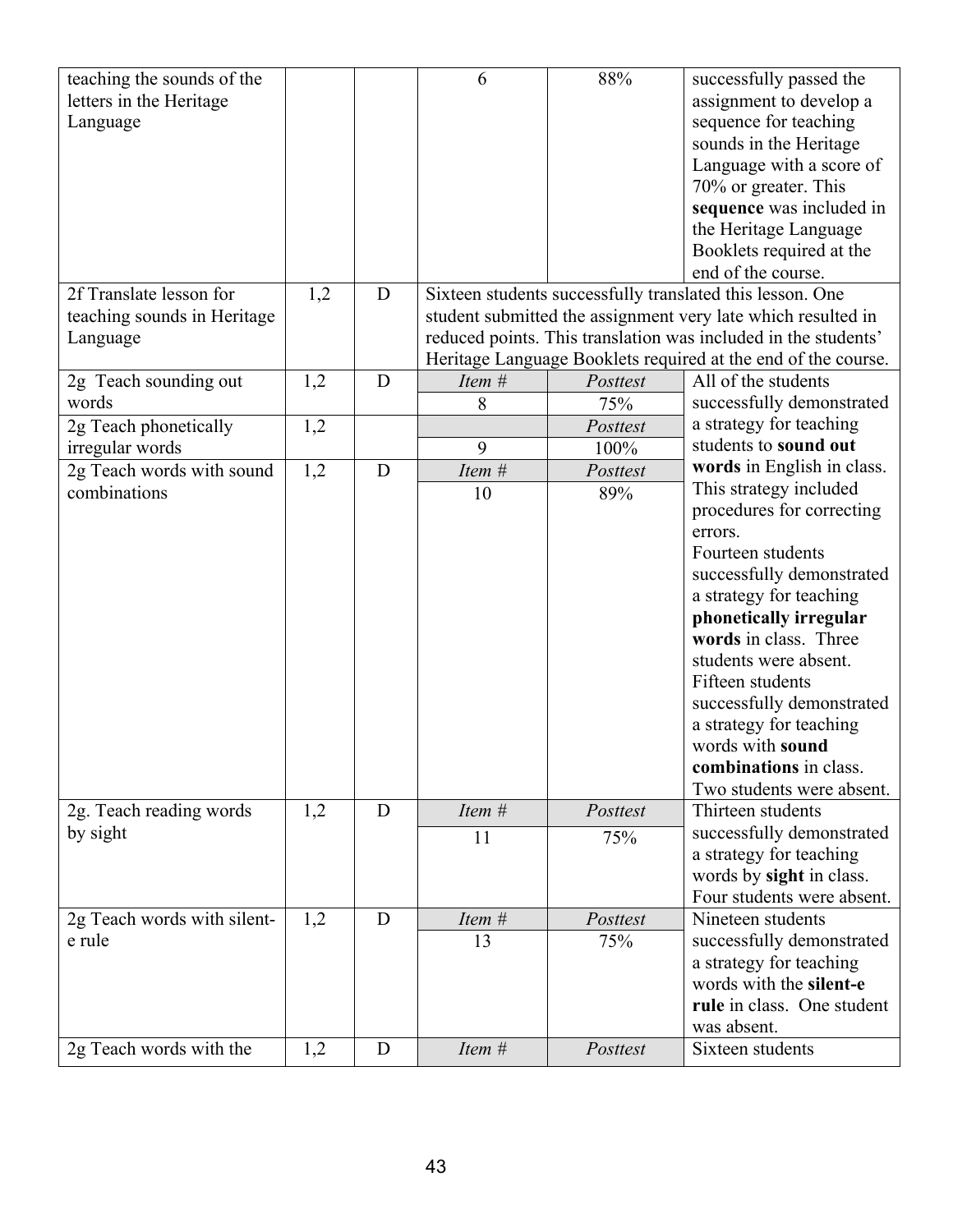| soft-c/soft g sounds          |          |               | 14                                                                                                                   | 88%      | successfully demonstrated                                    |  |  |
|-------------------------------|----------|---------------|----------------------------------------------------------------------------------------------------------------------|----------|--------------------------------------------------------------|--|--|
|                               |          |               |                                                                                                                      |          | a strategy for teaching                                      |  |  |
|                               |          |               |                                                                                                                      |          | words that contain soft                                      |  |  |
|                               |          |               |                                                                                                                      |          | c/soft g sounds in class.                                    |  |  |
|                               |          |               |                                                                                                                      |          | One students was absent.                                     |  |  |
|                               |          |               |                                                                                                                      |          |                                                              |  |  |
|                               | $3rd$ Yr | I, D,         |                                                                                                                      |          |                                                              |  |  |
| SLO#                          | PLO#     | or M          |                                                                                                                      |          | <b>Posttest Data, Assignments, and Exams</b>                 |  |  |
| 2g Teach words with VCe       | 1,2      | D             | Item #                                                                                                               | Posttest | Fourteen students                                            |  |  |
| derivatives                   |          |               | 12                                                                                                                   | 75%      | successfully demonstrated                                    |  |  |
|                               |          |               |                                                                                                                      |          | a strategy for teaching                                      |  |  |
|                               |          |               |                                                                                                                      |          | words that are VCe                                           |  |  |
|                               |          |               |                                                                                                                      |          | derivatives (mopping,                                        |  |  |
|                               |          |               |                                                                                                                      |          | moping). Three students                                      |  |  |
|                               |          |               |                                                                                                                      |          | were absent.                                                 |  |  |
| 2g. Teach words with          | 1,2      | D             | This skill was not included on the posttest. Sixteen students                                                        |          |                                                              |  |  |
| variant pronunciations of     |          |               |                                                                                                                      |          | successfully demonstrated a strategy for teaching words with |  |  |
| ed endings                    |          |               |                                                                                                                      |          | variant pronunciations of ed endings. One student was        |  |  |
|                               |          |               | absent.                                                                                                              |          |                                                              |  |  |
| 2h Translate strategy for     | 1,2      | D             | Sixteen students met this SLO. One student failed to submit                                                          |          |                                                              |  |  |
| teaching phonetically         |          |               | the assignment. This is a very comprehensive assignment                                                              |          |                                                              |  |  |
| regular words into Heritage   |          |               | which requires students to not only translate the basic                                                              |          |                                                              |  |  |
| Language                      |          |               | procedure, but also translate three correction procedures.                                                           |          |                                                              |  |  |
|                               |          |               |                                                                                                                      |          | Completed translations were included in the Heritage         |  |  |
|                               |          |               | Language Booklets required at the end of the course.                                                                 |          |                                                              |  |  |
|                               |          | D             |                                                                                                                      |          |                                                              |  |  |
| 2h Translate strategy for     | 1,2      |               |                                                                                                                      |          | Sixteen students successfully met this SLO. One student      |  |  |
| teaching sight reading into   |          |               |                                                                                                                      |          | failed to submit the assignment. This translation was        |  |  |
| Heritage Language             |          |               | included in the Heritage Language Booklets required at the<br>end of the course.                                     |          |                                                              |  |  |
| 2h Translate strategy for     | 1,2      | D             |                                                                                                                      |          |                                                              |  |  |
| teaching words with sound     |          |               | Fourteen students successfully met this SLO. Three students<br>failed to submit the assignment. This translation was |          |                                                              |  |  |
| combinations into Heritage    |          |               |                                                                                                                      |          |                                                              |  |  |
| Language                      |          |               | included in the Heritage Language Booklets required at the<br>end of the course.                                     |          |                                                              |  |  |
| 2i. Select appropriate        | 1,2      | D             | Item #                                                                                                               | Posttest | Sixteen students                                             |  |  |
| words for teaching sound      |          |               | 15                                                                                                                   | 69%      | successfully passed the in-                                  |  |  |
| combinations                  |          |               |                                                                                                                      |          | class quiz on this SLO                                       |  |  |
|                               |          |               |                                                                                                                      |          | with a score of 70% or                                       |  |  |
|                               |          |               |                                                                                                                      |          | higher. One student                                          |  |  |
|                               |          |               |                                                                                                                      |          | scored 60% on a make-up                                      |  |  |
|                               |          |               |                                                                                                                      |          | quiz. Although the results                                   |  |  |
|                               |          |               |                                                                                                                      |          | on the posttest are higher                                   |  |  |
|                               |          |               |                                                                                                                      |          | than the previous                                            |  |  |
|                               |          |               |                                                                                                                      |          | semester, the final exam                                     |  |  |
|                               |          |               |                                                                                                                      |          | results suggest there                                        |  |  |
|                               |          |               |                                                                                                                      |          | remains a need to                                            |  |  |
|                               | $3rd$ Yr |               |                                                                                                                      |          | strengthen this skill.                                       |  |  |
| SLO#                          | PLO#     | I, D,<br>or M |                                                                                                                      |          | <b>Posttest Data, Assignments, and Exams</b>                 |  |  |
| 2j List prefixes and suffixes | 1,5      | D             | Item #                                                                                                               | Posttest | Fifteen students                                             |  |  |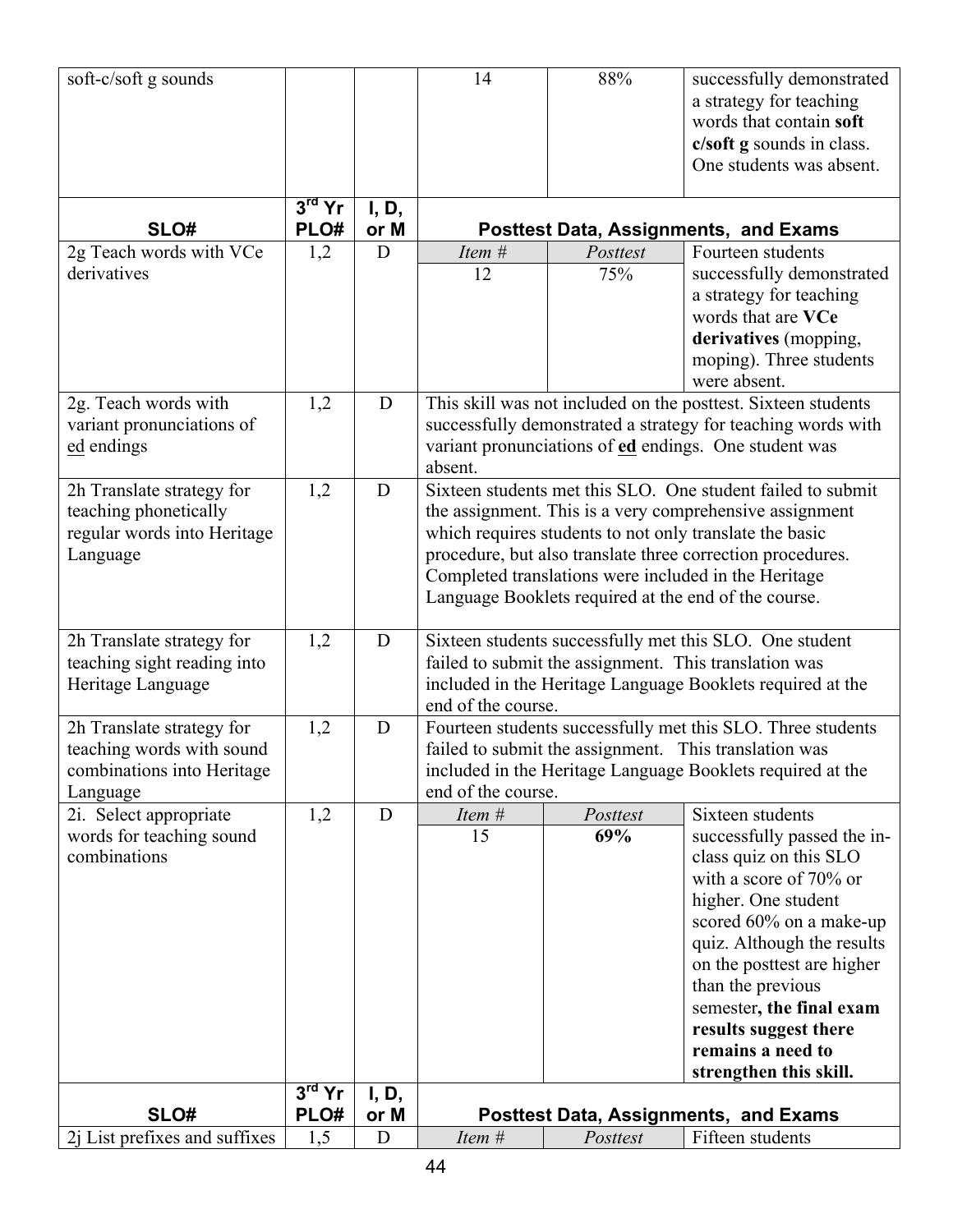| in Heritage Language and<br>associated meanings                                                   |                  |               | 16                                                                                                                                                                                                                                                                                                                                 | 81%              | successfully passed this<br>assignment with a score of<br>70% or higher. Two<br>students scored 12/20.<br>This assignment requires<br>students to list at least ten<br>prefixes or suffixes in<br>their Heritage Language,<br>define them, and give<br>sample words. |  |
|---------------------------------------------------------------------------------------------------|------------------|---------------|------------------------------------------------------------------------------------------------------------------------------------------------------------------------------------------------------------------------------------------------------------------------------------------------------------------------------------|------------------|----------------------------------------------------------------------------------------------------------------------------------------------------------------------------------------------------------------------------------------------------------------------|--|
| 3a Teach vocabulary<br>through use of synonyms                                                    | 1,2              | D             | Item #<br>17                                                                                                                                                                                                                                                                                                                       | Posttest<br>81%  | All of the students<br>successfully demonstrated<br>this strategy in class.                                                                                                                                                                                          |  |
| 3a Teach vocabulary<br>through use of definitions                                                 | 1,2              | D             | Item #<br>18                                                                                                                                                                                                                                                                                                                       | Posttest<br>94%  | All of the students<br>successfully demonstrated<br>this strategy in class.                                                                                                                                                                                          |  |
| 3a Teach vocabulary<br>through use of morphemic<br>analysis                                       | 1,2              | D             | Item #<br>19                                                                                                                                                                                                                                                                                                                       | Posttest<br>100% | All of the students<br>successfully demonstrated<br>this strategy in class.                                                                                                                                                                                          |  |
| 3a Teach vocabulary<br>through use of context<br>clues                                            | 1,2              | D             | Item #<br>$N\!/\!A$                                                                                                                                                                                                                                                                                                                | Posttest<br>N/A  | All of the students<br>successfully demonstrated<br>this strategy in class. This<br>SLO was added to the<br>class this semester and<br>was inadvertently omitted<br>from the posttest.                                                                               |  |
| 3a Teach sequence of<br>events                                                                    | 1,2              | D             | Item #<br>21                                                                                                                                                                                                                                                                                                                       | Posttest<br>81%  | Sixteen students<br>successfully demonstrated<br>this strategy in class. One<br>student was absent.                                                                                                                                                                  |  |
| 3a Teach main idea                                                                                | 1,2              | D             | Item #<br>20                                                                                                                                                                                                                                                                                                                       | Posttest<br>100% | Sixteen students<br>successfully demonstrated<br>this strategy in class. One<br>student was absent.                                                                                                                                                                  |  |
| 3a Teach summarization                                                                            | 1,2              | D             | Item #<br>22                                                                                                                                                                                                                                                                                                                       | Posttest<br>71%  | Fifteen students<br>successfully demonstrated<br>this strategy in class. Two<br>students were absent.                                                                                                                                                                |  |
| 3b Translate procedure for<br>teaching vocabulary<br>through synonyms in the<br>Heritage Language | 1,2              | D             | Fifteen students successfully translated the procedure for<br>teaching vocabulary<br>through use of synonyms in the Heritage Language. One<br>student failed to submit the assignment, and one student<br>scored 60%. Completed translations were included in the<br>Heritage Language Booklets required at the end of the course. |                  |                                                                                                                                                                                                                                                                      |  |
| SLO#                                                                                              | $3rd$ Yr<br>PLO# | I, D,<br>or M |                                                                                                                                                                                                                                                                                                                                    |                  | <b>Posttest Data, Assignments, and Exams</b>                                                                                                                                                                                                                         |  |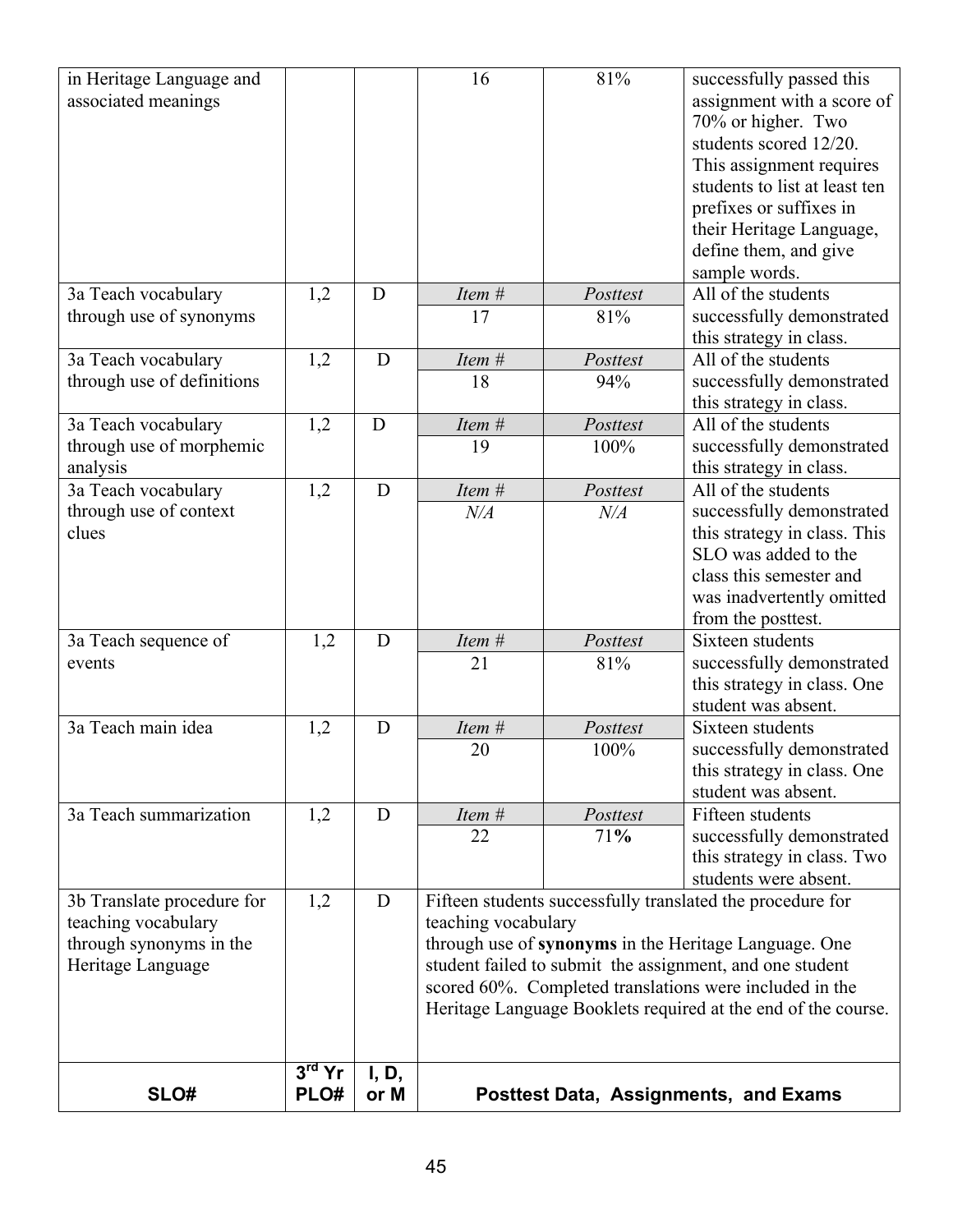| 3b Translate procedure for<br>teaching vocabulary<br>through definitions in the<br>Heritage Language<br>3b Translate procedure for | 1,2<br>1,2                 | D<br>$\mathbf D$ | Fourteen students successfully translated the procedure for<br>teaching vocabulary through use of definitions in the<br>Heritage Language. One student failed to submit the<br>assignment, one student submitted the assignment very late,<br>and one student attempted the assignment twice but failed.<br>Completed translations were included in the Heritage<br>Language Booklets required at the end of the course.<br>Thirteen students successfully translated the procedure for |                  |                                                                                                                                                                                                                                              |  |  |
|------------------------------------------------------------------------------------------------------------------------------------|----------------------------|------------------|-----------------------------------------------------------------------------------------------------------------------------------------------------------------------------------------------------------------------------------------------------------------------------------------------------------------------------------------------------------------------------------------------------------------------------------------------------------------------------------------|------------------|----------------------------------------------------------------------------------------------------------------------------------------------------------------------------------------------------------------------------------------------|--|--|
| teaching vocabulary<br>through morphemic<br>analysis in the Heritage<br>Language                                                   |                            |                  | teaching vocabulary through use of morphemic analysis in<br>the Heritage Language. One student failed to submit the<br>assignment, and other scored 6/10 and 5.5/10. Completed<br>translations were included in the Heritage Language Booklets<br>required at the end of the course.                                                                                                                                                                                                    |                  |                                                                                                                                                                                                                                              |  |  |
| 3b Translate procedure for<br>teaching sequence of events<br>in the Heritage Language                                              | 1,2                        | D                | Thirteen students successfully translated the procedure for<br>teaching sequence of events in the Heritage Language. Four<br>students failed to submit the assignment. Completed<br>translations were included in the Heritage Language Booklets<br>required at the end of the course.                                                                                                                                                                                                  |                  |                                                                                                                                                                                                                                              |  |  |
| 3b Translate procedure for<br>teaching main idea in the<br>Heritage Language                                                       | 1,2                        | D                | Fifteen students successfully met this SLO. One student<br>failed to submit the assignment. One scored 5/10 due to<br>lateness. This translation was included in the Heritage<br>Language Booklets required at the end of the course.                                                                                                                                                                                                                                                   |                  |                                                                                                                                                                                                                                              |  |  |
| 4a Teach story/passage<br>reading using the sound out<br>procedure in English                                                      | 1,2                        | D                | Item #<br>23                                                                                                                                                                                                                                                                                                                                                                                                                                                                            | Posttest<br>100% | Sixteen students<br>successfully demonstrated<br>this strategy in class. One<br>student was absent.                                                                                                                                          |  |  |
| 4a1 Translate procedure for<br>teaching story/passage<br>reading using the sound out<br>procedure in the Heritage<br>Language      | 1,2                        | D                | Fifteen students successfully translated the procedure for<br>teaching story/passage reading using the sound out<br>procedure in the Heritage Language. Two students failed to<br>submit the assignment. Completed translations were included<br>in the Heritage Language Booklets required at the end of the<br>course.                                                                                                                                                                |                  |                                                                                                                                                                                                                                              |  |  |
| SLO#                                                                                                                               | $3^{\text{rd}}$ Yr<br>PLO# | I, D,<br>or M    |                                                                                                                                                                                                                                                                                                                                                                                                                                                                                         |                  | <b>Posttest Data, Assignments, and Exams</b>                                                                                                                                                                                                 |  |  |
| 4b Teach story/passage<br>reading using a sight<br>procedure                                                                       | 1,2                        | D                | Item #<br>24                                                                                                                                                                                                                                                                                                                                                                                                                                                                            | Posttest<br>50%  | All of the students<br>successfully demonstrated<br>a procedure for teaching<br>passage reading by sight.<br>In view of the test<br>results, however, there<br>remains a need to<br>strengthen this SLO<br>during the fall 2011<br>semester. |  |  |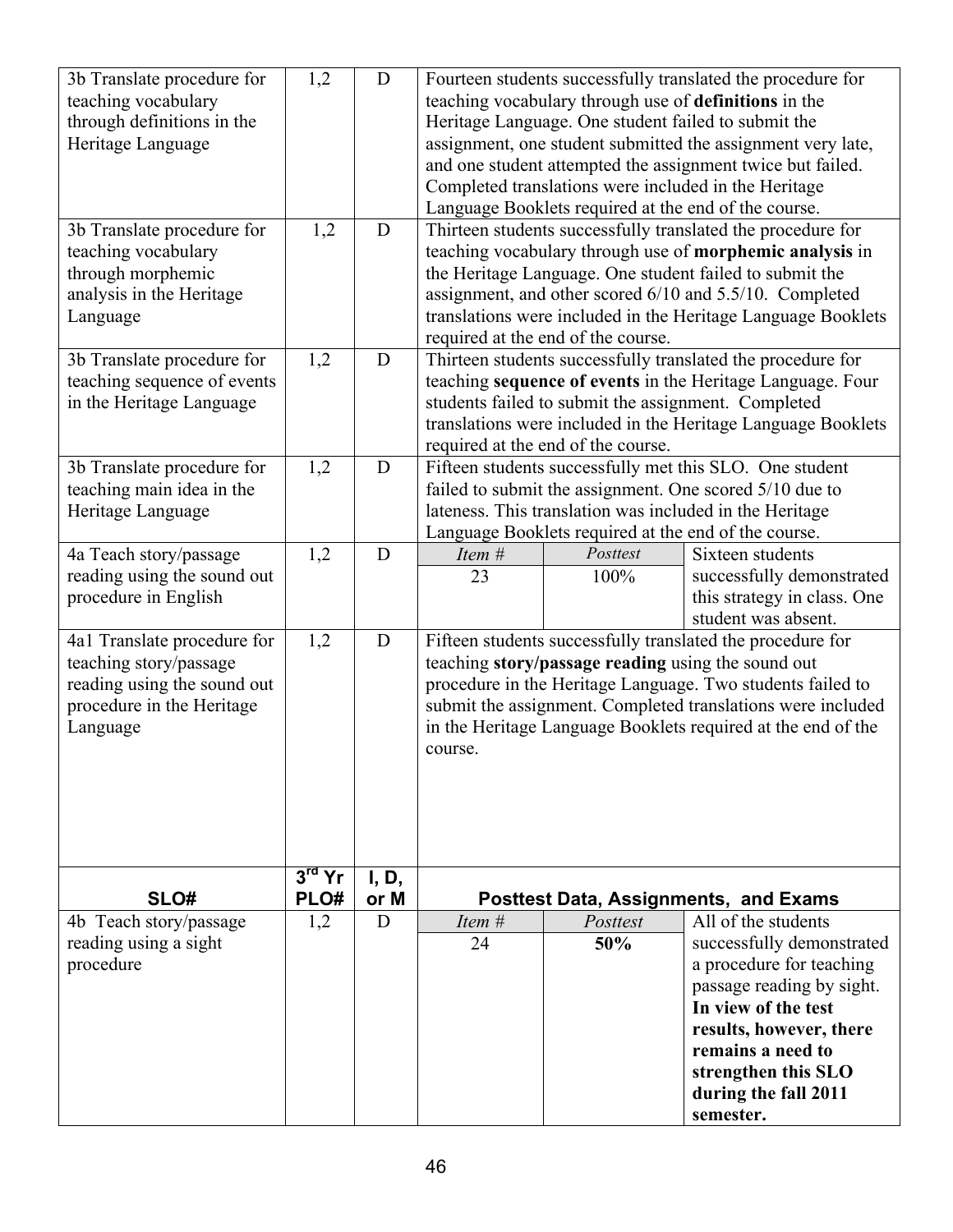| 4b1 Translate procedure for     | 1,2      | D     |                                                         |                                                           | Sixteen students successfully translated the procedure for    |  |  |
|---------------------------------|----------|-------|---------------------------------------------------------|-----------------------------------------------------------|---------------------------------------------------------------|--|--|
| teaching story/passage          |          |       |                                                         | teaching story/passage reading using a sight procedure in |                                                               |  |  |
| reading using a sight           |          |       | the Heritage Language. One student failed to submit the |                                                           |                                                               |  |  |
| procedure in the Heritage       |          |       |                                                         |                                                           | assignment. Completed translations were included in the       |  |  |
| Language                        |          |       |                                                         |                                                           | Heritage Language Booklets required at the end of the course. |  |  |
| 4c Teach guided                 | 1,2      | D     | Item #                                                  | Posttest                                                  | Fifteen students                                              |  |  |
| story/passage reading using     |          |       |                                                         |                                                           | successfully demonstrated                                     |  |  |
| a sentence-reading              |          |       | 25                                                      | 69%                                                       | teaching story/passage                                        |  |  |
| procedure in English            |          |       |                                                         |                                                           | reading using a sentence-                                     |  |  |
|                                 |          |       |                                                         |                                                           | reading procedure in                                          |  |  |
|                                 |          |       |                                                         |                                                           | English in class. Two                                         |  |  |
|                                 |          |       |                                                         |                                                           | students were absent. The                                     |  |  |
|                                 |          |       |                                                         |                                                           | question on the final exam                                    |  |  |
|                                 |          |       |                                                         |                                                           | focused on the procedure                                      |  |  |
|                                 |          |       |                                                         |                                                           | for correcting errors                                         |  |  |
|                                 |          |       |                                                         |                                                           | during guided story                                           |  |  |
|                                 |          |       |                                                         |                                                           | reading.                                                      |  |  |
| 4d Teach guided                 | 1,2      | D     | Item #                                                  | Posttest                                                  | Fifteen students students                                     |  |  |
| story/passage reading with      |          |       | 26                                                      | 56%                                                       | successfully demonstrated                                     |  |  |
| comprehension questions         |          |       |                                                         |                                                           | teaching story/passage                                        |  |  |
|                                 |          |       |                                                         |                                                           | reading with                                                  |  |  |
|                                 |          |       |                                                         |                                                           | comprehension                                                 |  |  |
|                                 |          |       |                                                         |                                                           | questions in English in                                       |  |  |
|                                 |          |       |                                                         |                                                           | class. Two students were                                      |  |  |
|                                 |          |       |                                                         |                                                           | absent. There remains a                                       |  |  |
|                                 |          |       |                                                         |                                                           | need to practice this skill                                   |  |  |
|                                 |          |       |                                                         |                                                           | more fully.                                                   |  |  |
| 4f Write one story              | 1,2      | D     | Item #                                                  | Posttest                                                  | Fifteen students                                              |  |  |
| appropriate for teaching        |          |       | 27                                                      | 81%                                                       | successfully developed                                        |  |  |
| story/passage reading in the    |          |       |                                                         |                                                           | stories at a range of grade                                   |  |  |
| Heritage Language at each       |          |       |                                                         |                                                           | levels in the Heritage                                        |  |  |
| of the first, third, fifth, and |          |       |                                                         |                                                           | Language. One student                                         |  |  |
| seventh grade levels            |          |       |                                                         |                                                           | failed to submit the                                          |  |  |
|                                 |          |       |                                                         |                                                           | assignment, and one                                           |  |  |
|                                 |          |       |                                                         |                                                           | student submitted the                                         |  |  |
|                                 |          |       |                                                         |                                                           | assignment very late and                                      |  |  |
|                                 |          |       |                                                         |                                                           | earned reduced points.                                        |  |  |
|                                 |          |       |                                                         |                                                           | The final exam item                                           |  |  |
|                                 |          |       |                                                         |                                                           | focused on the elements                                       |  |  |
|                                 |          |       |                                                         |                                                           | considered in calculating a                                   |  |  |
|                                 |          |       |                                                         |                                                           | readability index.                                            |  |  |
|                                 |          |       |                                                         |                                                           |                                                               |  |  |
|                                 |          |       |                                                         |                                                           |                                                               |  |  |
|                                 |          |       |                                                         |                                                           |                                                               |  |  |
|                                 |          |       |                                                         |                                                           |                                                               |  |  |
|                                 | $3rd$ Yr | I, D, |                                                         |                                                           |                                                               |  |  |
| SLO#                            | PLO#     | or M  |                                                         |                                                           | <b>Posttest Data, Assignments, and Exams</b>                  |  |  |
| 5a Administer a test of         | 3        | D     | Item #                                                  | Posttest                                                  | Twelve students                                               |  |  |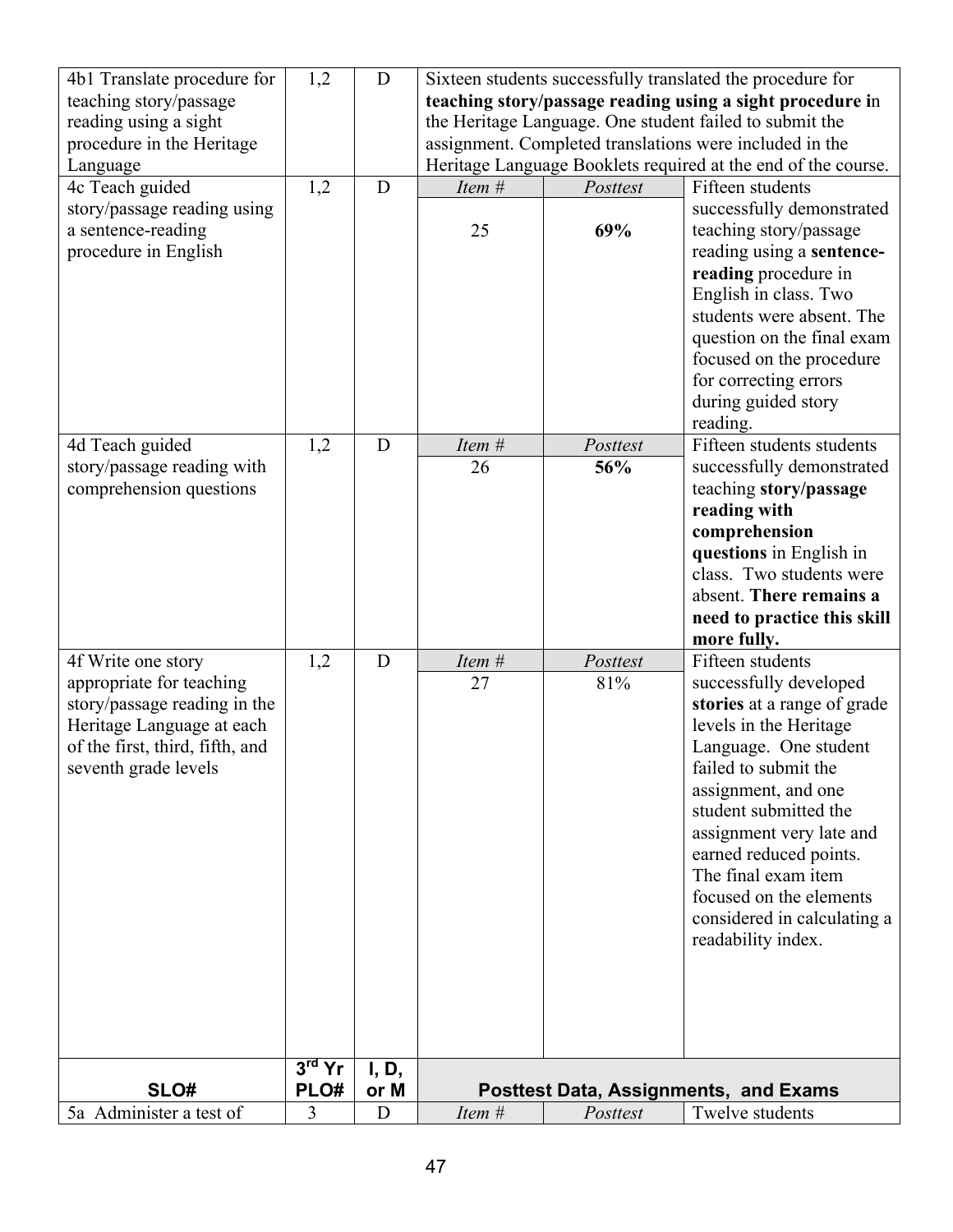| basic reading skills in     |                |       | 28                   | 94%                                                   | successfully demonstrated                                    |
|-----------------------------|----------------|-------|----------------------|-------------------------------------------------------|--------------------------------------------------------------|
| English                     |                |       |                      |                                                       | administration of a three-                                   |
|                             |                |       |                      |                                                       | component test of basic                                      |
|                             |                |       |                      |                                                       | reading skills in English                                    |
|                             |                |       |                      |                                                       | in class. Four others                                        |
|                             |                |       |                      |                                                       | demonstrated one or two                                      |
|                             |                |       |                      |                                                       | components. One student                                      |
|                             |                |       |                      |                                                       | was absent for the entire                                    |
|                             |                |       |                      |                                                       | SLO.                                                         |
| 5b Develop a test of basic  | $\overline{3}$ | D     |                      |                                                       | Although examples of such a test were shown in class, this   |
| reading skills in the       |                |       |                      |                                                       | SLO has been omitted since the initial trial of this course  |
| Heritage Language           |                |       |                      |                                                       | primarily due to the level of difficulty associated with the |
|                             |                |       |                      |                                                       |                                                              |
|                             |                |       |                      |                                                       | SLO. It was determined early on that accomplishment of this  |
|                             |                |       |                      | task requires a rather sophisticated knowledge of the |                                                              |
|                             |                |       |                      |                                                       | orthography and word structure in the Heritage Language.     |
|                             |                |       |                      |                                                       | When the course outline is revised, this SLO will either be  |
|                             |                |       | omitted or reworked. |                                                       |                                                              |
| 5c Describe an Informal     | $\overline{3}$ | D     | Item #               | Posttest                                              | Only four students scored                                    |
| Reading Inventory and its   |                |       | 29                   | 45%                                                   | full points on this item on                                  |
| primary purpose             |                |       |                      |                                                       | the in-class IRI exam                                        |
|                             |                |       |                      |                                                       | although students had                                        |
|                             |                |       |                      |                                                       | consistently answered this                                   |
|                             |                |       |                      |                                                       | item correctly in class.                                     |
|                             |                |       |                      |                                                       | There is a clear need to                                     |
|                             |                |       |                      |                                                       | strengthen this                                              |
|                             |                |       |                      |                                                       | understanding.                                               |
| 5d List and define the      | 1,3            | D     | Item #               | Posttest                                              | Fifteen student                                              |
| <b>Functional Levels of</b> |                |       | 30                   | 100%                                                  | successfully responded                                       |
| Reading                     |                |       |                      |                                                       | this item on the <b>IRI</b> test                             |
|                             |                |       |                      |                                                       | that was given in class.                                     |
|                             |                |       |                      |                                                       | One student gave                                             |
|                             |                |       |                      |                                                       | incomplete definitions,                                      |
|                             |                |       |                      |                                                       | and one student was                                          |
|                             |                |       |                      |                                                       | absent. The performance                                      |
|                             |                |       |                      |                                                       | on this SLO exceeded that                                    |
|                             |                |       |                      |                                                       | of the fall 2010 class.                                      |
|                             |                |       |                      |                                                       |                                                              |
|                             |                |       |                      |                                                       |                                                              |
|                             |                |       |                      |                                                       |                                                              |
|                             |                |       |                      |                                                       |                                                              |
|                             |                |       |                      |                                                       |                                                              |
|                             |                |       |                      |                                                       |                                                              |
|                             |                |       |                      |                                                       |                                                              |
|                             |                |       |                      |                                                       |                                                              |
|                             |                |       |                      |                                                       |                                                              |
|                             | $3rd$ Yr       | I, D, |                      |                                                       |                                                              |
| SLO#                        | PLO#           | or M  |                      |                                                       | Posttest Data, Assignments (Papers), and Exams               |
| 5e Record oral reading      | 3              | D     | Item #               | Posttest                                              | Fourteen students scored                                     |
| errors on an Informal       |                |       | 31                   | 100%                                                  | 70% or higher on these                                       |
|                             |                |       |                      |                                                       |                                                              |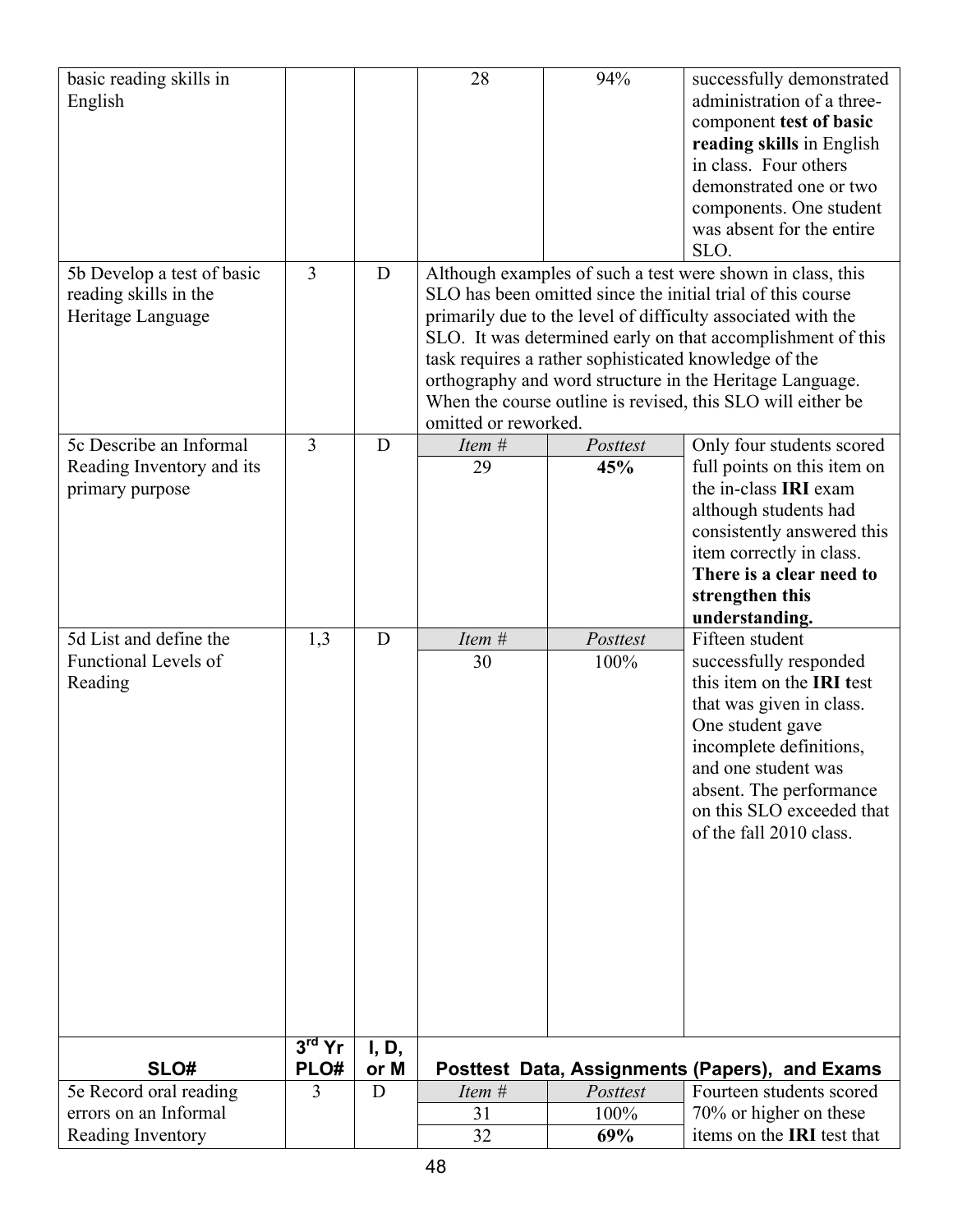| following a standardized<br>marking system, calculate<br>percent correct, determine<br>the functional level, and<br>indicate the next step in the<br>process |                |   | 33           | 56%         | was given in class. Two<br>students scored 60%, and<br>a third student was absent.<br>The posttest item had<br>been determined to be<br>unnecessarily tricky in<br>past semesters so it was<br>modified for this testing.<br>However, the results did<br>not improve. When<br>students came in to pick<br>up their grades, they were<br>asked about that item.<br>They responded that they<br>did not read the item<br>carefully.                                          |
|--------------------------------------------------------------------------------------------------------------------------------------------------------------|----------------|---|--------------|-------------|----------------------------------------------------------------------------------------------------------------------------------------------------------------------------------------------------------------------------------------------------------------------------------------------------------------------------------------------------------------------------------------------------------------------------------------------------------------------------|
| 5f Group students for<br>reading instruction based<br>on diagnostic and<br>placement test results.                                                           | $\overline{3}$ | D | Item #<br>34 | Post<br>53% | Although this SLO was<br>discussed in class, there<br>was not sufficient time for<br>the class to undertake an<br>exercise on it. Discussion<br>focused on parameters to<br>consider when grouping<br>students for reading<br>instruction from the text.<br>Even though the posttest<br>question was clearly<br>stated in class, the<br>posttest results suggest<br>that there remains a need<br>to spend more time on<br>this SLO the next time<br>this course is taught. |

**Special comment**: If a student scored below 70% on a paper or quiz on the first try, s/he was given a chance to do a make-up. However, per the course policy, the highest score a student could earn on the second try was 70%. To get students to come to class on time and read the assignment in the textbook, bonus quizzes were given throughout the course. These quizzes were given only during the first five minutes of class and appeared to motivate students to come to class on time. The quizzes were open book so the skill actually being tested was their ability to scan. According to the Best Practices instructor, scanning is a valuable skill that the students should learn. This practice will be continued this summer and next fall.

**Final grades: 11 As; 4 Bs; 1 C; and 1 F.** The student who earned the C is a very capable student who attended class regularly but simply failed to submit assignments in a timely manner. Points were deducted for lateness, and this seriously affected her grade. The student earning the F stopped attending class towards the latter part of the semester. No reason was given for this action.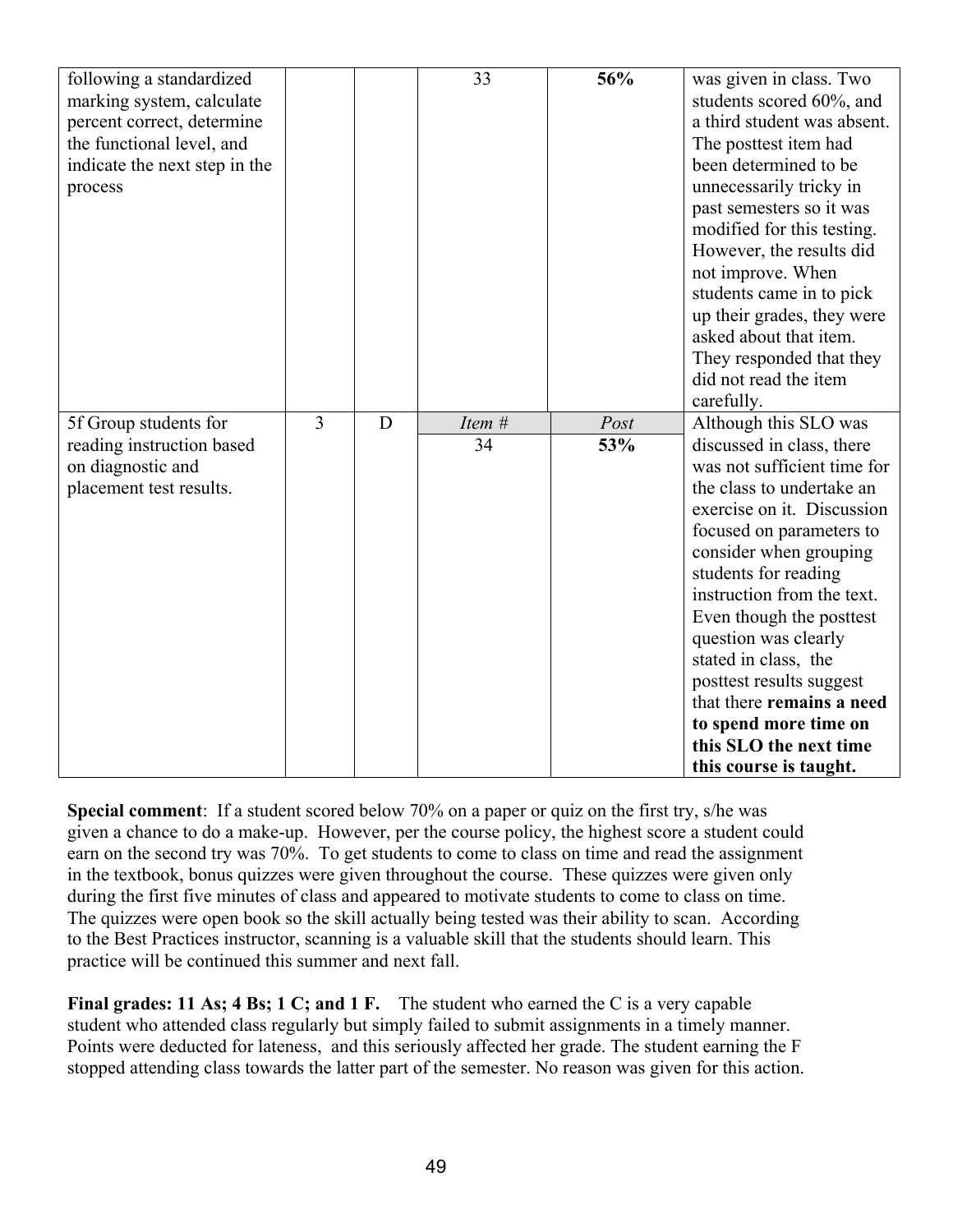**Recommendations for improving ED/PY 301b:** The recommendations for improvement of this course have been highlighted under the discussions above. In addition, to earn bonus points this semester students were asked to submit a reflection paper summarizing at least three ways to improve the course. Suggestions offered by the students include: visit the schools; extend the class time; rethink the peer evaluations of teaching demonstrations; have students teach real students; do not allow students to submit late assignments; do not allow students to come to class late; give students more work on the weekends; do not give so many assignments; spend more time on writing lesson objectives; have students share their translated assignments with each other; bonus quizzes should be from closed books; have students deliver their translated lessons to the entire class; provide more time for assignments that have to be typed, and have a bigger classroom space. All of these suggestions will be taken into consideration when planning lessons and activities for the summer and fall 2011 semesters.

As recommended on the Fall 2010 course level assessment report for this course, a direct link to the FSM Standards and Benchmarks was included with each SLO on the Spring 2011 syllabus. This practice will be continued each semester. Beginning with the summer 2011 semester, a more concerted effort will be made to develop lesson objectives from the standards and benchmarks.

#### COURSE LEVEL ASSESSMENT ED302, SOCIAL STUDIES METHODS (SPRING 2011, MUELLER)

Preliminary Remark: Since I was given only an incomplete syllabus (one completely without assessment strategies) and since the class had only an inappropriate textbook (one for middle and high school in the U.S.) that I just could not think together with the 13 points listed below I had to orient myself while I was teaching the class.

Thus, the class explored first *what* Social Studies are, then  $w h v$  we teach it, then how we teach it (Methods). The midterm exam was a thorough description of a semesterlong Social Studies project along those lines (what—why—how). Five groups of students (4 or 5 students in each group) picked one SS standard and one grade each and developed a semester's work, a task they all repeated in the final, in-class exam for a standard that was not addressed by any of the five groups. In other words, students concerned themselves only with 2 standards (one of them though in much detail) instead of all five of them.

| <b>SLOS</b>                                                                                                                                                                                            | 3 <sup>rd</sup> year | I, D, M | Assessment Strategies/Narrative                                                                                                                                                                                                                                                                                                                                                                                                                                                                                                                                                                                                                                                                                                                                                 |
|--------------------------------------------------------------------------------------------------------------------------------------------------------------------------------------------------------|----------------------|---------|---------------------------------------------------------------------------------------------------------------------------------------------------------------------------------------------------------------------------------------------------------------------------------------------------------------------------------------------------------------------------------------------------------------------------------------------------------------------------------------------------------------------------------------------------------------------------------------------------------------------------------------------------------------------------------------------------------------------------------------------------------------------------------|
|                                                                                                                                                                                                        | <b>PLOs</b>          |         |                                                                                                                                                                                                                                                                                                                                                                                                                                                                                                                                                                                                                                                                                                                                                                                 |
| 1. Demonstrate content<br>understanding<br>οf<br>geography curriculum<br>standards, maps, physical<br>landforms,<br>geography<br>weather and climate and<br>associated<br>physical<br>geography terms. | 1, 2, 3              |         | Only one group picked 'geography' for their<br>semester project. They decided on the $2nd$ grade<br>topic "pollution." They broke up the topic in land,<br>air, and water pollution and developed one<br>semester's work as well as one specific lesson.<br>They, like all other groups, did independent<br>research und a 70-minute in-class presentation<br>about the standard geography in one of the<br>elementary grades.<br>Students always tried to cut class time to "do<br>more research" and, at first, ignored the second<br>part of their task: to tell the class how they would<br>teach one actual class on the topic they had<br>picked to the grade they had picked.<br>Some (mostly older) students clearly did more<br>than the others. Some students weren't |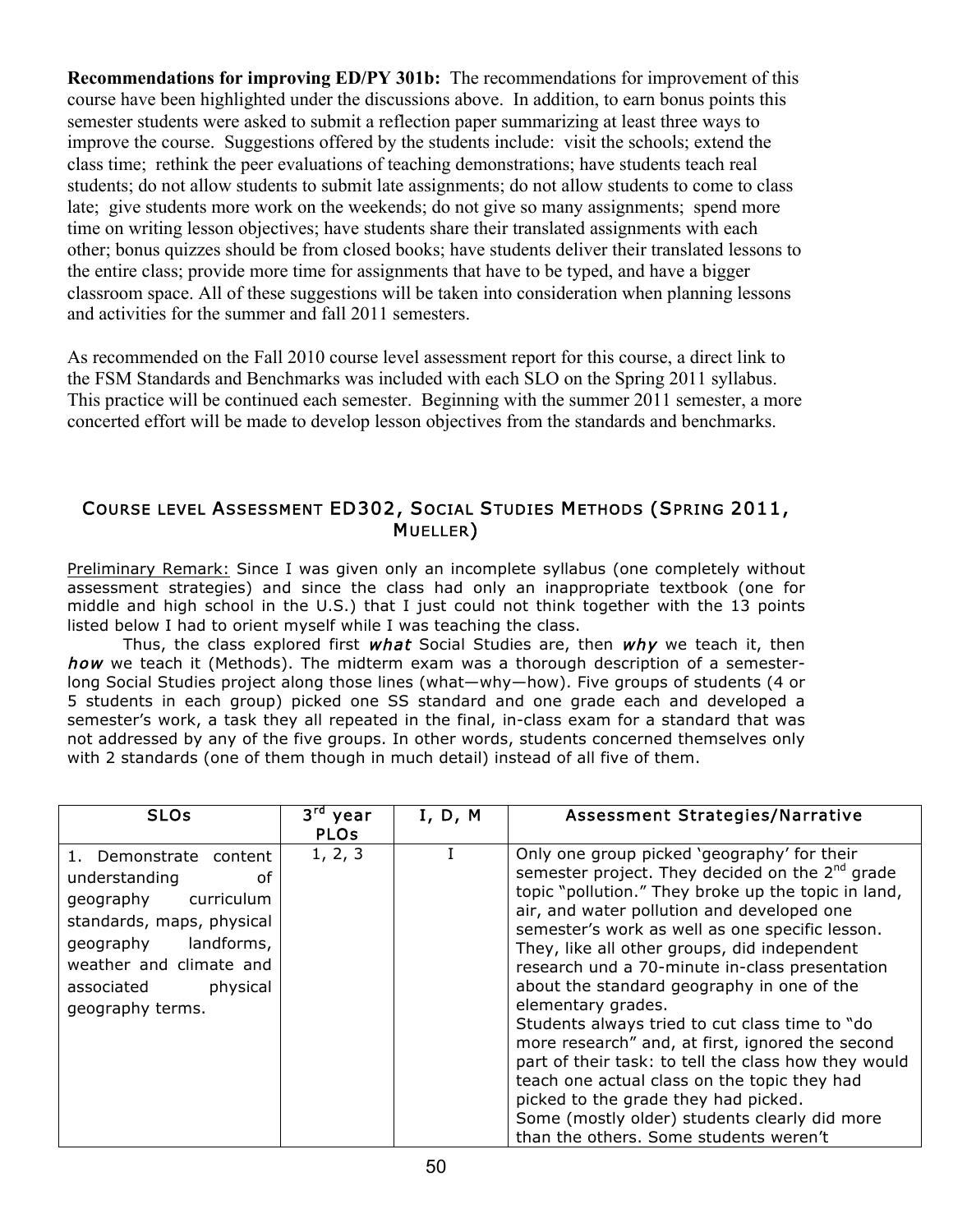|                                                                                                                                                                                               |            |         | cooperating well and were absent a lot.<br>Only a few students received an A for their<br>presentation.                                                                                                                                                                                                                                                                                                                                                                                                                                                                                                                                                                                                       |
|-----------------------------------------------------------------------------------------------------------------------------------------------------------------------------------------------|------------|---------|---------------------------------------------------------------------------------------------------------------------------------------------------------------------------------------------------------------------------------------------------------------------------------------------------------------------------------------------------------------------------------------------------------------------------------------------------------------------------------------------------------------------------------------------------------------------------------------------------------------------------------------------------------------------------------------------------------------|
| 2.<br>Demonstrate<br>the<br>ability to write a lesson<br>plan<br>using<br>physical<br>geography content and<br>construct the plan using<br>appropriate<br>methodologies<br>and<br>strategies. | 1, 2, 3    | $\bf I$ | Again, only one group out of five picked<br>geography, but we discussed measurements of<br>length and size, distances between islands and<br>other related topics.<br>We converted kilometers into miles and inches<br>into centimeters. I tried to clarify some relations<br>since most of the class had guessed that Pohnpei<br>is either only about 4 feet high or 10 kilometers.<br>The same was true for areas. There were no<br>grades given, however.                                                                                                                                                                                                                                                  |
| 3. Demonstrate content<br>understanding of human<br>geography<br>curriculum<br>standards,<br>resource,<br>political, economic, and<br>population geography and<br>associated terms.           | 1, 2, 3, 5 | D       | After discussions of civics (and a clarification) of<br>the term, we extensively discussed the tension<br>between modernity and tradition, using the<br>project to open a Casino in Madolenihmw as an<br>example to illustrate the problems that lay ahead<br>of the FSM.<br>Students wrote a 90-minute, in-class quiz about<br>what social studies actually are, what they<br>include, and what the role of teachers in society<br>is.<br>Grades ranged from 55 to 98 points (out 100).<br>Most students had clearly gotten the gist, but<br>they did not seem to have studied for or thought<br>about the test. I'm unsure how many of them<br>took notes habitually and went over them before<br>the quiz. |
| 4.<br>Demonstrate<br>the<br>ability to write a lesson<br>plan<br>using<br>human<br>geography content and<br>construct the plan using<br>appropriate<br>methodologies<br>and<br>strategies.    | 1, 3, 5    | D       | Again, only one group of students submitted a<br>lesson plan along with their presentation on one<br>semester's work in geography.<br>The whole class developed a semester's worth of<br>work in the final in-class exam (either using the<br>strand history or culture-both dealt with the<br>tension between Past and Present).                                                                                                                                                                                                                                                                                                                                                                             |
| 5. Demonstrate content<br>understanding of history<br>curriculum standards, the<br>timeline<br>historical<br>and<br>associated terms.                                                         | 1, 2, 3, 5 | I, D    | One group gave a presentation on the history of<br>Micronesia (including a LP).<br>Students' midterm project (exam) was to<br>develop an understanding of the SS curriculum.<br>They had to develop one semester's work for one<br>of the five strands in more detail and write a 6-<br>page paper.<br>Grades: between 20 (student wrote interesting<br>paper about a different topic) and 97 (out of<br>$100$ ).<br>It was disconcerting though that only one student<br>had the paper ready the day it was due. Had I<br>refused to accept their late submission, virtually<br>every student would have failed this class.                                                                                  |
| 6.<br>Demonstrate<br>the<br>ability to write a lesson<br>plan using history content                                                                                                           | 1, 3, 5    | D       | Each student submitted one lesson plan along<br>with their presentation and developed another<br>during the in-class final exam.                                                                                                                                                                                                                                                                                                                                                                                                                                                                                                                                                                              |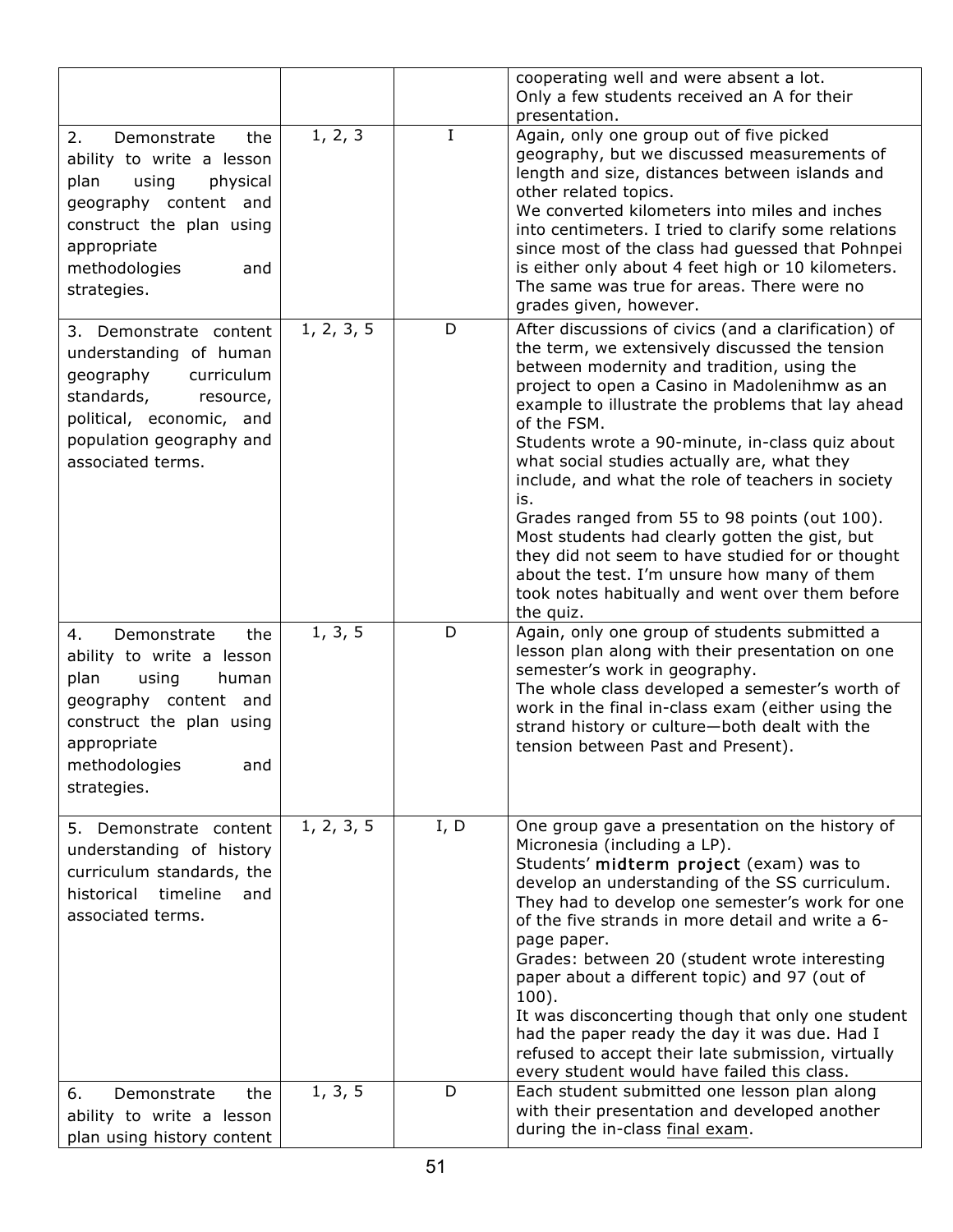| and construct the plan<br>the<br>using<br>appropriate<br>methodologies<br>and<br>strategies.                                                                                                     |            |      | Grades for the final exam: between 64 and 100.<br>$8 \times A$ , $7 \times B$ , $3 \times C$ , $2 \times D$ , $1 \times F$<br>This distribution shows that students could have<br>received better grades during the semester.<br>Attendance and tardiness were an issue, as was<br>recalcitrance.                                                                                                                                                                                                     |
|--------------------------------------------------------------------------------------------------------------------------------------------------------------------------------------------------|------------|------|-------------------------------------------------------------------------------------------------------------------------------------------------------------------------------------------------------------------------------------------------------------------------------------------------------------------------------------------------------------------------------------------------------------------------------------------------------------------------------------------------------|
| 7. Demonstrate content<br>understanding<br>of<br>economics<br>curriculum<br>standards and associated<br>terms.                                                                                   | 1, 2, 3, 5 | I, D | One group gave a presentation on the<br>economics strand (including a LP for each<br>student). Class discussion on economics in grade<br>school.<br>As I said above, each group had one member who<br>the others thought would carry every group<br>member across the line. I had warned both types<br>of students not to let this happen and to distribute<br>speaking time evenly. Somehow, this advice fell<br>on deaf ears again.<br>The more vocal students naturally received better<br>grades. |
| 8. Demonstrate the<br>ability to write a lesson<br>plan using economic<br>content and construct the<br>plan using appropriate<br>methodologies and<br>strategies.                                | 1, 2, 3, 5 | I, D | As I have said before, students concerned<br>themselves only with 2 standards (one of them in<br>much detail) instead of all five of them.                                                                                                                                                                                                                                                                                                                                                            |
| 9. Demonstrate content<br>of<br>understanding<br>civics/government<br>standards and associated<br>terms.                                                                                         | 1, 3, 5    | D    | Students wrote in their first quiz about civics<br>(after extensive discussions of the matter in<br>class).<br>Results: 6 As, 6 Bs, 5 Cs, 2 Ds, 2 Fs                                                                                                                                                                                                                                                                                                                                                  |
| 10.<br>Demonstrate<br>the<br>ability to write a lesson<br>plan<br>using<br>civics/government<br>content and construct the<br>using<br>plan<br>appropriate<br>methodologies<br>and<br>strategies. | 1, 2, 3, 5 | D    | One group gave a presentation on the<br>civics/government (including a LP for each<br>student). Class discussion on civics/government in<br>grade school.<br>We also read the preamble of the Constitution and<br>asked what the term 'sovereignty' could mean in<br>the FSM.                                                                                                                                                                                                                         |
| 11. Demonstrate content<br>understanding of cultural<br>curriculum standards and<br>associated terms.                                                                                            | 1, 3, 5, 6 | I, D | One group gave a presentation on the culture<br>curriculum standards (including a LP for each<br>student). Class discussion on funerals, marriage<br>customs, relations between generations, etc.<br>Group presentation, one sample lesson, Lesson<br>Plan                                                                                                                                                                                                                                            |
| 12.<br>Demonstrate<br>the<br>ability to write a lesson<br>plan<br>using<br>culture<br>standards and construct<br>plan<br>the<br>using<br>appropriate<br>methodologies<br>and<br>strategies.      | 1, 2, 3, 5 | I, D | One group gave a presentation on the culture<br>curriculum standards (including a LP for each<br>student). Class discussion on funerals, marriage<br>customs, etc.<br>Even though it was the fourth presentation that<br>we all watched, students didn't come up with a<br>sample lesson (my suspicion is because they<br>weren't listening during the previous three<br>presentations or when I tried to explain what they<br>had to do).                                                            |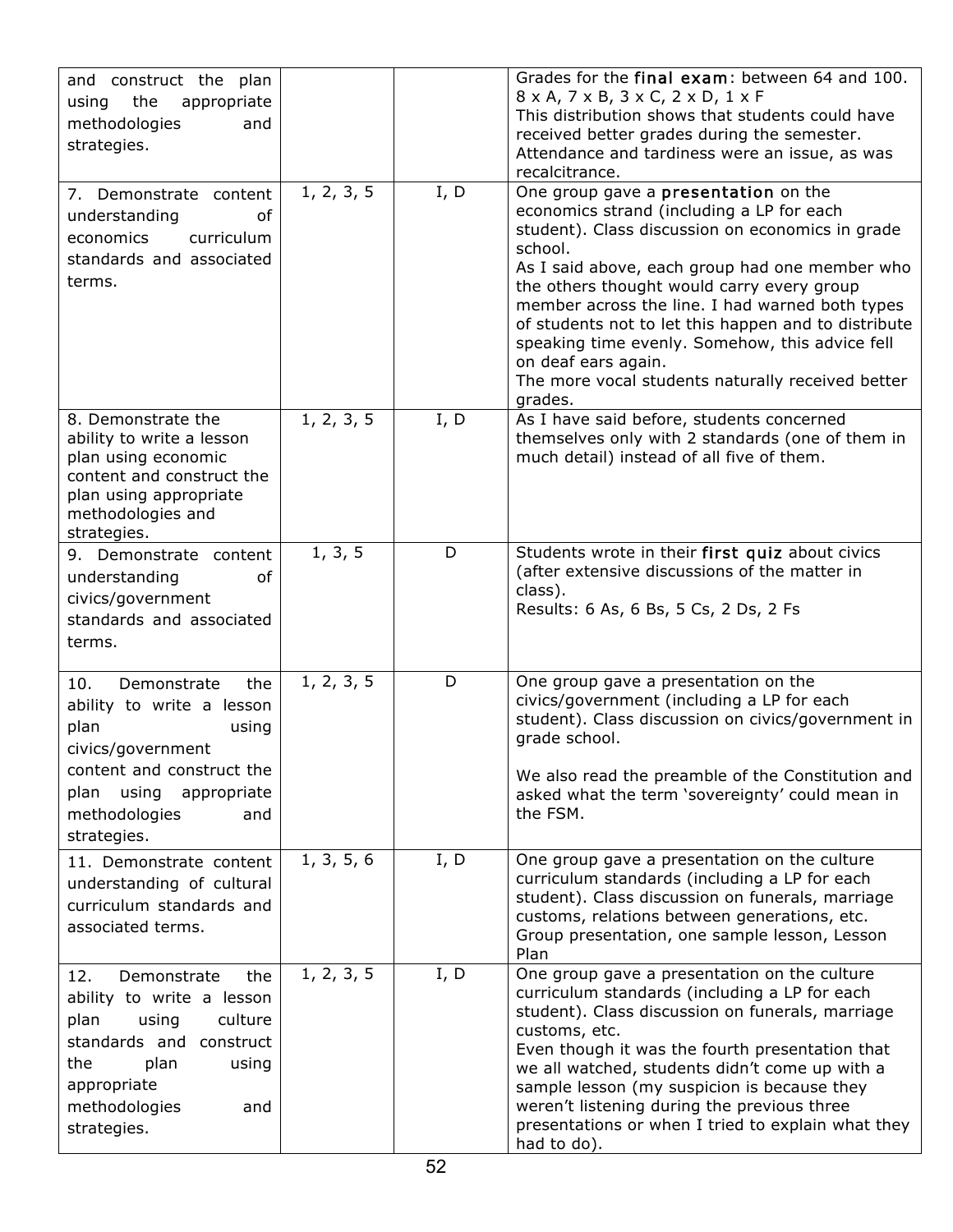| 13.<br>Demonstrate<br>the<br>ability to develop and use<br>a geographic matrix as a<br>tool for all areas of the<br>social studies particularly<br>social<br>economic<br>and<br>development. | 1, 3, 5 | Wasn't addressed.<br>I did address, however, questions of<br><i>professionalism</i> , which had come up when the<br>standard for first grade seemed to have been<br>swapped with the one for second grade. Students<br>asked what they could or should do if they<br>disagree with what's in the curriculum.<br>Furthermore, we spent considerable time on<br>question strategies (why and how do teachers<br>ask questions) and how to best organize group<br>work.<br>Students wrote a 90-minute quiz about these<br>two topics.<br>Grades: between 0 (2 students simply didn't show<br>up); those who partook got between 70 and 92.<br>Distribution: $5 \times A$ , $9 \times B$ , $5 \times C$ |
|----------------------------------------------------------------------------------------------------------------------------------------------------------------------------------------------|---------|-----------------------------------------------------------------------------------------------------------------------------------------------------------------------------------------------------------------------------------------------------------------------------------------------------------------------------------------------------------------------------------------------------------------------------------------------------------------------------------------------------------------------------------------------------------------------------------------------------------------------------------------------------------------------------------------------------|

#### Grades: 6 x A, 6 x B, 5 x C, 2 x D, 2 x F

#### Suggestions for Improvement:

1) We need to be clearer on the respective weigh of content and methods. Since the course had methods in its title, I emphasized methods, learning half-way during the semester it is actually content, content, and, again, content that needs to be emphasized. 2) We also need to pick a different, more appropriate book (for elementary Social Studies).

#### **Review of Performance: ED 303 Submitted by Paul R. Gallen, Instructor Spring 2011**

| SLO#                                                                                                                                                        | $3rd$ Yr<br><b>PLO</b> | I,D,<br>Or M | <b>Reflections</b>                                                                                                                                                                                                                         |
|-------------------------------------------------------------------------------------------------------------------------------------------------------------|------------------------|--------------|--------------------------------------------------------------------------------------------------------------------------------------------------------------------------------------------------------------------------------------------|
| $\mathbf 1$<br>The student will describe the vision,<br>characteristics, philosophy, and content for<br>the contemporary mathematics education<br>programs. |                        | M            | The students discussed and<br>described their understanding of the<br>vision and characteristics of<br>mathematics education program as<br>indicated by the FSM Curriculum<br>Standards and bench marks in<br>written papers.              |
| 4.<br>The students will do problem solving<br>decision making, and communication skills<br>in mathematics.                                                  | 5                      | D            | The students demonstrated skills in<br>problem solving, decision making,<br>and communicating through peer<br>teaching activities. The students<br>prepared and taught three math<br>lessons each throughout the whole<br>spring semester. |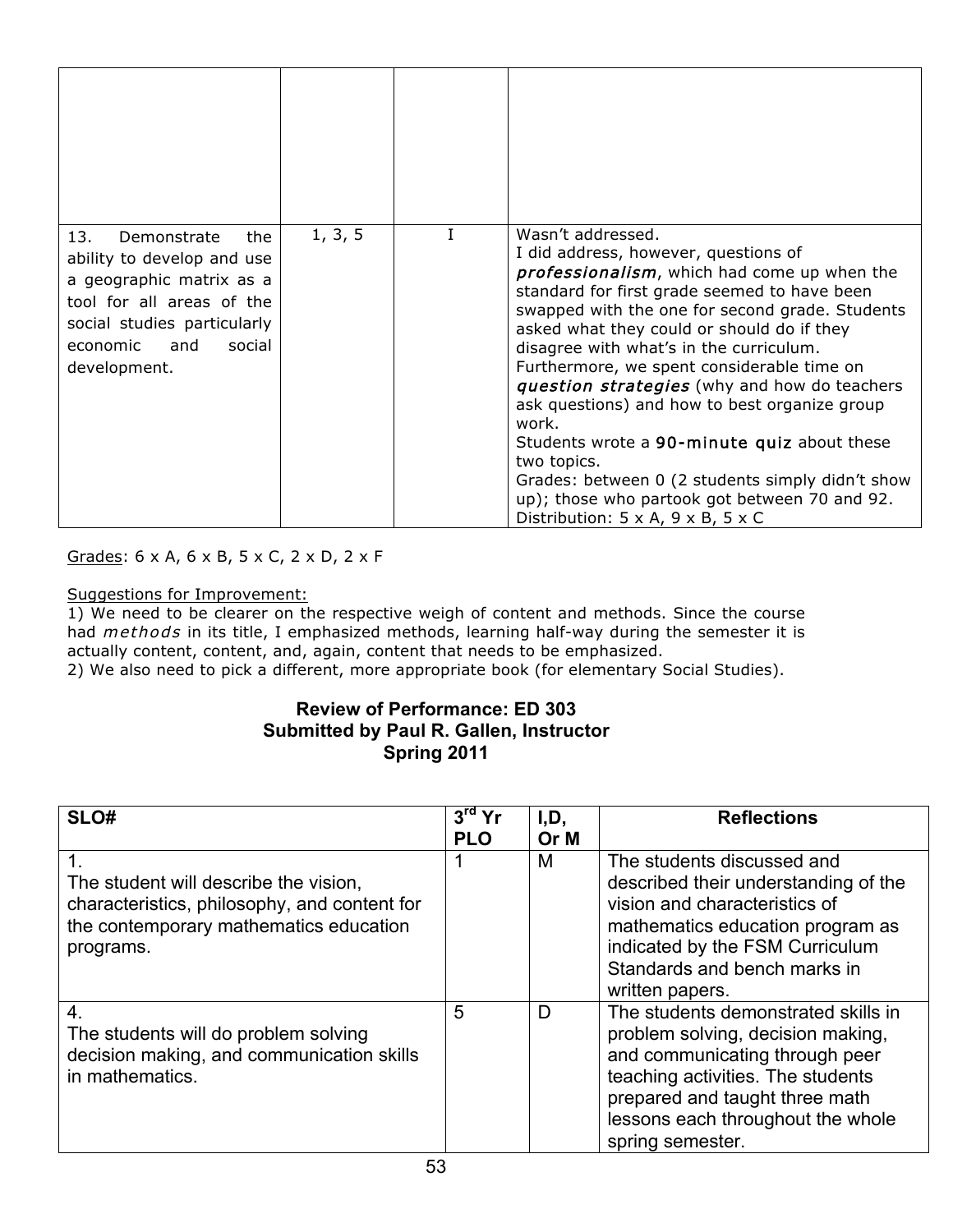| 6.                                             |  | The students demonstrated mastery     |
|------------------------------------------------|--|---------------------------------------|
| The students will demonstrate various ways     |  | of mathematics activities in the four |
| to teach addition subtraction, multiplication, |  | basic operations through peer         |
| and division through peer teaching activities. |  | teaching.                             |

Final Grades:

A's--------------14 B's--------------7 C's--------------1 D's--------------1

## **Course Assessment ED304 Science Methods Spring 2011**

For this semesters assessment I simply reviewed the proposed Course Learning Outcomes shared with the students in the ED304 Syllabus shared with the Director of Academic Programs and filed at the division level for Spring 2011

Computer Lab N=12 completing Time 8:15---9:55.

1. General Course Outcome 1: Define any science based upon the underlying principles that underpin a given science.

| <b>Student Learning Outcomes</b>                                                                                                                                          | <b>Suggested Assessment Strategies</b>                                                                                                                                                        |
|---------------------------------------------------------------------------------------------------------------------------------------------------------------------------|-----------------------------------------------------------------------------------------------------------------------------------------------------------------------------------------------|
| Following a review from a life science<br>text(or Internet search) the student will<br>define Life Science using the four (4)<br>basic principles                         | Definitions presented must include the proper underlying<br>principles if not complete they should be redone. Emphasis should<br>be placed upon the students' ability to recognize underlying |
| Following a review from a physical<br>$\bullet$<br>science text (or Internet search) the<br>student will define Physical Science<br>using the four $(4)$ basic principles | principles of any branch of science.                                                                                                                                                          |
| Following an Internet search the<br>student will define any branch of<br>science using the basic principles of<br>that science.                                           |                                                                                                                                                                                               |

#### ONLY 7 OF 13 WERE SUCCESSFUL ON THE FIRST QUIZ. ALL 13 WERE SUCCESSFUL ON WHAT WAS TERMED A MID-TERM QUIZ

2. General Outcome 2: The student will develop lessons plans based upon FSM Science Standards for a Science Desk Reference Manual for Teachers

| <b>Student Learning Outcomes</b>                                                                                    | <b>Assessment Strategies</b> |                                                                                                                                                                              |
|---------------------------------------------------------------------------------------------------------------------|------------------------------|------------------------------------------------------------------------------------------------------------------------------------------------------------------------------|
| • Using student copies of FSM Science<br>Standards; Teacher's Editions of Life<br>Science; student content friendly | $\bullet$                    | Lesson plans are assessed based upon complete SLO's and<br>should be observable, measurable, have students actively<br>engaged, and state conditions as well as the level of |
| Internet websites; and Bloom's                                                                                      |                              | performance expected.                                                                                                                                                        |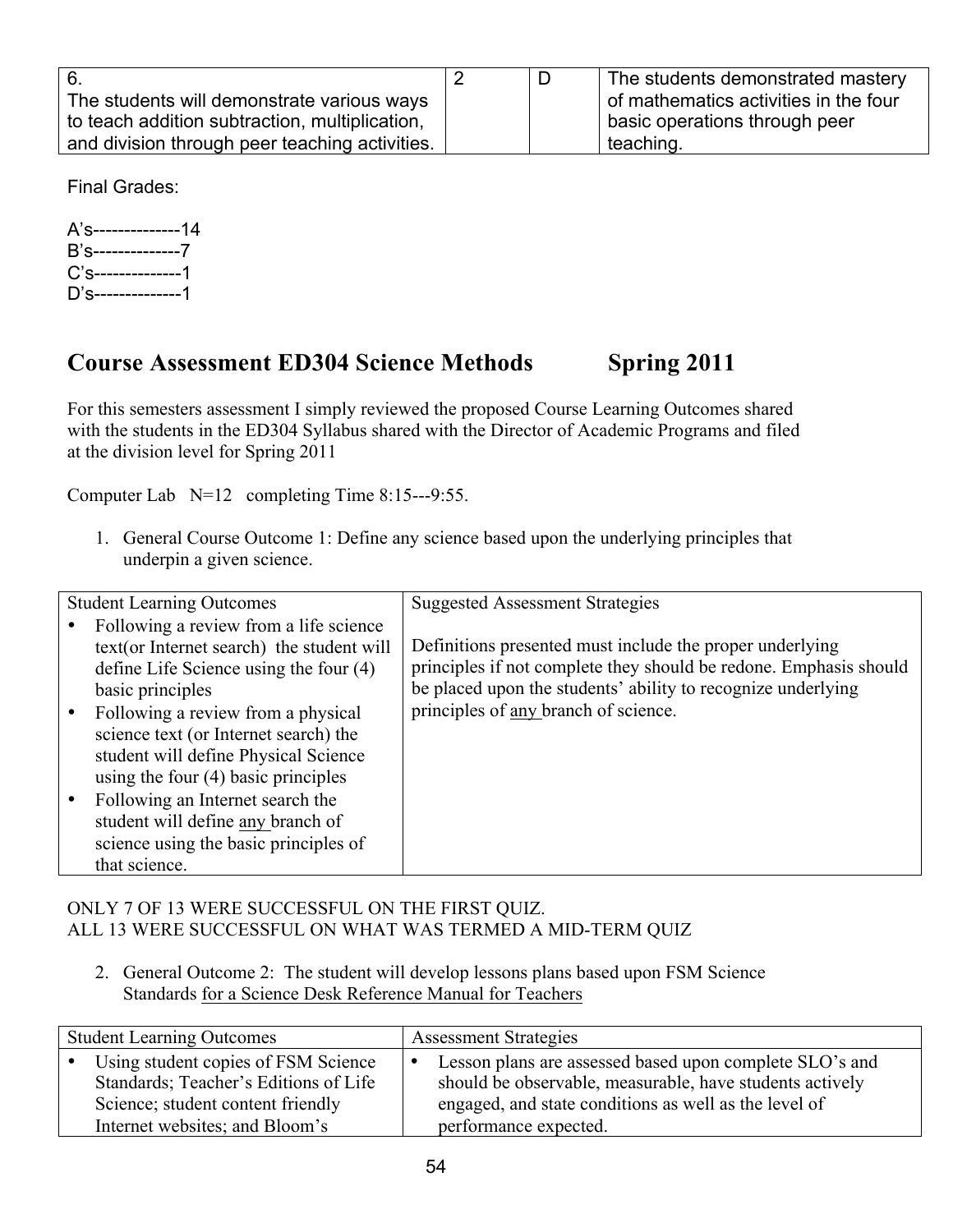| Taxonomy students construct proper                                                                                                                          | Lesson plan are assessed to ensure the SLO produces evidence                                                                                                                                                                                                                                                                                     |
|-------------------------------------------------------------------------------------------------------------------------------------------------------------|--------------------------------------------------------------------------------------------------------------------------------------------------------------------------------------------------------------------------------------------------------------------------------------------------------------------------------------------------|
| <b>Student Learning Outcomes for</b>                                                                                                                        | of learning and measured using proper verbs for Bloom's                                                                                                                                                                                                                                                                                          |
| assigned instructor Topics                                                                                                                                  | Taxonomy                                                                                                                                                                                                                                                                                                                                         |
| With approval of SLO's student<br>$\bullet$<br>construct sample and basic lessons that<br>demonstrate Underlying Principles of<br>Life and Physical Science | Instructor must ensure the lessons are indeed introductory and<br>basic. SLO verbs from Bloom's Knowledge Level are highly<br>recommended.<br>Lessons should have suggested assessments, corresponding<br>teacher and students activities within the lesson and<br>necessary teaching/learning materials necessary for the<br>proposed lesson(s) |

## BY COURSE COMPLETION ALL STUDENTS COULD CONSTRUCT LESSON USING THE ABOVE CRITERIA.

3. General Outcome 3: Develop curriculum enhancement and assessment materials for a Science Desk Reference Manual for Teachers

| <b>Student Learning Outcomes</b>                                                                                                                                                 | <b>Assessment Strategies</b>                                                                                                                                                                                                                                                                                                                                                                                                                                                                                                                                                                                                                                                                                 |
|----------------------------------------------------------------------------------------------------------------------------------------------------------------------------------|--------------------------------------------------------------------------------------------------------------------------------------------------------------------------------------------------------------------------------------------------------------------------------------------------------------------------------------------------------------------------------------------------------------------------------------------------------------------------------------------------------------------------------------------------------------------------------------------------------------------------------------------------------------------------------------------------------------|
| Using texts, Internet or any unbiased<br>source, the student will produce<br>curriculum enhancement materials to<br>accompany all lessons plans produced<br>in General Outcome 2 | At a minimum a glossary defining relevant lesson terms with<br>sample sentences that demonstrate the meaning by context.<br>Glossary definitions are assessed as to simplicity <i>i.e.</i> written<br>in grade appropriate English<br>Sample sentences must demonstrate meaning of terms<br>Sample sentences must be grammatically perfect. As student<br>handouts anything less than perfect cannot be distributed to<br>students nor placed in the Desk Reference. All grammar and<br>punctuation must be corrected.<br>Suggested material may include word search puzzles using<br>glossary terms and/or crossword puzzles to enhance lesson<br>or even assessment for a lesson (if so stated in an SLO). |

## WE DID NOT FULFILL THIS OUTCOMES—SEE BELOW

4. General Outcome 4 Collect relevant materials for a Science Desk Reference Manual for **Teachers** 

| <b>Student Learning Outcomes</b>                                                                                                                           | <b>Assessment Strategies</b>                                                                                                                                                     |
|------------------------------------------------------------------------------------------------------------------------------------------------------------|----------------------------------------------------------------------------------------------------------------------------------------------------------------------------------|
| Using primarily Internet sources the<br>student will collect relevant materials<br>for all lesson produced in General<br>Outcome 2 and enhanced in General | All diagrams, charts, tables, graphs, cycles, short reading<br>$\bullet$<br>or whatever is first judged appropriate by the instructor<br>and if copied proper citations are made |
| Outcome 3.                                                                                                                                                 | Although all student introductory lessons may be similar                                                                                                                         |
|                                                                                                                                                            |                                                                                                                                                                                  |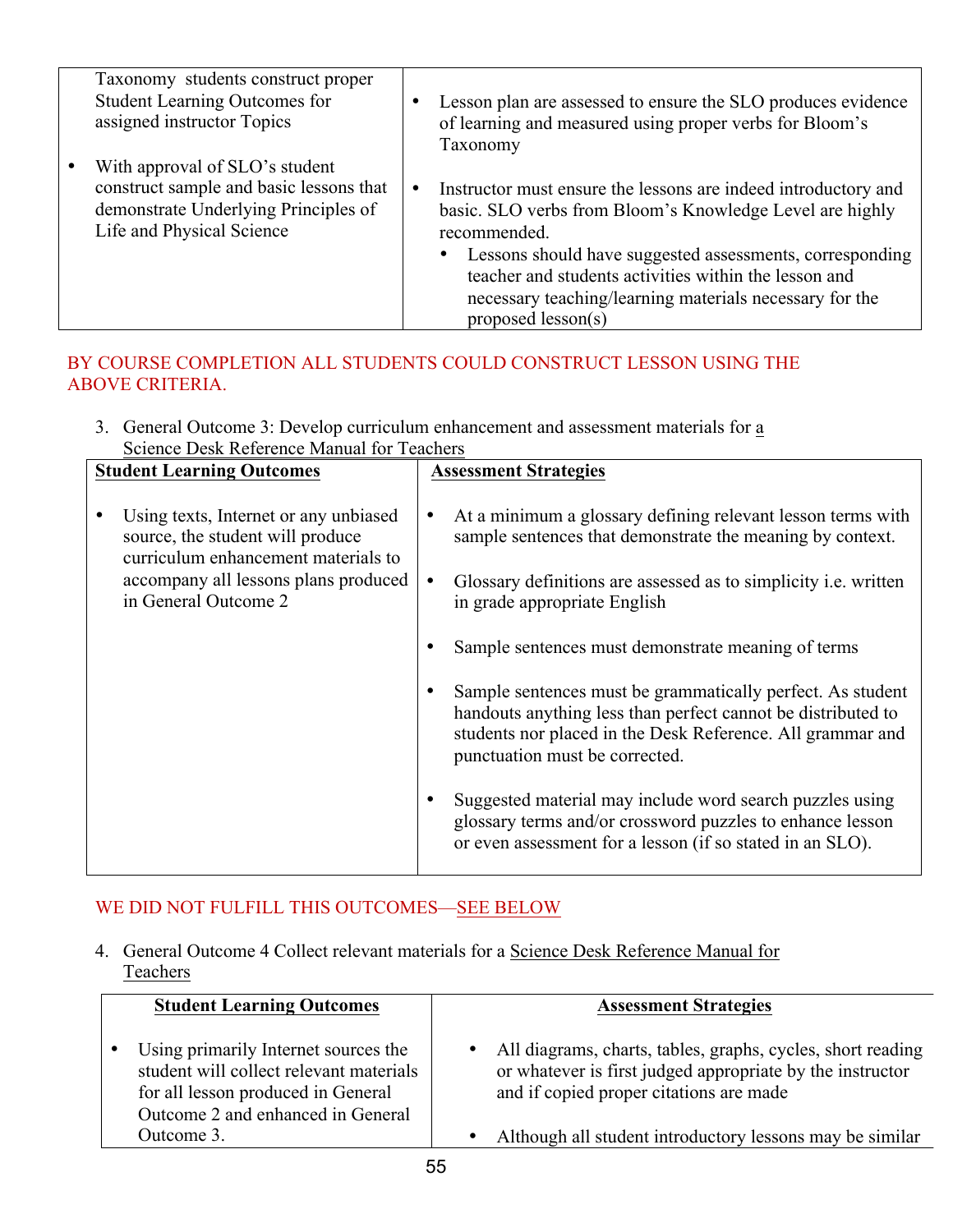| Having received any printed material    | instructor assures that material is elementary school level |
|-----------------------------------------|-------------------------------------------------------------|
| from the instructor the students places | and assists a teacher and student in successfully           |
| material in corresponding section of    | completing the stated SLO                                   |
| the Desk Reference                      |                                                             |
| With the materials produced and         |                                                             |
| collected the students present a        |                                                             |
| Science Desk Reference Manual           |                                                             |
| divided into two parts Life Science     |                                                             |
| and Physical Science—each part with     |                                                             |
| five sections                           |                                                             |

NO STUDENTS WERE ABLE TO PRODUCE A SCIENCE DESK REFERENCE MANUAL AS STATED HERE. I BELIEVE IT CAN BE DONE WITHIN THE COURSE TIMEFRAME BUT THE CLASS TOOK 10 HOURS DOING IN-DEPTH STUDY OF EARTHQUAKES—TSUNAMIS AND RADIOACTIVITY. I CHOSE TO SHOW STUDENTS THE NECESSITY OF RESPONDING TO THEIR STUDENTS IN ELEMENTARY SCHOOLS W/SCIENCE WHEN NATURAL DISASTERS OCCUR. THE STUDENTS ONLY PARTIALLY FULFILLED CLO'S #4 AND #5

5. General Outcomes 5: Demonstrate the ability to discern Internet references based upon scientific laws and unbiased facts from unfounded or unproven science opinion.

| <b>Student Learning Outcomes</b>                                                                                                                                                                                                                                       | <b>Assessment Strategies</b>                                                                                                                                                                                         |
|------------------------------------------------------------------------------------------------------------------------------------------------------------------------------------------------------------------------------------------------------------------------|----------------------------------------------------------------------------------------------------------------------------------------------------------------------------------------------------------------------|
| Following handouts and class<br>$\bullet$<br>discussion on scholarly research,<br>unbiased evident and theory $-$<br>carefully distinguishing a social and<br>science theories, the students can<br>discern biased Internet sources from<br>unbiased Internet sources. | Given the search topic Evolution Students locate and show<br>instructor five unbiased sources and five sources that are<br>religion biased<br>Instructor assures that students have "Checked Off" sites<br>$\bullet$ |
| • Given web sites provided by the<br>instructor the students review<br>unbiased sites in the sciences noted<br>in the FSM Science Standards                                                                                                                            | that include the FSM sciences AND sites where health<br>issues in Micronesia are in evidence                                                                                                                         |

#### **THIS OUTCOME WAS ONLY PARTIALLY COMPLETED. WE SPENT ALL OF THE CLASS TIME ON CREATIONISM AND SCIENCE. I STOPPED THERE AND ASKED FOR SOME HELP FROM LANG LIT FOR NEXT TIME—INSTRUCTOR WAS NOT AS PREPARED AS HE SHOULD HAVE BEEN..THERE ARE SOME VERY SLICK NON-SCIENTIFIC SITES OUT THERE**

6. General Outcome 6. Demonstrate the principles and use of the Scientific Method by developing science fair project/experiments for the document 50 Science Fair Ideas

| <b>Student Learning Outcomes</b>                                                                                                   | <b>Assessment Strategies</b>                                                                                                                                                                                                                   |
|------------------------------------------------------------------------------------------------------------------------------------|------------------------------------------------------------------------------------------------------------------------------------------------------------------------------------------------------------------------------------------------|
| With a text, handout or Internet<br>source the student can write out<br>and explain the Scientific Method<br>or Scientific Process | Instructor sees that the steps are correct, in order and<br>$\bullet$<br>explained. Evidence may be in writing or orally.<br>Instructor satisfaction may be acquired by writing or<br>orally. Regardless the student should not proceed in the |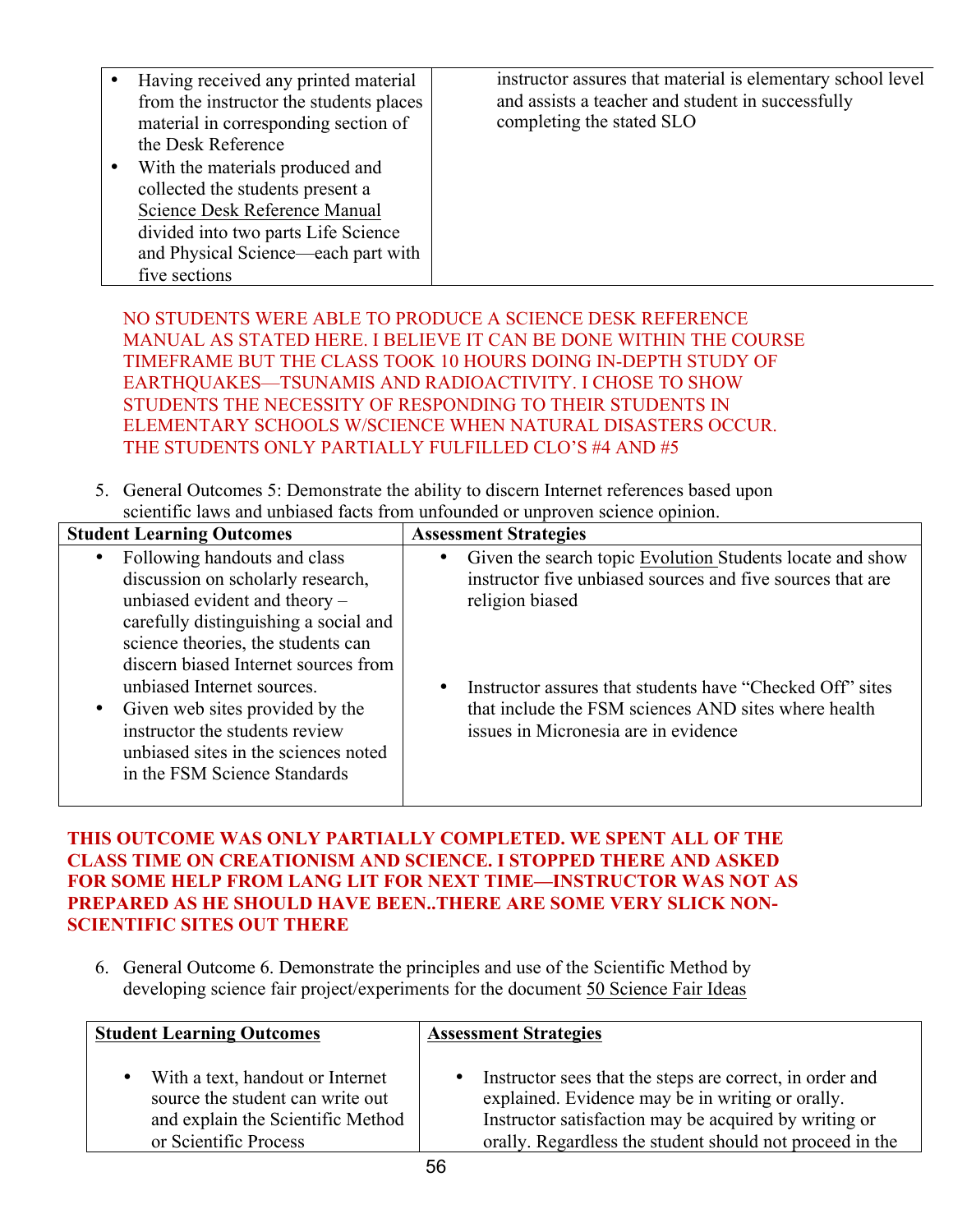| course until this is mastered.<br>Template must include sections for the Question-<br>Using the steps of the Scientific<br>$\bullet$<br>Method students will create a<br>Hypothesis—Procedures—Conclusions Materials<br>Necessary—Relevant FSM Science Standard and<br>template format that outlines<br>procedures for any Science Fair<br>Benchmark<br>project/experiment |  |
|----------------------------------------------------------------------------------------------------------------------------------------------------------------------------------------------------------------------------------------------------------------------------------------------------------------------------------------------------------------------------|--|
|----------------------------------------------------------------------------------------------------------------------------------------------------------------------------------------------------------------------------------------------------------------------------------------------------------------------------------------------------------------------------|--|

## ALL STUDENTS COMPLETED THIS OUTCOME.

7. General Outcome 7 Develop ten (10 science fair projects for each FSM Science Standards-Science as Inquiry; Physical Science and Technology; Life and Environmental Science; Earth and Space Science; and Marine Science for the document 50 Science Fair Ideas

| <b>Student Learning Outcomes</b>                                                                                                                                                                                                                                                                                                                                                                                                                                                  | <b>Assessment Strategies</b>                                                                                                                                                                                                                                                                                                                                                                               |
|-----------------------------------------------------------------------------------------------------------------------------------------------------------------------------------------------------------------------------------------------------------------------------------------------------------------------------------------------------------------------------------------------------------------------------------------------------------------------------------|------------------------------------------------------------------------------------------------------------------------------------------------------------------------------------------------------------------------------------------------------------------------------------------------------------------------------------------------------------------------------------------------------------|
| Having collected a Science Desk<br>Reference Manual for Teachers<br>material; used Life Science and<br>Physical Science Teacher's<br>Editions; and received thorough<br>familiarization with the Internet<br>sources the student chooses 10<br>appropriate questions with<br>suggested hypotheses and compiles<br>the 10 Science Fair Ideas in the<br>project/experiment format for use<br>by others<br>With approval of first 10 projects<br>student completes the remaining 40. | Instructor carefully checks that the Question-<br>Hypothesis—Procedures—Any Necessary Information<br>to Reach Conclusions-- Materials Necessary--- Relevant<br>FSM Science Standard and Benchmark are correct and<br>can be used by others. Submission judged in need of<br>corrections should be discussed with students<br>individually and redone.<br>Instructor corrects and grades according to above |

WE DID END UP WITH 10 SCIENCE IDEAS AS PLANNED BUT THE REMAINING 40 TENDED TO CONCENTRATE ON LIFE SCIENCE AND SIMPLE PHYSICAL SCIENCE BUT LITTLE ON FORCES, ENERGY-MOTION ETC. INSTRUCTOR DID NOT MONITOR AS CLOSE AS HE SHOULD HAVE SUGGESTING MORE PHYSICAL SCIENCE SITES FOR EXPLORATION

8. General Outcome 8: Develop a *Scientific Thinking Notes* section for the 50 Science Fair Ideas document

| <b>Student Learning Outcomes</b>  | <b>Assessment Strategies</b>                            |
|-----------------------------------|---------------------------------------------------------|
| Following instructions, Teacher's | Students should be judged on accuracy, appropriateness, |
| Editions and Internet searches on | clarity, as well as proper English grammar and          |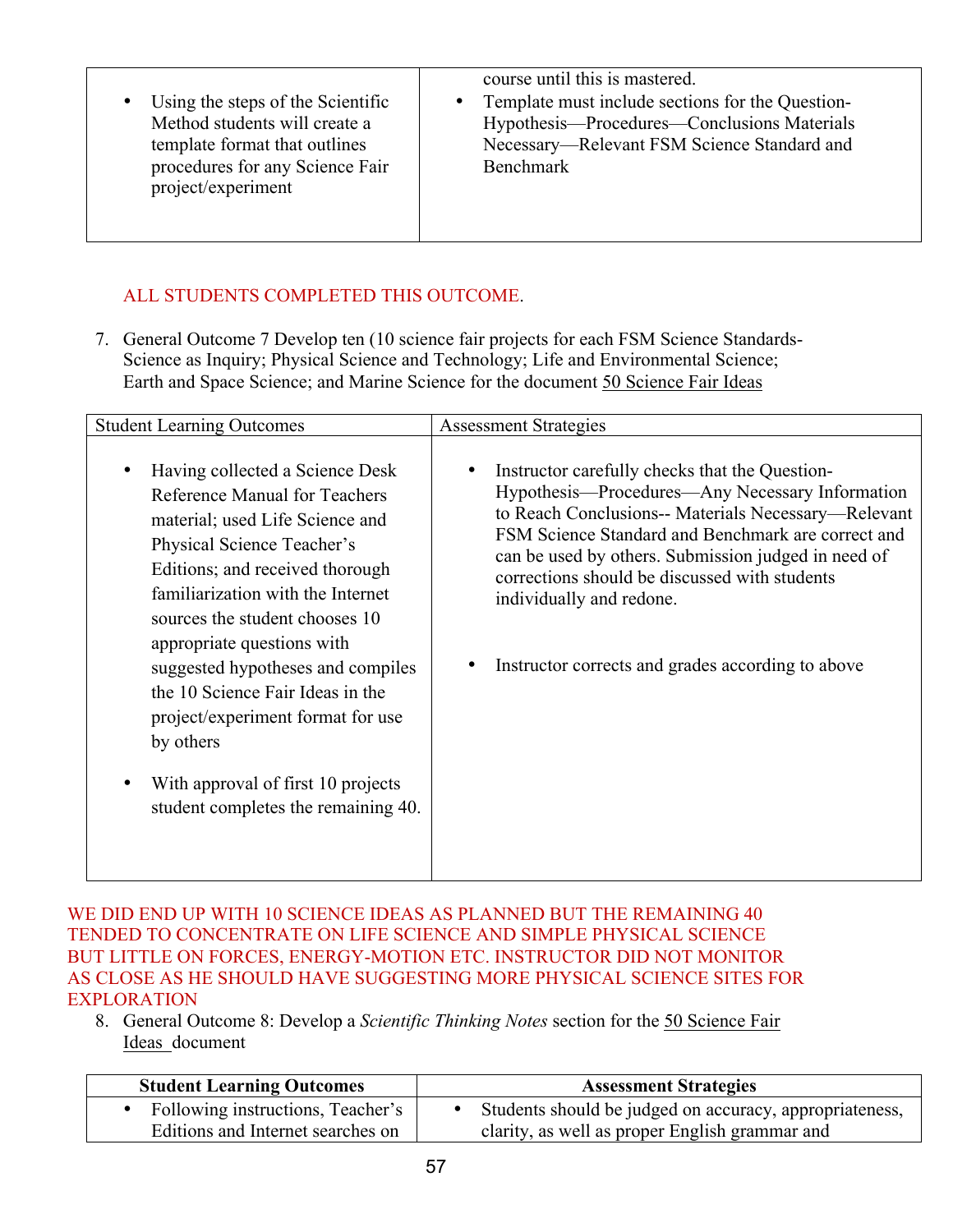the topics predicting and hypothesizing; inferring; recognizing bias; indentifying faulty reasoning; analyzing statements; fact and opinion; and safety tips the students create notes for a section introducing and explaining major concepts that are key elements of a science fair.

Using any approved sources the student copies tables for units of measure for distance, volume, mass and temperature; examples of proper data tables; examples of bar, double bar and line graphs: circle graphs; conversion tables or any useful material for teachers and students undertaking science fairs and science fair projects.

punctuation. Each topic should be confined to one page but provide enough information for its own lesson. I.e. full lessons should be given to students on each topic found in Scientific Thinking Notes prior to or while doing science fair projects/experiments.

• Instructor guides student as to appropriateness of individual project/experiments demonstrated.

#### **THIS WAS COMPLETED IN ITS ENTIRETY BY ONLY FOUR OF 12 STUDENTS REMAINING IN THE CLASS. INSTRUCTOR FAILED TO CHECK THIS SECTION WITH ALL STUDENTS PRIOR TO FINAL SUBMISSION. THE REMAINING 8 STUDENTS DID HAVE INFORMATION CUT AND PASTED BUT NOT IN A PROPER SEQUENCE FOR A GUIDE FOR PROJECTS AS WAS INTENDED.**

9. General Course Outline 9 Explain how the scientific habits of the mind are developed by taking the ED304 course and how the scientific habits of the mind can be developed when teaching science in the elementary school.

| <b>Student Learning Outcome</b>                                                                                                                                                                                                                    | <b>Assessment Strategies</b>                                                                                                                                                                                                                                                                                          |
|----------------------------------------------------------------------------------------------------------------------------------------------------------------------------------------------------------------------------------------------------|-----------------------------------------------------------------------------------------------------------------------------------------------------------------------------------------------------------------------------------------------------------------------------------------------------------------------|
| In a memorandum to an elementary<br>$\bullet$<br>school principal the student will<br>explain the benefits of having an<br>annual science fair in the School<br>Improvement Plan (SIP) and<br>offering the 50 Science Fair Ideas<br>as assistance. | Instructor checks appropriateness, clarity and grammar<br>checks to see that the scientific habits of the mind are<br>stressed. The memorandum to a principal should be a<br>persuasive one and is the Introduction page to the 50<br>Science Fair Ideas This should be redone if not to<br>instructor's satisfaction |

ALL STUDENTS TURNED IN THIS ASSIGNMENT AT THE MIDTERM. GRAMMAR WAS CHECKED AND RETURNED FOR CORRECTIONS. ON FINAL SUBMISSIONS ONLY 5 OR 12 LETTERS WERE ERROR FREE. ALL 12 DID EXPLAIN TO PRINCIPALS THE VALUE OD SCIENCE FAIRS.

6 OF THIS 50 SCIENCE FAIR IDEA PACKETS WILL BE TAKEN TO SEKERE SCHOOL AND PALIKIR SCHOOL FOR USE IN NEST YEARS' SCIENCE FAIRS.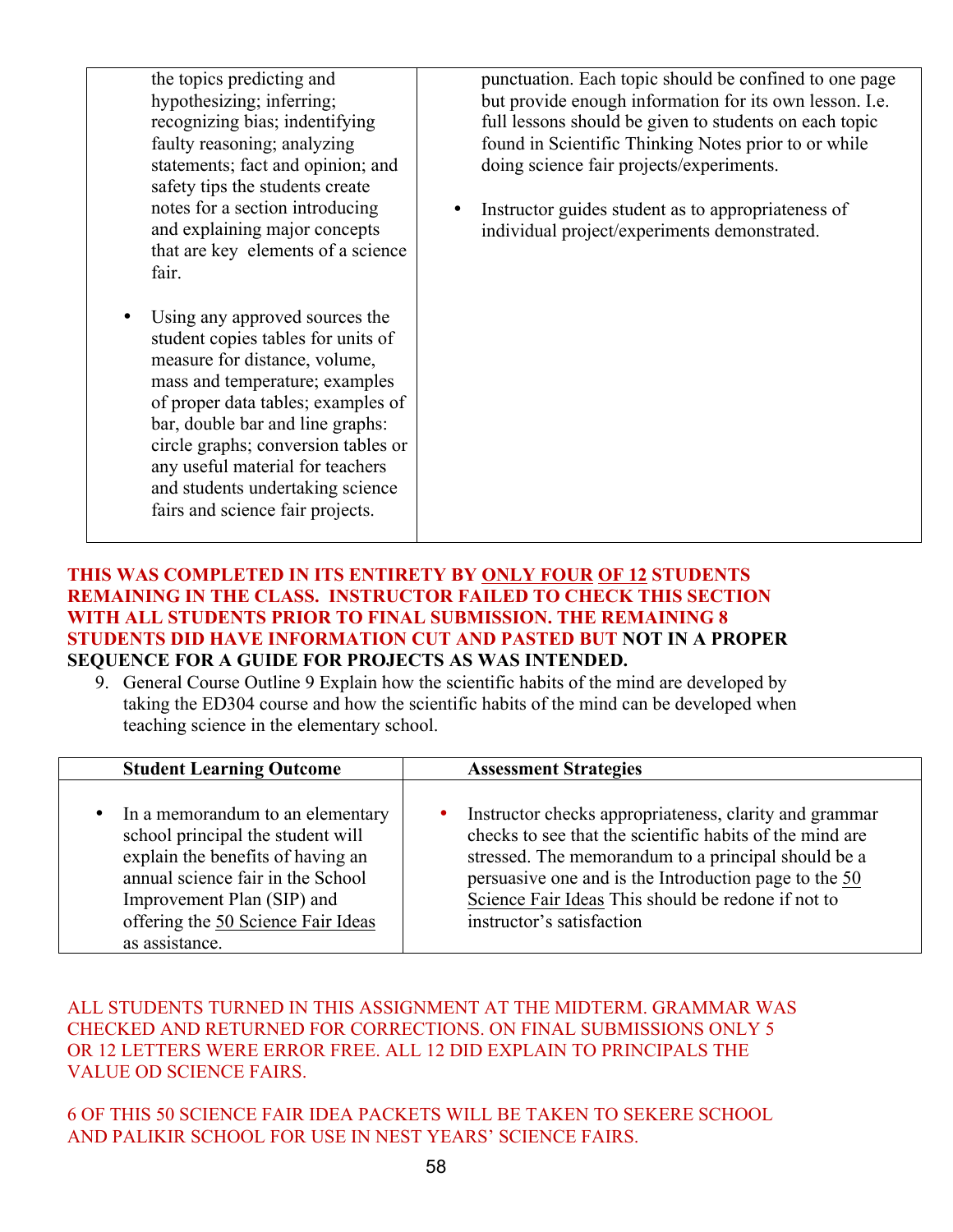**ED305: Children's Literature & Drama**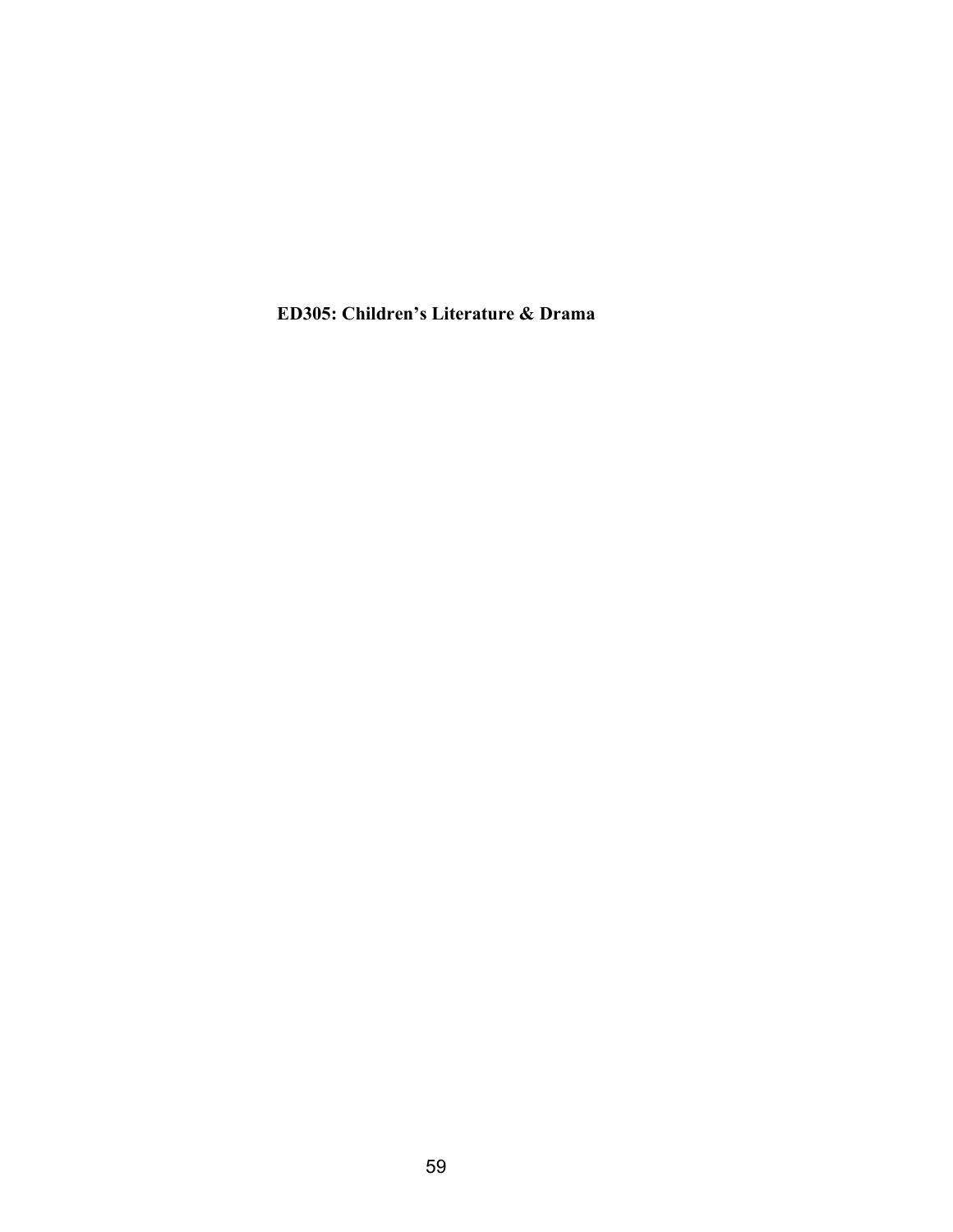| <b>SLO</b>                                                                                                                                             | 3 <sup>rd</sup> | I, D,                    | <b>Narrative</b>                                                                                                                                                                                                                                                                                                                                                                                                                                                                                                                            |
|--------------------------------------------------------------------------------------------------------------------------------------------------------|-----------------|--------------------------|---------------------------------------------------------------------------------------------------------------------------------------------------------------------------------------------------------------------------------------------------------------------------------------------------------------------------------------------------------------------------------------------------------------------------------------------------------------------------------------------------------------------------------------------|
|                                                                                                                                                        | Year<br>PLO#    | M                        |                                                                                                                                                                                                                                                                                                                                                                                                                                                                                                                                             |
| The students will read and<br>write a brief book report on at<br>least 20 children's books.                                                            | 1,5             |                          | The students read 20 children's books and wrote a<br>short report (Title, Author, Main Characters, Genre,<br>and 1-2 paragraph summary) for each book.<br>Only two students out of 17 got below an 80% on this<br>assignment. The students did mention, however, that<br>the assignment would have been better if they had<br>been assigned the 20 books over the course of the<br>semester in small increments rather than<br>reading/writing about 20 books at one time. That does<br>seem like a better course of action for the future. |
| Use the Frye Readability<br>Graph and/or Flesch-Kincaid<br>Readability Test to classify 20<br>or more children's books into<br>appropriate categories. | 1,5             | D                        | The students had to do the Frye Readability and/or<br>Flesch-Kincaid Test on 20 books, writing the Title,<br>Author, and Reading Level for each book, then<br>classifying them as: Early Childhood (B-2), Middle<br>Elementary (3-5), Upper Elementary (6-8), and High<br>School and Up.<br>All students got above a 75% on this assignment.                                                                                                                                                                                                |
| The students will write an<br>original short story suitable for<br>reading or scripting.                                                               | $\overline{2}$  | M                        | This outcome was not met because I decided during<br>the course that there was not enough time to<br>complete this outcome.                                                                                                                                                                                                                                                                                                                                                                                                                 |
| The students will identify at<br>least 10 children's stories<br>which could be used for<br>scripting and dramatic<br>presentation.                     | 1,5             | $\overline{\phantom{a}}$ | The students read a wide variety of children's stories<br>and were shown a number of adaptations of<br>books/stories into scripted presentations through<br>Reader's Theater.                                                                                                                                                                                                                                                                                                                                                               |
| The students will script<br>adaptations of children's<br>books in vernacular and<br>English.                                                           | 1,5             | D                        | The students adapted The Lion, the Witch, and the<br>Wardrobe by C.S. Lewis into Reader's Theater in<br>small groups and performed it in front of the class.<br>All students got an A on this assignment.                                                                                                                                                                                                                                                                                                                                   |
| Students will participate in a<br>cooperative group and<br>prepare/present scripted<br>presentations bilingually.                                      | 2,4             | D                        | The students adapted The Lion, the Witch, and the<br>Wardrobe by C.S. Lewis into Reader's Theater in<br>small groups and performed it in front of the class.<br>All students got an A on this assignment.                                                                                                                                                                                                                                                                                                                                   |
| Students will do at least one<br>presentation on a children's<br>book of their choosing.                                                               | 2, 4            | D<br>60                  | The students did three presentations using children's<br>books: a Book Talk, Read Aloud/Book Summary, and<br>a Lesson Using a Picture Book.<br>All students got an 80% or above on the Book Talk<br>assignment.<br>Read Aloud/Book Summary: 70% and above<br>Lesson: 70% and above                                                                                                                                                                                                                                                          |
| Students will prepare a lesson                                                                                                                         | 1,2,4,6         | D                        | The students had to prepare a short lesson (in any                                                                                                                                                                                                                                                                                                                                                                                                                                                                                          |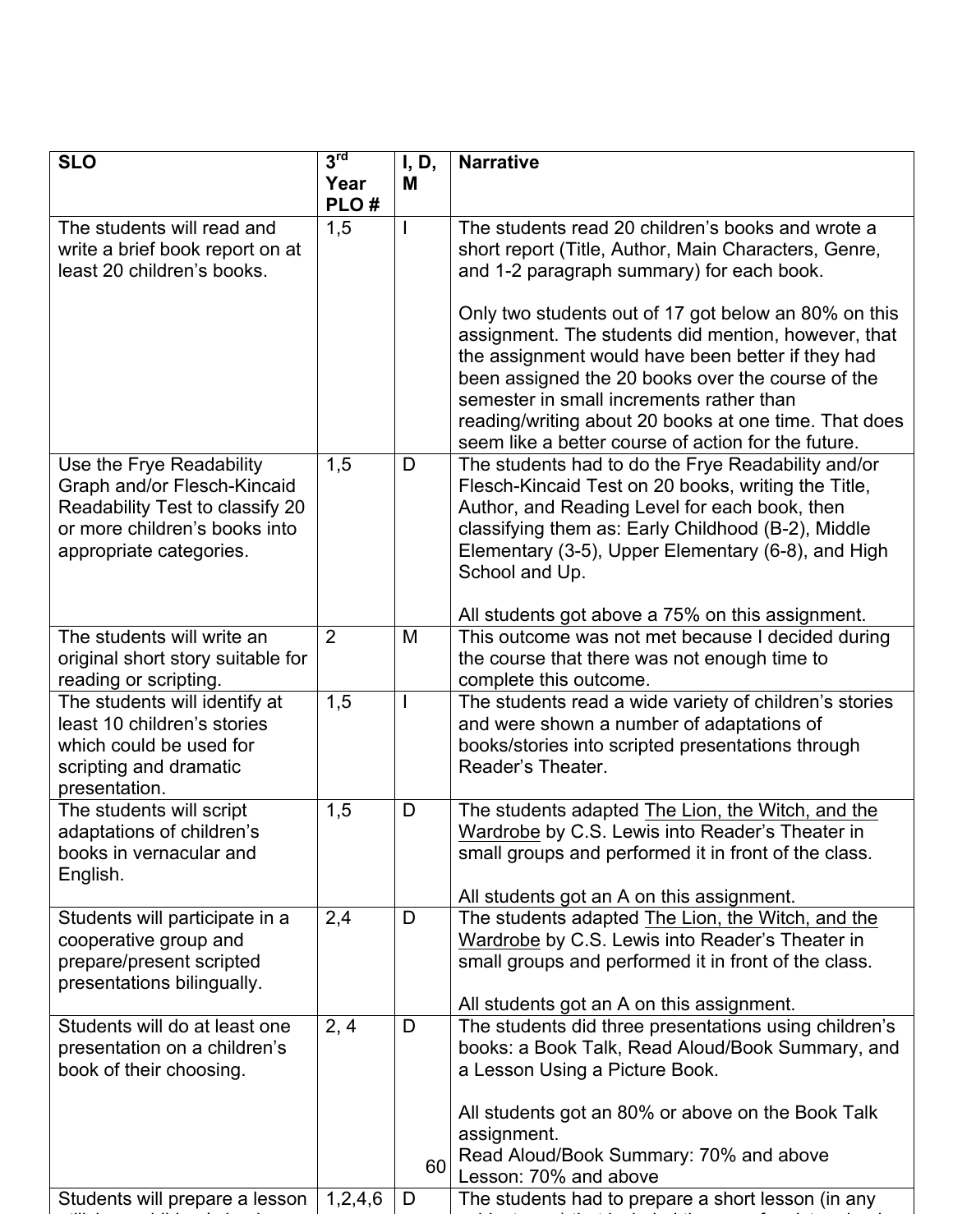| in some way. The students had to turn in a complete<br>lesson plan and present their lessons to the class. |
|------------------------------------------------------------------------------------------------------------|
| All students got a 70% or above on this assignment.                                                        |

#### **Final Grades: 10 As; 7 Bs**

**Student Evaluations of instructor:** The instructor has not seen the results of the instructor evaluations, however, the instructor informally asked the students about the course. Generally, the students found the Frye Readability and all presentations in front of the class as the best and most helpful aspects of the course.

**Recommendations for improving ED 305:** Reading even more children's books in the course. The scripting of a children's book was a good assignment, but much of the course outline and SLOs seem to be geared toward this aspect of the course. Such emphasis is not necessary. Smaller assignments or homework assignments rather than large projects. Near the end of the semester, short 5 minute quizzes were given to cut down on late arrivals. These proved to be a great addition to the course and also a good way to quickly assess student understanding.

#### **Review of Performance: ED 330 Classroom Management (Spring, 2011) ( N= 26)**

**Submitted by Susan Moses, Instructor**

| (% refers to percent of students who got item correct on final exam/posttest) |          |       |       |                 |                                                |  |
|-------------------------------------------------------------------------------|----------|-------|-------|-----------------|------------------------------------------------|--|
|                                                                               | $3rd$ Yr | I, D, |       |                 |                                                |  |
| SLO#                                                                          | PLO#     | or M  |       |                 | Posttest Data, Assignments (Papers), and Exams |  |
| Transition/allocated time                                                     | 2,4      | D     | Item# | <b>Posttest</b> | Knowledge of these terms                       |  |
|                                                                               |          |       |       | 88%             | is foundational for many                       |  |
|                                                                               |          |       |       |                 | of the course SLOs.                            |  |
| On-task/engaged; On-                                                          | 2,4      | D     | Item# | <b>Posttest</b> | Knowledge of these terms                       |  |
| task-nonengaged; Off-                                                         |          |       | 2     | 77%             | is foundational for many                       |  |
| task-nondisruptive; Off-                                                      |          |       |       |                 | of the course SLOs. The                        |  |
| task-disruptive                                                               |          |       | 3     | 73%             | posttest scores show a                         |  |
|                                                                               |          |       |       |                 | little improvement over                        |  |
|                                                                               |          |       |       |                 | the scores of the fall 2010                    |  |
|                                                                               |          |       |       |                 | class.                                         |  |
| 1a1) Establish and teach                                                      | 2,4      | D     | Item# | <b>Posttest</b> | Twenty-three students                          |  |
| classroom rules                                                               |          |       | 4     | 88%             | successfully completed                         |  |
|                                                                               |          |       | 5     | 96%             | the assignment                                 |  |
|                                                                               |          |       | 9     | 85%             | associated with this SLO                       |  |
|                                                                               |          |       |       |                 | with scores of 70% or                          |  |
|                                                                               |          |       |       |                 | higher. One student                            |  |
|                                                                               |          |       |       |                 | scored 13/20, another                          |  |
|                                                                               |          |       |       |                 | scored 4/20 and chose                          |  |
|                                                                               |          |       |       |                 | not to do a make-up, and                       |  |
|                                                                               |          |       |       |                 | another failed to submit                       |  |
|                                                                               |          |       |       |                 | the assignment.                                |  |
| 1a2) Design a system of                                                       | 2,4      | D     | Item# | <b>Posttest</b> | All but one of the students                    |  |
| consequences for failing                                                      |          |       |       | 96%             | successfully completed                         |  |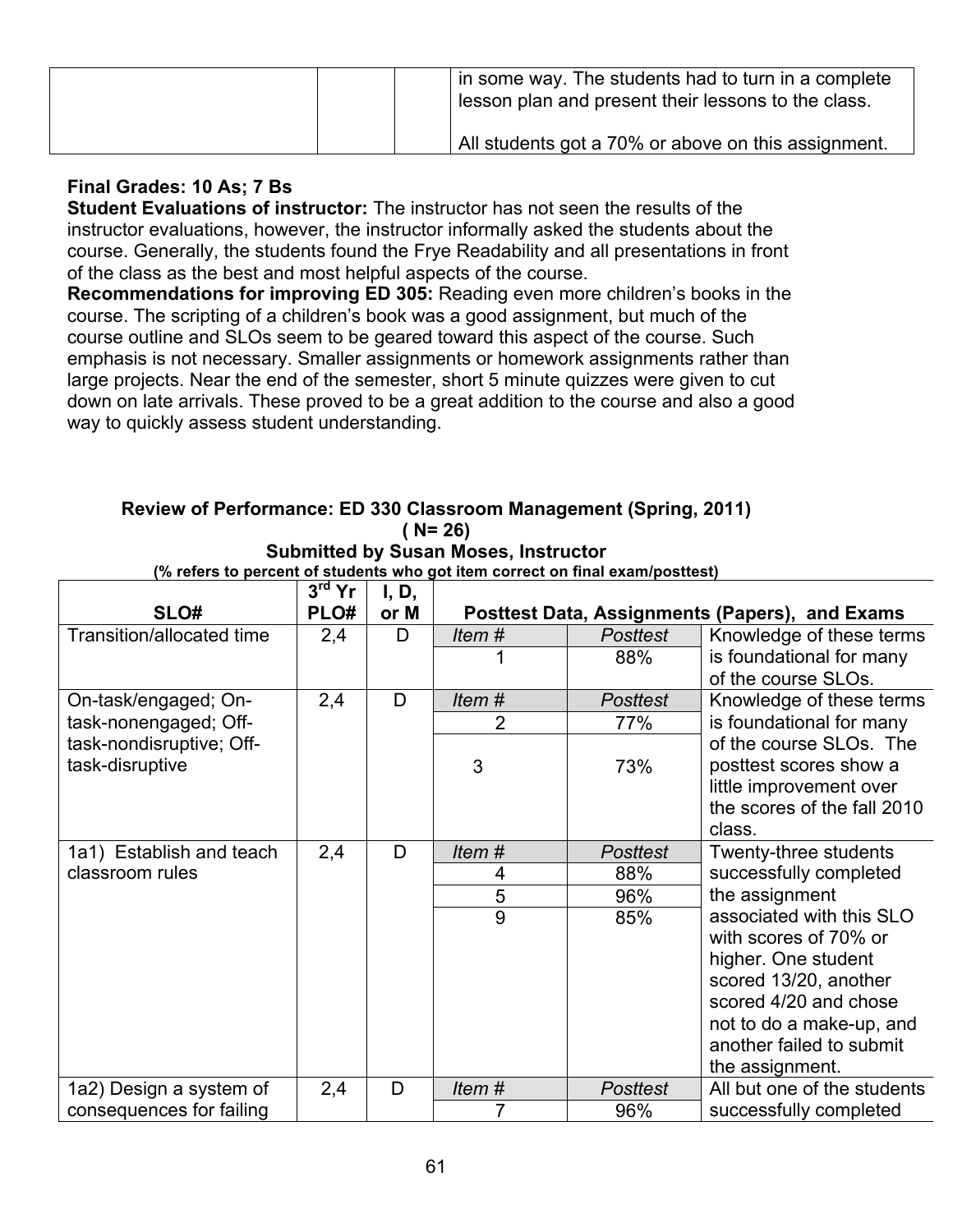| to follow the rules                                           |                  |               | 8          | 100%                   | the assignment<br>associated with this SLO<br>with a score of 70% or<br>higher. One student<br>scored 60%.                                                                                                                                                                                                                                                                                                                                                                                                                                                               |
|---------------------------------------------------------------|------------------|---------------|------------|------------------------|--------------------------------------------------------------------------------------------------------------------------------------------------------------------------------------------------------------------------------------------------------------------------------------------------------------------------------------------------------------------------------------------------------------------------------------------------------------------------------------------------------------------------------------------------------------------------|
| 1a3) Design a system of<br>rewards for following the<br>rules | 2,4              | D             | Item#<br>6 | <b>Posttest</b><br>23% | All but two of the students<br>successfully completed<br>the assignment on this<br>SLO with a score of 70%<br>or higher. The item on the<br>final exam (posttest) is<br>rather sophisticated in<br>that it focuses on the<br>philosophical<br>considerations in the<br>design of a system of<br>rewards. These<br>considerations are<br>important. Therefore,<br>there mains a need to<br>cumulatively review<br>these considerations<br>throughout the course.<br>It should be noted that<br>this same concern was<br>expressed on past<br>course level<br>assessments. |
| SLO#                                                          | $3rd$ Yr<br>PLO# | I, D,<br>or M |            |                        | Posttest Data, Assignments (Papers), and Exams                                                                                                                                                                                                                                                                                                                                                                                                                                                                                                                           |
| 1b Establish and teach                                        | 2,4              | D             | Item#      | <b>Posttest</b>        | Twenty-three of the                                                                                                                                                                                                                                                                                                                                                                                                                                                                                                                                                      |
| classroom routines                                            |                  |               | 10         | 88%                    | students successfully<br>completed the written<br>assignment associated<br>with this SLO with a score<br>of 70% or higher. The<br>remaining students<br>scored 13/20. All of the<br>students except one<br>successfully role played<br>teaching one classroom<br>routine.                                                                                                                                                                                                                                                                                                |
| 1c Develop a plan of                                          | 4                | D             | Item#      | <b>Posttest</b>        | Twenty-one students                                                                                                                                                                                                                                                                                                                                                                                                                                                                                                                                                      |
| activities to begin the new<br>school year                    |                  |               | 11         | 100%                   | successfully completed<br>the written assignment                                                                                                                                                                                                                                                                                                                                                                                                                                                                                                                         |
|                                                               |                  |               | 12         | 100%                   | that assesses this SLO.                                                                                                                                                                                                                                                                                                                                                                                                                                                                                                                                                  |
|                                                               |                  |               | 13         | 62%                    | Of the five who did not<br>meet expectations, two<br>did not submit the<br>assignment.                                                                                                                                                                                                                                                                                                                                                                                                                                                                                   |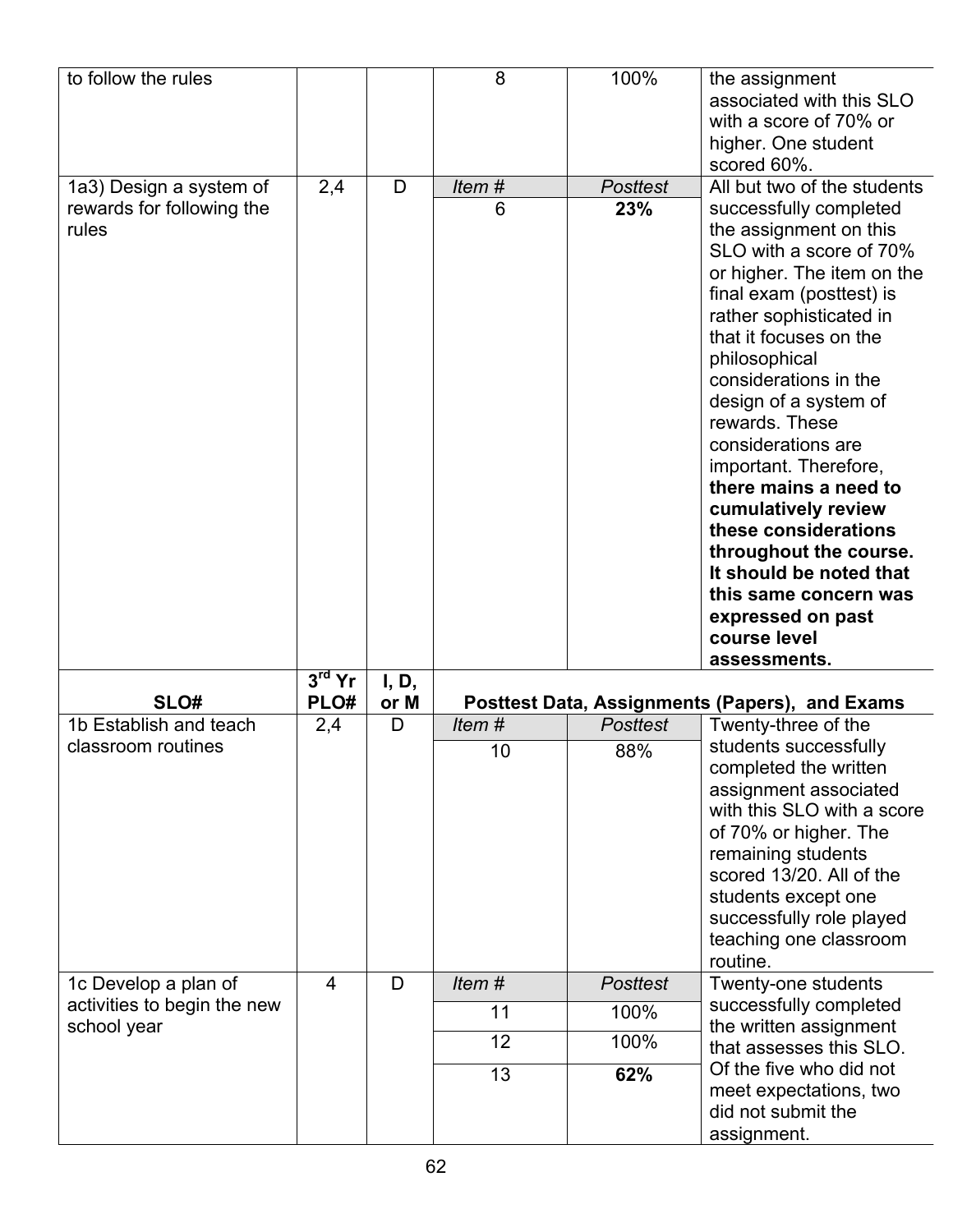| 1d Group students for     | $\overline{4}$ | D     | Item# | <b>Posttest</b> | Twenty-three students                          |
|---------------------------|----------------|-------|-------|-----------------|------------------------------------------------|
| instruction within a      |                |       | 14    | 81%             | completed this                                 |
| classroom                 |                |       |       |                 | assignment with a score                        |
|                           |                |       |       |                 | of 70% or higher. One                          |
|                           |                |       |       |                 | failed to submit the                           |
|                           |                |       |       |                 | assignment and two                             |
|                           |                |       |       |                 | students remained below                        |
|                           |                |       |       |                 | the criterion after two                        |
|                           |                |       |       |                 | tries.                                         |
| 1e Develop a classroom    | $\overline{4}$ | D     | Item# | <b>Posttest</b> | All but one of the students                    |
| layout/arrangement        |                |       | 15    | 92%             | completed this                                 |
|                           |                |       |       |                 | assignment. One student                        |
|                           |                |       |       |                 | submitted the assignment                       |
|                           |                |       |       |                 | so late that it did not earn                   |
|                           |                |       |       |                 | any points.                                    |
| 1f Develop a class        | $\overline{4}$ | D     | Item# | <b>Posttest</b> | All but one of the students                    |
| schedule                  |                |       |       |                 | completed this                                 |
|                           |                |       | 16    | 65%             | assignment with a score                        |
|                           |                |       |       |                 | with a score of 70% or                         |
|                           |                |       |       |                 | higher. One student                            |
|                           |                |       |       |                 | scored 11.5/20, An                             |
|                           |                |       |       |                 | attempt was made to                            |
|                           |                |       |       |                 | rework this assignment to                      |
|                           |                |       |       |                 | incorporate the FACSSO                         |
|                           |                |       |       |                 | resolution. However, it                        |
|                           |                |       |       |                 | was found that the                             |
|                           |                |       |       |                 | resolution actually                            |
|                           |                |       |       |                 | requires less time for a                       |
|                           |                |       |       |                 | school day than the                            |
|                           |                |       |       |                 | Pohnpei policy that had                        |
|                           |                |       |       |                 | been used in past                              |
|                           |                |       |       |                 | classes. Therefore, the                        |
|                           |                |       |       |                 | assignment reverted to                         |
|                           |                |       |       |                 | the previous one.                              |
|                           | $3rd$ Yr       | I, D, |       |                 |                                                |
| SLO#                      | PLO#           | or M  |       |                 | Posttest Data, Assignments (Papers), and Exams |
| 2a Design activities to   | 2,4            | D     | Item# | <b>Posttest</b> | Twenty-one of the                              |
| keep students involved in |                |       | 17    | 92%             | students successfully                          |
| learning                  |                |       | 18    | 88%             | completed the                                  |
|                           |                |       |       |                 | assignment on this SLO.                        |
|                           |                |       |       |                 | One student failed to                          |
|                           |                |       |       |                 | submit the assignment,                         |
|                           |                |       |       |                 | and four students scored                       |
|                           |                |       |       |                 | below 70%.                                     |
| 2b Give clear directions  | 2,4            | D     | Item# | <b>Posttest</b> | 88% of the students                            |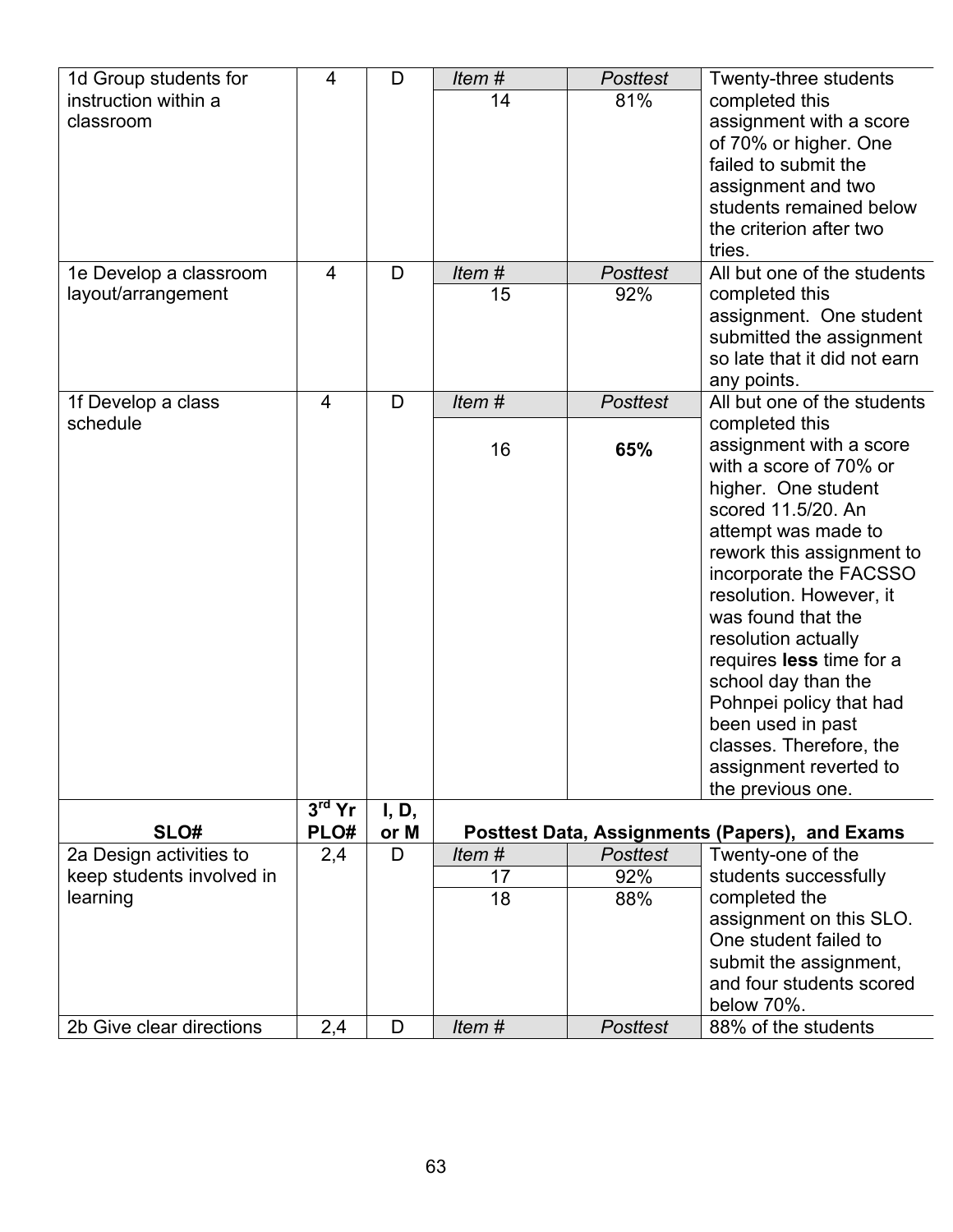|                                                                                                                                |                  |               | 19          | 85%                     | successfully<br>demonstrated giving<br>directions on all three<br>role-play examples. One<br>student missed one class<br>session while another<br>student missed both<br>sessions during which this<br>role-play was done. |
|--------------------------------------------------------------------------------------------------------------------------------|------------------|---------------|-------------|-------------------------|----------------------------------------------------------------------------------------------------------------------------------------------------------------------------------------------------------------------------|
| 2c Define components of<br>enthusiasm in presentation of<br>lessons                                                            | 2,4              | D             | Item#<br>20 | <b>Posttest</b><br>100% | Twenty students<br>successfully completed<br>this assignment. One<br>student failed to submit<br>the assignment.                                                                                                           |
| 2d Develop strategies for<br>implementing cooperative<br>learning groups in the<br>classroom                                   | 2,4              | D             | Item#<br>21 | <b>Posttest</b><br>88%  | Twenty-one students<br>successfully completed<br>this assignment with a<br>score of 70% or higher.<br>Two students failed to<br>complete the assignment.                                                                   |
| SLO#                                                                                                                           | $3rd$ Yr<br>PLO# | I, D,<br>or M |             |                         | Posttest Data, Assignments (Papers), and Exams                                                                                                                                                                             |
| 2e Design a system for<br>managing student<br>paperwork including ways<br>to provide knowledge of<br>results in a minimum of 5 | 2,4              | D             | Item#<br>22 | <b>Posttest</b><br>88%  | Twenty-one students<br>successfully completed<br>this assignment with a<br>score of 70% or higher.<br>Two students failed to                                                                                               |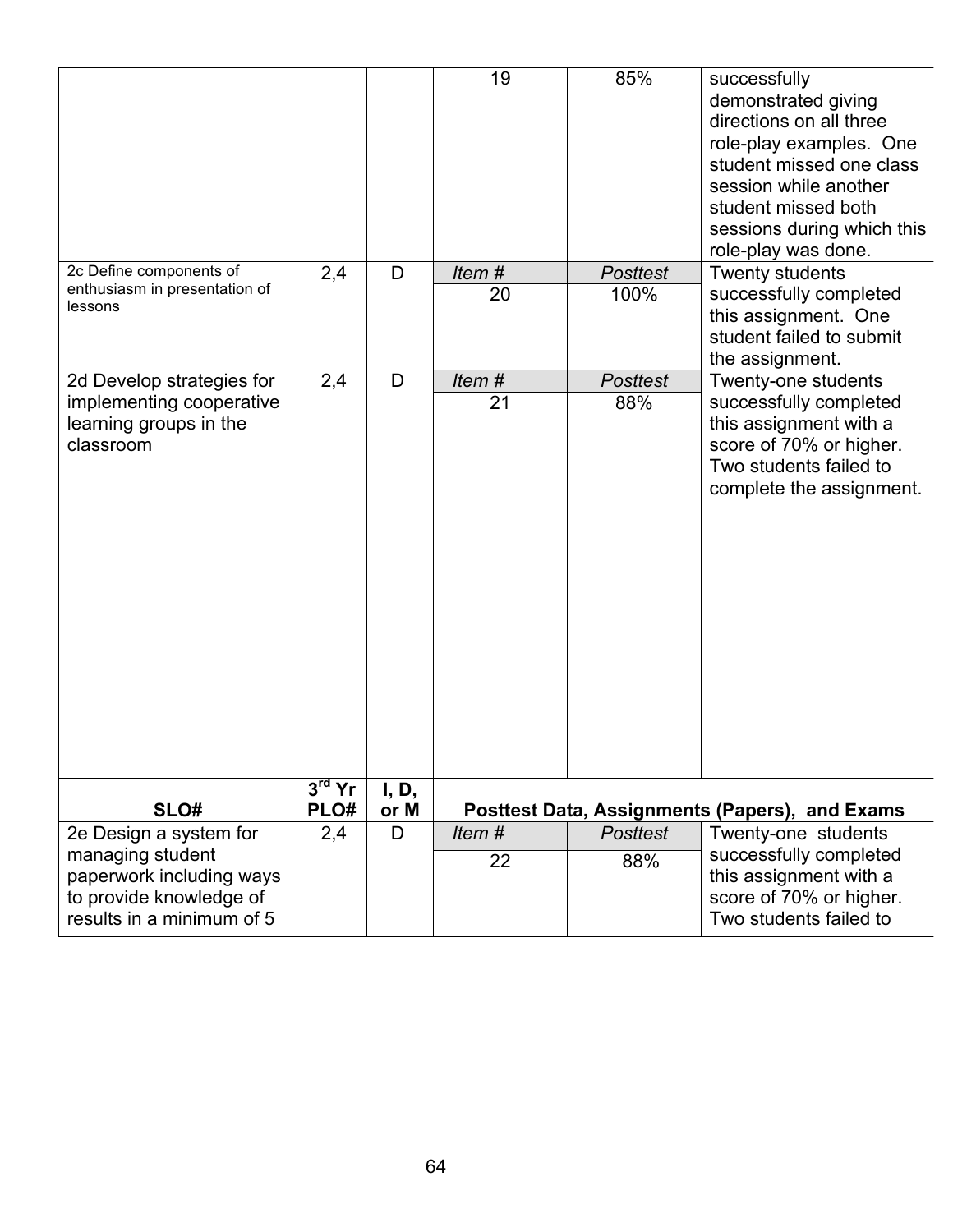| ways                                                                                                             |                  |               | 23       | 35%             | complete the assignment.<br>Others did poorly due to<br>points deducted for<br>copying answers directly<br>from the textbook. Item<br>23 of the final exam<br>(posttest) relates to<br>providing feedback to<br>students. This is an<br>important concept, and<br>therefore there remains<br>a need to emphasize<br>feedback more during<br>the presentation of this<br><b>SLO during the fall</b><br>semester.                                                          |
|------------------------------------------------------------------------------------------------------------------|------------------|---------------|----------|-----------------|--------------------------------------------------------------------------------------------------------------------------------------------------------------------------------------------------------------------------------------------------------------------------------------------------------------------------------------------------------------------------------------------------------------------------------------------------------------------------|
| 3a Demonstrate the                                                                                               | 2,4              | D             | Item#    | <b>Posttest</b> | This SLO was not covered                                                                                                                                                                                                                                                                                                                                                                                                                                                 |
| following communication<br>skills: constructive<br>assertiveness; empathic<br>responding; and problem<br>solving |                  |               | N/A      | N/A             | this semester due to time<br>constraints.                                                                                                                                                                                                                                                                                                                                                                                                                                |
| 3b Develop a plan for                                                                                            | 4, 6             | D             | Item#    | <b>Posttest</b> | Students were asked to find                                                                                                                                                                                                                                                                                                                                                                                                                                              |
| communicating with<br>parents                                                                                    |                  |               | 24<br>25 | 65%<br>50%      | Internet articles on<br>strategies for establishing<br>ongoing communication<br>with parents, not just when<br>problems arise. The<br>question asks students to<br>discriminate ongoing<br>communication from<br>problem-based<br>communication. More<br>emphasis needs to be<br>given to this concept.<br>Item 25 focuses on<br>considerations when<br>conducting a parent-teacher<br>conference. There is<br>clearly a need to focus<br>more on this next<br>semester. |
| SLO#                                                                                                             | $3rd$ Yr<br>PLO# | I, D,<br>or M |          |                 | Posttest Data, Assignments (Papers), and Exams                                                                                                                                                                                                                                                                                                                                                                                                                           |
| 3c Develop a plan for                                                                                            | 4, 6             | D             | Item#    | <b>Posttest</b> | All but two of the students                                                                                                                                                                                                                                                                                                                                                                                                                                              |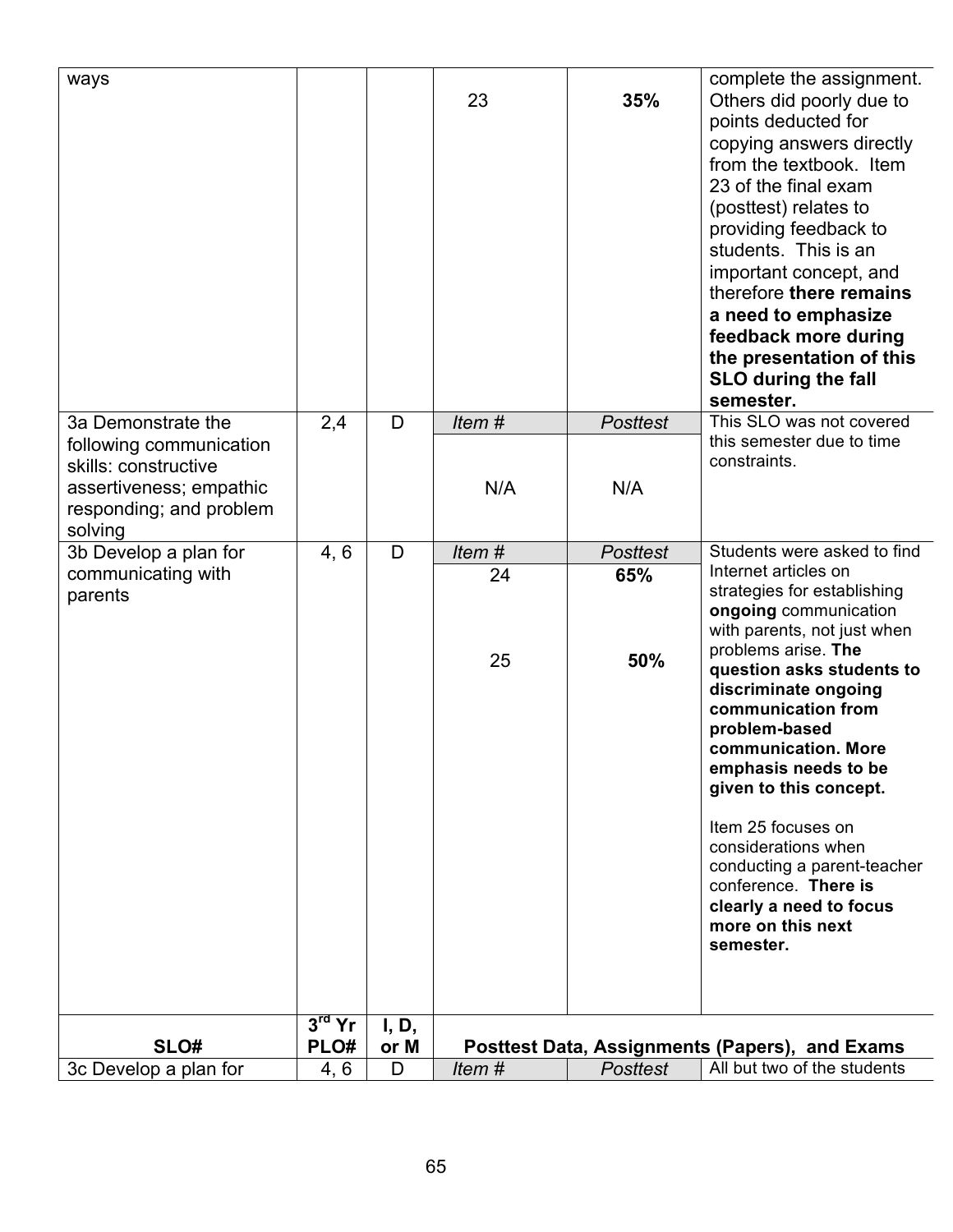| handling angry parents                                                                                        |                |   | 26    | 96%             | successfully role-played a<br>situation in which they were<br>confronted by an angry<br>parent. Two students were<br>absent for this activity.                                                                                                                                            |
|---------------------------------------------------------------------------------------------------------------|----------------|---|-------|-----------------|-------------------------------------------------------------------------------------------------------------------------------------------------------------------------------------------------------------------------------------------------------------------------------------------|
| 4a Use "least intrusive"                                                                                      | $\overline{4}$ | D | Item# | <b>Posttest</b> | These strategies were only                                                                                                                                                                                                                                                                |
| strategies to handle minor                                                                                    |                |   | 27    | 96%             | discussed and practiced in                                                                                                                                                                                                                                                                |
| isolated off-task behaviors                                                                                   |                |   | 28    | 69%             | class. There was no written<br>assignment other than the<br>exercises in the class<br>booklet.                                                                                                                                                                                            |
| 4b Describe traditional                                                                                       | 4, 5           | D | Item# | <b>Posttest</b> | Based on a concern                                                                                                                                                                                                                                                                        |
| methods of disciplining<br>children in Micronesia                                                             |                |   | N/A   | N/A             | expressed on a reflection<br>paper by a student in the fall<br>2010 class, this SLO was<br>modified for this semester.<br>Unfortunately, due to time<br>constraints, time did not<br>permit completion of this<br>assignment. There is no<br>corresponding posttest item<br>for this SLO. |
| 4c Determine his/her                                                                                          | 4, 5           | D | Item# | <b>Posttest</b> | All but two of the students                                                                                                                                                                                                                                                               |
| position on the use of<br>corporal punishment in the<br>elementary classroom                                  |                |   | 29    | 81%             | successfully completed this<br>assignment on the use of<br>corporal punishment in the<br>elementary classroom. One<br>student did not state a clear<br>position and the other failed<br>to submit the assignment.                                                                         |
| 4d Develop plans for                                                                                          | $\overline{4}$ | D | Item# | <b>Posttest</b> | All but four students                                                                                                                                                                                                                                                                     |
| handling off-task behavior<br>patterns, both disruptive<br>and non-disruptive, in the<br>elementary classroom |                |   | 30    | 100%            | successfully completed a<br>written exam on this SLO<br>that was given at the<br>same time as the final<br>exam. One student failed<br>to take the exam.                                                                                                                                  |

**Special comment**: If a student scored below 70% on a paper or quiz on the first try, s/he was given a chance to do a make-up. However, per the course policy, the highest score a student could earn on the second try was 70%. Several opportunities to earn bonus points were provided during the course. To get students to come to class on time and read the assignment in the textbook, bonus quizzes were given throughout the course. These quizzes were given only during the first five minutes of class and appeared to motivate students to come to class on time. The quizzes were open book so the skill actually being tested was their ability to scan. According to the Best Practices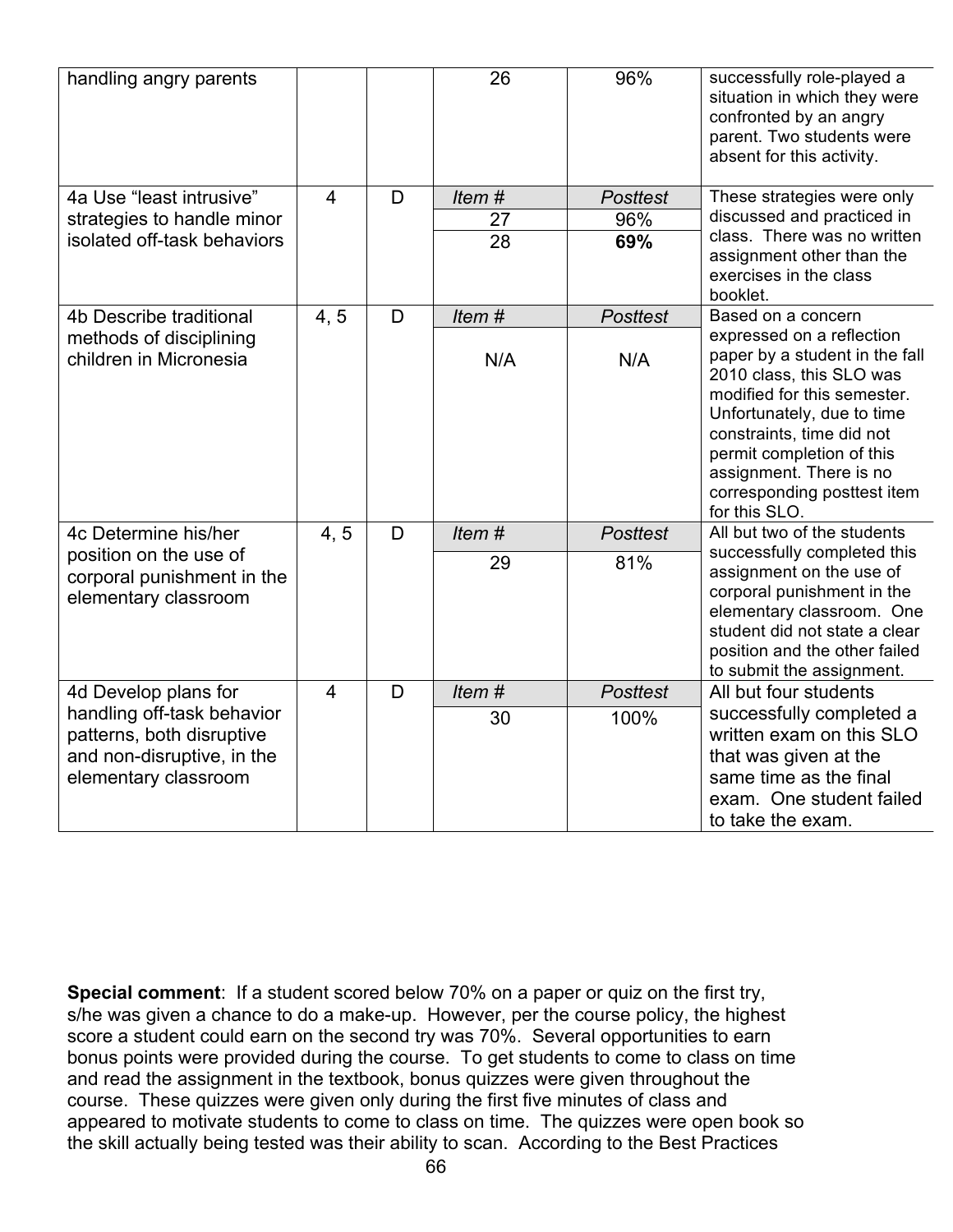instructor, scanning is a valuable skill that the students should learn. This practice will be continued this summer and next fall.

## **Final grades: 11 As; 12 Bs; 1 C; 1 D; and 1 F.**

**Recommendations for improving ED 330:** Areas needing special attention for the spring 2011 semester are highlighted above in bold and/or discussed. Students were required to submit a reflection paper summarizing three recommendations for improving the course. Some of these recommendations are included in the discussions above. Other recommendations focused primarily on general orchestration of the course rather than specific SLOs and included the following: arrange for at least one visit to a local classroom (3 students suggested this), schedule the course for the morning, rethink the way peers evaluate in-class checkouts, have more quizzes, have more role-play activities, do not allow students to be late to class, do not accept work that is submitted late, do not give so many bonus opportunities, wait until everyone is in class and then give the bonus quiz, give partial credit when students only meet part of a bonus requirement, play more games, type the lesson plan and place it in everyone's folder (The lesson plan is usually written on the board ahead of class.), have more quizzes and tests, include more group presentations, extend the time go to the elementary classrooms to observe, do not extend due dates, do more demonstrations, include how to set up a grading system, obtain written feedback from students, give extra work on the weekends, make tests more difficult, and arrange for a bigger space.

The instructor also had the opportunity to attend two (2) FSM education conferences in October and November. It was learned that the FSM school accreditation standards include a classroom observation and criteria for acceptable classroom management. Links to these standards were incorporated in the spring 2011 ED 330 course syllabus, and copies of the accreditation instruments were included in the student activity booklet that accompanies this course. The instructor will continue to make a direct link between ED 330 and the FSM school accreditation standards.

Review of Performance: (ED 338 (MWF), Spring 2011 Semester, (19 Students) Submitted by: Magdalena Hallers

| SLO#                                                                                                                                     | Program<br>Outcome # | I, D, M | <b>Reflection/Comment</b>            |
|------------------------------------------------------------------------------------------------------------------------------------------|----------------------|---------|--------------------------------------|
| 1.a. Describe the three (3) response patterns<br>that indicate academic problems.                                                        | 3, 5                 | D       | All passed slo except 2<br>students. |
| 1.b. Develop a student intervention checklist of<br>classroom modifications.                                                             | 3, 5                 | D       | All passed slo.                      |
| 1.c. Describe two (2) main difficulties in oral<br>language that may be exhibited by students in<br>the regular classroom.               | 3, 5                 | D       | All passed slo except 3<br>students. |
| 1.d. List four (4) physical clues and at least five<br>behavioral clues for recognizing visual<br>difficulties in the regular classroom. | 3, 5                 | D       |                                      |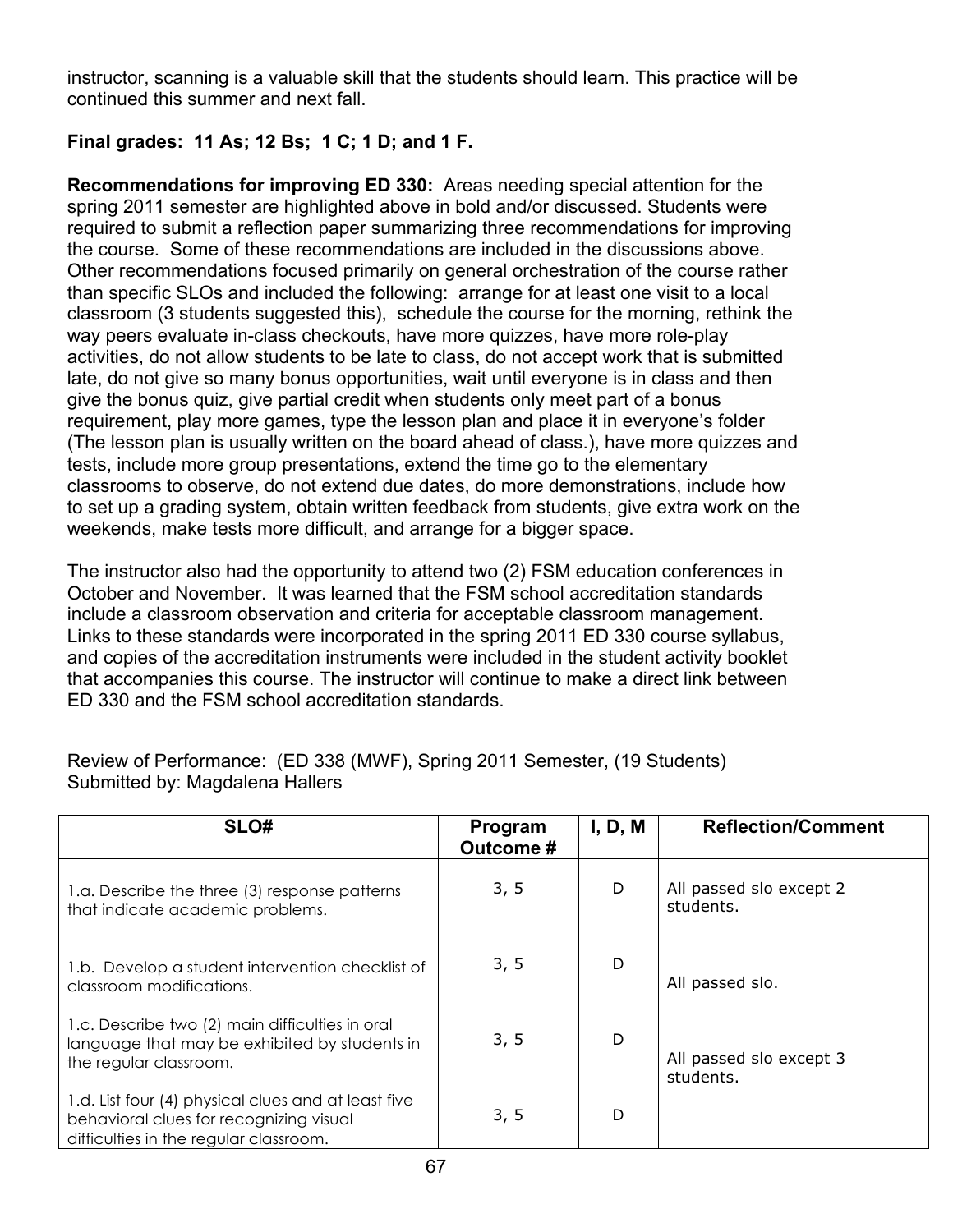| 1.e. List at least six (6) clues that might indicate<br>that a student is learning disabled.                                                                      | 3, 5             | D | All passed except 7 students.                                          |
|-------------------------------------------------------------------------------------------------------------------------------------------------------------------|------------------|---|------------------------------------------------------------------------|
| 1.f. Describe in writing three (3) indicators of a<br>student with mild retardation.                                                                              | 3, 5             | D | All passed slo except 2<br>students.                                   |
| 1.g. Determine reading levels using samples of:<br>Oral reading<br>Cloze procedure<br>Informal reading inventories<br>$\blacksquare$<br>Readability measures<br>٠ | 1, 3, 5          | D | All passed slo except 3<br>students.<br>Determine reading levels using |
| 1.h. Describe in writing three indicators of<br>behavioral disorder.                                                                                              | 3, 5             | D | IRI but not the other methods.<br>All passed slo.                      |
| 1.i. Describe in writing indicators of language<br>and speech disorder.                                                                                           | 3, 5             | D | All passed slo except 2                                                |
| 1.j. List at least five (5) signs that might indicate<br>hearing problem.                                                                                         | 3, 5             | D | students.                                                              |
| 1.k. List at least five (5) classroom signs of<br>physical and health impairments such as:<br><b>Diabetes</b>                                                     | 3, 5             | D | All passed slo except 3<br>students.                                   |
| Epilepsy                                                                                                                                                          |                  |   | All passed except 8 students                                           |
|                                                                                                                                                                   |                  |   | All passed except 1 student.                                           |
| 2.a. Describe in writing at least three (3) ways to<br>prepare regular class students to receive<br>students with:<br>hearing impairment                          | 2, 4, 5 & 6      | D | All passed except 4 students.                                          |
| behavioral impairment<br>cognitive delay<br>etc.                                                                                                                  |                  |   |                                                                        |
| in their class.<br>2.b. Describe seven (7) steps for remediating                                                                                                  | 2, 4, 5 & 6      | D | All passed except 3 students.                                          |
| articulation problems in the regular classroom.<br>2.c. Discuss in writing at least four (4) ways a                                                               | 2, 4, 5 & 6      | D | All passed slo.                                                        |
| "hearing buddy" can help a student with<br>hearing impairment succeed in the regular<br>classroom.                                                                | 2, 4, 5 & 6      | D | All passed except 3 students.                                          |
| 2.d. Discuss in writing at least four (4) ways to<br>improve classroom environment for effective<br>speech reading.                                               | 1, 2, 4, 5, 8, 6 | D |                                                                        |
| 2.e. Describe in writing at least five (5)<br>modifications and considerations to be made in<br>the regular classroom to provide the most                         |                  |   | All passed except 8 students.<br>All passed except 8 student.          |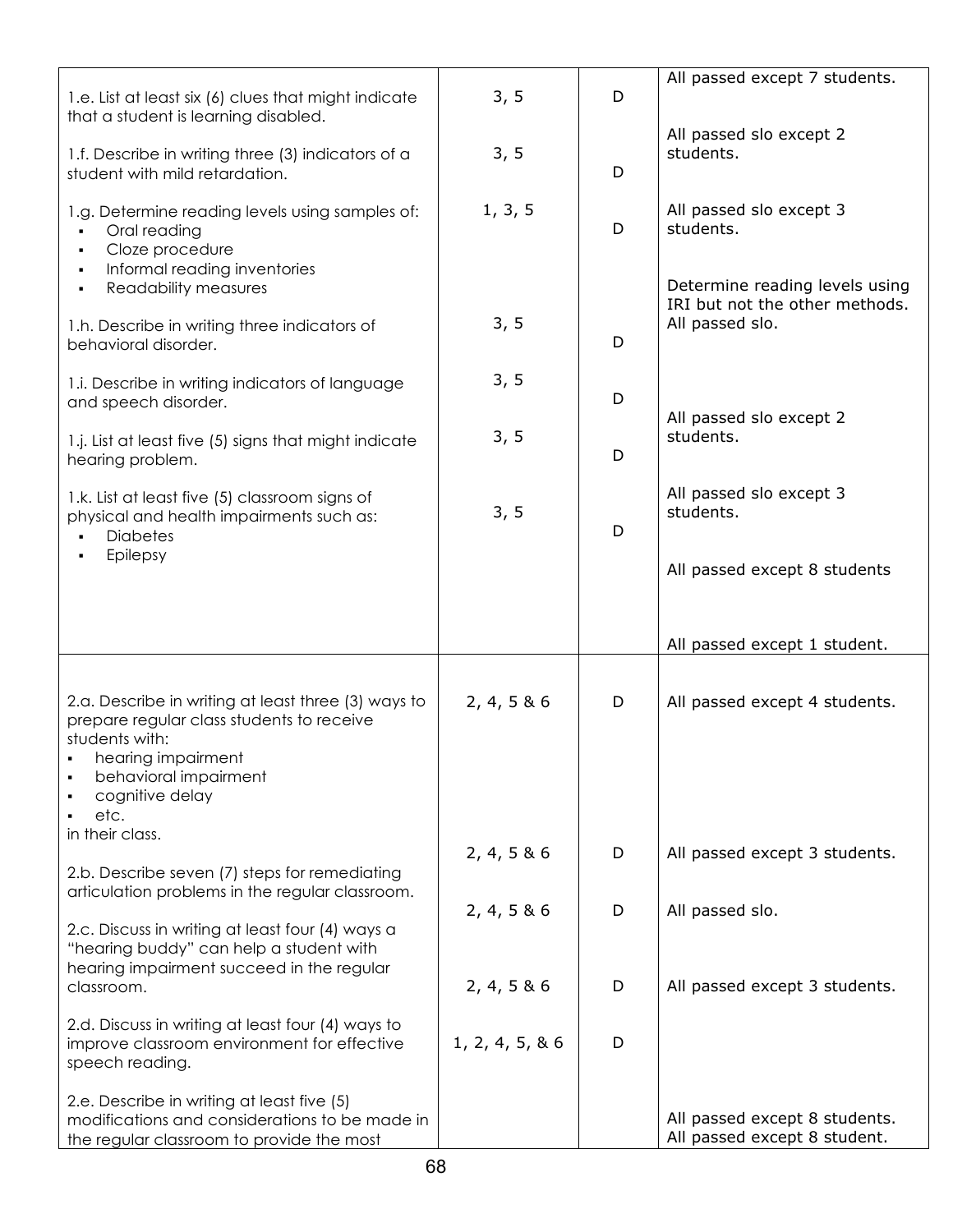| appropriate environment for student with:<br>visual impairment<br>hearing impairment<br>orthopedic impairment<br>learning disability<br>speech and language impairment<br>$\blacksquare$<br>emotional & behavioral disorder<br>mental retardation<br>other health impairment<br>autism | 2, 4, 8, 5 | D | All passed slo.<br>All passed except 2 students.<br>All passed except 3 students.<br>All passed except 4 students.<br>All passed except 2 students.<br>All passed except 2 students.<br>All passed except 1 student.<br>All passed slo. |
|----------------------------------------------------------------------------------------------------------------------------------------------------------------------------------------------------------------------------------------------------------------------------------------|------------|---|-----------------------------------------------------------------------------------------------------------------------------------------------------------------------------------------------------------------------------------------|
| 2.f. Describe in writing at least three (3) ways a<br>"seeing buddy can assist a student with visual<br>impairment succeed in the regular classroom.                                                                                                                                   | 284        | D | All passed except 3 students.                                                                                                                                                                                                           |
| 2.g. Describe in writing techniques for teaching<br>orientation and mobility skills to a student with<br>visual impairment.                                                                                                                                                            | 2, 4, 8, 5 | D | All passed slo.                                                                                                                                                                                                                         |
| 2.h. Discuss in writing the educational<br>implications including environmental<br>adjustments and the use of adaptive<br>equipment when a student with visual<br>impairment, hearing impairment, etc., is<br>included in a regular classroom.                                         | 2 & 5      | D | All passed slo.                                                                                                                                                                                                                         |
| 2.i. List and discuss in writing at least five (5)<br>ways a student with severe disabilities, such as<br>severe cognitive delay, might be able to<br>participate in regular classroom activities.                                                                                     | 2 & 5      | D | All passed slo except 3<br>students.                                                                                                                                                                                                    |
| 2.j. Describe in writing the principles for                                                                                                                                                                                                                                            | 2 & 5      | D | All passed slo.                                                                                                                                                                                                                         |
| enhancing social acceptance.                                                                                                                                                                                                                                                           | 5          | D | All passed slo.                                                                                                                                                                                                                         |
| 2.k. Discuss in writing strategies for promoting<br>acceptance of special students.                                                                                                                                                                                                    | 4 & 5      | D |                                                                                                                                                                                                                                         |
| 2.I. List the six (6) classroom elements that<br>teachers should consider.                                                                                                                                                                                                             |            |   | All passed slo.                                                                                                                                                                                                                         |
| 2.m. Discuss in writing the five (5) principles to                                                                                                                                                                                                                                     | 4 & 5      | D | All passed slo.                                                                                                                                                                                                                         |
| consider in arranging the physical environment<br>of a classroom.                                                                                                                                                                                                                      | 4 & 5      | D | All passed slo except 2                                                                                                                                                                                                                 |
| 2.n. Describe in writing the principles to consider<br>in arranging the instructional environment.                                                                                                                                                                                     | 4 & 5      | D | students.                                                                                                                                                                                                                               |
| 2.o. Describe in writing the principles for<br>managing time and resources.                                                                                                                                                                                                            |            |   | All passed except 3 students.                                                                                                                                                                                                           |
| 2.p. Discuss at least five (5) ways of modifying<br>the physical environment for students with:<br>physical and health impairment<br>visual and hearing impairment                                                                                                                     |            |   |                                                                                                                                                                                                                                         |
|                                                                                                                                                                                                                                                                                        |            |   |                                                                                                                                                                                                                                         |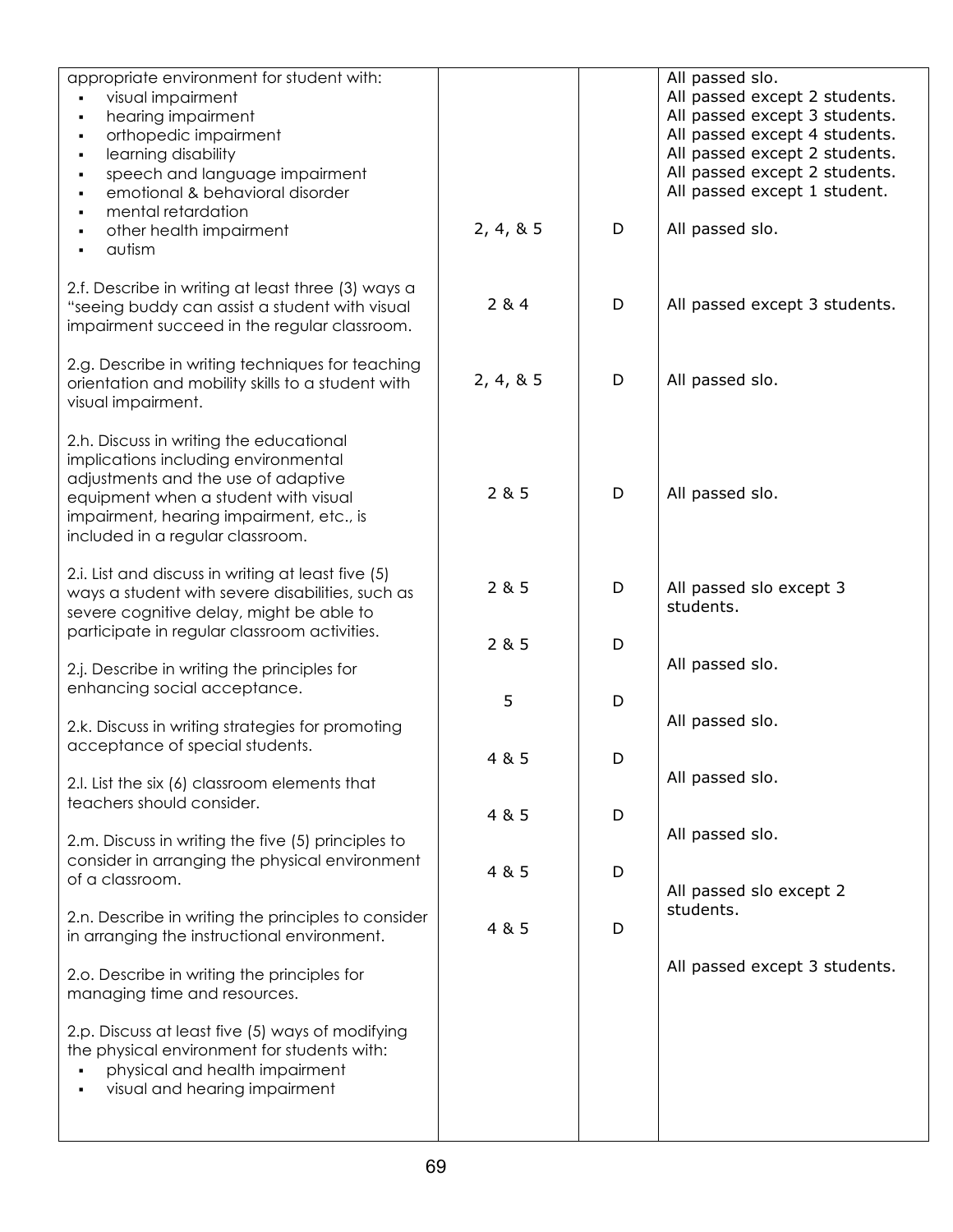| 3.a. Determine the primary error pattern,<br>describe the teaching procedures, and<br>construct materials for remediating the error of<br>a sample worksheet in:<br>Math<br>Informal reading inventory<br>Reading comprehension<br>Spelling inventory<br>٠<br>Handwriting<br>٠.                                                                                                                                         | 2, 3, 4 & 5 | D | All passed slo except 2<br>students.<br>All passed slo.                                                                                                                                                                                        |
|-------------------------------------------------------------------------------------------------------------------------------------------------------------------------------------------------------------------------------------------------------------------------------------------------------------------------------------------------------------------------------------------------------------------------|-------------|---|------------------------------------------------------------------------------------------------------------------------------------------------------------------------------------------------------------------------------------------------|
|                                                                                                                                                                                                                                                                                                                                                                                                                         | 2, 3, 4 & 5 | D |                                                                                                                                                                                                                                                |
| 3.b. Modify a regular class lesson plan to<br>incorporate at least four (4) techniques and/or<br>specialized materials for assisting a student with:<br>Hearing impairment<br>Visual impairment<br>٠<br>Learning disabilities<br>٠<br>Orthopedic impairment<br>٠<br>Speech and language impairment<br>٠<br>Emotional & behavioral disorder<br>$\blacksquare$<br>Other health impairment<br>Mental retardation<br>Autism |             |   | All passed except 8 student.<br>All passed except 8 students.<br>All passed except 2 students.<br>Not covered<br>All passed except 3 students.<br>All passed except 4 students.<br>Not covered<br>All passed except 2 students.<br>Not covered |
|                                                                                                                                                                                                                                                                                                                                                                                                                         | 5           | D |                                                                                                                                                                                                                                                |
| 3.c. Discuss in writing the steps of instruction.                                                                                                                                                                                                                                                                                                                                                                       |             |   | All passed slo.                                                                                                                                                                                                                                |
| 3.d. Discuss in writing the strategies for adapting<br>instruction.                                                                                                                                                                                                                                                                                                                                                     | 2, 3, 4 & 5 | D | Research and presentations on<br>effective teaching strategies. All                                                                                                                                                                            |
|                                                                                                                                                                                                                                                                                                                                                                                                                         | 5           | D | passed                                                                                                                                                                                                                                         |
| 3.e. Explain in writing the five steps of instruction<br>with the stages of learning.                                                                                                                                                                                                                                                                                                                                   | 2 & 5       | D | All passed slo.                                                                                                                                                                                                                                |
| 3.f. Task analyze a learning task into teachable<br>components.                                                                                                                                                                                                                                                                                                                                                         |             |   | All passed except 3 students.                                                                                                                                                                                                                  |
|                                                                                                                                                                                                                                                                                                                                                                                                                         | 2 & 5       | D |                                                                                                                                                                                                                                                |
| 3.g. Use systematic instructional procedures for                                                                                                                                                                                                                                                                                                                                                                        |             |   |                                                                                                                                                                                                                                                |
| teaching a task.                                                                                                                                                                                                                                                                                                                                                                                                        | 2, 3, 8, 5  | D | All passed except 1 student.                                                                                                                                                                                                                   |
| 3.h. Determine student's current levels of<br>performance using informal tests, such as<br>inventories and criterion referenced tests.                                                                                                                                                                                                                                                                                  |             |   | Not covered                                                                                                                                                                                                                                    |
| 3.i. Write a lesson plan using the ABCD format<br>with at least three (3) techniques or strategies<br>and specialized material for teaching skills in<br>reading, language, or written expression<br>appropriate for a student with:<br>hearing impairment<br>visual impairment<br>٠<br>learning disabilities<br>٠<br>speech & language impairment<br>٠<br>mental retardation<br>orthopedic impairment<br>٠             | 1, 2, 8, 5  | D | All passed.<br>All passed.<br>All passed.<br>All passed.                                                                                                                                                                                       |
|                                                                                                                                                                                                                                                                                                                                                                                                                         |             |   |                                                                                                                                                                                                                                                |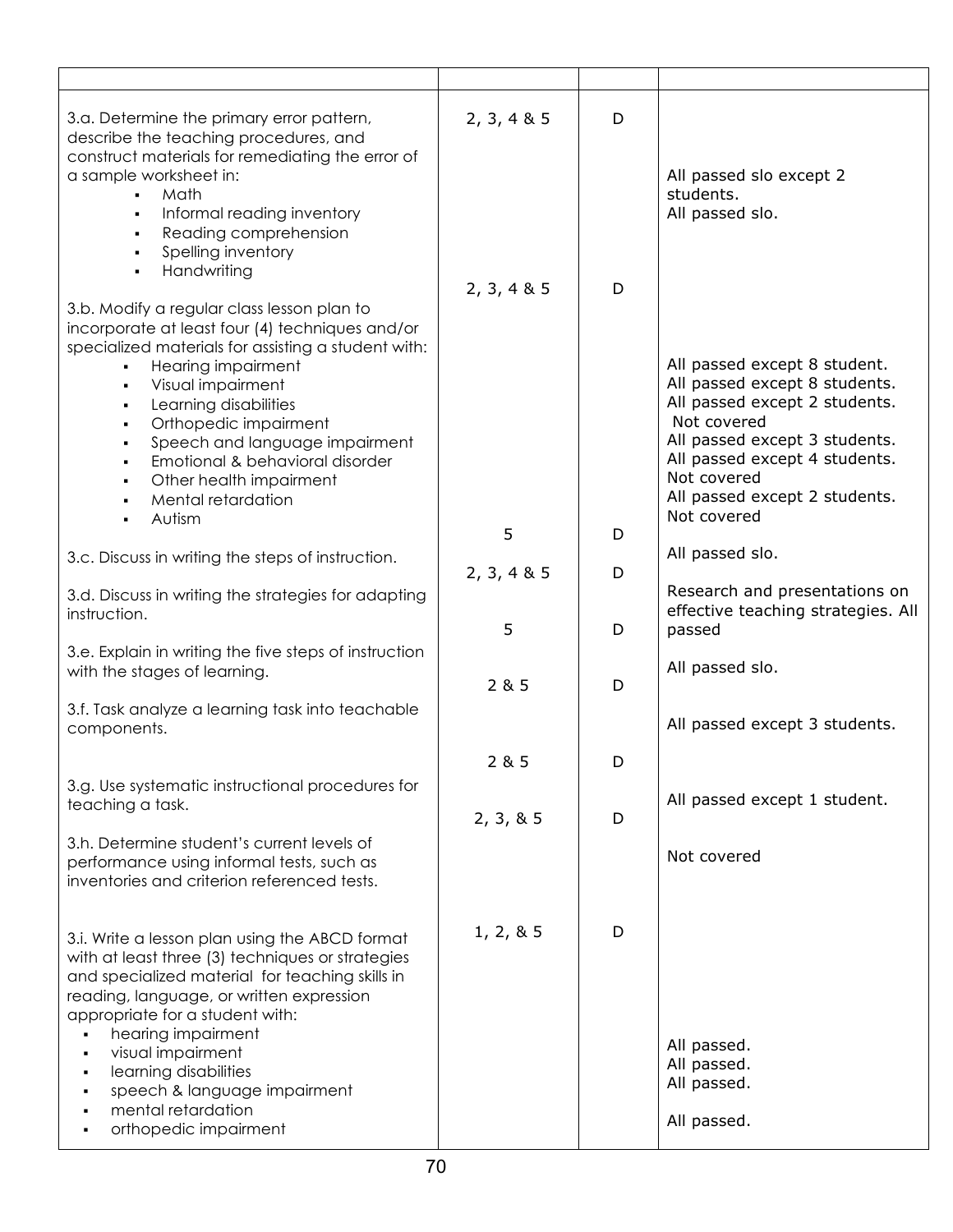| other health impairment<br>emotional & behavioral disorder<br>autism                                                                                                                                                                                                                                                                               | 285   | D    | All passed except 4 students.<br>All passed except 3 students.                                                                                                                                                                                        |
|----------------------------------------------------------------------------------------------------------------------------------------------------------------------------------------------------------------------------------------------------------------------------------------------------------------------------------------------------|-------|------|-------------------------------------------------------------------------------------------------------------------------------------------------------------------------------------------------------------------------------------------------------|
| 3.j. Discuss in writing at least five (5) classroom<br>instructional adaptations for students with mild<br>retardation.                                                                                                                                                                                                                            | 2 & 5 | D    | All passed except 2 students.                                                                                                                                                                                                                         |
| 3.k. Describe in writing the two instructional<br>approaches for students with learning<br>disabilities.                                                                                                                                                                                                                                           | 2 & 5 | D    | All passed slo.                                                                                                                                                                                                                                       |
| 3.I. Discuss in writing at least five (5) ideas for<br>teaching spelling, handwriting, and<br>composition with prompts in the general<br>classroom.                                                                                                                                                                                                |       | D    |                                                                                                                                                                                                                                                       |
| 3.m. Discuss in writing content modification in:<br>reading assignment<br>written assignments and exams<br>math skills                                                                                                                                                                                                                             |       | D    | All passed except 3 students.                                                                                                                                                                                                                         |
| 3.n. Discuss in writing at least five (5) ways of<br>adapting instruction for students with attention<br>deficit hyperactivity disorder.                                                                                                                                                                                                           |       | D    | All passed slo.                                                                                                                                                                                                                                       |
| 3.o. Discuss in writing two major strategies for<br>teaching functional academic skills.                                                                                                                                                                                                                                                           | 2 & 5 | I, D |                                                                                                                                                                                                                                                       |
| 3.p. Discuss at least six (6) ways to modify<br>instructional procedures for students with:<br>physical and health impairments<br>visual and hearing impairments<br>learning disabilities<br>mental retardation<br>speech & language impairment<br>orthopedic impairment<br>emotional and behavioral disorder<br>autism<br>other health impairment |       |      | All passed slo.<br>All passed slo.<br>All passed slo.<br>All passed slo.<br>All passed slo except 3<br>students.<br>All passed slo except 4<br>students.<br>Orthopedic and health<br>impairments: combined to<br>group assignment- all passed<br>slo. |

#### **Additional observations:**

- 5. Students did better in group activities.
- 6. Students struggled with:
	- a. writing lesson plans and objectives
	- b. teaching activities and strategies

**Special comments:** explanations on course grading, opportunities to achieve outcomes, how many students receive an A, B, C, etc.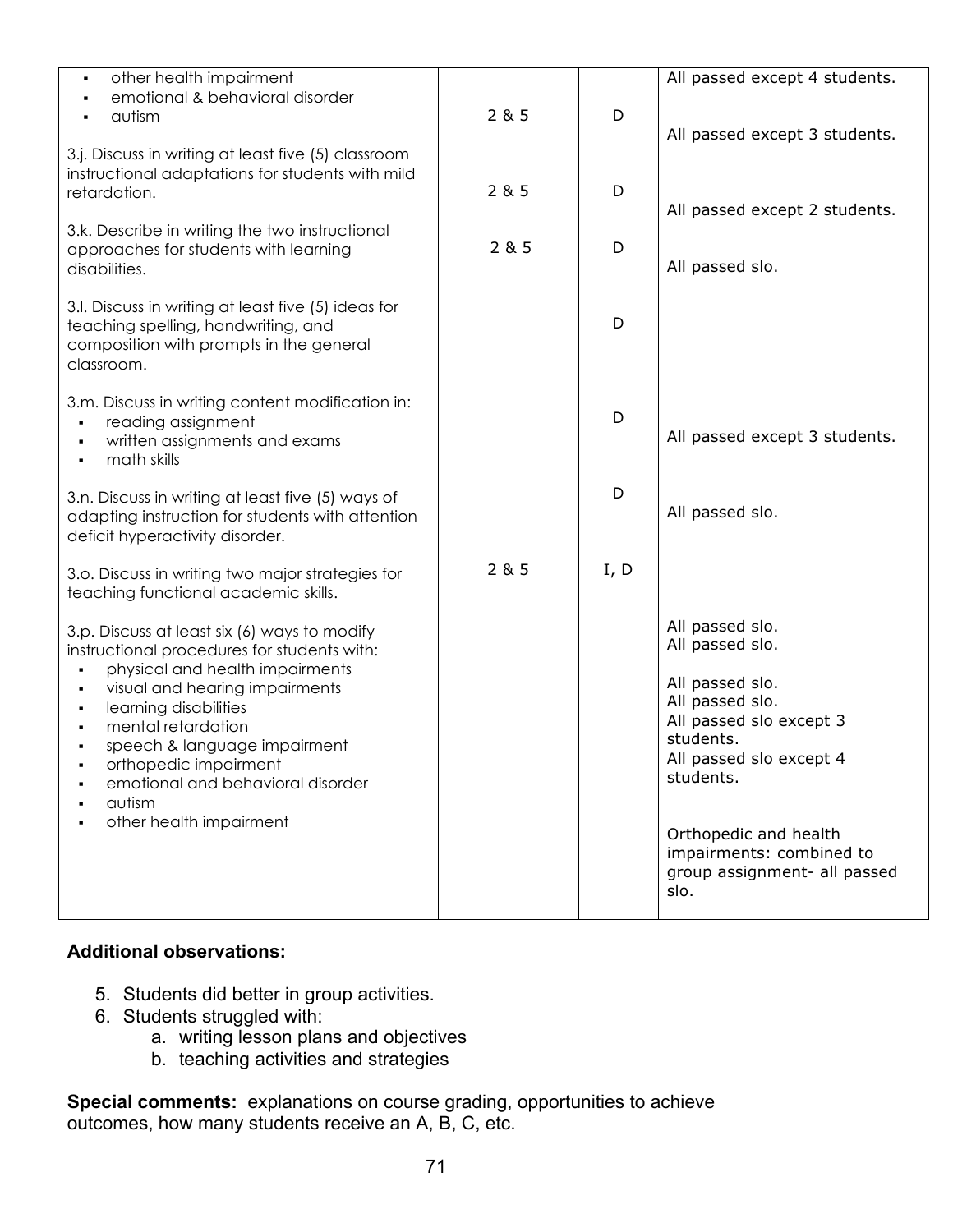$12.A = 3$  Student  $13.B = 7$  Students  $14. C = 6$  Students  $15. D = 3$  Students  $16.F = 0$  Student

#### **Recommendations:**

- 16.Course outline needs to be updated to match textbook used.
- 17.Student learning outcomes need to be organized for easier assessment.
- 18.Change some SLOs that are very outdated and not based on current studies.
- 19.Align course outline/syllabus with chapters of textbook.
- 20.Include SLO using the National Curriculum Standards- linking SLOs & NCS with accommodations.

ED392 Teaching Practicum Course Assessment Spring 2011 Tuesday and Thursday 8:00 -9:25) (10) ) students Final Course Grades A's=6 (60%) 360-400 points 90%--100% B's=4(40%) 320-359 points 80%--89%

**A total of 400 points** could be earned. **100 points** on midterm based upon the text…Planning Lessons for Student Learning.\* The midterm was based solely upon the Unit Learning Outcome. 80% was needed to proceed to school observations. The spring semester 2011 is the final time the basic lesson planning midterm will be given on the Planning Lessons for Student Learning text. Now all students are assessed in a like way in the ED292 course. However, in that two (2) students did not use the textbook in the ED292. The midterm was given using the Unit Outcomes for the five (5) units in the text and requiring 80% to pass on to Sekere. Eight (8) passed with above 80% and two students retook the examination now requiring 90% for passing and proceeding to Sekere for assignments. **100 points** could be earned through self observation/assessment reports. **100 points** could be earned on five lessons of 20 points each. . **100 points** were possible for the final lesson in front of the class—25 points for the lesson plan—25 points for additional handouts, puzzles ,worksheets etc. —25 points glossary/example sentences and 25 points for delivery\*\*. Even with only ten students final lessons required a total of seven hours of class and final examination time. As reported ---class time cannot be T-Th but M-W-F for 1 and ½ hours—for travel and sufficient lab time on Fridays for lesson preparation once lessons commence at cooperating schools—and not beginning at 8:00 morning time.

#### *Prepared by: Richard A. Womack, Ed.D. Professor of Education*  Brief Narrative:

As with some other outlines (ED292 for example) the ED392 course outline did not appear on the course outline page under the VPIA web page. The last signed copy of an outline found at the division was a 1995 version signed by Professor Moses when she was COM-FSM President. There was a textbook for the course-The CCM Student Teaching Handbook-by Professor Emeritus Harvey Segal. I have never seen this text. Nevertheless it is still possible to assess the course as it still has students making lesson plans and teaching lessons. The course learning outcomes assessed are from the course syllabus and will be the same ones noted in the new course outline\*\*\* presently being submitted.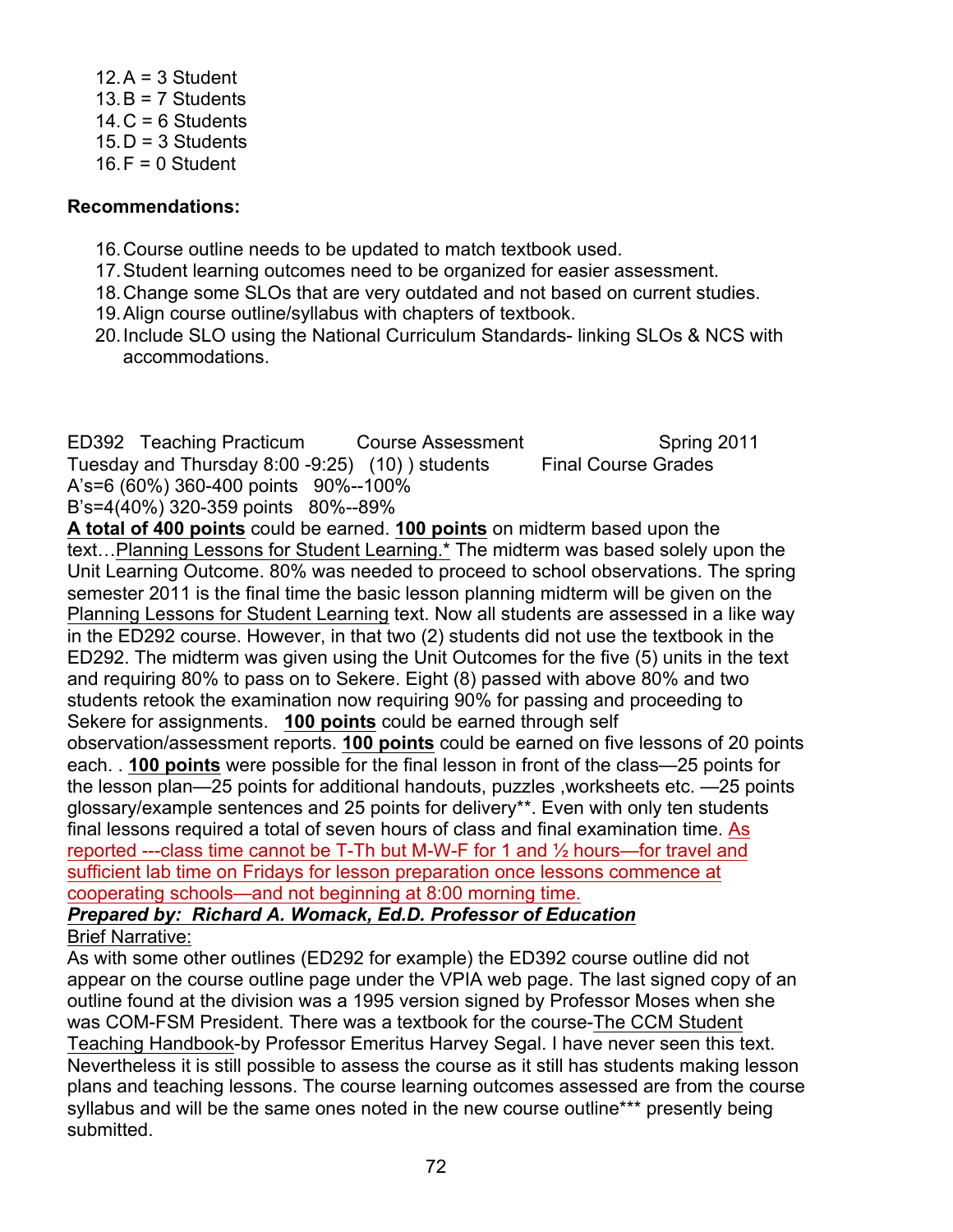The outline being submitted is meant to provide a capstone experience for third year. While it is called a teaching practicum the experience is quite limited. The outline does require teaching but is set to follow the principles and skills began in ED210, reinforced in ED292. It is only in the UOG 492—a 540 hour student teaching where we can judge mastery. This course requires five lessons at the cooperating school to be monitored and assessed by the instructor of record.

Of course once again I must point out that mastery of content cannot be judged until a student can go to most standards and does a little lesson plan. This is impossibility for these students. And then of course this is a last course at the COM-FSM level and the students will not be getting any more content in the sciences and social sciences. Lastly in the new ED392 course outline we will require the outcomes in the ED210 and ED292 to be firmly in place as prerequisites skills both lesson plan knowledge and the various technologies required to successfully complete the course.

This term I thought I would look at the SLOs rather than the more general CLOs **COURSE OUTCOMES:**

## **A. General:** the student will

- 1. Demonstrate an understanding of the school facilities, curriculum, classrooms, personnel, students, and procedures at an elementary school.
- 2. Prepare appropriate lessons for subject areas in the elementary school curriculum.
- 3. Teach lessons in subject areas in an elementary school.
- 4. Prepare supplemental or curriculum enhancement materials for all lessons planned.
- 5. Demonstrate classroom management skills.
- 6. Demonstrate the ability to discern the strengths and weaknesses through assessment.
- 7. Demonstrate the ability to use a variety of strategies and methods while delivering lessons to students.
- 8. Demonstrate the necessary skills and habits of the professional teacher.

## **B. Specific-SLO's**

1. The student will demonstrate an understanding of the school facilities, curriculum classrooms, personnel, and procedures at an elementary school.

2. The student will prepare appropriate lessons for all subject areas in the elementary school curriculum.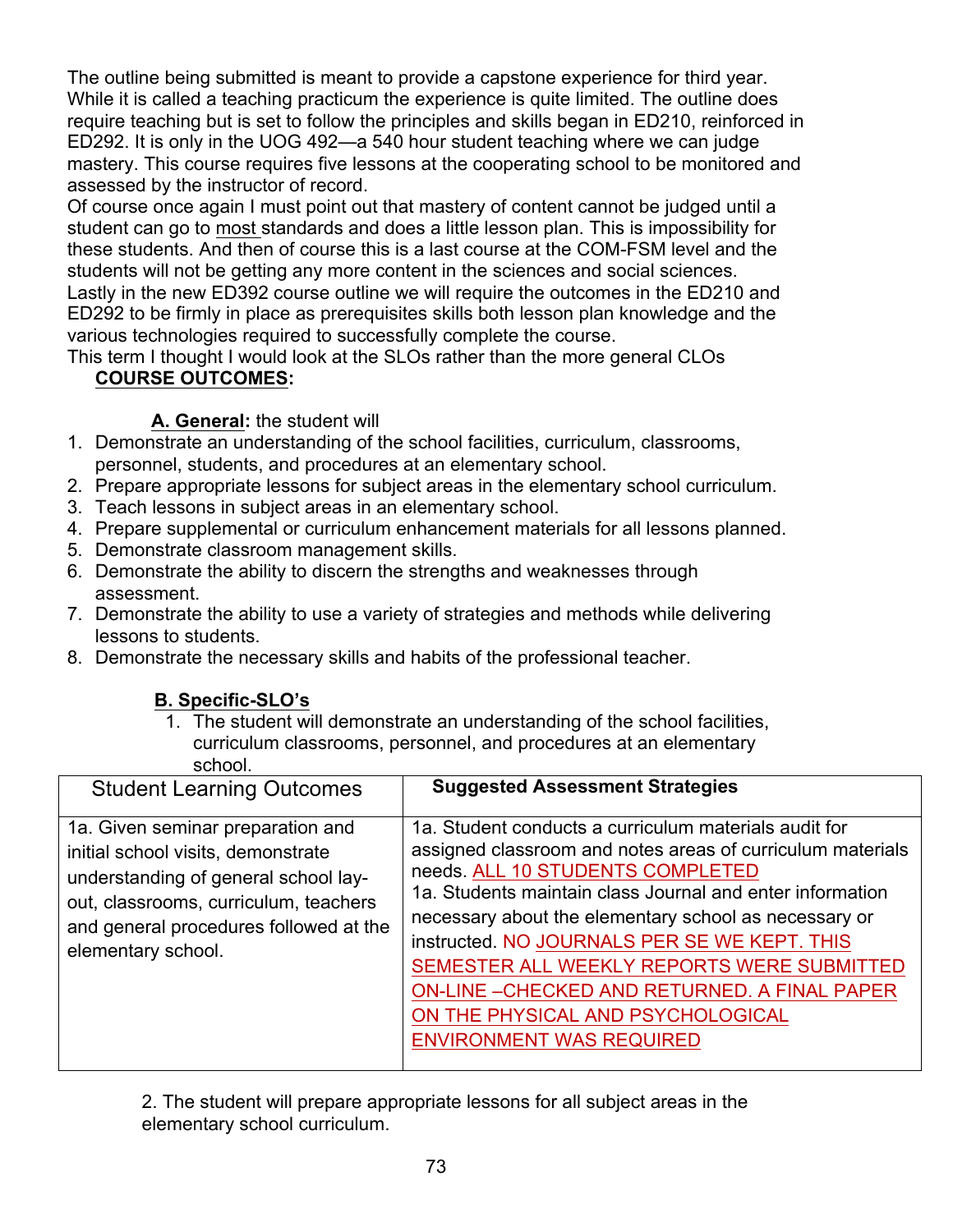| <b>Student Learning Outcomes</b>                                                                                                                                                             | <b>Suggested Assessment Strategies</b>                                                                                                 |
|----------------------------------------------------------------------------------------------------------------------------------------------------------------------------------------------|----------------------------------------------------------------------------------------------------------------------------------------|
| 2a. Given seminar preparation and<br>assigned research, prepare lesson<br>plans in the sciences, social studies<br>and language arts.                                                        | 2a. Student writes and provides as evidence lessons plans<br>in the assigned subject areas and grade levels ALL TEN<br><b>COMPLETE</b> |
| 2b. Given seminar preparation and<br>using Bloom's Taxonomy and assigned<br>research: prepared lesson plans for<br>teaching at various learning levels in<br>the language arts, mathematics, | 2b. Student works with peers in seminar and provides<br>written lessons plans as evidence.<br><b>ALL TEN COMPLETE</b>                  |
| sciences and social studies.<br>2c. Given seminar preparation, prepare<br>appropriate assessments for lessons.                                                                               | 2c. Student provides written evidence of the selected<br>assessments.<br><b>ALL TEN COMPLETE</b>                                       |

3. The student will teach science, social studies, and language arts lessons in the elementary school.

| <b>Student Learning Outcomes</b>                                                                                                                                                                                                                                       | <b>Suggested Assessment Strategies</b>                                                                                                                                                                                                                                                                                                             |
|------------------------------------------------------------------------------------------------------------------------------------------------------------------------------------------------------------------------------------------------------------------------|----------------------------------------------------------------------------------------------------------------------------------------------------------------------------------------------------------------------------------------------------------------------------------------------------------------------------------------------------|
| 3a. Given seminar preparation and<br>assigned research, teach lessons at<br>various grade levels as assigned at the<br>Palikir Laboratory School.<br>3b. Given seminar preparation, prepare<br>pre and post assessment evidence for<br>the learning in a given lesson. | 3a. Student provides written lesson plans. Peers,<br>cooperating teachers and instructor provide written<br>assessments with instructor prepared instruments.<br>ALL TEN COMPLETED AT LEAST FOUR ON-LINE<br>3b Student provides evidence of pre lesson knowledge and<br>administers and records the student evaluation as evidence<br>of learning. |
|                                                                                                                                                                                                                                                                        | NOT COMPLETED DUE TO TIME AND SCHEDULE                                                                                                                                                                                                                                                                                                             |

4. The student will prepare supplemental or curriculum enhancement materials for all lessons planned.

| <b>Student Learning Outcomes</b>      | <b>Suggested Assessment Strategies</b>                      |
|---------------------------------------|-------------------------------------------------------------|
| 4a. Given seminar preparation and     | 4a. Student uses LRC Curriculum Resource Room (or other     |
| assigned research, prepare            | appropriate curriculum centers), college resources and      |
| supplemental curriculum materials for | technology to produce supplemental curriculum materials for |
| lessons to be taught.                 | a given lesson. ALL TEN COMPLETE                            |

5. The student will demonstrate classroom management skills.

| <b>Student Learning Outcomes</b>  | <b>Suggested Assessment Strategies</b>                  |
|-----------------------------------|---------------------------------------------------------|
| 5a. Given seminar preparation and | 5a. The student will demonstrate knowledge of classroom |
| discussions with the cooperating  | rules and rationale in written form acceptable to the   |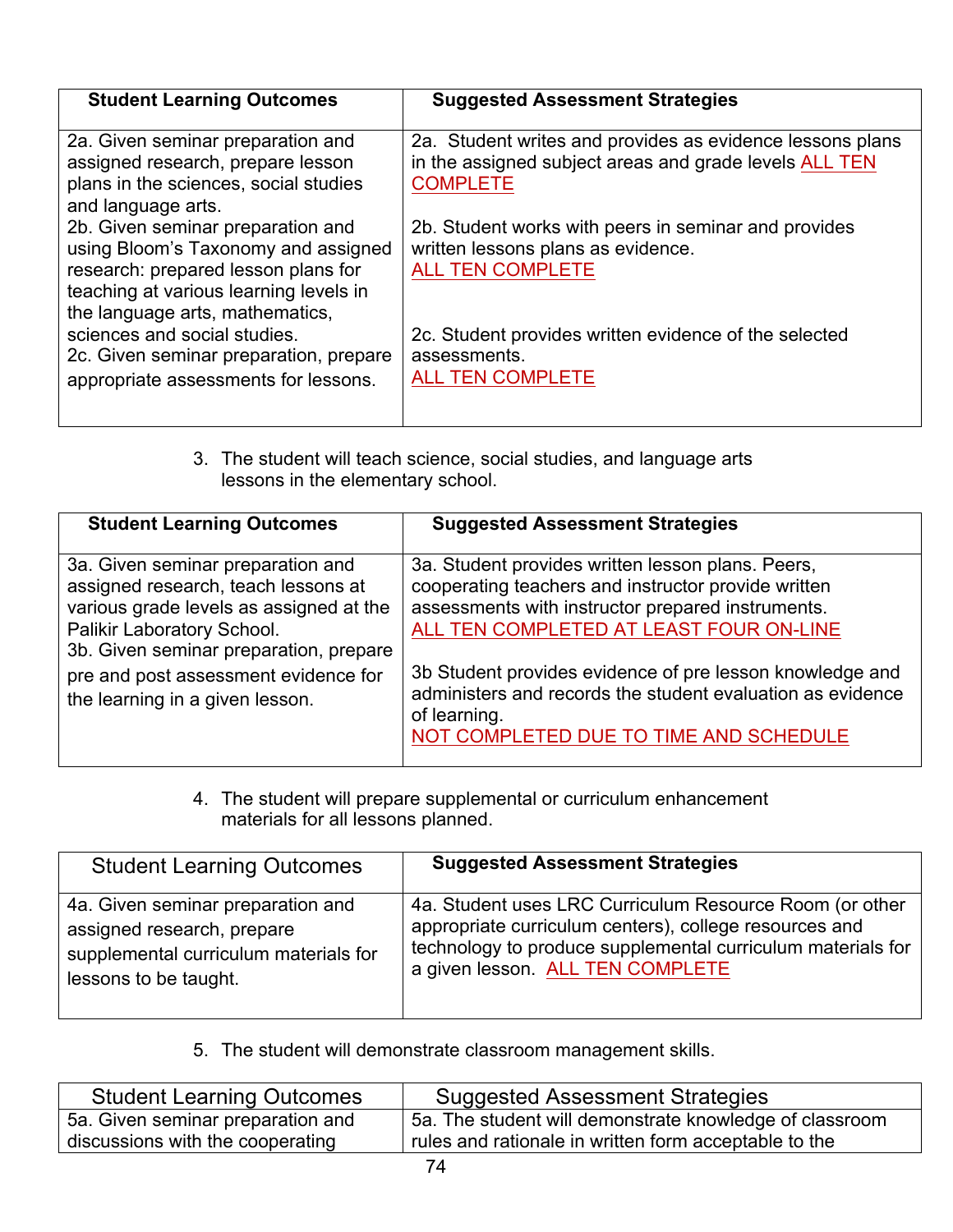| teachers demonstrate and               | instructor.                                                  |
|----------------------------------------|--------------------------------------------------------------|
| understanding of the classroom rules   | ALL TEN COMPLETE                                             |
| and rationale behind them.             |                                                              |
| 5b. Given seminar preparation and      | 5b. The student will enforce the established classroom rules |
| discussions with the cooperating       | while teaching the lesson. The classroom management          |
| teachers demonstrate use of classroom  | section of the evaluation instrument will provide evidence.  |
| rules while teaching in the classroom. | This was not evaluated                                       |
|                                        |                                                              |

6. The student will demonstrate the ability to discern strengths and weaknesses through assessment.

| <b>Student Learning Outcomes</b>                                                                                                                                                                                                                                          | <b>Suggested Assessment Strategies</b>                                                                                                                                                                                                                                                                                                                                                                                                                                                                                                                  |
|---------------------------------------------------------------------------------------------------------------------------------------------------------------------------------------------------------------------------------------------------------------------------|---------------------------------------------------------------------------------------------------------------------------------------------------------------------------------------------------------------------------------------------------------------------------------------------------------------------------------------------------------------------------------------------------------------------------------------------------------------------------------------------------------------------------------------------------------|
| 6a. Given seminar preparation and<br>research, demonstrate a basic<br>understanding of evaluation as found<br>with standardized tests with emphasis<br>on instruments used in the FSM.<br>6b. Given seminar preparation design<br>and use evaluation in teaching lessons. | 6a. The students research standardized testing and present<br>findings to the question "How can standardize tests be used<br>to improve teaching and learning?"<br>This was not evaluated<br>6b. The student will provide appropriate evaluation for all<br>lessons taught and state in writing ways the evaluation can<br>be used for improvement in student learning.<br>All 10 students did at least one lesson assessment requiring<br>use of all measure of central tendency---improvement of the<br>lesson was not done following this assessment |
|                                                                                                                                                                                                                                                                           |                                                                                                                                                                                                                                                                                                                                                                                                                                                                                                                                                         |

7. The student will demonstrate the ability to use a variety of strategies and methods while delivering lessons to students.

| <b>Student Learning Outcomes</b>                                                                                                                                                                                                                                                                  | <b>Suggested Assessment Strategies</b>                                                                                                                                                                                                                                                                                                                                                                                                                                                                                                         |
|---------------------------------------------------------------------------------------------------------------------------------------------------------------------------------------------------------------------------------------------------------------------------------------------------|------------------------------------------------------------------------------------------------------------------------------------------------------------------------------------------------------------------------------------------------------------------------------------------------------------------------------------------------------------------------------------------------------------------------------------------------------------------------------------------------------------------------------------------------|
| 7a. Given seminar preparation<br>demonstrate and understanding of<br>various strategies and methods used in<br>teaching and learning.<br>7b. Given seminar preparation and<br>approval of lesson plans, demonstrate<br>appropriate teaching strategies and<br>methods when delivering the lesson. | 7a. The students research "teaching methods" and each<br>presents findings to the question "What is the best way to<br>teach?" Each student participates in group discussion, and<br>provides an evaluation instrument for the class that<br>measures the class learning. COMPLETED IN Lab by all<br><b>students</b><br>7b. The student is measured in the "methods" section of the<br>assessment instrument provided to peers, cooperating<br>teachers and used by the instructor. All 10 students<br>completed three (3) assessment of peers |

8. The student will demonstrate the necessary skills and habits of the professional teacher,

| <b>Student Learning Outcomes</b>   | <b>Suggested Assessment Strategies</b>                        |
|------------------------------------|---------------------------------------------------------------|
| 8a. Given seminar preparation and  | 8a. The student records will reflect attendance, punctuality, |
| coaching, demonstrate professional | timeliness of assignments, and quality of assignment as       |